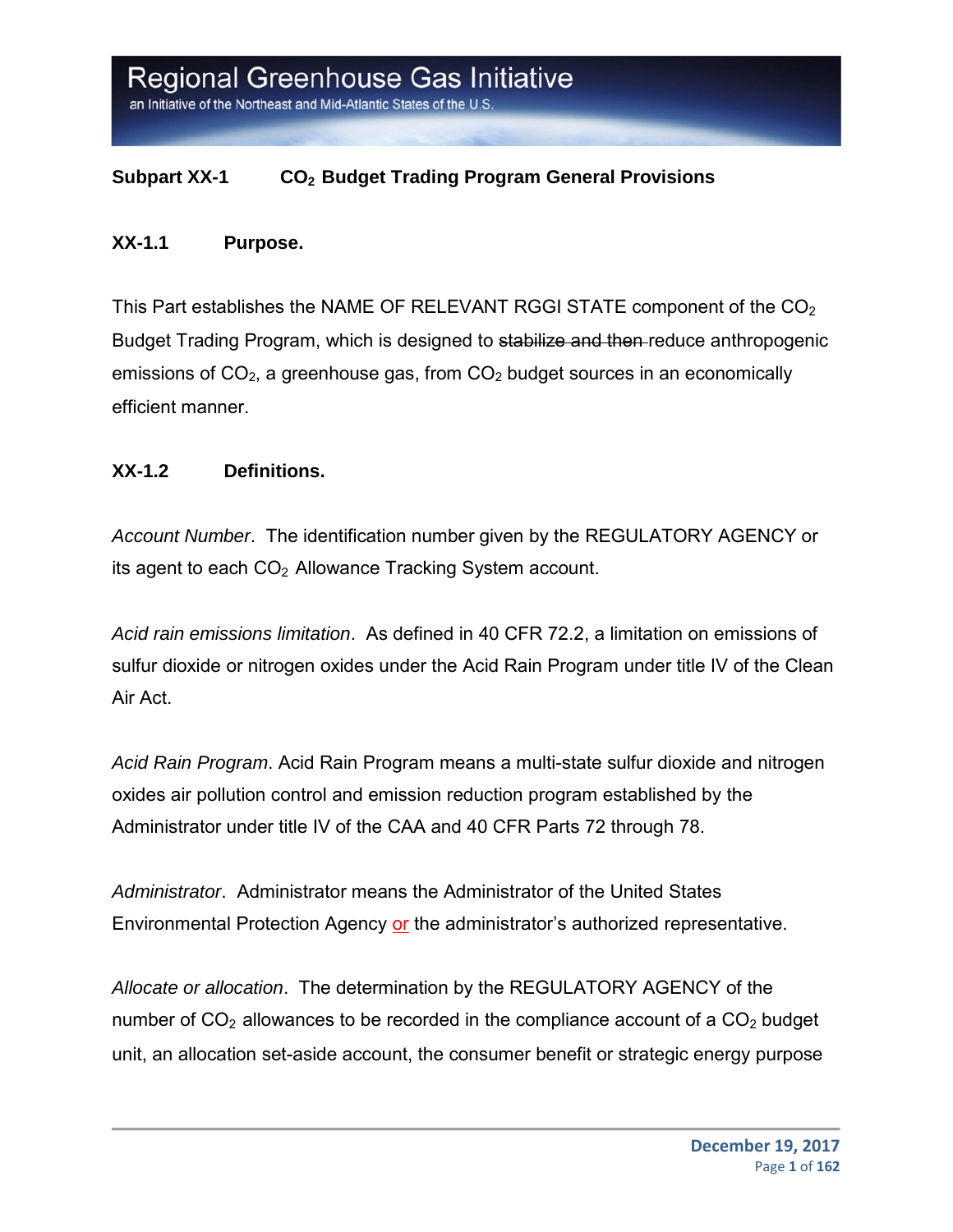an Initiative of the Northeast and Mid-Atlantic States of the U.S

account, or the general account of the sponsor of an approved  $CO<sub>2</sub>$  emissions offset project.

**[The reference to the consumer benefit or strategic energy purpose account illustrates how this account could be labeled and does not necessarily represent what an individual RGGI State will propose.]** 

*Allocation year*. A calendar year for which the REGULATORY AGENCY allocates or awards  $CO<sub>2</sub>$  allowances pursuant to Subparts XX-5 and XX-10. The allocation year of each  $CO<sub>2</sub>$  allowance is reflected in the unique identification number given to the allowance pursuant to subdivision XX-6.4(c).

*Allowance auction or auction.* An auction in which the REGULATORY AGENCY or its agent offers  $CO<sub>2</sub>$  allowances for sale.

*Attribute*. A characteristic associated with electricity generated using a particular renewable fuel, such as its generation date, facility geographic location, unit vintage, emissions output, fuel, state program eligibility, or other characteristic that can be identified, accounted for, and tracked.

*Attribute credit*. An attribute credit represents the attributes related to one megawatthour of electricity generation.

*Automated Data Acquisition and Handling System (DAHS).* That component of the continuous emissions monitoring system, or other emissions monitoring system approved for use under Subpart XX-8, designed to interpret and convert individual output signals from pollutant concentration monitors, flow monitors, diluent gas monitors, and other component parts of the monitoring system to produce a continuous record of the measured parameters in the measurement units required by Subpart XX-8.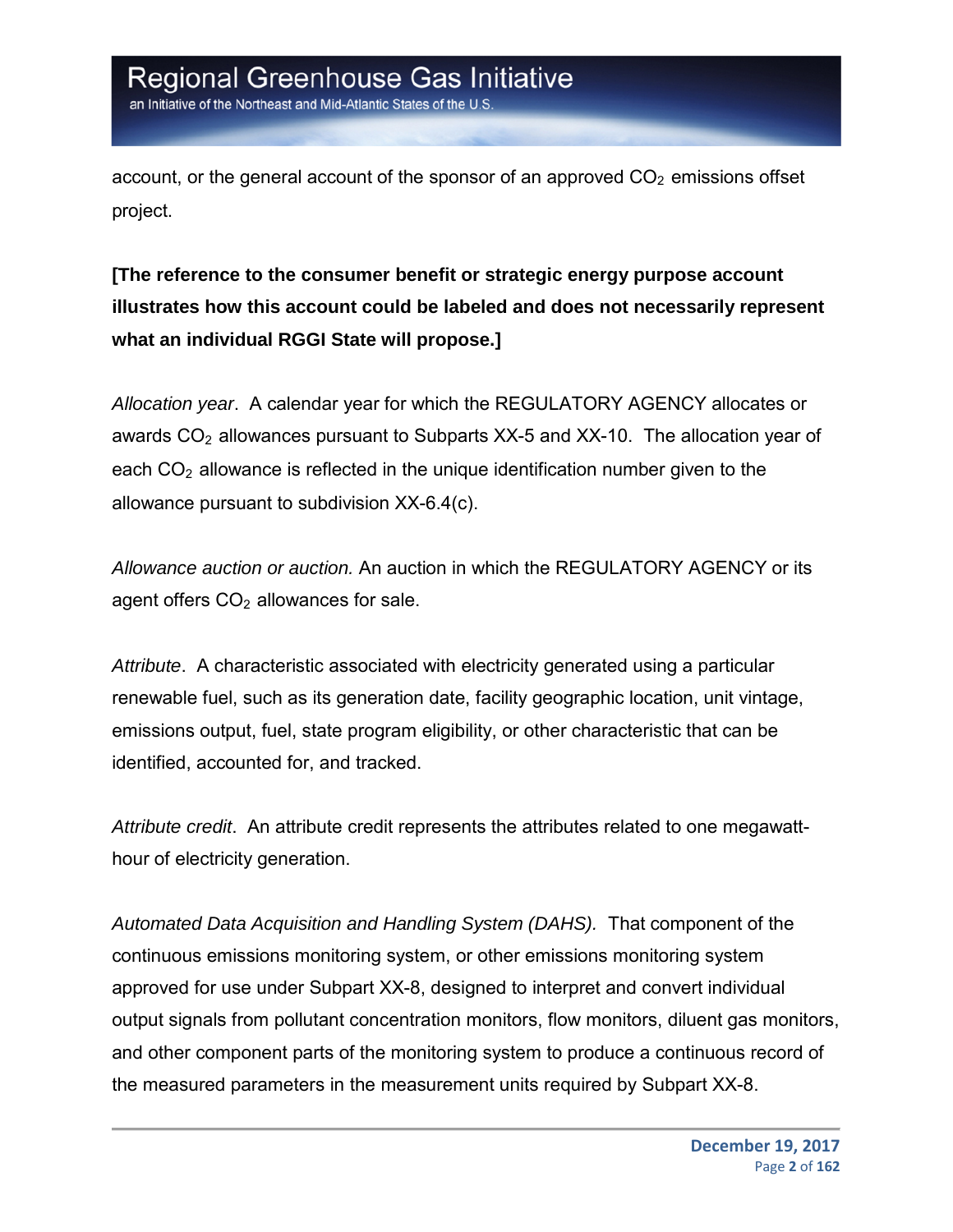an Initiative of the Northeast and Mid-Atlantic States of the U.S

*Award*. The determination by the REGULATORY AGENCY of the number of CO<sub>2</sub> offset allowances to be recorded in the general account of a project sponsor pursuant to XX-10.7. Award is a type of allocation.

*Billing Meter*. To qualify as a billing meter, the measurement device must be used to measure electric or thermal output for commercial billing under a contract. The facility selling the electric or thermal output must have different owners from the owners of the party purchasing the electric or thermal output.

*Boiler.* An enclosed fossil or other fuel-fired combustion device used to produce heat and to transfer heat to recirculating water, steam, or other medium.

*Clean Air Interstate Rule (CAIR) NOx Annual Trading Program*. CAIR NOx Annual Trading Program means a multi-state nitrogen oxides air pollution control and emission reduction program approved and administered by the Administrator in accordance with 40 CFR Part 96 subparts AA through II and 40 CFR 51.123(o)(1) or (2) or established by the Administrator in accordance with subparts AA through II of 40 CFR Part 97 and 40 CFR 51.123(p) and 52.35, as a means of mitigating interstate transport of fine particulates and nitrogen oxides.

*CAIR NOx Ozone Season Trading Program*. CAIR NOx Ozone Season Trading Program means a multi-state nitrogen oxides air pollution control and emission reduction program approved and administered by the Administrator in accordance with subparts AAA through IIII of 40 CFR Part 96 and 40 CFR 51.123(aa)(1) or (2) (and (bb)(1)), (bb)(2), or (dd) or established by the Administrator in accordance with subparts AAA through IIII of 40 CFR Part 97 and 40 CFR 51.123(ee) and 52.35, as a means of mitigating interstate transport of ozone and nitrogen oxides.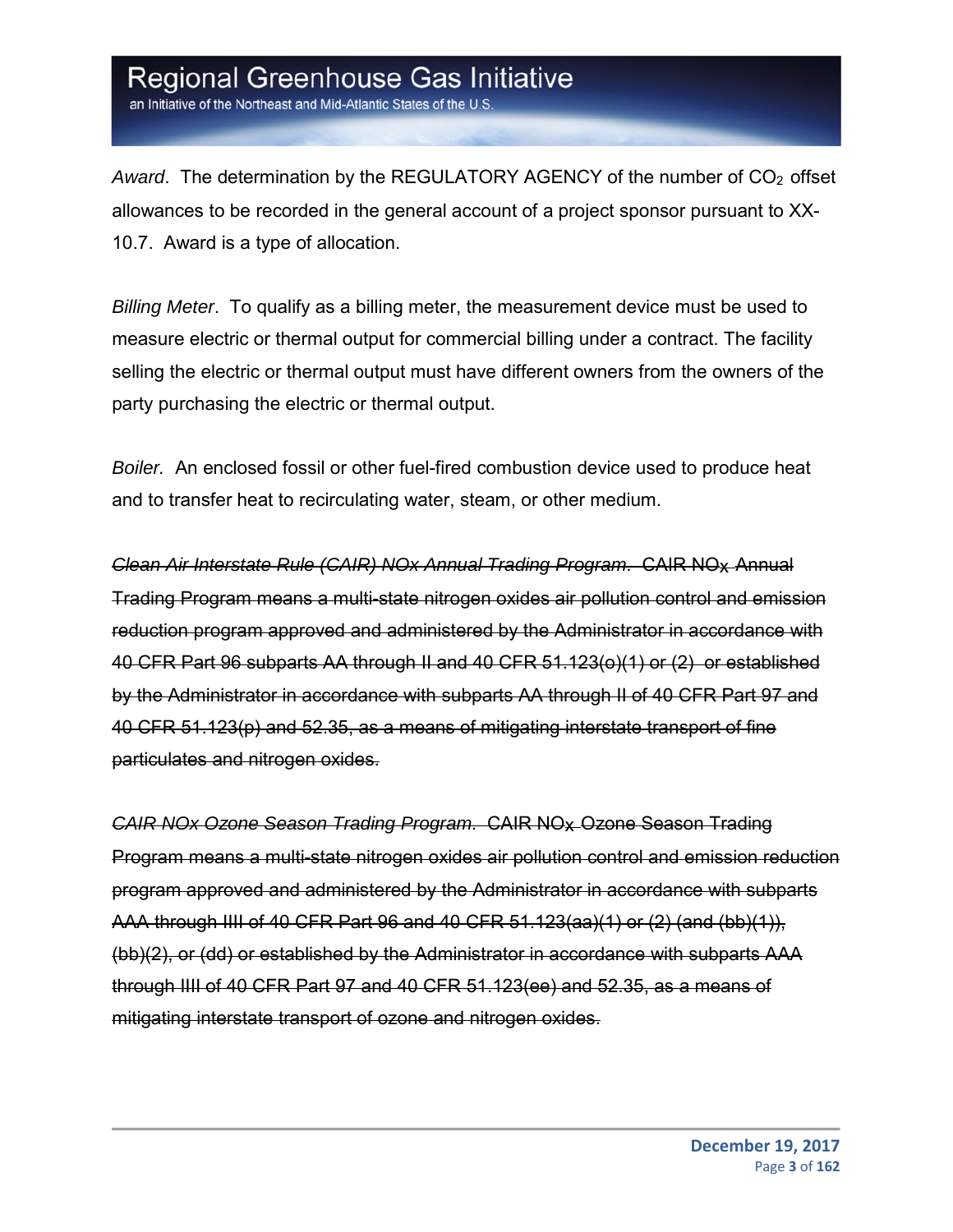an Initiative of the Northeast and Mid-Atlantic States of the U.S.

*CAIR SO2 Trading Program*. CAIR SO2 Trading Program means a multi- state sulfur dioxide air pollution control and emission reduction program approved and administered by the Administrator in accordance with subparts AAA through III of 40 CFR Part 96 and 40 CFR 51.124(o)(1) or (2) or established by the Administrator in accordance with subparts AAA through III of 40 CFR Part 97 and 40 CFR 51.124(r) and 52.36, as a means of mitigating interstate transport of fine particulates and sulfur dioxide.

*CO2 allowance*. A limited authorization by the REGULATORY AGENCY or a participating state under the  $CO<sub>2</sub>$  Budget Trading Program to emit up to one ton of  $CO<sub>2</sub>$ , subject to all applicable limitations contained in this Part.

 $CO<sub>2</sub>$  *allowance deduction or deduct*  $CO<sub>2</sub>$  *allowances*. The permanent withdrawal of  $CO<sub>2</sub>$ allowances by the REGULATORY AGENCY or its agent from a  $CO<sub>2</sub>$  Allowance Tracking System compliance account to account for the number of tons of  $CO<sub>2</sub>$  emitted from a CO<sub>2</sub> budget source for a control period or an interim control period, determined in accordance with Subpart XX-8, or for the forfeit or retirement of  $CO<sub>2</sub>$  allowances as provided by this Part.

*CO2 allowances held or hold CO2 allowances*. The CO2 allowances recorded by the REGULATORY AGENCY or its agent, or submitted to the REGULATORY AGENCY or its agent for recordation, in accordance with Subparts  $XX-6$  and  $XX-7$ , in a  $CO<sub>2</sub>$ Allowance Tracking System account.

*CO2 Allowance Tracking System (COATS)*. A system by which the REGULATORY AGENCY or its agent records allocations, deductions, and transfers of  $CO<sub>2</sub>$  allowances under the  $CO<sub>2</sub>$  Budget Trading Program. The tracking system may also be used to track  $CO<sub>2</sub>$  emissions offset projects,  $CO<sub>2</sub>$  allowance prices and emissions from affected sources.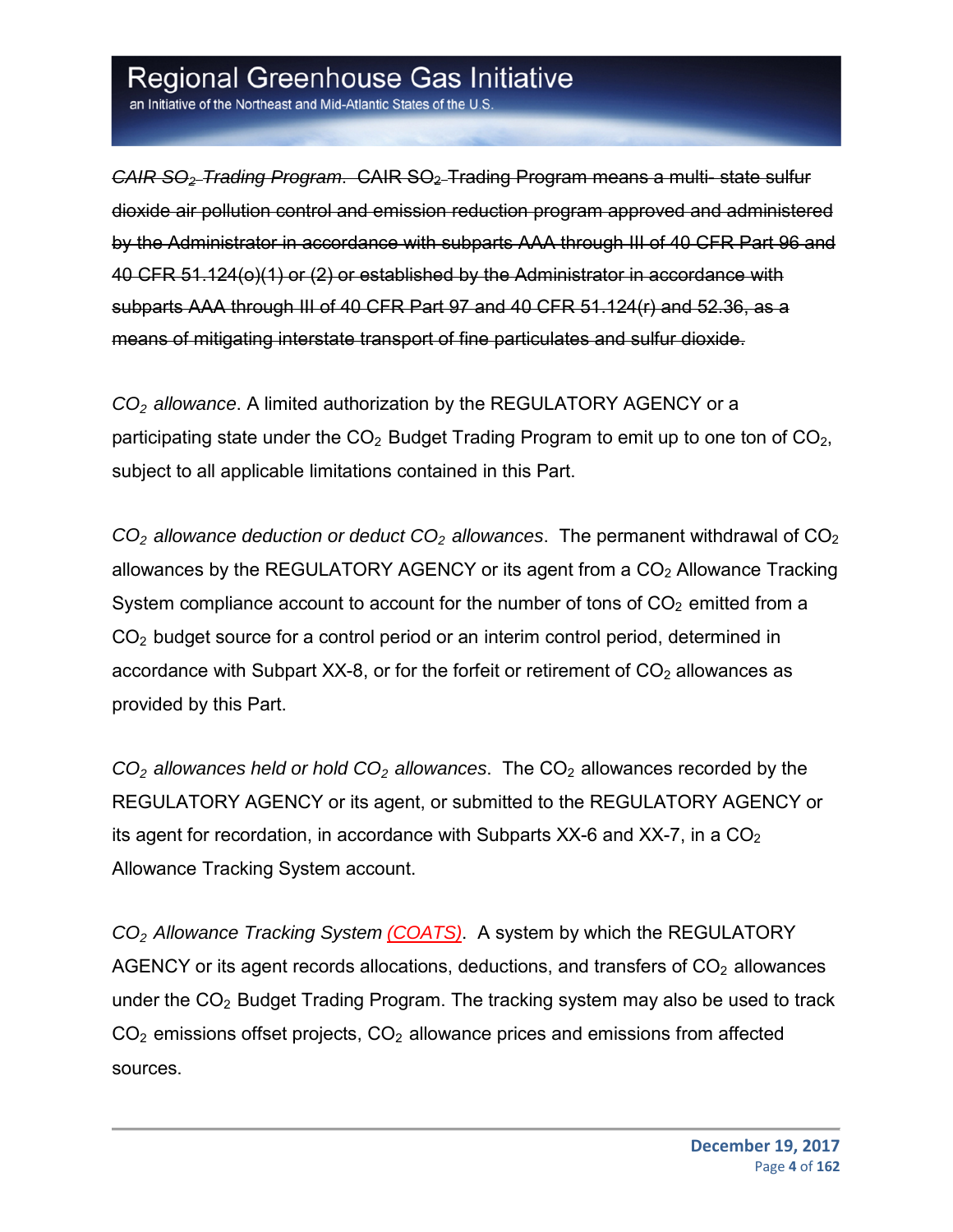an Initiative of the Northeast and Mid-Atlantic States of the U.S.

*CO2 Allowance Tracking System account*. An account in the CO2 Allowance Tracking System established by the REGULATORY AGENCY or its agent for purposes of recording the allocation, holding, transferring, or deducting of  $CO<sub>2</sub>$  allowances.

*CO2 allowance transfer deadline*. Midnight of the March 1 occurring after the end of the relevant control period and each relevant interim control period or, if that March 1 is not a business day, midnight of the first business day thereafter and is the deadline by which  $CO<sub>2</sub>$  allowances must be submitted for recordation in a  $CO<sub>2</sub>$  budget source's compliance account in order for the source to meet the  $CO<sub>2</sub>$  requirements of XX-1.5(c) for the control period and each interim control period immediately preceding such deadline.

*CO2 authorized account representative*. For a CO2 budget source and each CO2 budget unit at the source, the natural person who is authorized by the owners and operators of the source and all  $CO<sub>2</sub>$  budget units at the source, in accordance with Subpart XX-2, to represent and legally bind each owner and operator in matters pertaining to the CO<sub>2</sub> Budget Trading Program or, for a general account, the natural person who is authorized, under Subpart XX-6, to transfer or otherwise dispose of  $CO<sub>2</sub>$ allowances held in the general account. If the  $CO<sub>2</sub>$  budget source is also subject to the CAIR NOx Ozone Season Trading Program, CAIR NOx Annual Trading Program, or CAIR SO2 Trading Program Acid Rain Program, CSAPR NOx Annual Trading Program, CSAPR NOx Ozone Season Trading Program, CSAPR SO2 Group 1 Trading Program or CSAPR  $SO<sub>2</sub>$  Group 2 Trading Program then, for a  $CO<sub>2</sub>$  Budget Trading Program compliance account, this natural person shall be the same person as the CAIR designated representative under such programs as defined in the respective program. If the CO<sub>2</sub>-budget source is also subject to the Acid Rain Program, then for a CO<sub>2</sub>-Budget Trading Program compliance account, this natural person shall be the same person as the alternate designated representative under the Acid Rain Program.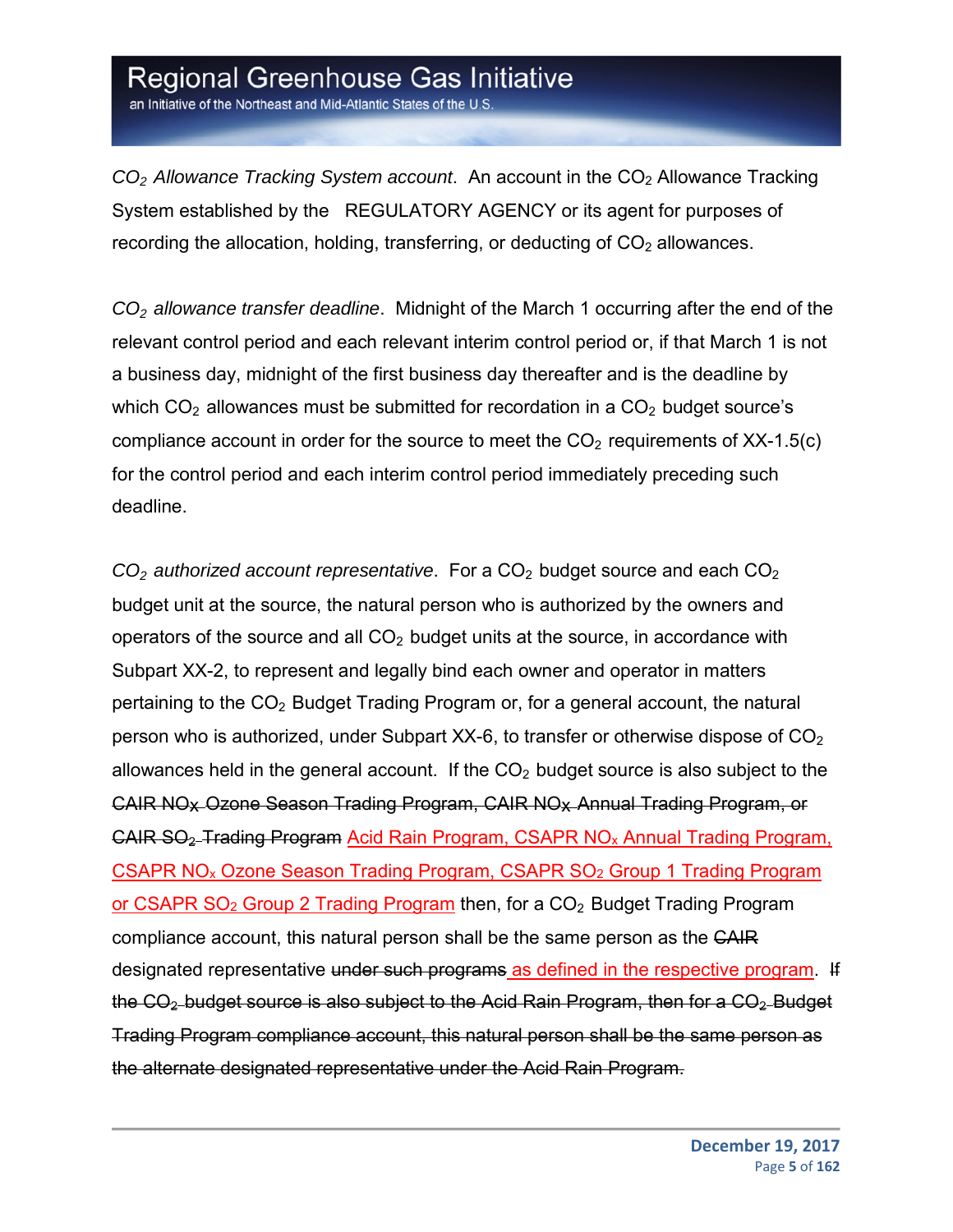an Initiative of the Northeast and Mid-Atlantic States of the U.S.

Alternate CO<sub>2</sub> authorized alternate account representative. For a CO<sub>2</sub> budget source and each  $CO<sub>2</sub>$  budget unit at the source, the alternate natural person who is authorized by the owners and operators of the source and all  $CO<sub>2</sub>$  budget units at the source, in accordance with Subpart XX-2, to represent and legally bind each owner and operator in matters pertaining to the  $CO<sub>2</sub>$  Budget Trading Program or, for a general account, the alternate natural person who is authorized, under Subpart XX-6, to transfer or otherwise dispose of  $CO<sub>2</sub>$  allowances held in the general account. If the  $CO<sub>2</sub>$  budget source is also subject to the CAIR NO<sub>x</sub> Ozone Season Trading Program, CAIR NO<sub>x</sub> Annual Trading Program, or CAIR SO<sub>2</sub>-Trading Program Acid Rain Program, CSAPR NO<sub>x</sub> Annual Trading Program, CSAPR NOx Ozone Season Trading Program, CSAPR SO2 Group 1 Trading Program or CSAPR  $SO<sub>2</sub>$  Group 2 Trading Program then, for a  $CO<sub>2</sub>$ Budget Trading Program compliance account, this alternate natural person shall be the same person as the alternate CAIR designated representative under such programs as defined in the respective program. If the  $CO<sub>2</sub>$  budget source is also subject to the Acid Rain Program, then for a CO<sub>2</sub>-Budget Trading Program compliance account, this natural person shall be the same person as the alternate designated representative under the Acid Rain Program.

*CO2 budget emissions limitation*. For a CO2 budget source, the tonnage equivalent, in  $CO<sub>2</sub>$  emissions in a control period or an interim control period, of the  $CO<sub>2</sub>$  allowances available for compliance deduction for the source for a control period or an interim control period.

*CO2 budget permit*. The portion of the legally binding permit issued by the REGULATORY AGENCY pursuant to [Insert Reference to State's Permitting Regulation(s)] to a  $CO<sub>2</sub>$  budget source or  $CO<sub>2</sub>$  budget unit which specifies the  $CO<sub>2</sub>$ Budget Trading Program requirements applicable to the  $CO<sub>2</sub>$  budget source, to each  $CO<sub>2</sub>$  budget unit at the  $CO<sub>2</sub>$  budget source, and to the owners and operators and the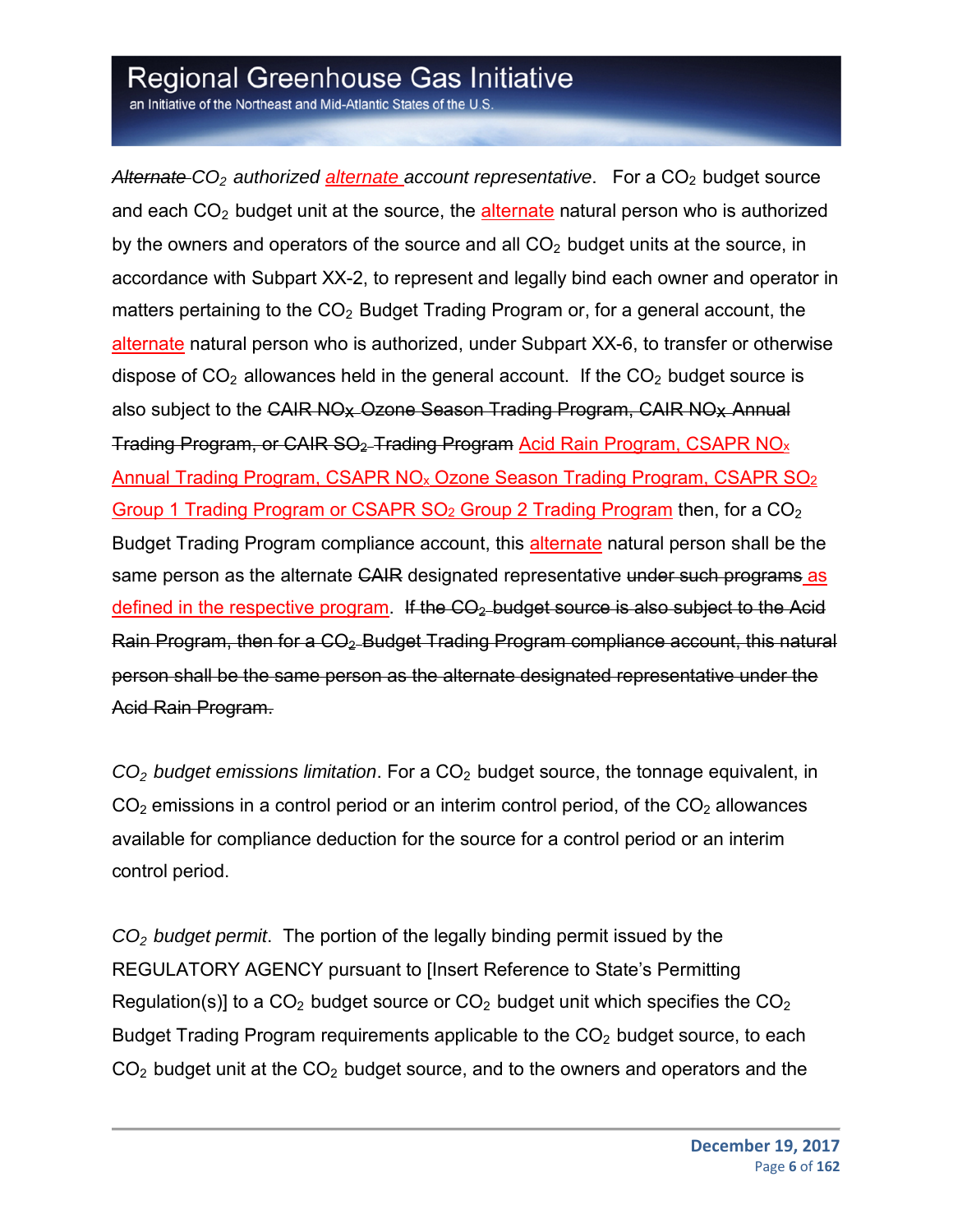$CO<sub>2</sub>$  authorized account representative of the  $CO<sub>2</sub>$  budget source and each  $CO<sub>2</sub>$  budget unit.

*CO2 budget source.* A source that includes one or more CO2 budget units.

*CO2 Budget Trading Program*. A multi-state CO2 air pollution control and emissions reduction program established pursuant to this Part and corresponding regulations in other states as a means of reducing emissions of  $CO<sub>2</sub>$  from  $CO<sub>2</sub>$  budget sources.

*CO2 budget unit*. A unit that is subject to the CO2 Budget Trading Program requirements under section XX-1.4.

*CO2 cost containment reserve allowance or CO2 CCR allowance.* A CO2 allowance that is offered for sale at an auction by the REGULATORY AGENCY for the purpose of containing the cost of  $CO<sub>2</sub>$  Allowances.  $CO<sub>2</sub>$  CCR allowances offered for sale at an auction are separate from and additional to  $CO<sub>2</sub>$  allowances allocated from the NAME OF RELEVANT RGGI STATE CO<sub>2</sub> Budget Trading Program base and adjusted budgets.  $CO<sub>2</sub> CCR$  allowances are subject to all applicable limitations contained in this Part.

*CO2 cost containment reserve trigger price, or CCR trigger price*. The CCR trigger price is the minimum price at which  $CO<sub>2</sub>$  CCR allowances are offered for sale by the REGULATORY AGENCY or its agent at an auction. The CCR trigger price shall be \$4.00 per CO2 allowance for calendar year 2014, \$6.00 per CO2 allowance in calendar year 2015, \$8.00 per CO2 allowance in calendar year 2016, and \$10.00 per CO2 allowance in calendar year 2017. Each calendar year thereafter through 2020, the CCR trigger price shall be 1.025 multiplied by the CCR trigger price from the previous calendar year, rounded to the nearest whole cent. The CCR trigger price in calendar year 2021 shall be \$13.00. Each calendar year thereafter, the CCR trigger price shall be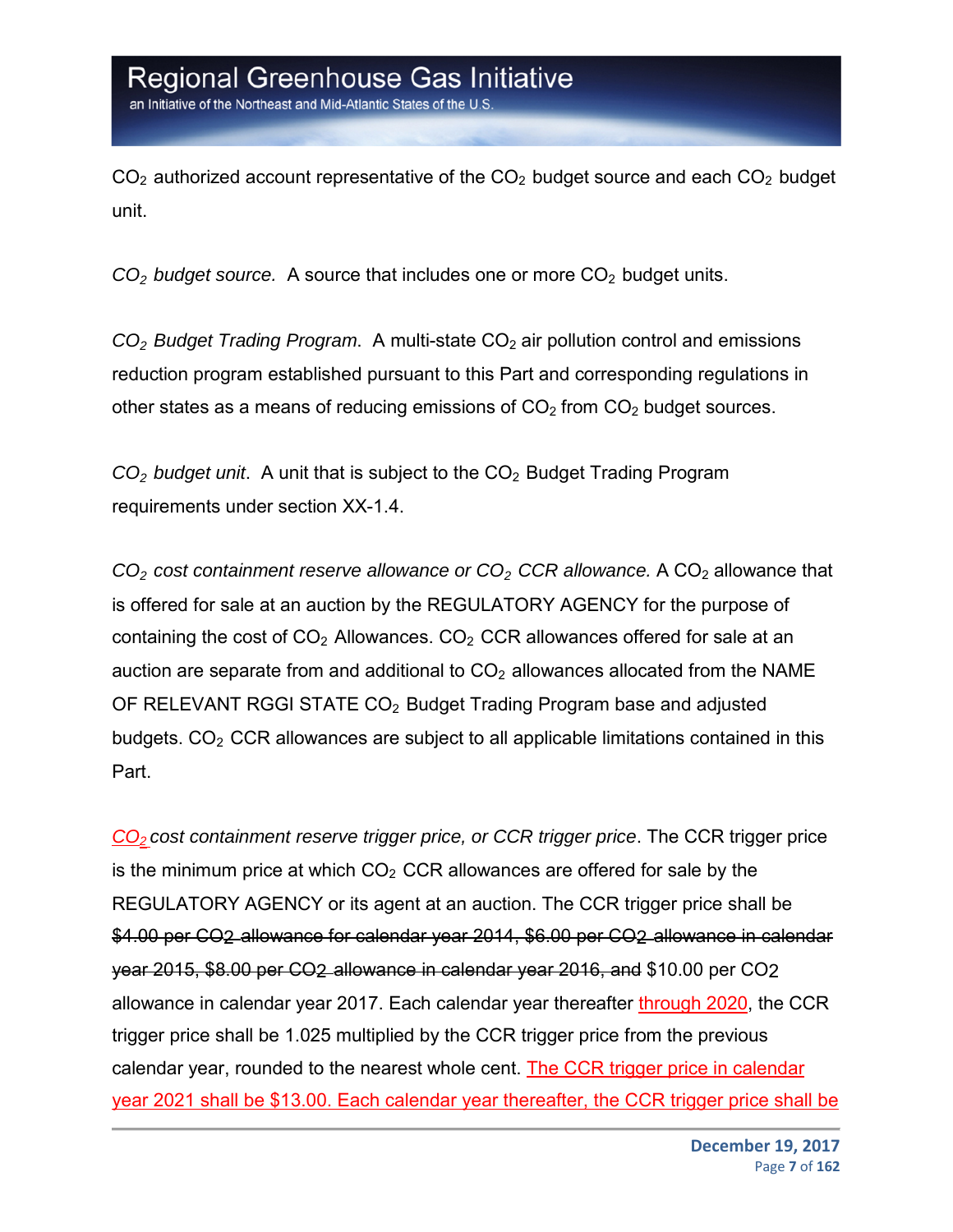an Initiative of the Northeast and Mid-Atlantic States of the U.S

1.07 multiplied by the CCR trigger price from the previous calendar year, rounded to the nearest whole cent, as shown in Table 1 below.

| Table 1. CO <sub>2</sub> CCR Trigger Price |         |         |         |         |         |         |         |         |         |         |         |         |
|--------------------------------------------|---------|---------|---------|---------|---------|---------|---------|---------|---------|---------|---------|---------|
| 2018                                       | 2019    | 2020    | 2021    | 2022    | 2023    | 2024    | 2025    | 2026    | 2027    | 2028    | 2029    | 2030    |
| \$10.25                                    | \$10.51 | \$10.77 | \$13.00 | \$13.91 | \$14.88 | \$15.92 | \$17.03 | \$18.22 | \$19.50 | \$20.87 | \$22.33 | \$23.89 |

*CO2 emissions containment reserve allowance or CO2 ECR allowance.* A CO2 allowance that is withheld from sale at an auction by the REGULATORY AGENCY for the purpose of additional emission reduction in the event of lower than anticipated emission reduction costs.

*CO2 emissions containment reserve trigger price, or ECR trigger price*. The ECR trigger price is the price below which CO2 allowances will be withheld from sale by the REGULATORY AGENCY or its agent at an auction. The ECR trigger price in calendar year 2021 shall be \$6.00. Each calendar year thereafter, the ECR trigger price shall be 1.07 multiplied by the ECR trigger price from the previous calendar year, rounded to the nearest whole cent, as shown in Table 2.

| Table 2. CO <sub>2</sub> ECR Trigger Price |        |        |             |        |        |        |        |         |         |  |  |
|--------------------------------------------|--------|--------|-------------|--------|--------|--------|--------|---------|---------|--|--|
| 2021                                       | 2022   | 2023   | <u>2024</u> | 2025   | 2026   | 2027   | 2028   | 2029    | 2030    |  |  |
| \$6.00                                     | \$6.42 | \$6.87 | \$7.35      | \$7.86 | \$8.41 | \$9.00 | \$9.63 | \$10.30 | \$11.02 |  |  |

*CO2 equivalent*. The quantity of a given greenhouse gas multiplied by its global warming potential (GWP).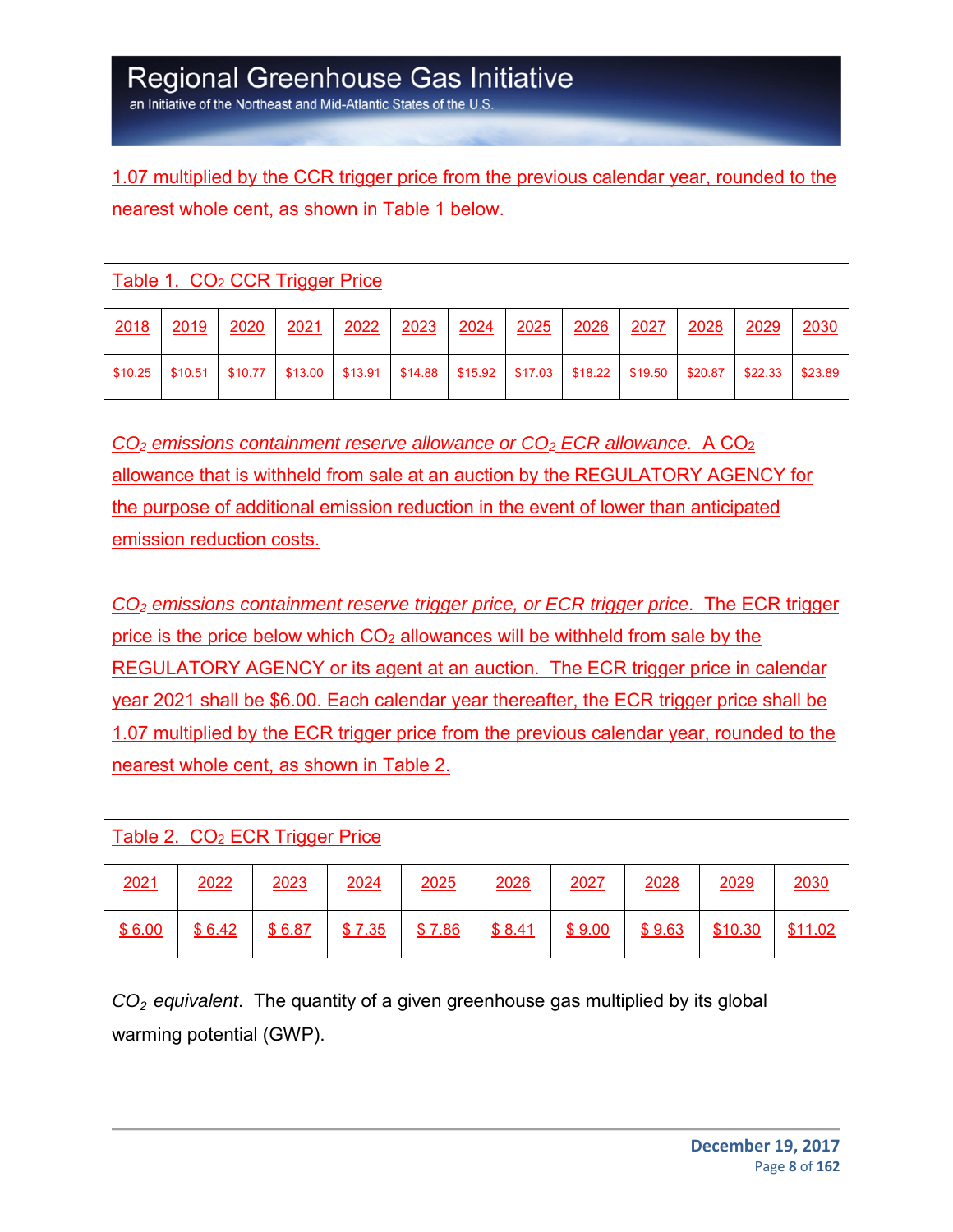an Initiative of the Northeast and Mid-Atlantic States of the U.S

 $CO<sub>2</sub>$  *offset allowance*. A  $CO<sub>2</sub>$  allowance that is awarded to the sponsor of a  $CO<sub>2</sub>$ emissions offset project pursuant to section XX-10.7 and is subject to the relevant compliance deduction limitations of section XX-6.5(a)(3).

*Combined cycle system*. A system comprised of one or more combustion turbines, heat recovery steam generators, and steam turbines configured to improve overall efficiency of electricity generation or steam production.

#### **[This definition of CHP unit illustrates how this could be defined and does not necessarily represent what an individual RGGI State will propose]**

*Combined heat and power unit or CHP unit, (also known as "cogeneration")*. An electric generating unit that uses a steam-generating unit or stationary combustion turbine to simultaneously produce both electric (or mechanical) and useful thermal output from the same primary energy facility.

*Combustion turbine*. An enclosed fossil or other fuel-fired device that is comprised of a compressor (if applicable), a combustor, and a turbine, and in which the flue gas resulting from the combustion of fuel in the combustor passes through the turbine, rotating the turbine.

*Commence commercial operation*. With regard to a unit that serves a generator, to have begun to produce steam, gas, or other heated medium used to generate electricity for sale or use, including test generation. For a unit that is a  $CO<sub>2</sub>$  budget unit under section XX-1.4 on the date the unit commences commercial operation, such date shall remain the unit's date of commencement of commercial operation even if the unit is subsequently modified, reconstructed, or repowered. For a unit that is not a  $CO<sub>2</sub>$  budget unit under section XX-1.4 on the date the unit commences commercial operation, the date the unit becomes a  $CO<sub>2</sub>$  budget unit under section XX-1.4 shall be the unit's date of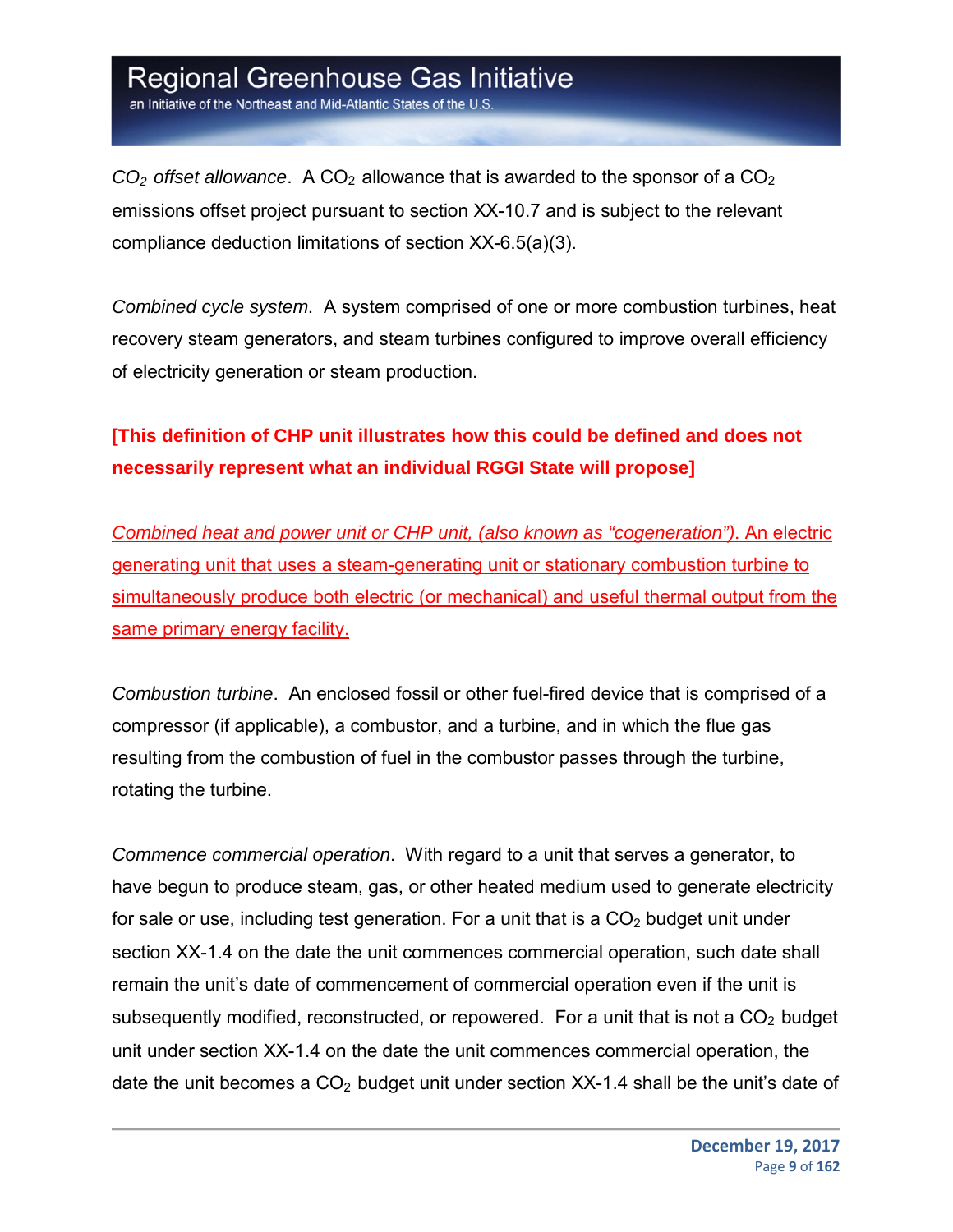commencement of commercial operation.

*Commence operation*. To begin any mechanical, chemical, or electronic process, including, with regard to a unit, start-up of a unit's combustion chamber. For a unit that is a  $CO<sub>2</sub>$  budget unit under section XX-1.4 on the date of commencement of operation, such date shall remain the unit's date of commencement of operation even if the unit is subsequently modified, reconstructed, or repowered. For a unit that is not a  $CO<sub>2</sub>$  budget unit under section XX-1.4 on the date of commencement of operation, the date the unit becomes a  $CO<sub>2</sub>$  budget unit under section XX-1.4 shall be the unit's date of commencement of operation.

C*ompliance account*. A CO2 Allowance Tracking System account, established by the REGULATORY AGENCY or its agent for a  $CO<sub>2</sub>$  budget source under Subpart XX-6, in which are held  $CO<sub>2</sub>$  allowances available for use by the source for a control period and each interim control period for the purpose of meeting the  $CO<sub>2</sub>$  requirements of XX- $1.5(c)$ .

#### **[This definition for the consumer benefit or strategic energy purpose account illustrates how this account could be defined and does not necessarily represent what an individual RGGI State will propose.]**

*Consumer benefit or strategic energy purpose account*. A general account established by the Regulatory Agency or its agent from which allowances will be sold or distributed in order to provide funds to encourage and foster the following: promotion of energy efficiency measures, direct mitigation of electricity ratepayer impacts attributable to the implementation of the  $CO<sub>2</sub>$  Budget Trading Program, promotion of renewable or noncarbon-emitting energy technologies, stimulation or reward of investment in the development of innovative carbon emissions abatement technologies with significant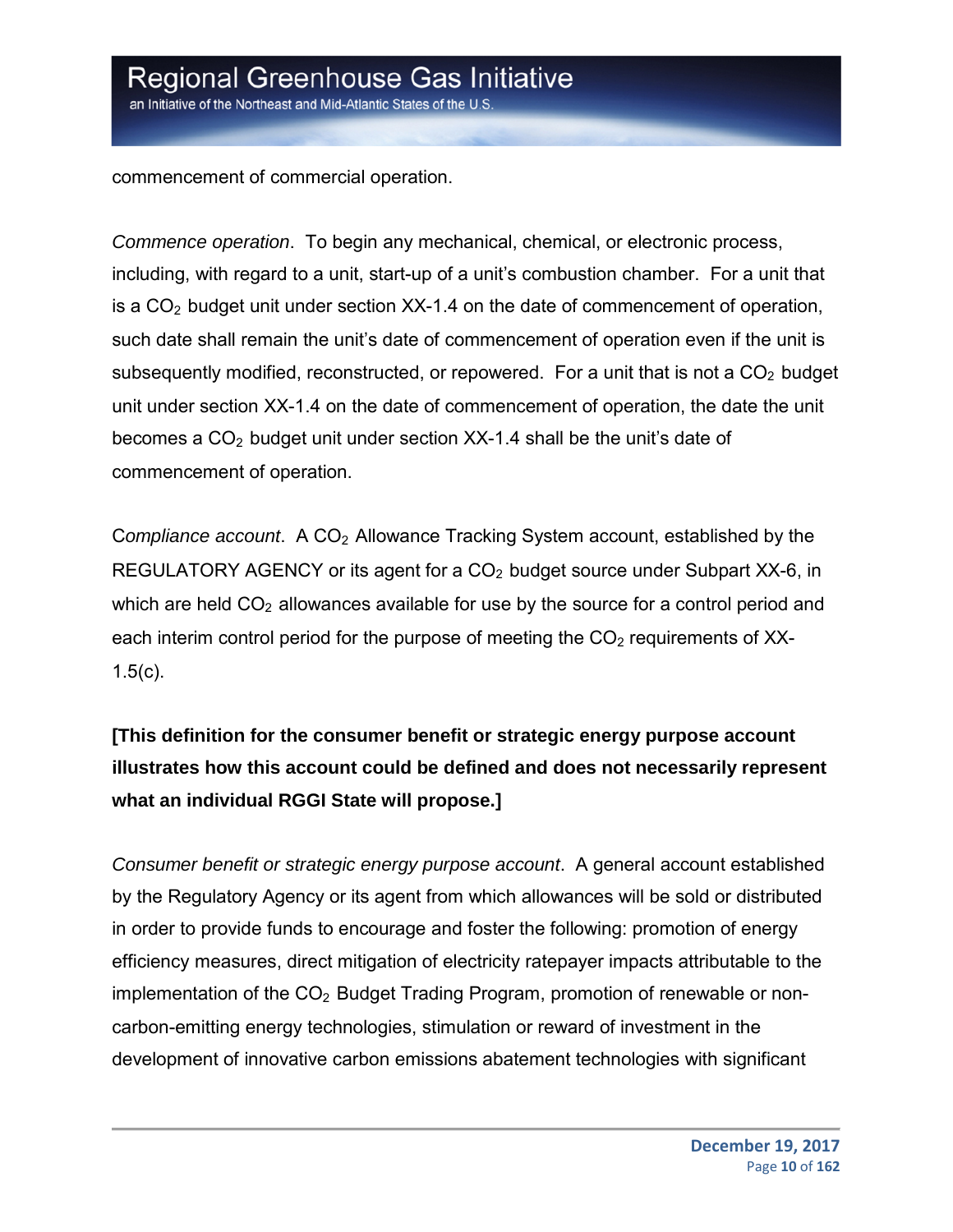an Initiative of the Northeast and Mid-Atlantic States of the U.S.

carbon reduction potential, and/or the administration of NAME OF RELEVANT RGGI STATE component of the  $CO<sub>2</sub>$  Budget Trading Program.

*Continuous Emissions Monitoring System (CEMS).* The equipment required under Subpart XX-8 to sample, analyze, measure, and provide, by means of readings recorded at least once every 15 minutes (using an automated DAHS), a permanent record of stack gas volumetric flow rate, stack gas moisture content, and oxygen or carbon dioxide concentration (as applicable), in a manner consistent with 40 CFR Part 75 and Subpart XX-8. The following systems are types of continuous emissions monitoring systems required under Subpart XX-8.

- (1) A flow monitoring system, consisting of a stack flow rate monitor and an automated data acquisition and handling system and providing a permanent, continuous record of stack gas volumetric flow rate, in standard cubic feet per hour (scfh);
- (2) A nitrogen oxides emissions rate (or  $NO<sub>X</sub>$ -diluent) monitoring system, consisting of a  $NO<sub>x</sub>$  pollutant concentration monitor, a diluent gas ( $CO<sub>2</sub>$  or  $O<sub>2</sub>$ ) monitor, and an automated data acquisition and handling system and providing a permanent, continuous record of  $NO<sub>x</sub>$  concentration, in parts per million (ppm), diluent gas concentration, in percent  $CO<sub>2</sub>$  or  $O<sub>2</sub>$ ; and  $NO<sub>X</sub>$  emissions rate, in pounds per million British thermal units (Ib/MMBtu);
- (3) A moisture monitoring system, as defined in 40 CFR 75.11(b)(2) and providing a permanent, continuous record of the stack gas moisture content, in percent  $H_2O$ ;
- (4) A carbon dioxide monitoring system, consisting of a  $CO<sub>2</sub>$  pollutant concentration monitor (or an oxygen monitor plus suitable mathematical equations from which the  $CO<sub>2</sub>$  concentration is derived) and an automated data acquisition and handling system and providing a permanent, continuous record of  $CO<sub>2</sub>$  emissions, in percent  $CO<sub>2</sub>$ ; and
- (5) An oxygen monitoring system, consisting of an  $O<sub>2</sub>$  concentration monitor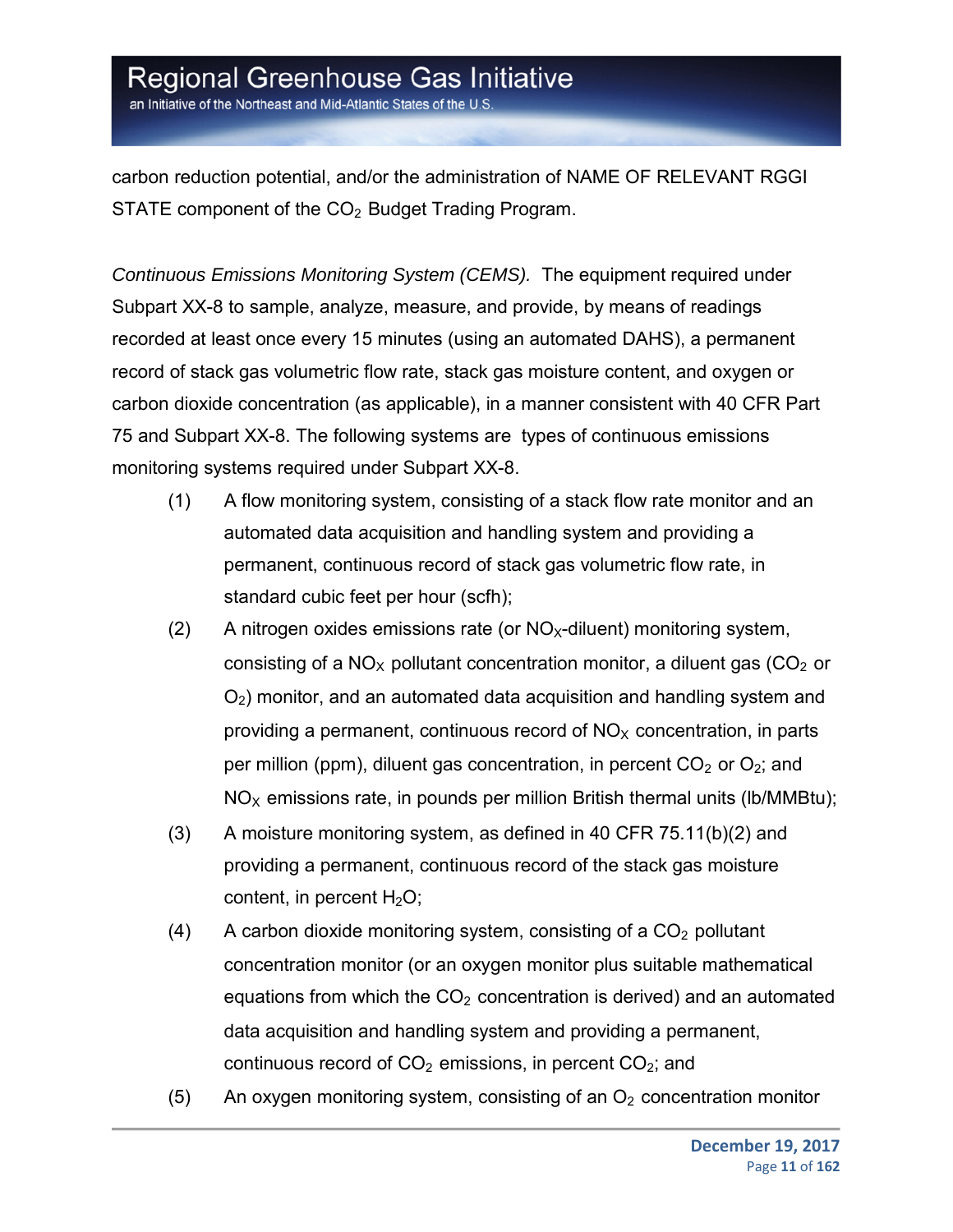an Initiative of the Northeast and Mid-Atlantic States of the U.S

and an automated data acquisition and handling system and providing a permanent, continuous record of  $O_2$ , in percent  $O_2$ .

*Control period*. The control period is a three-calendar-year time period. The first control period is from January 1, 2009 to December 31, 2011, inclusive. Each subsequent sequential three-calendar-year period is a separate control period. The first two calendar years of each control period are each defined as an interim control period, beginning on January 1, 2015.

*Cross State Air Pollution Rule (CSAPR) NOX Annual Trading Program.* A multi-state NO<sub>x</sub> air pollution control and emission reduction program established in accordance with subpart AAAAA of 40 CFR Part 97 and 40 CFR 52.38(a) (including such a program that is revised in a SIP revision approved by the Administrator under 40 CFR 52.38(a)(3) or (4) or that is established in a SIP revision approved by the Administrator under 40 CFR 52.38(a)(5)), as a means of mitigating interstate transport of fine particulates and NO<sub>X</sub>.

*Cross State Air Pollution Rule (CSAPR) NOX Ozone Season Trading Program.* A multistate NO*X* air pollution control and emission reduction program established in accordance with subpart BBBBB of 40 CFR Part 97 and 40 CFR 52.38(b) (including such a program that is revised in a SIP revision approved by the Administrator under 40 CFR 52.38(b)(3) or (4) or that is established in a SIP revision approved by the Administrator under 40 CFR 52.38(b)(5)), as a means of mitigating interstate transport of ozone and NO*X*.

*Cross State Air Pollution Rule (CSAPR) SO2 Group 1 Trading Program*. A multi-state SO*2* air pollution control and emission reduction program established in accordance with subpart CCCCC of 40 CFR Part 97 and 40 CFR 52.39(a), (b), (d) through  $(f)$ , (j), and  $(k)$ (including such a program that is revised in a SIP revision approved by the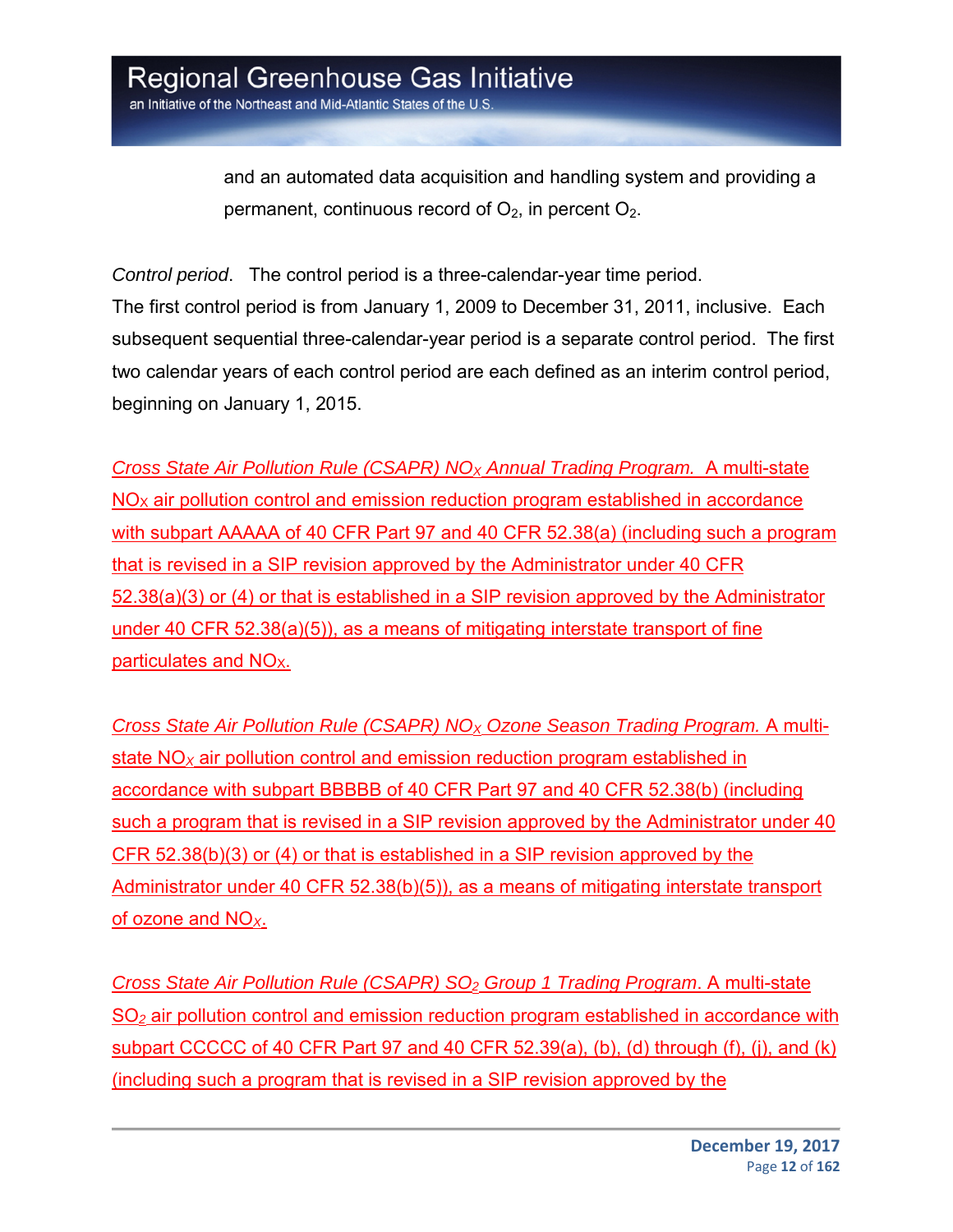an Initiative of the Northeast and Mid-Atlantic States of the U.S

Administrator under 40 CFR 52.39(d) or (e) or that is established in a SIP revision approved by the Administrator under 40 CFR 52.39(f)), as a means of mitigating interstate transport of fine particulates and SO*2*.

*Cross State Air Pollution Rule (CSAPR) SO2 Group 2 Trading Program.* A multi-state SO*2* air pollution control and emission reduction program established in accordance with subpart DDDDD of 40 CFR Part 97 and 40 CFR 52.39(a), (c), and (g) through (k) of this chapter (including such a program that is revised in a SIP revision approved by the Administrator under 40 CFR 52.39(g) or (h) of this chapter or that is established in a SIP revision approved by the Administrator under 40 CFR 52.39(i) of this chapter), as a means of mitigating interstate transport of fine particulates and SO*2*.

*Eligible biomass*. Eligible biomass includes sustainably harvested woody and herbaceous fuel sources that are available on a renewable or recurring basis (excluding old-growth timber), including dedicated energy crops and trees, agricultural food and feed crop residues, aquatic plants, unadulterated wood and wood residues, animal wastes, other clean organic wastes not mixed with other solid wastes, biogas, and other neat liquid biofuels derived from such fuel sources. Sustainably harvested will be determined by the REGULATORY AGENCY.

*Excess emissions.* Any tonnage of CO<sub>2</sub> emitted by a CO<sub>2</sub> budget source during a control period that exceeds the  $CO<sub>2</sub>$  budget emissions limitation for the source.

*Excess interim emissions.* Any tonnage of CO<sub>2</sub> emitted by a CO<sub>2</sub> budget source during an interim control period multiplied by 0.50 that exceeds the  $CO<sub>2</sub>$  budget emissions limitation for the source.

*First control period interim adjustment for banked allowances.* An adjustment applied to the NAME OF RELEVANT RGGI STATE  $CO<sub>2</sub>$  Budget Trading Program base budget for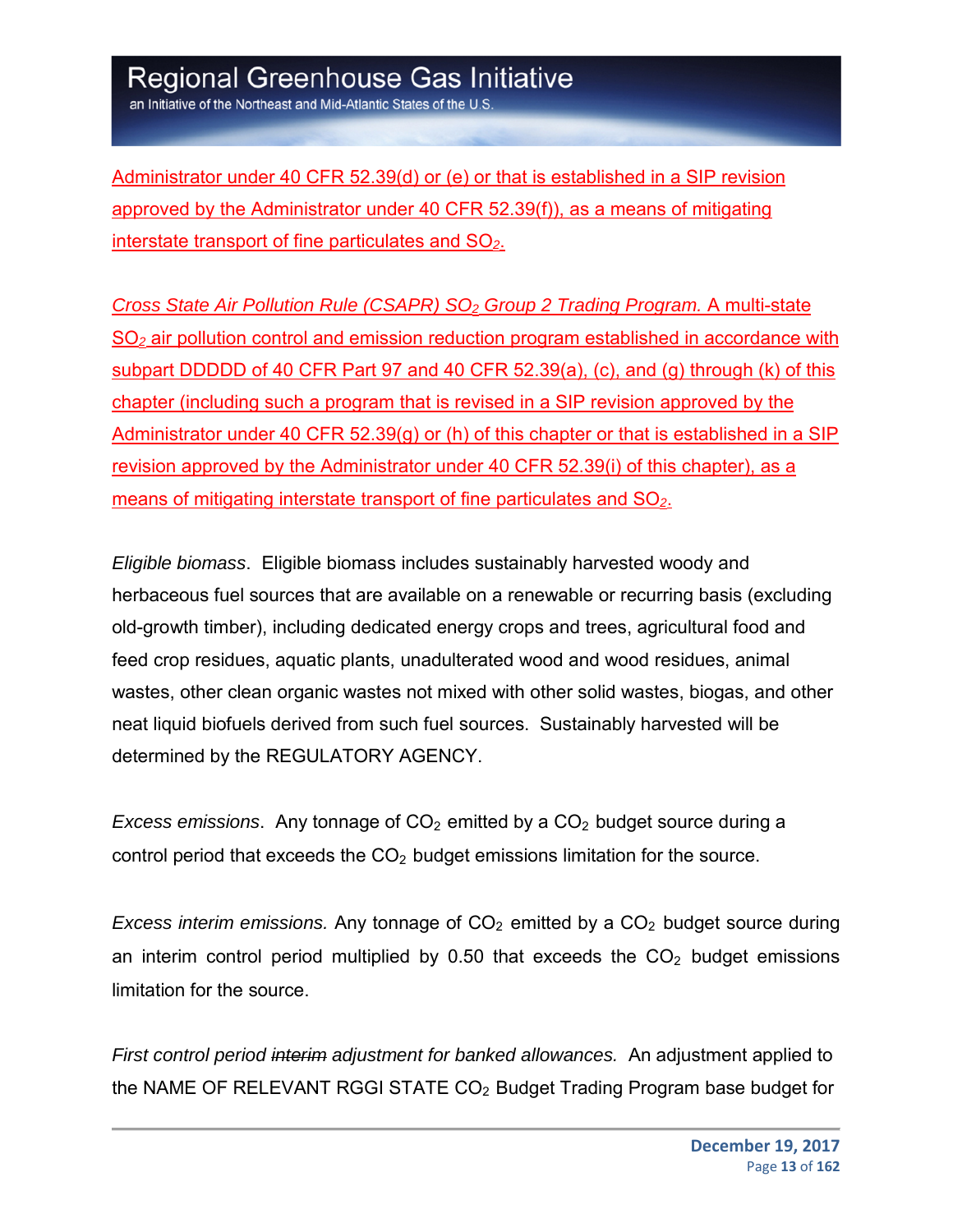an Initiative of the Northeast and Mid-Atlantic States of the U.S

allocation years 2014 through 2020 to address the surplus allocation year 2009, 2010, and 2011 allowances held in general and compliance accounts, including compliance accounts established pursuant to the  $CO<sub>2</sub>$  Budget Trading Program, but not including accounts opened by participating states.

*Fossil fuel.* Natural gas, petroleum, coal, or any form of solid, liquid, or gaseous fuel derived from such material.

#### *Fossil fuel-fired*.

- (1) With regard to a unit that commenced operation prior to January 1, 2005, the combustion of fossil fuel, alone or in combination with any other fuel, where the fossil fuel combusted comprises, or is projected to comprise, more than 50 percent of the annual heat input on a Btu basis during any year.
- (2) With regard to a unit that **commenced or commences operation on or after** January 1, 2005, the combustion of fossil fuel, alone or in combination with any other fuel, where the fossil fuel combusted comprises, or is projected to comprise, more than 5 percent of the annual heat input on a Btu basis during any year.

General account. A CO<sub>2</sub> Allowance Tracking System account, established under Subpart XX-6, that is not a compliance account.

*Global Warming Potential (GWP).* A measure of the radiative efficiency (heat-absorbing ability) of a particular gas relative to that of carbon dioxide  $(CO<sub>2</sub>)$  after taking into account the decay rate of each gas (the amount removed from the atmosphere over a given number of years) relative to that of  $CO<sub>2</sub>$ . Global warming potentials used in this Part are consistent with the values used in the Intergovernmental Panel on Climate Change, Fourth Fifth Assessment Report.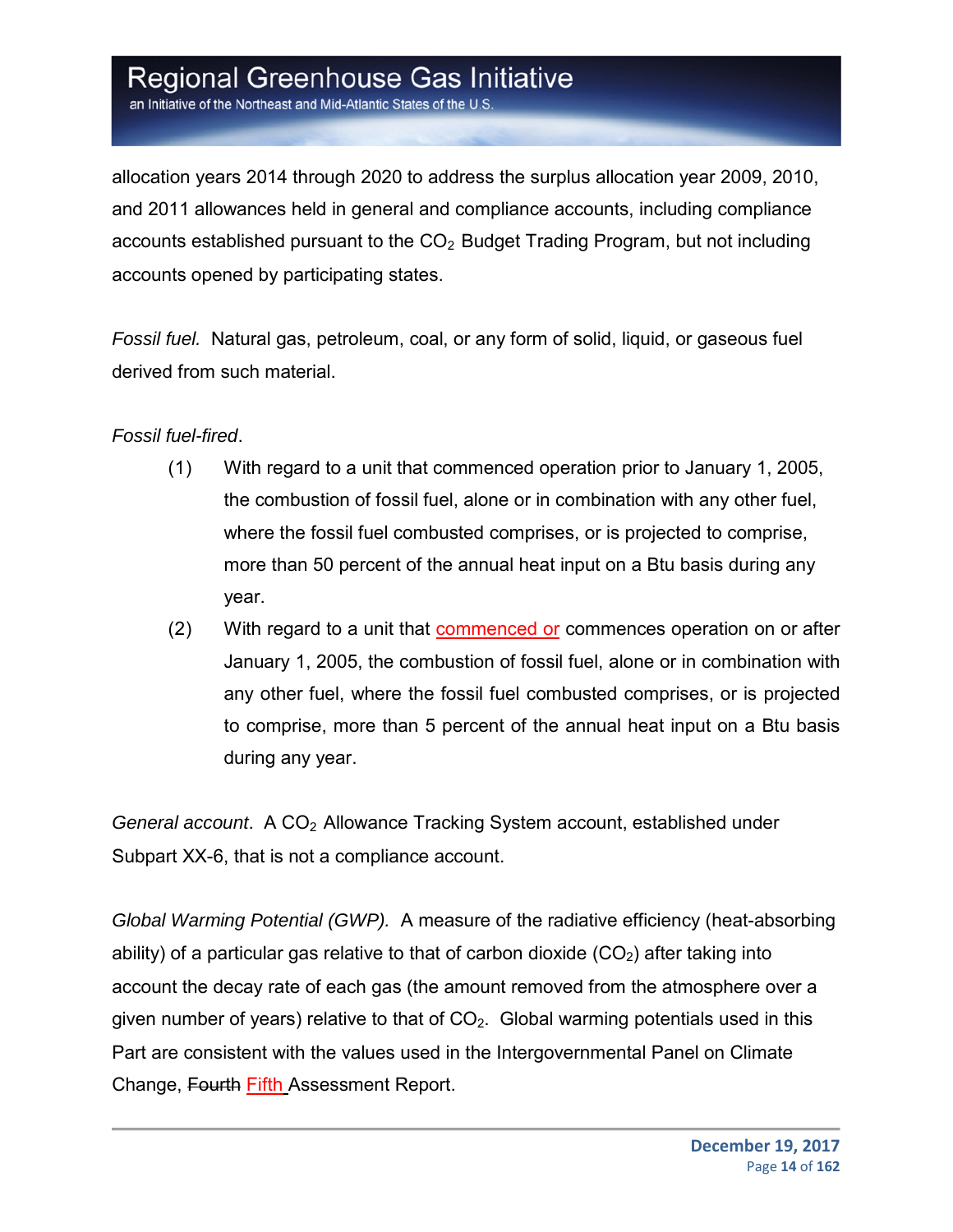an Initiative of the Northeast and Mid-Atlantic States of the U.S

*Gross generation*. The electrical output (in MWe) at the terminals of the generator.

*Interim control period*. An interim control period is a one-calendar-year time period, during each of the first and second calendar years of each three year control period. The first interim control period starts on January 1, 2015 and ends on December 31, 2015, inclusive. The second interim control period starts on January 1, 2016 and ends on December 31, 2016, inclusive. Each successive three year control period will have two interim control periods, comprised of each of the first two calendar years of that control period.

*Life-of-the-unit contractual arrangement*. A unit participation power sales agreement under which a customer reserves, or is entitled to receive, a specified amount or percentage of nameplate capacity and/or associated energy from any specified unit pursuant to a contract:

- (1) For the life of the unit;
- (2) For a cumulative term of no less than  $25\,30$  years, including contracts that permit an election for early termination; or
- (3) For a period equal to or greater than  $20\,25$  years or 70 percent of the economic useful life of the unit determined as of the time the unit is built, with option rights to purchase or release some portion of the nameplate capacity and associated energy generated by the unit at the end of the period.

*Maximum design heat input*. The ability of a unit to combust a stated maximum amount of fuel per hour on a steady state basis, as determined by the physical design and physical characteristics of the unit.

*Maximum potential hourly heat input*. An hourly heat input used for reporting purposes when a unit lacks certified monitors to report heat input. If the unit intends to use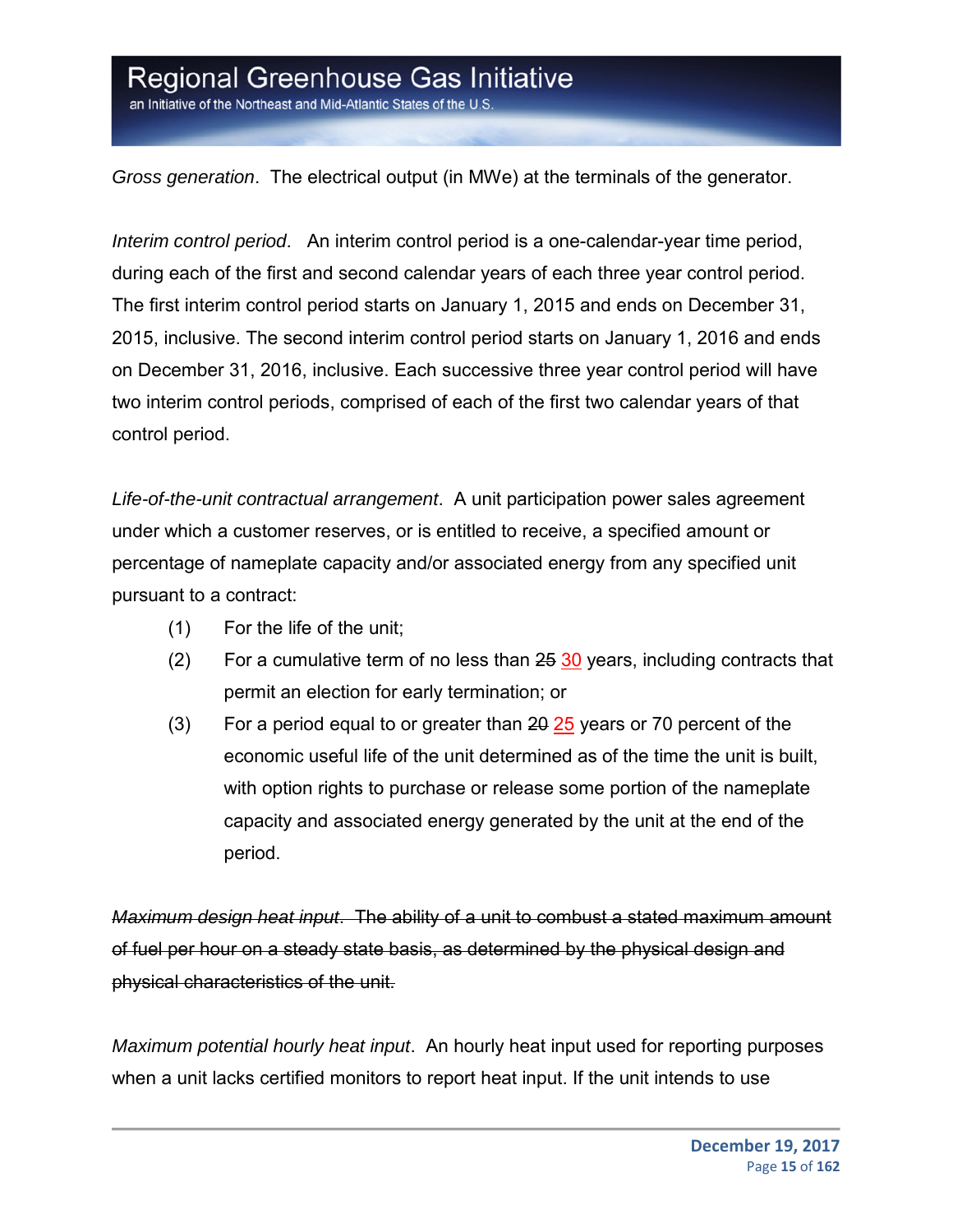an Initiative of the Northeast and Mid-Atlantic States of the U.S.

appendix D of 40 CFR Part 75 to report heat input, this value should be calculated, in accordance with 40 CFR Part 75, using the maximum fuel flow rate and the maximum gross calorific value. If the unit intends to use a flow monitor and a diluent gas monitor, this value should be reported, in accordance with 40 CFR Part 75, using the maximum potential flow rate and either the maximum carbon dioxide concentration (in percent  $CO<sub>2</sub>$ ) or the minimum oxygen concentration (in percent  $O<sub>2</sub>$ ).

*Minimum reserve price*. The minimum reserve price in calendar year 2014 shall be \$2.00. Each calendar year thereafter, the minimum reserve price shall be 1.025 multiplied by the minimum reserve price from the previous calendar year, rounded to the nearest whole cent.

*Monitoring system.* Any monitoring system that meets the requirements of Subpart XX-8, including a continuous emissions monitoring system, an excepted monitoring system, or an alternative monitoring system.

*NAME OF RELEVANT RGGI STATE CO2 Budget Trading Program adjusted budget.*  The NAME OF RELEVANT RGGI STATE CO<sub>2</sub> Budget Trading Program adjusted budget is determined in accordance with section 5.3 and is the annual amount of  $CO<sub>2</sub>$ tons available in NAME OF RELEVANT RGGI STATE for allocation in a given allocation year, in accordance with the  $CO<sub>2</sub>$  Budget Trading Program.  $CO<sub>2</sub>$  offset allowances allocated to project sponsors and  $CO<sub>2</sub> CCR$  allowances offered for sale at an auction are separate from and additional to  $CO<sub>2</sub>$  allowances allocated from the NAME OF RELEVANT RGGI STATE CO<sub>2</sub> Budget Trading Program adjusted budget.

*NAME OF RELEVANT RGGI STATE CO2 Budget Trading Program Base Budget.* The NAME OF RELEVANT RGGI STATE  $CO<sub>2</sub>$  Budget Trading Program base budget is specified in section 5.1.  $CO<sub>2</sub>$  offset allowances allocated to project sponsors and  $CO<sub>2</sub>$ CCR allowances offered for sale at an auction are separate from and additional to  $CO<sub>2</sub>$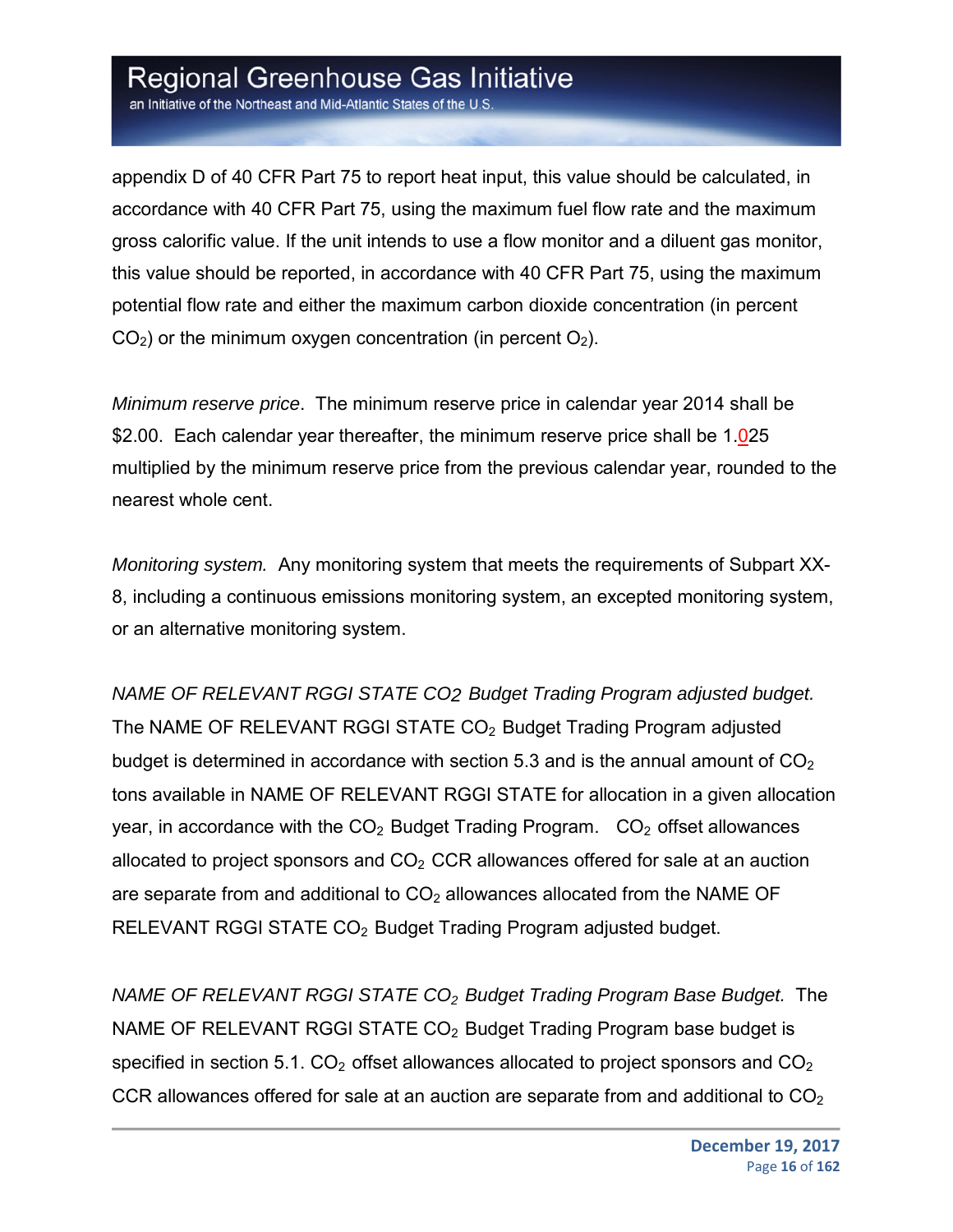allowances allocated from the NAME OF RELEVANT RGGI STATE  $CO<sub>2</sub>$  Budget Trading Program Base Budget.

*Nameplate capacity*. The maximum electrical output (in MWe) that a generator can sustain over a specified period of time when not restricted by seasonal or other deratings as measured in accordance with the United States Department of Energy standards.

**[This definition for Net-Electric Output illustrates how this could be defined and does not necessarily represent what an individual RGGI State will propose.]**

*Net-electric output.* The amount of gross generation the generator(s) produce (including, but not limited to, output from steam turbine(s), combustion turbine(s), and gas expander(s)), as measured at the generator terminals, less the electricity used to operate the plant (i.e., auxiliary loads); such uses include fuel handling equipment, pumps, fans, pollution control equipment, other electricity needs, and transformer losses as measured at the transmission side of the step up transformer (e.g., the point of sale).

*Non-CO2 budget unit*. A unit that does not meet the applicability criteria of Section XX-1.4 of this Part.

*Operator.* Any person who operates, controls, or supervises a CO<sub>2</sub> budget unit or a CO<sub>2</sub> budget source and shall include, but not be limited to, any holding company, utility system, or plant manager of such a unit or source.

*Owner*. Any of the following persons:

(1) Any holder of any portion of the legal or equitable title in a  $CO<sub>2</sub>$  budget unit; or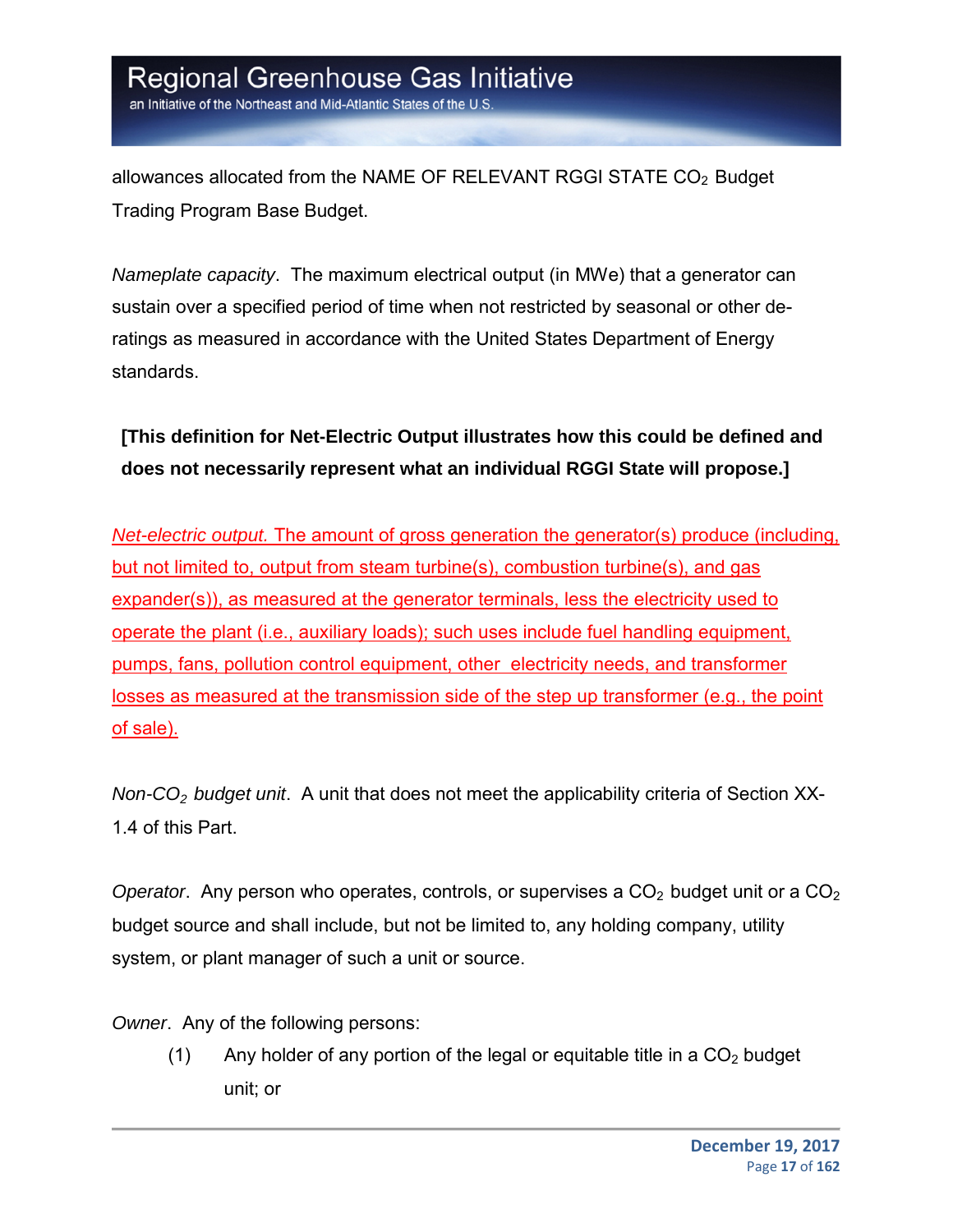an Initiative of the Northeast and Mid-Atlantic States of the U.S.

- (2) Any holder of a leasehold interest in a  $CO<sub>2</sub>$  budget unit, other than a passive lessor, or a person who has an equitable interest through such lessor, whose rental payments are not based, either directly or indirectly, upon the revenues or income from the  $CO<sub>2</sub>$  budget unit; or Any purchaser of power from a  $CO<sub>2</sub>$  budget unit under a life-of-the-unit contractual arrangement in which the purchaser controls the dispatch of the unit; or
- (3) With respect to any general account, any person who has an ownership interest with respect to the  $CO<sub>2</sub>$  allowances held in the general account and who is subject to the binding agreement for the  $CO<sub>2</sub>$  authorized account representative to represent that person's ownership interest with respect to the  $CO<sub>2</sub>$  allowances.

*Participating state*. A state that has established a corresponding regulation as part of the  $CO<sub>2</sub>$  Budget Trading Program.

*Receive* or *receipt of.* With regard to CO<sub>2</sub>-allowances, the movement of CO<sub>2</sub>-allowances by the REGULATORY AGENCY or its agent from one CO<sub>2</sub>-Allowance Tracking System account to another, for purposes of allocation, transfer, or deduction. When referring to the REGULATORY AGENCY or its agent, to come into possession of a document, information, or correspondence (whether sent in writing or by authorized electronic transmission), as indicated in an official correspondence log, or by a notation made on the document, information, or correspondence, by the REGULATORY AGENCY or its agent in the regular course of business.

*Recordation, record, or recorded.* With regard to CO<sub>2</sub> allowances, the movement of  $CO<sub>2</sub>$  allowances by the REGULATORY AGENCY or its agent from one  $CO<sub>2</sub>$  Allowance Tracking System account to another, for purposes of allocation, transfer, or deduction.

*Reserve Price.* The minimum acceptable price for each CO<sub>2</sub> allowance in a specific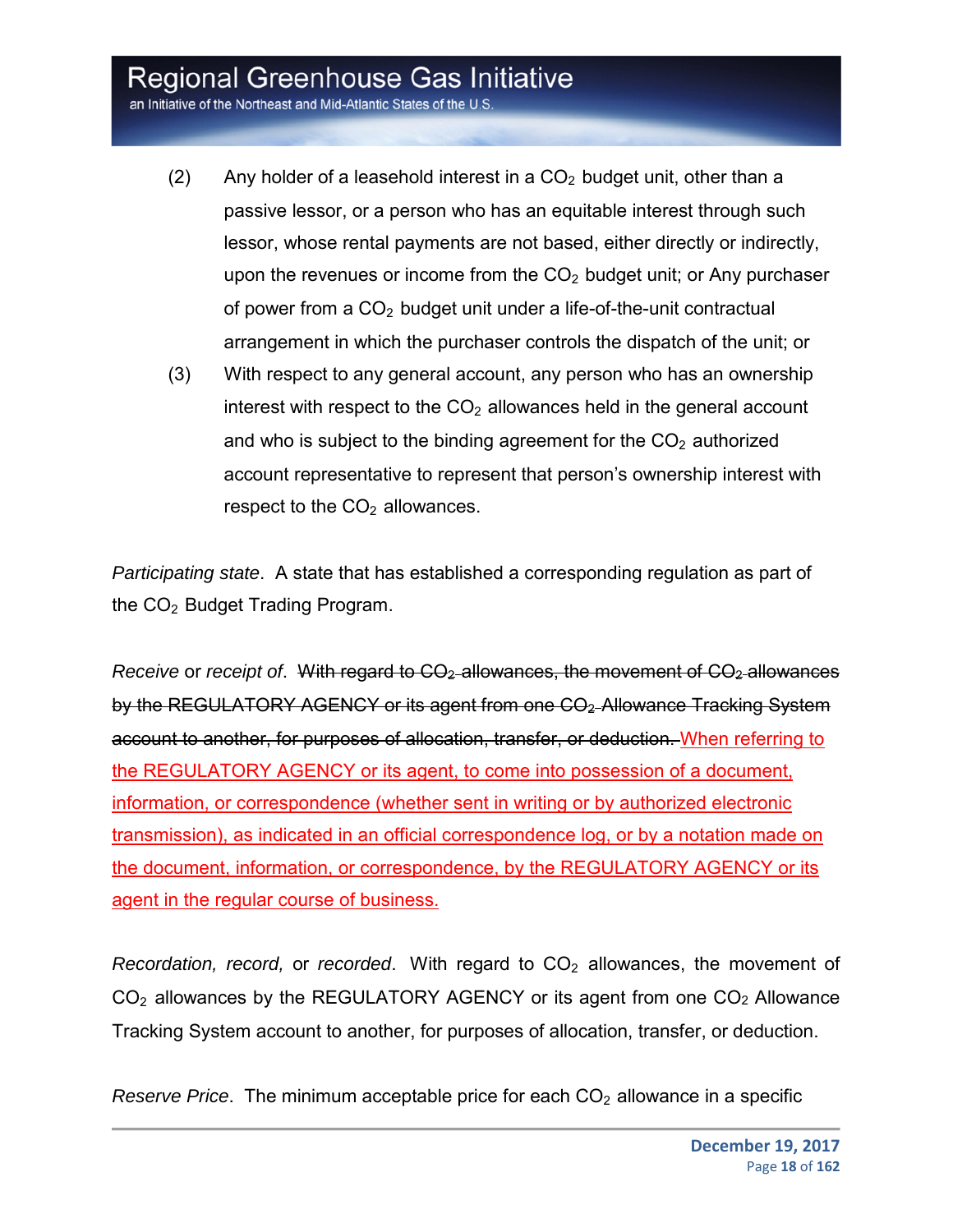an Initiative of the Northeast and Mid-Atlantic States of the U.S

auction. The reserve price at an auction is either the minimum reserve price or the CCR trigger price, as specified in Subpart XX-9.

*Second control period interim adjustment for banked allowances.* An adjustment applied to the NAME OF RELEVANT RGGI STATE CO<sub>2</sub> Budget Trading Program base budget for allocation years 2015 through 2020 to address the allocation year 2012 and 2013 allowances held in general and compliance accounts, including compliance accounts established pursuant to the  $CO<sub>2</sub>$  Budget Trading Program, but not including accounts opened by participating states, that are in addition to the aggregate quantity of 2012 and 2013 emissions from all  $CO<sub>2</sub>$  budget sources in all of the participating states.

*Serial number.* When referring to CO<sub>2</sub> allowances, the unique identification number assigned to each  $CO<sub>2</sub>$  allowance by the REGULATORY AGENCY or its agent under section XX-6.4(c).

*Source*. Any governmental, institutional, commercial, or industrial structure, installation, plant, building, or facility that emits or has the potential to emit any air pollutant. A "source," including a "source" with multiple units, shall be considered a single "facility."

*State*. A State, the District of Columbia, the Commonwealth of Puerto Rico, the Virgin Islands, Guam, and American Samoa and includes the Commonwealth of the Northern Mariana Islands.

*Submit* or *serve*. To send or transmit a document, information, or correspondence to the person specified in accordance with the applicable regulation:

- (1) In person;
- (2) By United States Postal Service; or
- (3) By other means of dispatch or transmission and delivery; or
- (4) Compliance with any "submission," "service," or "mailing" deadline shall be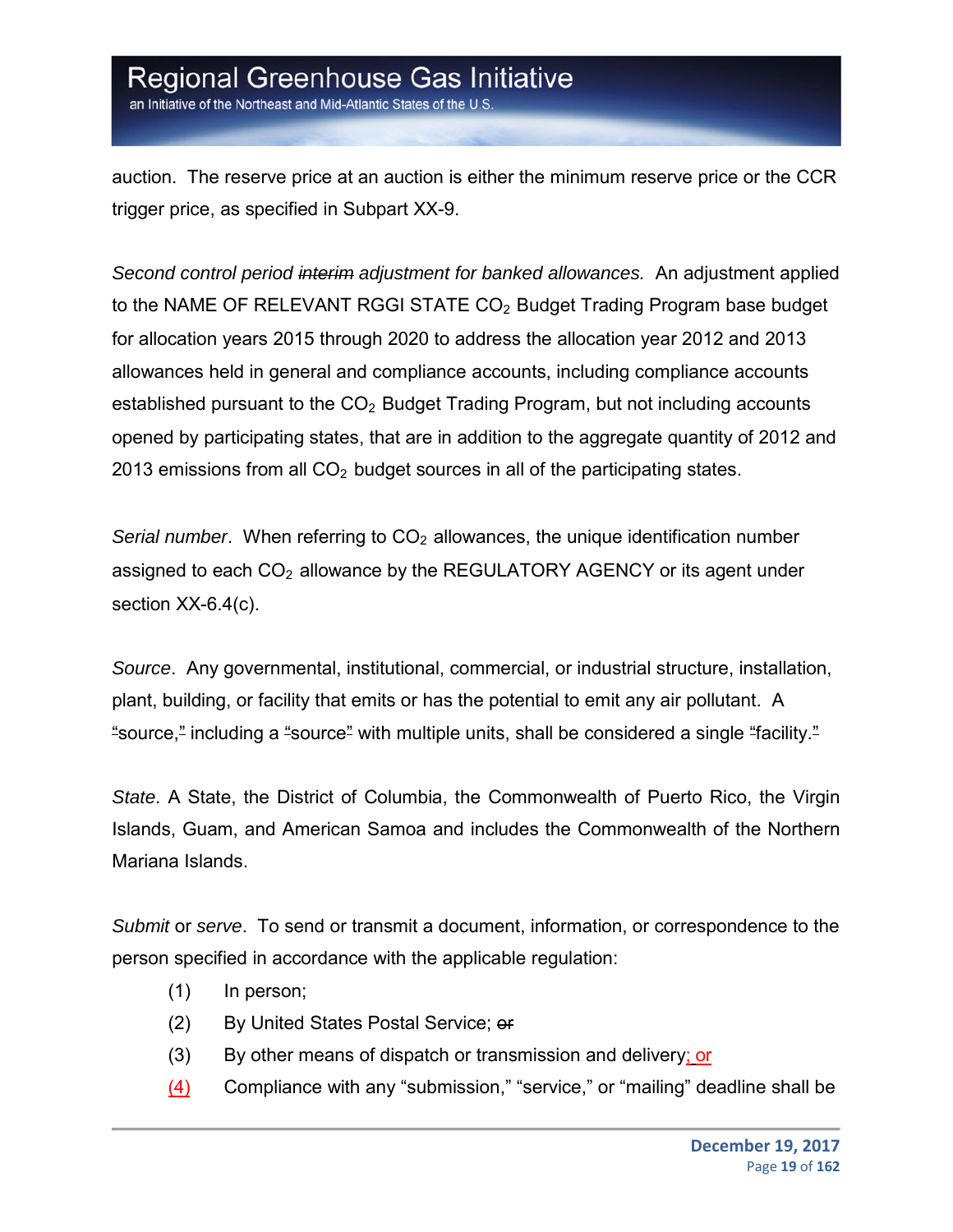determined by the date of dispatch, transmission, or mailing and not the date of receipt.

*Third adjustment for banked allowances.* An adjustment applied to the NAME OF RELEVANT RGGI STATE CO<sub>2</sub> Budget Trading Program base budget for allocation years 2021 through 2025 to address allowances held in general and compliance  $accounts$ , including compliance accounts established pursuant to the  $CO<sub>2</sub>$  Budget Trading Program, but not including accounts opened by participating states, that are in addition to the aggregate quantity of emissions from all  $CO<sub>2</sub>$  budget sources in all of the participating states at the end of the fourth control period in 2020 and as reflected in the CO2 Allowance Tracking System on March 17, 2021.

*Ton* or *tonnage.* Any "short ton", or 2,000 pounds. For the purpose of determining compliance with the  $CO<sub>2</sub>$  requirements of XX-1.5(c), total tons for a control period and each interim control period shall be calculated as the sum of all recorded hourly emissions (or the tonnage equivalent of the recorded hourly emissions rates) in accordance with Subpart XX-8, with any remaining fraction of a ton equal to or greater than 0.50 ton deemed to equal one ton and any fraction of a ton less than 0.50 ton deemed to equal zero tons. A short ton is equal to 0.9072 metric tons.

*Undistributed CO<sub>2</sub> allowances.* CO<sub>2</sub> allowances originally allocated to a set aside account as pursuant to XX-5.3 that were not distributed.

*Unit*. A fossil fuel-fired stationary boiler, combustion turbine, or combined cycle system.

*Unit operating day*. A calendar day in which a unit combusts any fuel.

*Unsold*  $CO<sub>2</sub>$  *allowances.*  $CO<sub>2</sub>$  allowances that have been made available for sale in an auction conducted by the REGULATORY AGENCY or its agent, but not sold.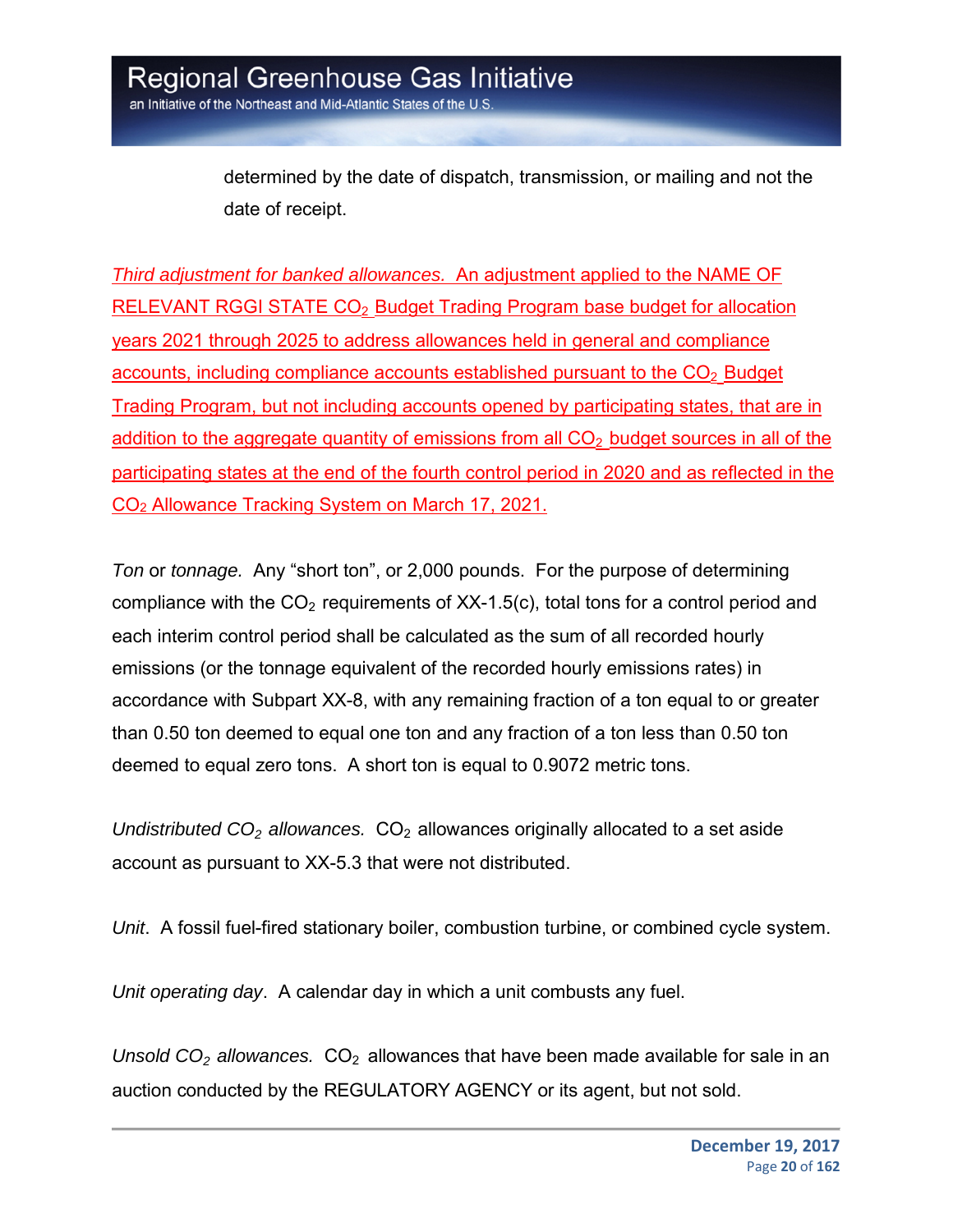an Initiative of the Northeast and Mid-Atlantic States of the U.S

*Voluntary renewable energy purchase*. A purchase of electricity from renewable energy generation or renewable energy attribute credits by a retail electricity customer on a voluntary basis. Renewable energy includes electricity generated from biomass, wind, solar thermal, photovoltaic, geothermal, hydroelectric facilities certified by the Low Impact Hydropower Institute, wave and tidal action, and fuel cells powered by renewable fuels. The renewable energy generation or renewable energy attribute credits related to such purchases may not be used by the generator or purchaser to meet any regulatory mandate, such as a renewable portfolio standard.

**[The above subdivision is an optional definition that complements the optional voluntary renewable energy market set-aside provision at XX-5.3(d).]** 

#### **XX-1.3 Measurements, abbreviations and acronyms.**

Measurements, abbreviations, and acronyms used in this Part are defined as follows:

- $(1)$  CO<sub>2</sub>: carbon dioxide.
- (2) hr: hour.
- (3) lb: pounds.
- (4) MMBtu: one million British thermal units
- (5) MW: megawatt
- (6) MWe: megawatt electrical.
- (7) MWh: megawatt hours

#### **XX-1.4 Applicability.**

(a) *Units.* Any unit that, at any time on or after January 1, 2005, serves an electricity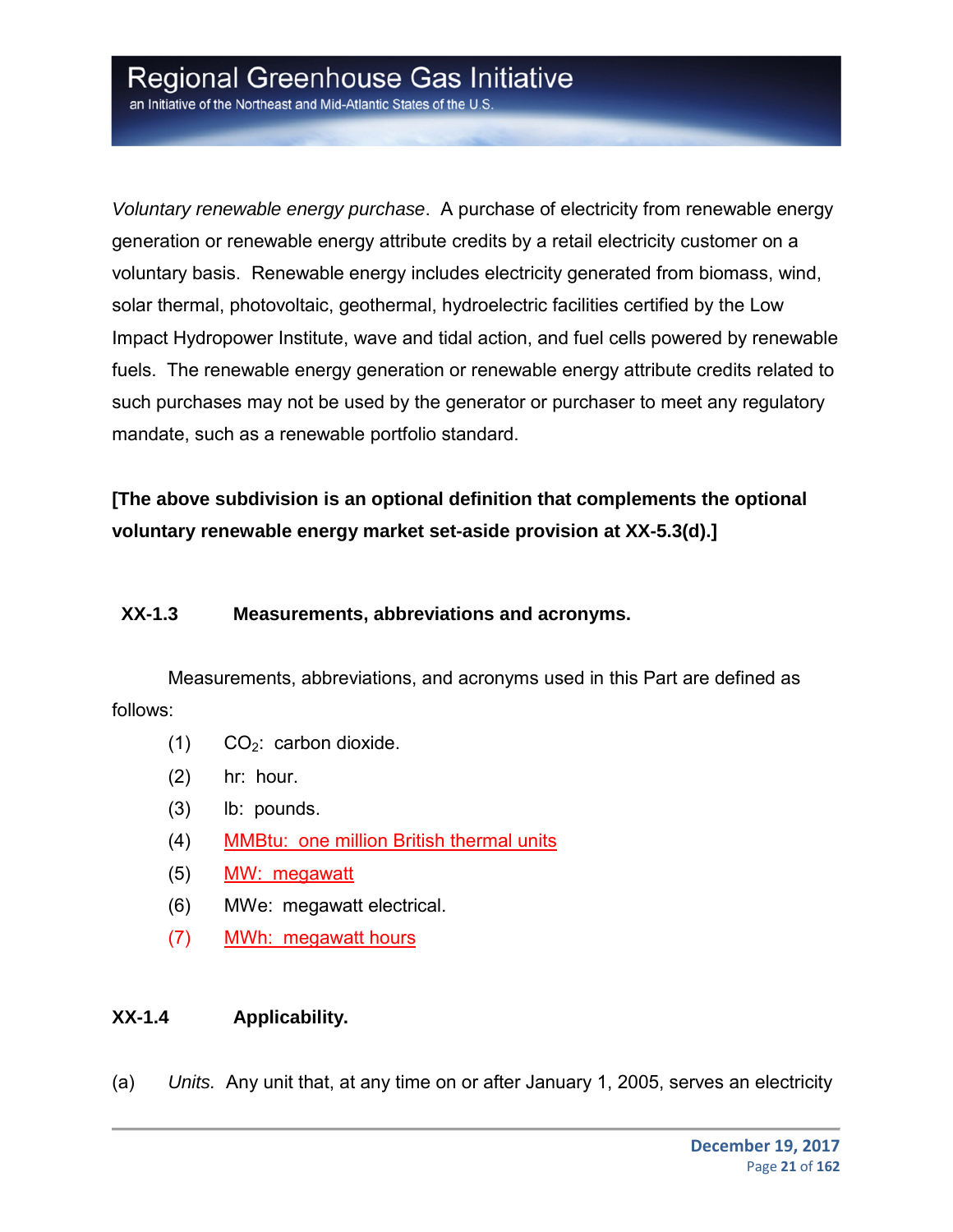an Initiative of the Northeast and Mid-Atlantic States of the U.S.

generator with a nameplate capacity equal to or greater than 25 MWe shall be a  $CO<sub>2</sub>$ budget unit, and any source that includes one or more such units shall be a  $CO<sub>2</sub>$  budget source, subject to the requirements of this Part.

**[The following subdivision is optional. The text of this subdivision illustrates how a participating state might provide for an exemption for units with electrical output to the electric grid restricted by permit conditions. Upon exemption, the tons attributable to sources in a state's initial inventory shall be removed the state's budget under Section XX-5.3.]** 

(b) *Limited exemption for units with electrical output to the electric grid restricted by permit conditions*.

- (1) *Applicability*. Notwithstanding subdivision (a) of this section, a unit under subdivision (a) of this section that has a permit containing a condition restricting the supply of the unit's annual electrical output to the electric grid to less than or equal to 10 percent of the annual gross generation of the unit, and which complies with the provisions in paragraph (b)(3) of this section, shall be exempt from the requirements of this Part, except for the provisions of this section, section XX-1.2, section XX-1.3, section XX-1.6 and, if applicable because of the allocation of  $CO<sub>2</sub>$  allowances during the pre-exemption time period, Subparts XX-5, XX-6 and XX-7.
- (2) *Effective date*. The exemption under paragraph (b)(1) of this section shall become effective as of the January 1 that is on or after the date on which the restriction on the percentage of annual gross generation that may be supplied to the electric grid and the provisions in the permit required under paragraph (b)(1) of this section become final.
- (3) *Compliance.*
	- (i) A unit exempt under paragraph (b)(1) of this section shall comply with the restriction on percentage of annual gross generation that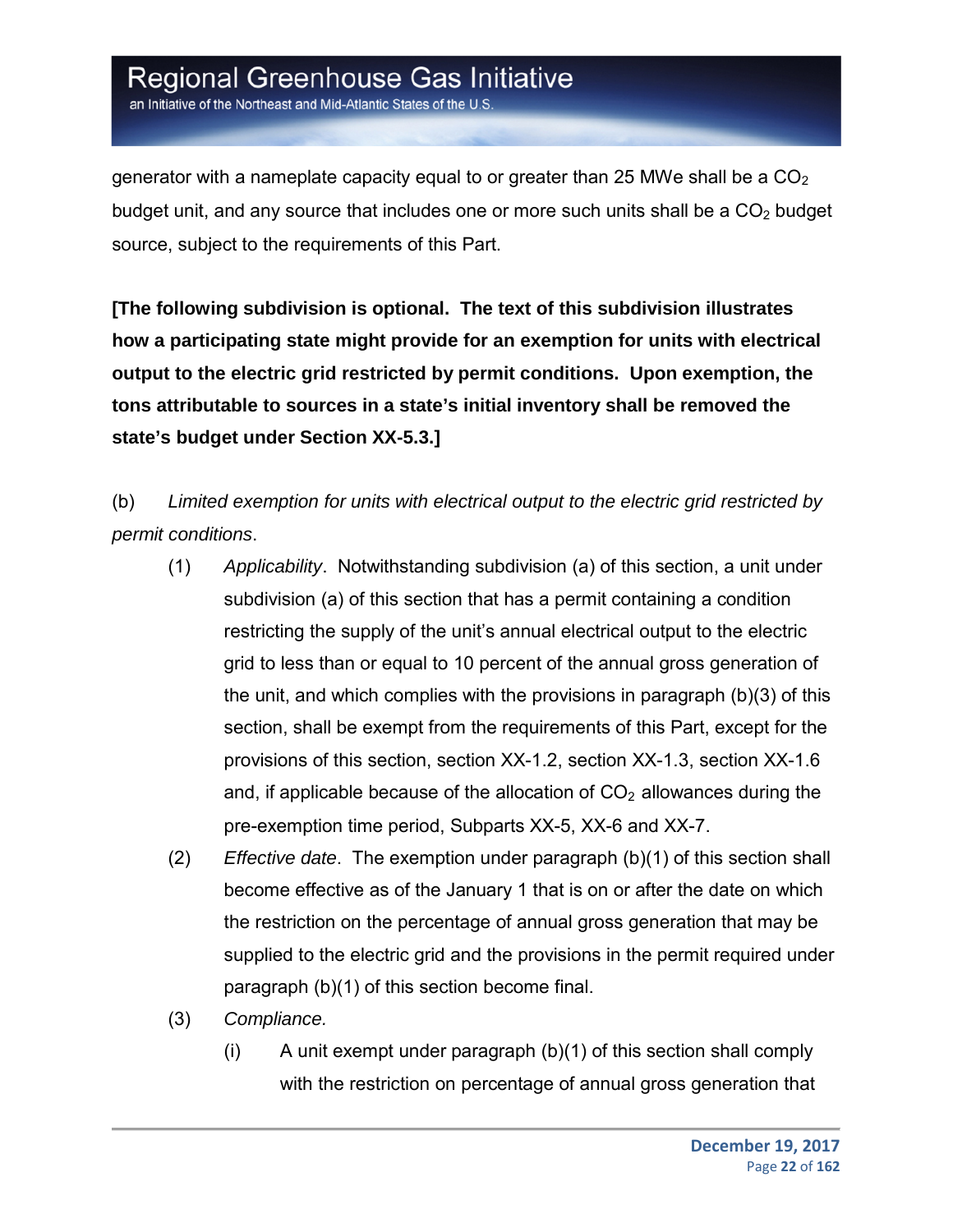an Initiative of the Northeast and Mid-Atlantic States of the U.S

may be supplied to the electric grid described in paragraph (b)(1) of this section.

- (ii) A unit exempt under paragraph (b)(1) shall report to the REGULATORY AGENCY the amount of annual gross generation and the amount of annual gross generation supplied to the electric grid during the year by the following February 1.
- (iii) For a period of 10 years from the date the records are created, the owners and operators of a unit exempt under paragraph (b)(1) of this section shall retain, at the source that includes the unit, records demonstrating that the conditions of the permit under paragraph (b)(1) of this section were met. The 10-year period for keeping records may be extended for cause, at any time prior to the end of the period, in writing by the REGULATORY AGENCY. The owners and operators bear the burden of proof that the unit met the restriction on the percentage of annual gross generation that may be supplied to the electric grid.
- (iv) The owners and operators and, to the extent applicable, the  $CO<sub>2</sub>$ authorized account representative of a unit exempt under paragraph (b)(1) of this section shall comply with all the requirements of this Part concerning all time periods for which the exemption is not in effect, even if such requirements arise, or must be complied with, after the exemption takes effect.
- (v) On the earlier of the following dates, a unit exempt under paragraph (b)(1) of this section shall lose its exemption:
	- *(a)* The date on which the restriction on the percentage of annual gross generation that may be supplied to the electric grid described in paragraph (b)(1) of this section is removed from the unit's permit or otherwise becomes no longer applicable in any year that commences on or after January 1,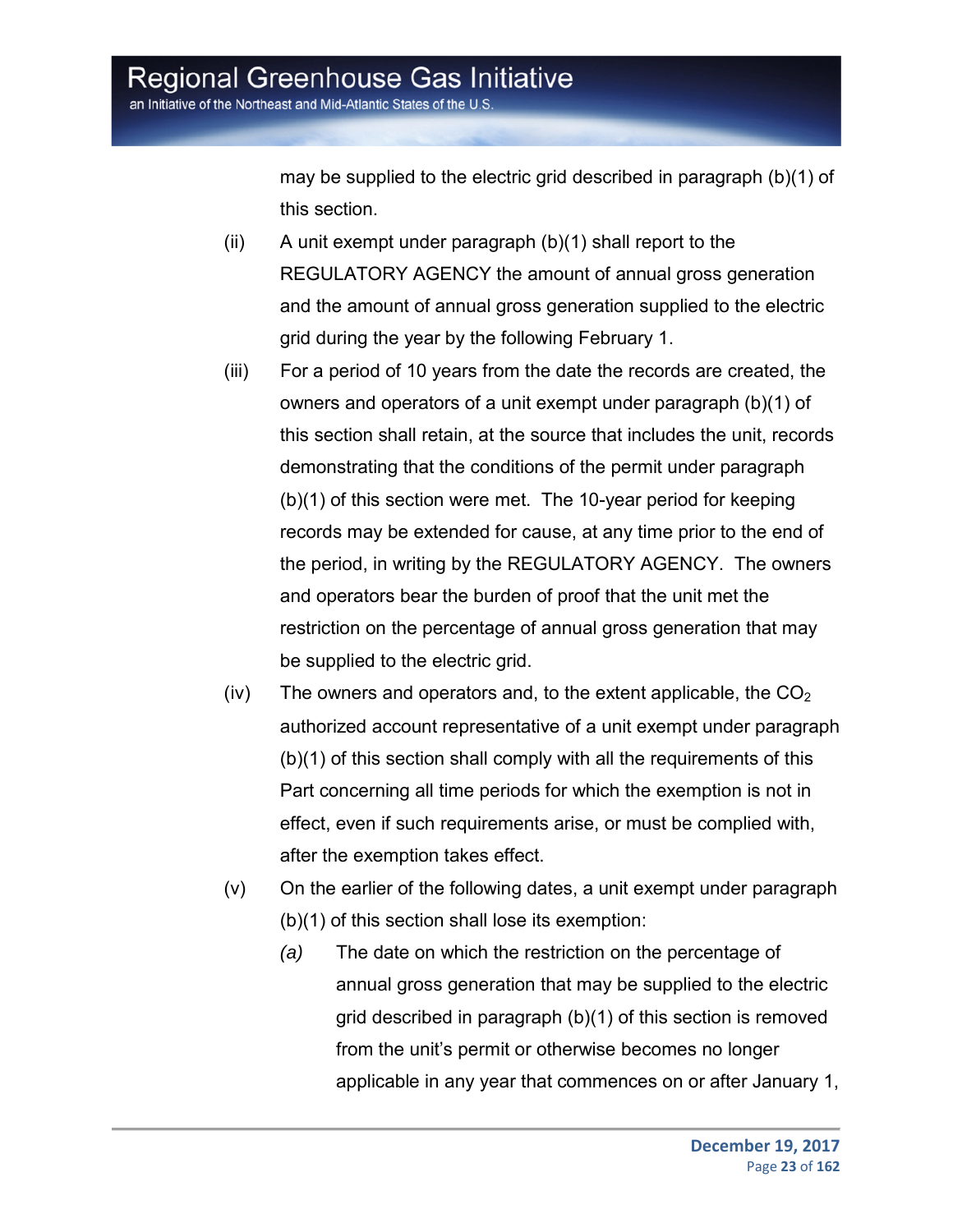an Initiative of the Northeast and Mid-Atlantic States of the U.S.

2009; or

- *(b)* The first date on which the unit fails to comply, or on which the owners and operators fail to meet their burden of proving that the unit is complying, with the restriction on the percentage of annual gross generation that may be supplied to the electric grid described in paragraph (b)(1) of this section during any year that commences on or after January 1, 2009.
- (vi) A unit that loses its exemption in accordance with subparagraph  $(b)(3)(v)$  of this section shall be subject to the requirements of this Part. For the purpose of applying permitting requirements under Subpart XX-3, allocating allowances under Subpart XX-5, and applying monitoring requirements under Subpart XX-8, the unit shall be treated as commencing operation on the date the unit loses its exemption.
- (4) *Deduction of tons from NAME OF RELEVANT RGGI STATE CO2 Budget Trading Program limited industrial exemption set-aside account*. In the event that the REGULATORY AGENCY grants an exemption under this subdivision to a  $CO<sub>2</sub>$  source, with one or more units that on January 1, 2005, serves an electricity generator with a nameplate capacity equal to or greater than 25 MWe, the REGULATORY AGENCY shall retire for each subsequent allocation year the number of  $CO<sub>2</sub>$  tons equal to the exempt source's average annual emissions over the most recent three calendar years for which data are available. The retired tons shall be taken from the set-aside established for such purpose under section XX-5.3.

#### **XX-1.5 Standard Requirements.**

(a) *Permit requirements*. **[Each state's text for this subdivision will likely be**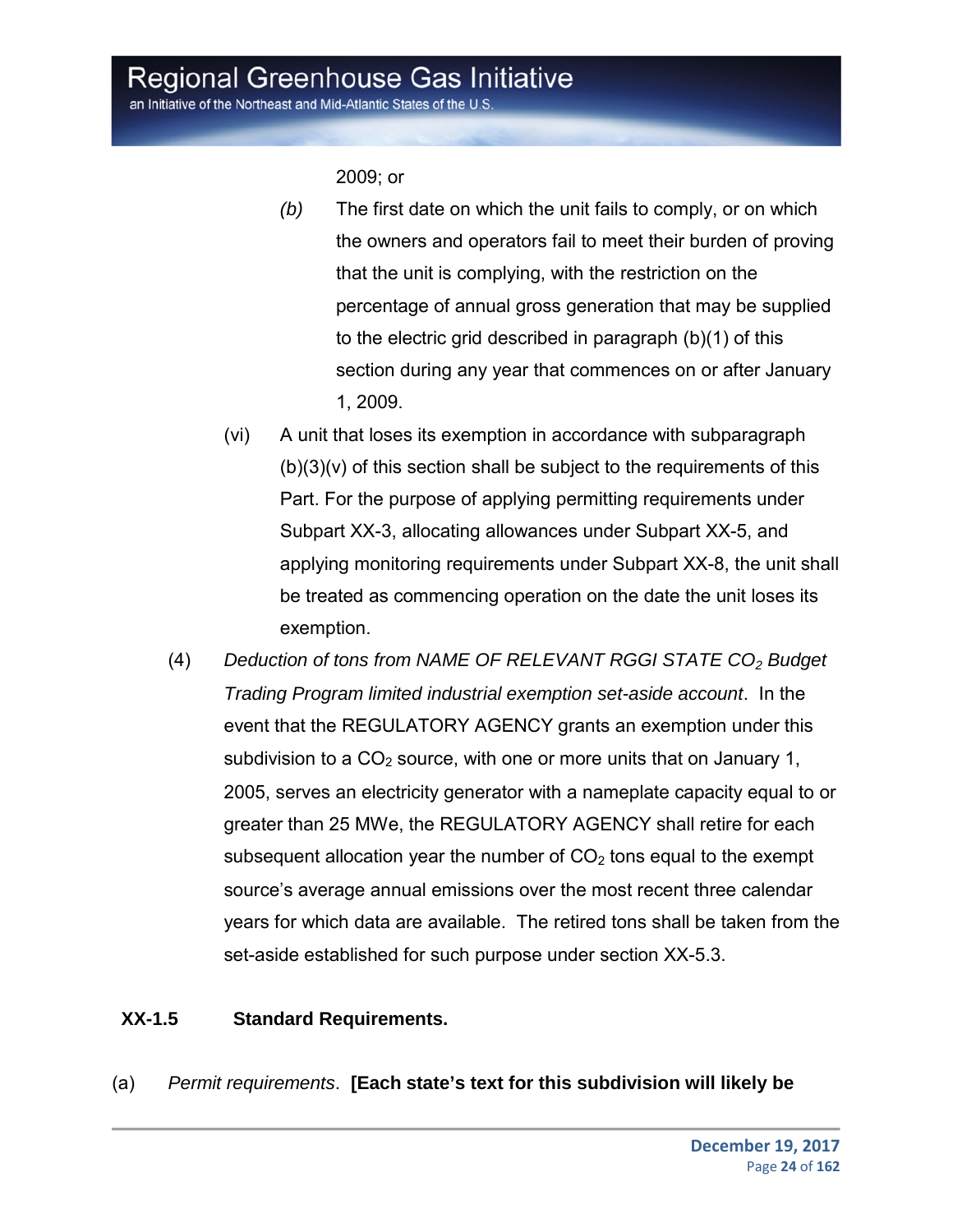an Initiative of the Northeast and Mid-Atlantic States of the U.S.

**different because the states have unique permitting requirements. The text below illustrates how this subdivision could be drafted and does not necessarily represent what an individual RGGI state will propose.]**

- (1) The  $CO<sub>2</sub>$  authorized account representative of each  $CO<sub>2</sub>$  budget source required to have an operating permit pursuant to **[Insert Reference to state's Permitting Regulation(s)]** of this Title and each CO<sub>2</sub> budget unit required to have an operating permit pursuant to **[Insert Reference to state's Permitting Regulation(s)]** of this Title shall:
	- (i) Submit to the REGULATORY AGENCY a complete  $CO<sub>2</sub>$  budget permit application under section XX-3.3 in accordance with the deadlines specified in section XX-3.2; and
	- (ii) Submit in a timely manner any supplemental information that the REGULATORY AGENCY determines is necessary in order to review the  $CO<sub>2</sub>$  budget permit application and issue or deny a  $CO<sub>2</sub>$ budget permit.
- (2) The owners and operators of each  $CO<sub>2</sub>$  budget source required to have an operating permit pursuant to **[Insert Reference to state's Permitting Regulation(s)]** of this Title and each CO<sub>2</sub> budget unit required to have an operating permit pursuant to **[Insert Reference to state's Permitting Regulation(s)]** of this Title for the source shall have a  $CO<sub>2</sub>$  budget permit and operate the  $CO<sub>2</sub>$  budget source and the  $CO<sub>2</sub>$  budget unit at the source in compliance with such  $CO<sub>2</sub>$  budget permit.
- (b) *Monitoring requirements*.
	- (1) The owners and operators and, to the extent applicable, the  $CO<sub>2</sub>$ authorized account representative of each  $CO<sub>2</sub>$  budget source and each  $CO<sub>2</sub>$  budget unit at the source shall comply with the monitoring requirements of Subpart XX-8.
	- (2) The emissions measurements recorded and reported in accordance with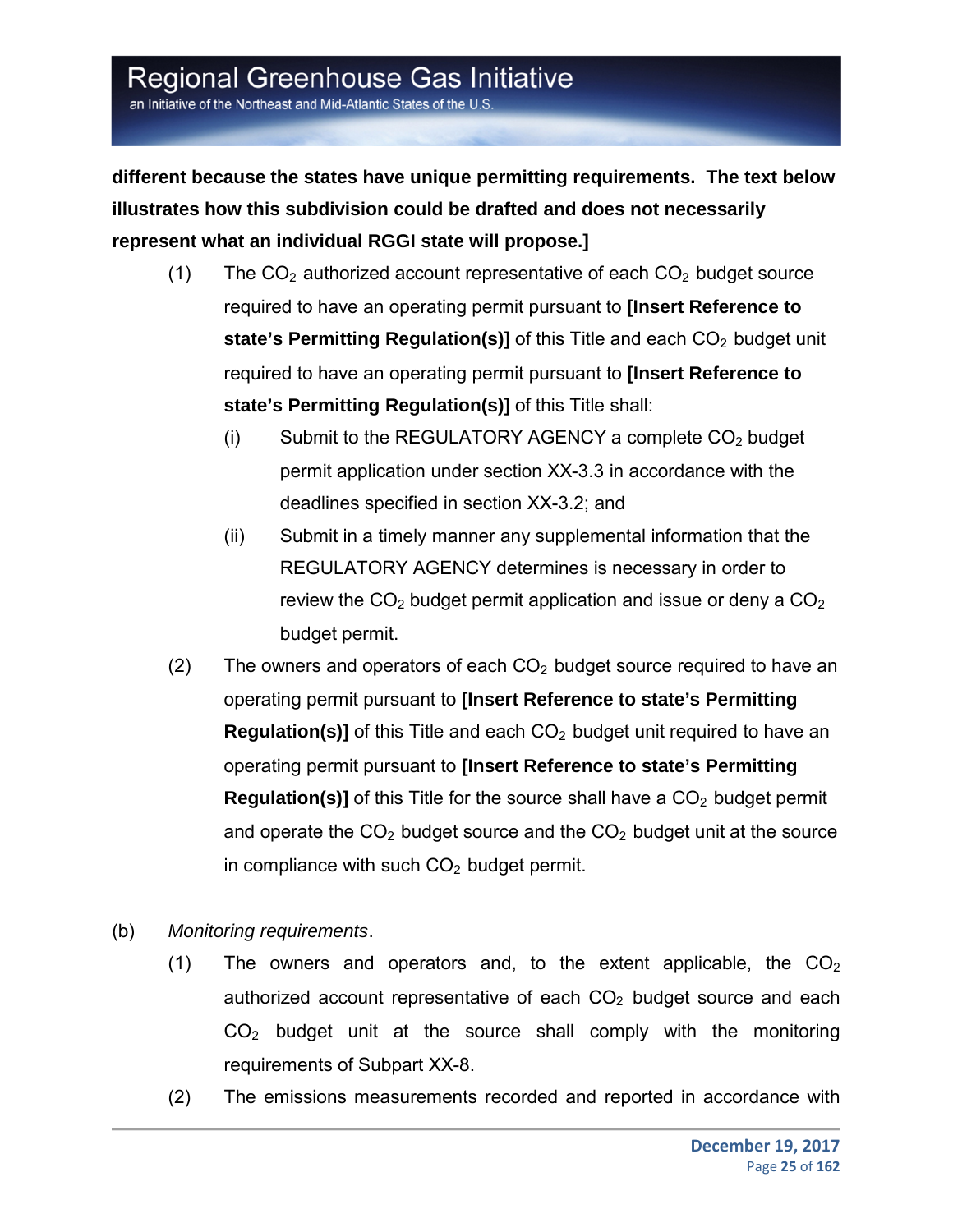an Initiative of the Northeast and Mid-Atlantic States of the U.S.

Subpart XX-8 shall be used to determine compliance by the unit with the  $CO<sub>2</sub>$  requirements under subdivision (c) of this section.

- (c) *CO2 requirements*.
	- (1) The owners and operators of each  $CO<sub>2</sub>$  budget source and each  $CO<sub>2</sub>$ budget unit at the source shall hold  $CO<sub>2</sub>$  allowances available for compliance deductions under section  $XX-6.5$ , as of the  $CO<sub>2</sub>$  allowance transfer deadline, in the source's compliance account in an amount not less than the total  $CO<sub>2</sub>$  emissions for the control period from all  $CO<sub>2</sub>$ budget units at the source, less the  $CO<sub>2</sub>$  allowances deducted to meet the requirements of paragraph XX-1.5(c)(2), with respect to the previous two interim control periods, as determined in accordance with Subparts XX-6 and XX-8.
	- (2) The owners and operators of each  $CO<sub>2</sub>$  budget source and each  $CO<sub>2</sub>$ budget unit at the source shall hold  $CO<sub>2</sub>$  allowances available for compliance deductions under section  $XX-6.5$ , as of the  $CO<sub>2</sub>$  allowance transfer deadline, in the source's compliance account in an amount not less than the total  $CO<sub>2</sub>$  emissions for the interim control period from all  $CO<sub>2</sub>$  budget units at the source multiplied by 0.50, as determined in accordance with Subparts XX-6 and XX-8.
	- (3) Each ton of  $CO<sub>2</sub>$  emitted in excess of the  $CO<sub>2</sub>$  budget emissions limitation for a control period shall constitute a separate violation of this Part and applicable federal and state law.
	- (4) Each ton of excess interim emissions shall constitute a separate violation of this Part and applicable state law.
	- $(5)$  A CO<sub>2</sub> budget unit shall be subject to the requirements under paragraph (c)(1) of this section starting on the later, of January 1, 2009 or the date on which the unit commences operation.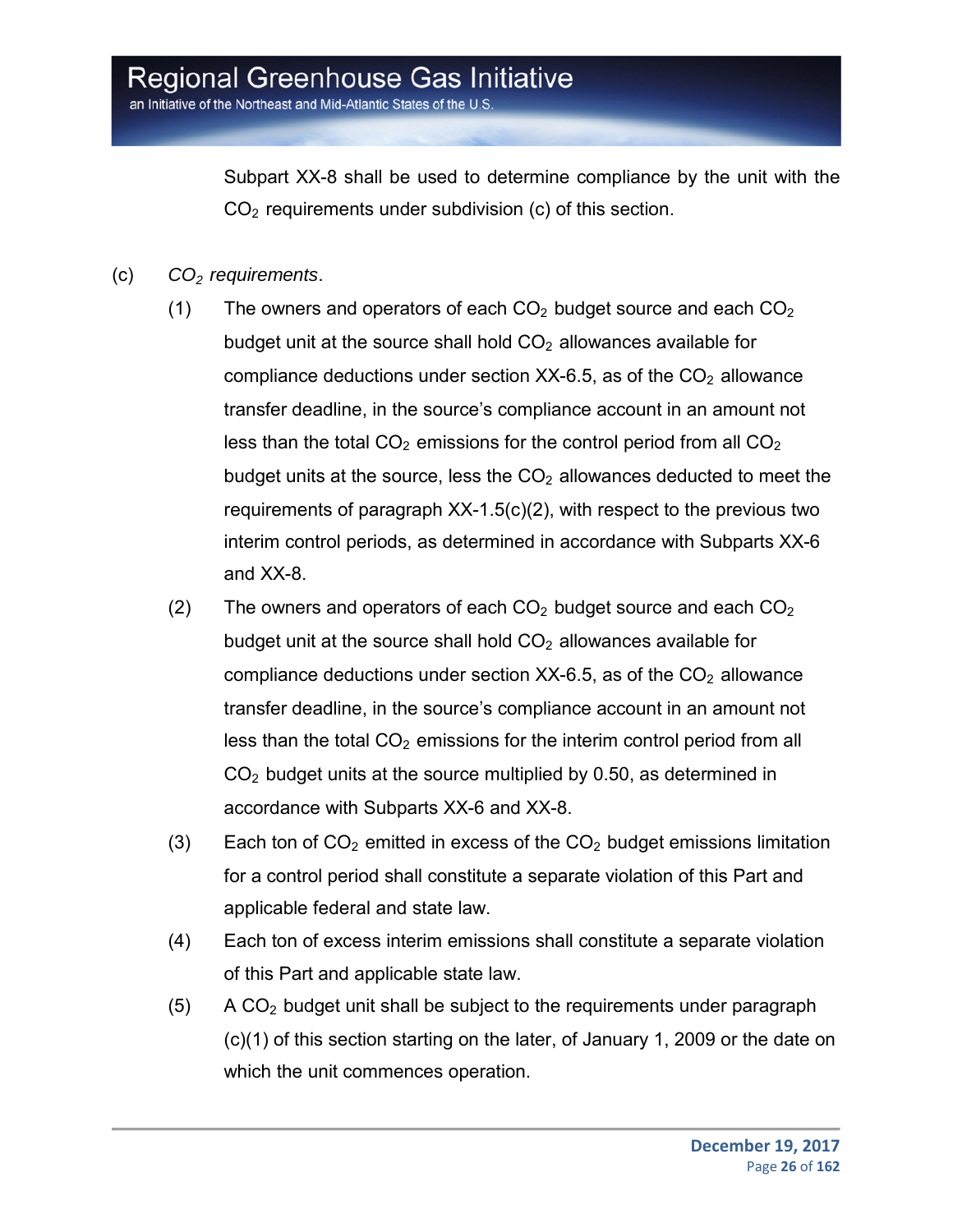an Initiative of the Northeast and Mid-Atlantic States of the U.S.

- $(6)$  CO<sub>2</sub> allowances shall be held in, deducted from, or transferred among  $CO<sub>2</sub>$ Allowance Tracking System accounts in accordance with Subparts XX-5, XX-6, and XX-7, and section XX-10.7.
- $(7)$  A CO<sub>2</sub> allowance shall not be deducted, in order to comply with the requirements under paragraph (c)(1) or (2) of this section, for a control period or interim control period that ends prior to the year for which the  $CO<sub>2</sub>$  allowance was allocated. A  $CO<sub>2</sub>$  offset allowance shall not be deducted, in order to comply with the requirements under paragraph (c)(1) or (2) of this section, beyond the applicable percent limitations set out in paragraph XX-6.5(a)(3).
- $(8)$  A CO<sub>2</sub> allowance under the CO<sub>2</sub> Budget Trading Program is a limited authorization by the REGULATORY AGENCY or a participating state to emit one ton of  $CO<sub>2</sub>$  in accordance with the  $CO<sub>2</sub>$  Budget Trading Program. No provision of the  $CO<sub>2</sub>$  Budget Trading Program, the  $CO<sub>2</sub>$  budget permit application, or the  $CO<sub>2</sub>$  budget permit or any provision of law shall be construed to limit the authority of the REGULATORY AGENCY or a participating state to terminate or limit such authorization.
- (9) A CO<sub>2</sub> allowance under the  $CO<sub>2</sub>$  Budget Trading Program does not constitute a property right.

(d) *Excess emissions requirements*. The owners and operators of a CO<sub>2</sub> budget source that has excess emissions in any control period, or excess interim emissions for any interim control period, shall:

- $(1)$  Forfeit the  $CO<sub>2</sub>$  allowances required for deduction under paragraph XX- $6.5(d)(1)$ , provided  $CO<sub>2</sub>$  offset allowances may not be used to cover any part of such excess emissions; and
- (2) Pay any fine, penalty, or assessment or comply with any other remedy imposed under paragraph XX-6.5(d)(2).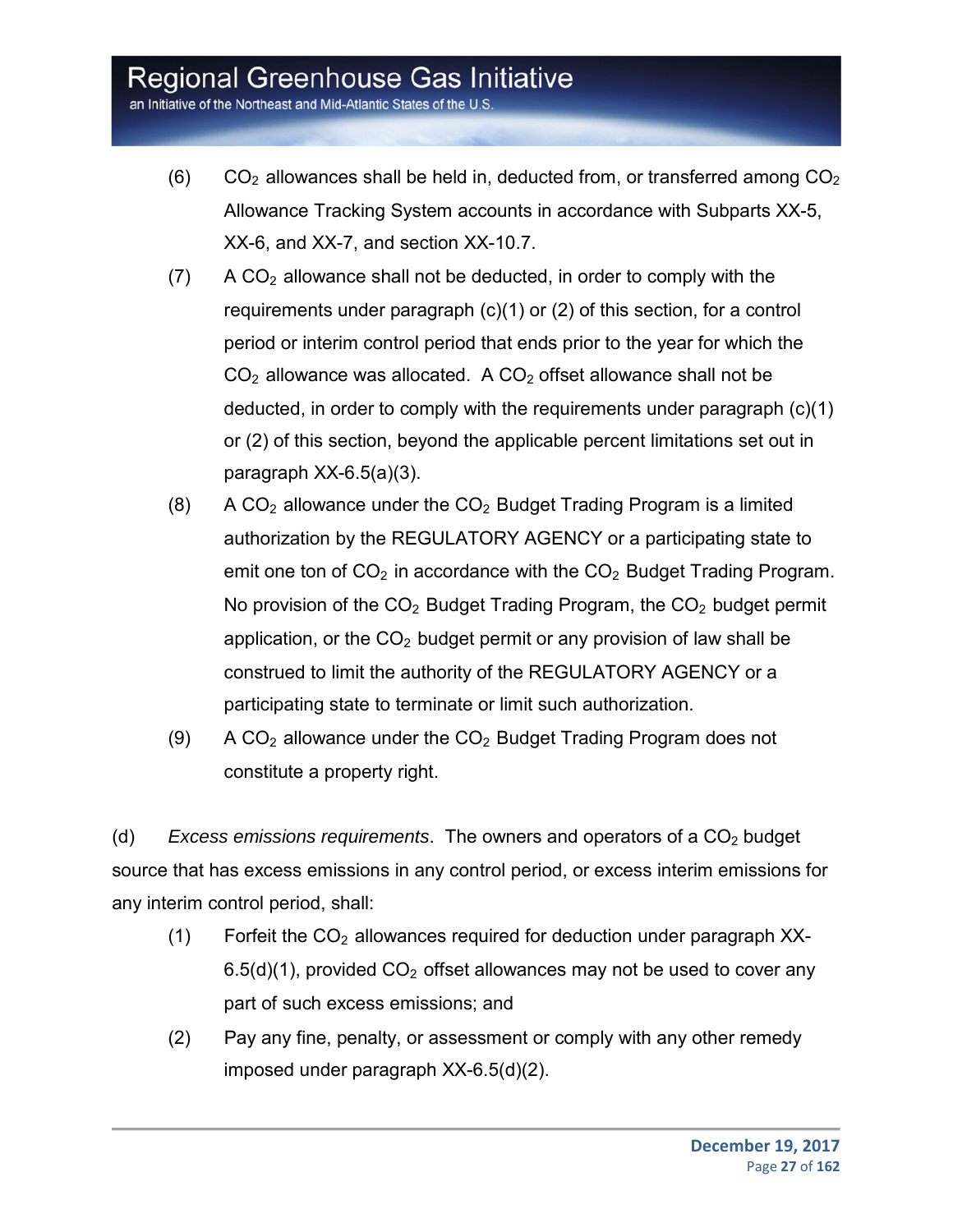an Initiative of the Northeast and Mid-Atlantic States of the U.S.

- (e) *Recordkeeping and reporting requirements.*
	- (1) Unless otherwise provided, the owners and operators of the  $CO<sub>2</sub>$  budget source and each  $CO<sub>2</sub>$  budget unit at the source shall keep on site at the source each of the following documents for a period of 10 years from the date the document is created. This period may be extended for cause, at any time prior to the end of 10 years, in writing by the REGULATORY AGENCY.
		- (i) The account certificate of representation for the  $CO<sub>2</sub>$  authorized account representative for the source and each  $CO<sub>2</sub>$  budget unit at the source and all documents that demonstrate the truth of the statements in the account certificate of representation, in accordance with section XX-2.4, provided that the certificate and documents shall be retained on site at the source beyond such 10 year period until such documents are superseded because of the submission of a new account certificate of representation changing the  $CO<sub>2</sub>$  authorized account representative.
		- (ii) All emissions monitoring information, in accordance with Subpart XX-8 and 40 CFR 75.57.
		- (iii) Copies of all reports, compliance certifications, and other submissions and all records made or required under the  $CO<sub>2</sub>$ Budget Trading Program.
		- $(iv)$  Copies of all documents used to complete a  $CO<sub>2</sub>$  budget permit application and any other submission under the  $CO<sub>2</sub>$  Budget Trading Program or to demonstrate compliance with the requirements of the  $CO<sub>2</sub>$  Budget Trading Program.
	- (2) The  $CO<sub>2</sub>$  authorized account representative of a  $CO<sub>2</sub>$  budget source and each  $CO<sub>2</sub>$  budget unit at the source shall submit the reports and compliance certifications required under the  $CO<sub>2</sub>$  Budget Trading Program,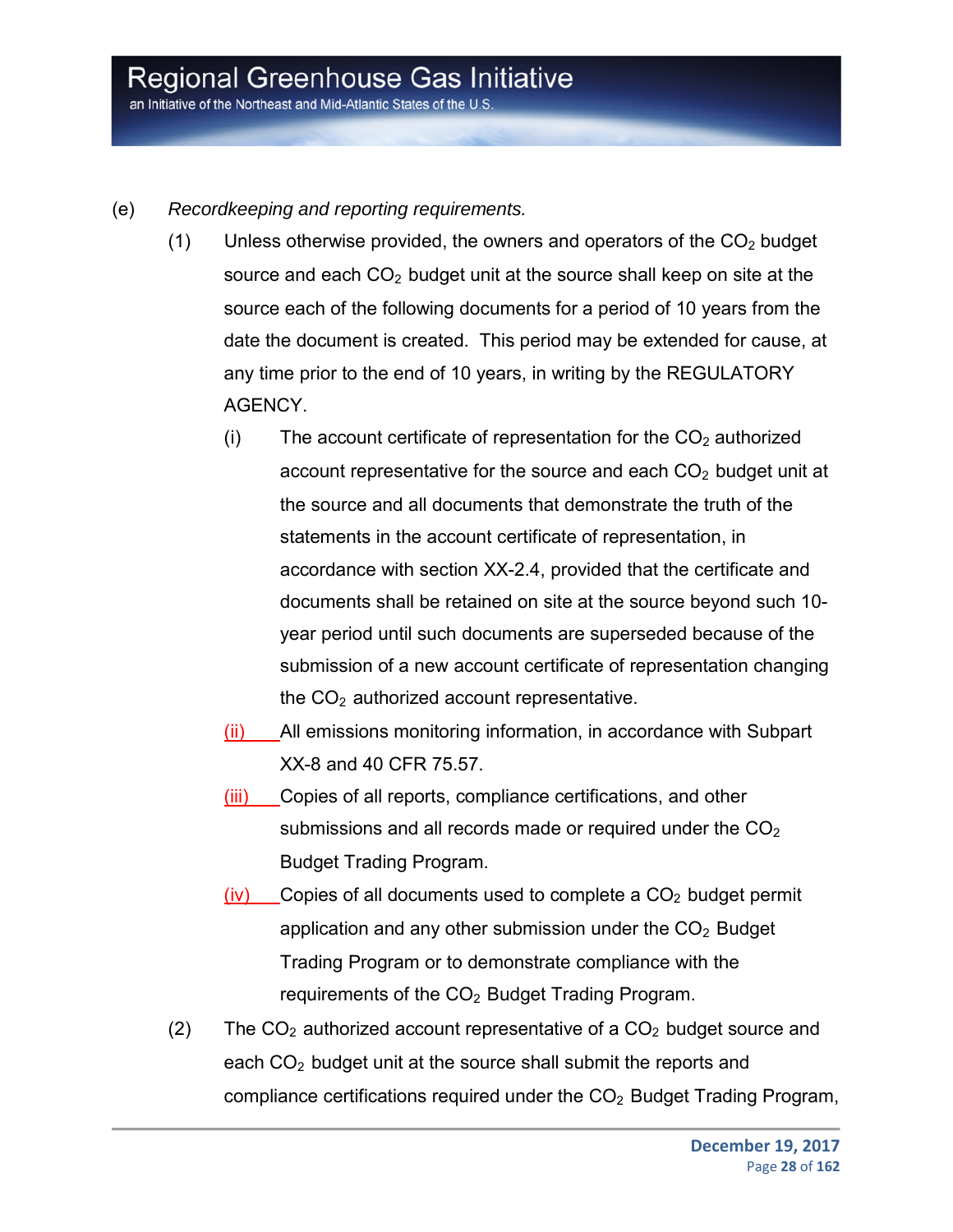including those under Subpart XX-4.

- (f) *Liability*.
	- (1) No permit revision shall excuse any violation of the requirements of the CO2 Budget Trading Program that occurs prior to the date that the revision takes effect.
	- (2) Any provision of the  $CO<sub>2</sub>$  Budget Trading Program that applies to a  $CO<sub>2</sub>$ budget source (including a provision applicable to the  $CO<sub>2</sub>$  authorized account representative of a  $CO<sub>2</sub>$  budget source) shall also apply to the owners and operators of such source and of the  $CO<sub>2</sub>$  budget units at the source.
	- (3) Any provision of the  $CO<sub>2</sub>$  Budget Trading Program that applies to a  $CO<sub>2</sub>$ budget unit (including a provision applicable to the  $CO<sub>2</sub>$  authorized account representative of a  $CO<sub>2</sub>$  budget unit) shall also apply to the owners and operators of such unit.

(g) *Effect on other authorities*. No provision of the CO<sub>2</sub> Budget Trading Program, a  $CO<sub>2</sub>$  budget permit application, or a  $CO<sub>2</sub>$  budget permit, shall be construed as exempting or excluding the owners and operators and, to the extent applicable, the  $CO<sub>2</sub>$  authorized account representative of the  $CO<sub>2</sub>$  budget source or  $CO<sub>2</sub>$  budget unit from compliance with any other provisions of applicable State and federal law regulations.

#### **XX-1.6 Computation of time.**

(a) Unless otherwise stated, any time period scheduled, under the  $CO<sub>2</sub>$  Budget Trading Program, to begin on the occurrence of an act or event shall begin on the day the act or event occurs.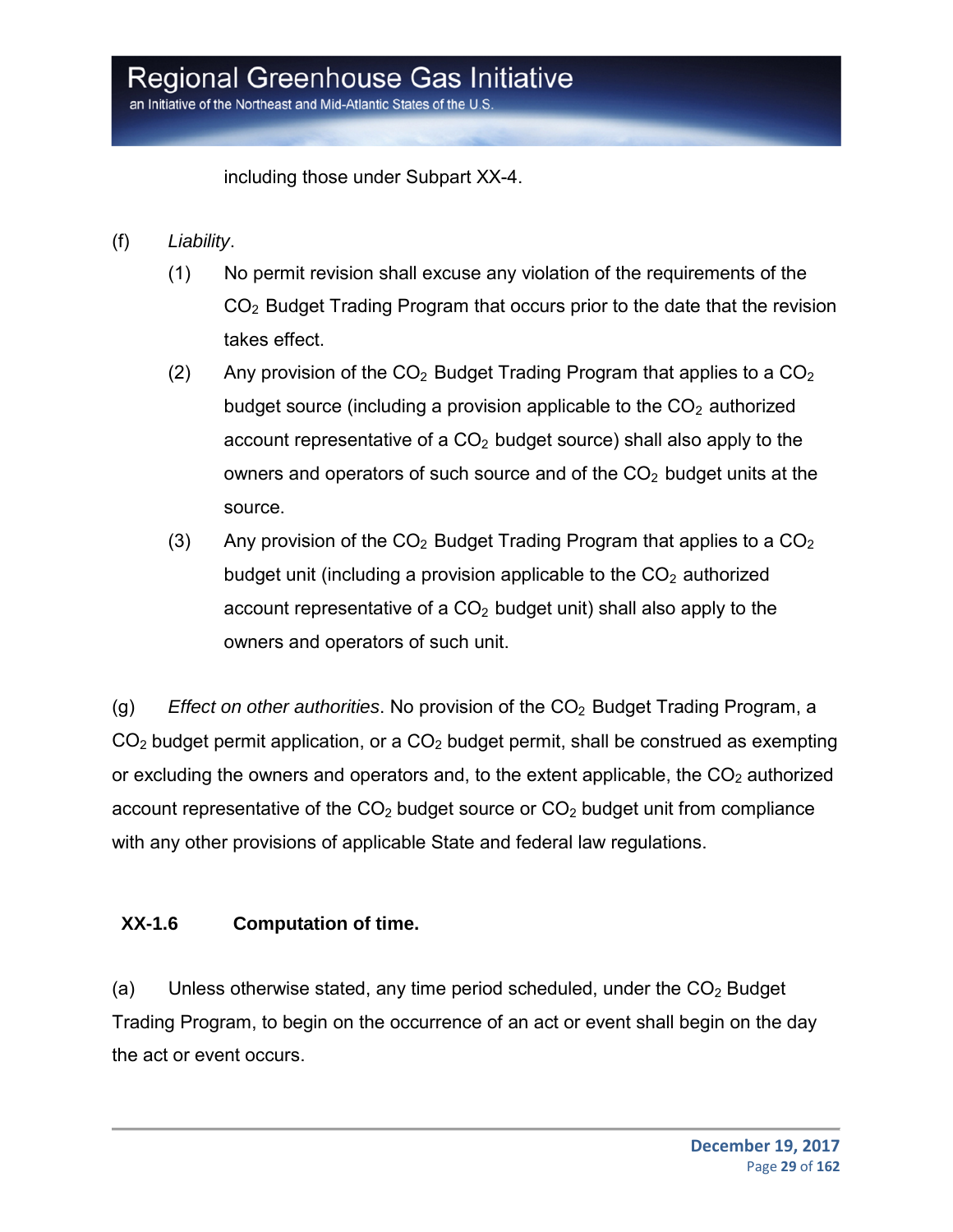an Initiative of the Northeast and Mid-Atlantic States of the U.S

(b) Unless otherwise stated, any time period scheduled, under the  $CO<sub>2</sub>$  Budget Trading Program, to begin before the occurrence of an act or event shall be computed so that the period ends the day before the act or event occurs.

(c) Unless otherwise stated, if the final day of any time period, under the  $CO<sub>2</sub>$  Budget Trading Program, falls on a weekend or a State or Federal holiday, the time period shall be extended to the next business day.

#### **XX-1.7 Severability.**

If any provision of this Part, or its application to any particular person or circumstances, is held invalid, the remainder of this Part, and the application thereof to other persons or circumstances, shall not be affected thereby.

#### **Subpart XX-2** CO<sub>2</sub> Authorized Account Representative for CO<sub>2</sub> **Budget Sources**

#### **XX-2.1** Authorization and responsibilities of the CO<sub>2</sub> authorized account **representative.**

(a) Except as provided under section  $XX-2.2$ , each  $CO<sub>2</sub>$  budget source, including all  $CO<sub>2</sub>$  budget units at the source, shall have one and only one  $CO<sub>2</sub>$  authorized account representative, with regard to all matters under the  $CO<sub>2</sub>$  Budget Trading Program concerning the source or any  $CO<sub>2</sub>$  budget unit at the source.

(b) The  $CO<sub>2</sub>$  authorized account representative of the  $CO<sub>2</sub>$  budget source shall be selected by an agreement binding on the owners and operators of the source and all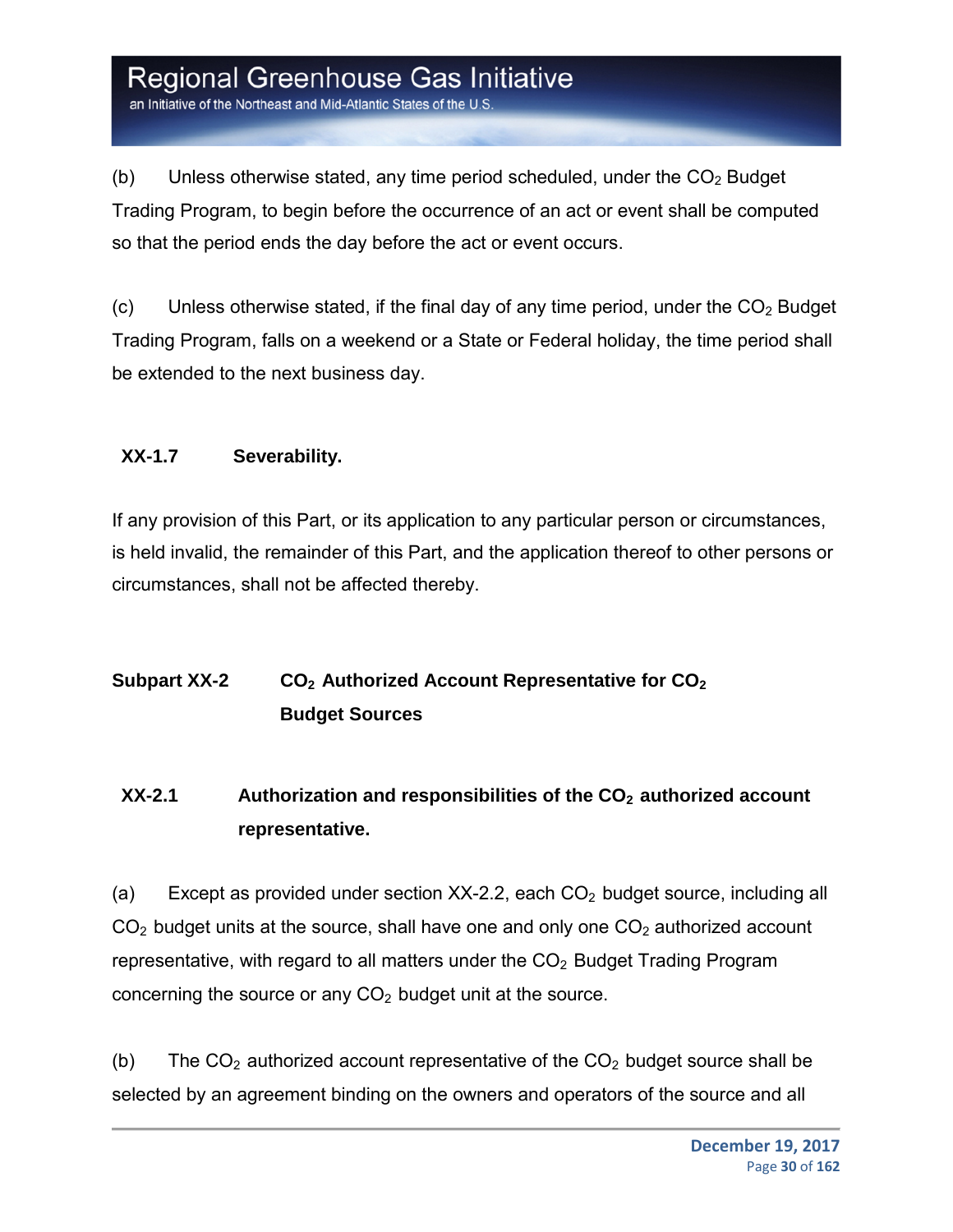an Initiative of the Northeast and Mid-Atlantic States of the U.S.

CO<sub>2</sub> budget units at the source and must act in accordance with the certificate of representation under section XX-2.4.

(c) Upon receipt by the REGULATORY AGENCY or its agent of a complete account certificate of representation under section  $XX-2.4$ , the  $CO<sub>2</sub>$  authorized account representative of the source shall represent and, by his or her representations, actions, inactions, or submissions, legally bind each owner and operator of the  $CO<sub>2</sub>$  budget source represented and each  $CO<sub>2</sub>$  budget unit at the source in all matters pertaining to the  $CO<sub>2</sub>$  Budget Trading Program, notwithstanding any agreement between the  $CO<sub>2</sub>$ authorized account representative and such owners and operators. The owners and operators shall be bound by any decision or order issued to the  $CO<sub>2</sub>$  authorized account representative by the REGULATORY AGENCY or a court regarding the source or unit.

(d) No  $CO<sub>2</sub>$  budget permit shall be issued, and no  $CO<sub>2</sub>$  Allowance Tracking System account shall be established for a  $CO<sub>2</sub>$  budget source, until the REGULATORY AGENCY or its agent has received a complete account certificate of representation under section  $XX-2.4$  for a  $CO<sub>2</sub>$  authorized account representative of the source and the  $CO<sub>2</sub>$  budget units at the source. Each submission under the  $CO<sub>2</sub>$  Budget Trading Program shall be submitted, signed, and certified by the  $CO<sub>2</sub>$  authorized account representative for each  $CO<sub>2</sub>$  budget source on behalf of which the submission is made.

(e) Each such submission shall include the following certification statement by the CO2 authorized account representative:

*"I am authorized to make this submission on behalf of the owners and Operators of the CO2 budget sources or CO2 budget units for which the submission is made. I certify under penalty of law that I have personally examined, and am familiar with, the statements and information submitted in this document and all its attachments. Based on my inquiry of those individuals with primary responsibility for obtaining the*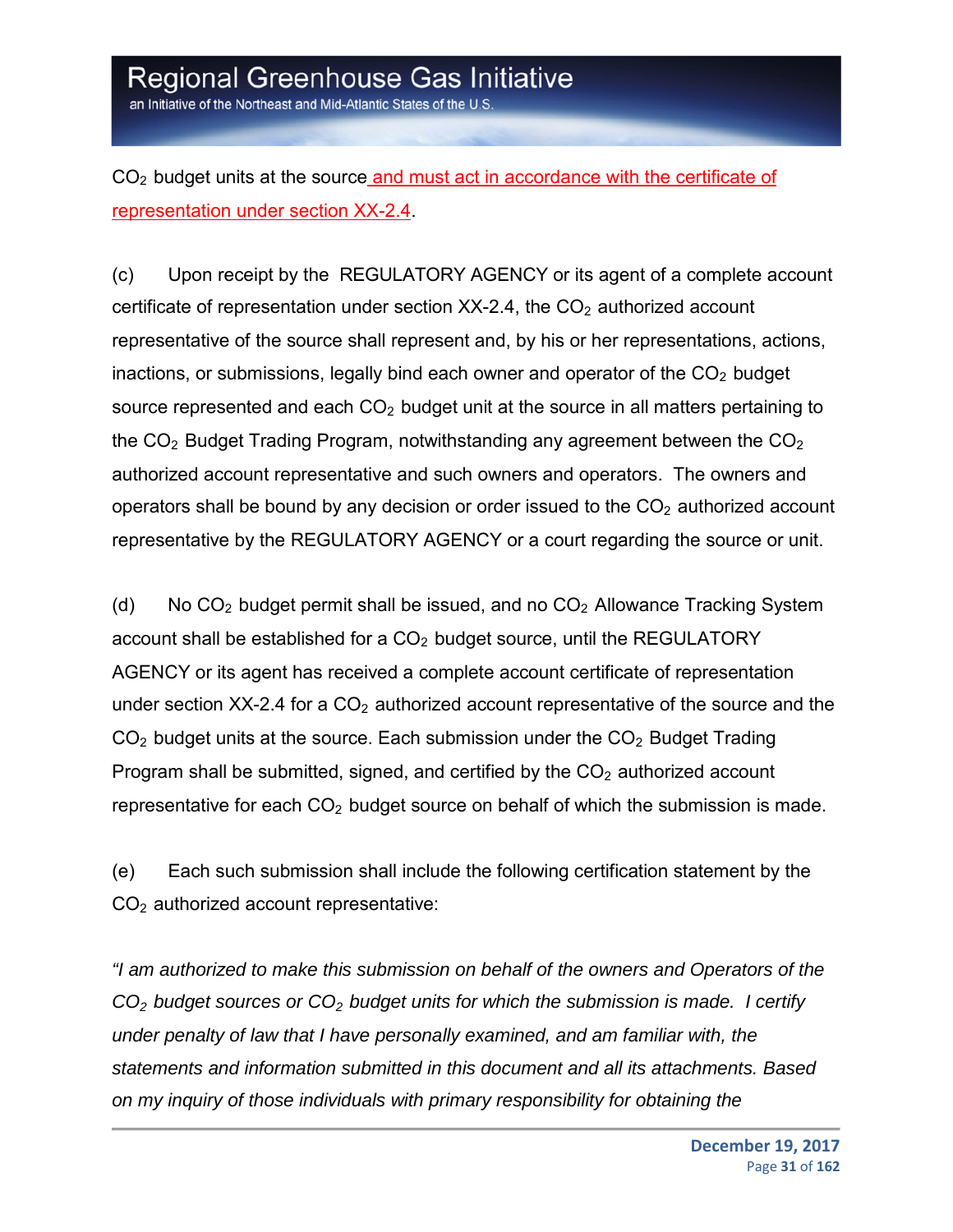an Initiative of the Northeast and Mid-Atlantic States of the U.S

*information, I certify that the statements and information are to the best of my knowledge and belief true, accurate, and complete. I am aware that there are significant penalties for submitting false statements and information or omitting required statements and information, including the possibility of fine or imprisonment."*

(f) The REGULATORY AGENCY or its agent will accept or act on a submission made on behalf of owners or operators of a  $CO<sub>2</sub>$  budget source or a  $CO<sub>2</sub>$  budget unit only if the submission has been made, signed, and certified in accordance with subdivision (e) of this section.

#### **XX-2.2** Alternate CO<sub>2</sub> authorized alternate account representative.

(a) An account certificate of representation may designate one and only one alternate  $CO<sub>2</sub>$  authorized alternate account representative who may act on behalf of the  $CO<sub>2</sub>$  authorized account representative. The agreement by which the alternate  $CO<sub>2</sub>$ authorized alternate account representative is selected shall include a procedure for authorizing the alternate  $CO<sub>2</sub>$  authorized alternate account representative to act in lieu of the  $CO<sub>2</sub>$  authorized account representative.

(b) Upon receipt by the REGULATORY AGENCY or its agent of a complete account certificate of representation under section XX-2.4, any representation, action, inaction, or submission by the alternate  $CO<sub>2</sub>$  authorized alternate account representative shall be deemed to be a representation, action, inaction, or submission by the  $CO<sub>2</sub>$  authorized account representative.

(c) Except in this section and subdivision XX-2.1(a), section XX-2.3, section XX-2.4, and section XX-6.2, whenever the term " $CO<sub>2</sub>$  authorized account representative" is used in this Part, the term shall be construed to include the alternate  $CO<sub>2</sub>$  authorized alternate account representative.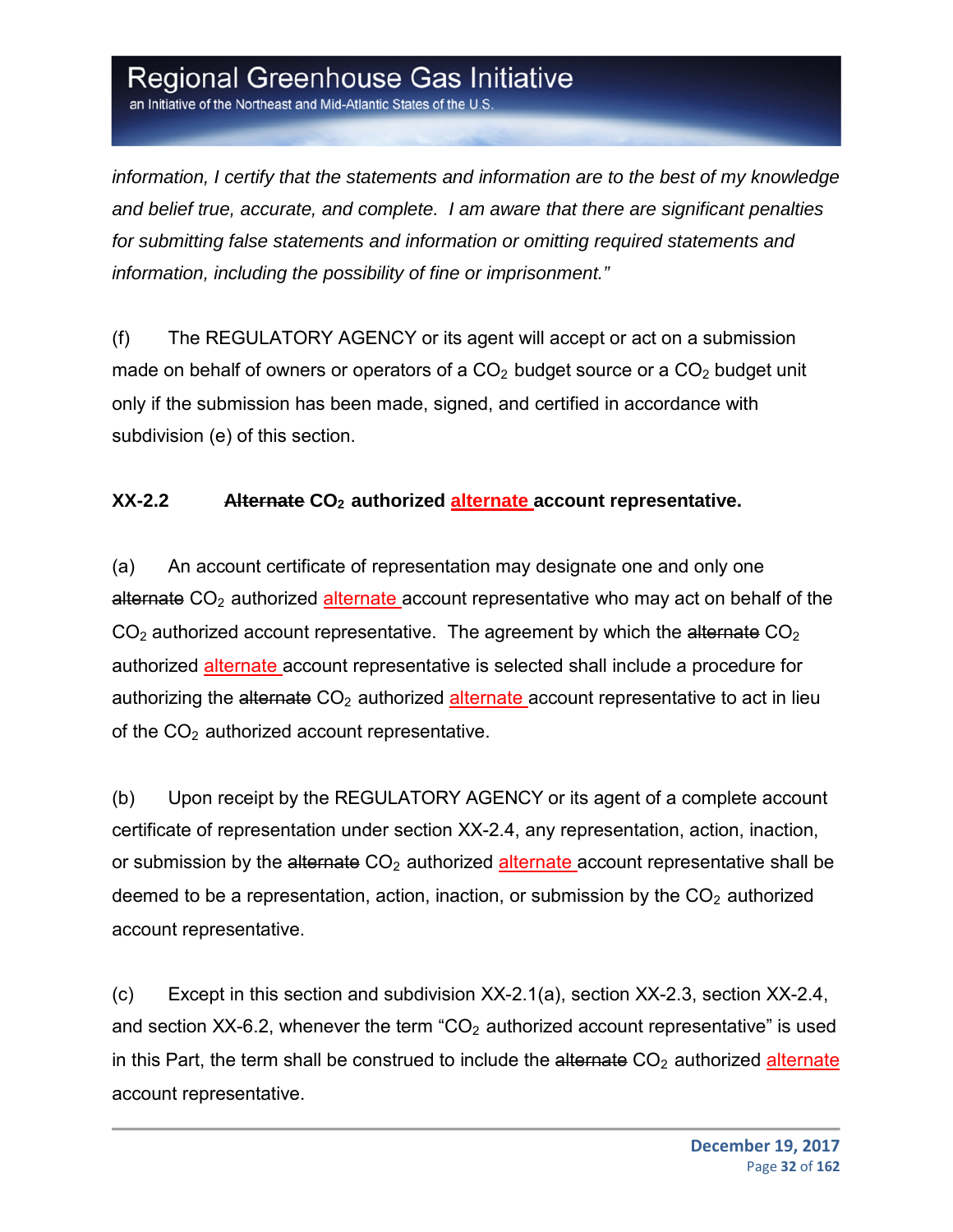an Initiative of the Northeast and Mid-Atlantic States of the U.S.

#### **XX-2.3** Changing the CO<sub>2</sub> authorized account representatives and the **alternate CO2 authorized alternate account representative; changes in the owner as and operators.**

(a) *Changing the CO<sub>2</sub> authorized account representative*. The CO<sub>2</sub> authorized account representative may be changed at any time upon receipt by the REGULATORY AGENCY or its agent of a superseding complete account certificate of representation under section XX-2.4. Notwithstanding any such change, all representations, actions, inactions, and submissions by the previous  $CO<sub>2</sub>$  authorized account representative or alternate  $CO<sub>2</sub>$  authorized alternate account representative prior to the time and date when the REGULATORY AGENCY or its agent receives the superseding account certificate of representation shall be binding on the new  $CO<sub>2</sub>$  authorized account representative and the owners and operators of the  $CO<sub>2</sub>$  budget source and the  $CO<sub>2</sub>$ budget units at the source.

(b) *Changing the alternate CO2 authorized alternate account representative*. The alternate  $CO<sub>2</sub>$  authorized alternate account representative may be changed at any time upon receipt by the REGULATORY AGENCY or its agent of a superseding complete account certificate of representation under section XX-2.4. Notwithstanding any such change, all representations, actions, inactions, and submissions by the previous or alternate  $CO<sub>2</sub>$  authorized alternate account representative or alternate  $CO<sub>2</sub>$  authorized alternate account representative prior to the time and date when the REGULATORY AGENCY or its agent receives the superseding account certificate of representation shall be binding on the new alternate  $CO<sub>2</sub>$  authorized alternate account representative and the owners and operators of the  $CO<sub>2</sub>$  budget source and the  $CO<sub>2</sub>$  budget units at the source.

- (c) *Changes in the owners and operators*.
	- (1) In the event a new owner or operator of a  $CO<sub>2</sub>$  budget source or a  $CO<sub>2</sub>$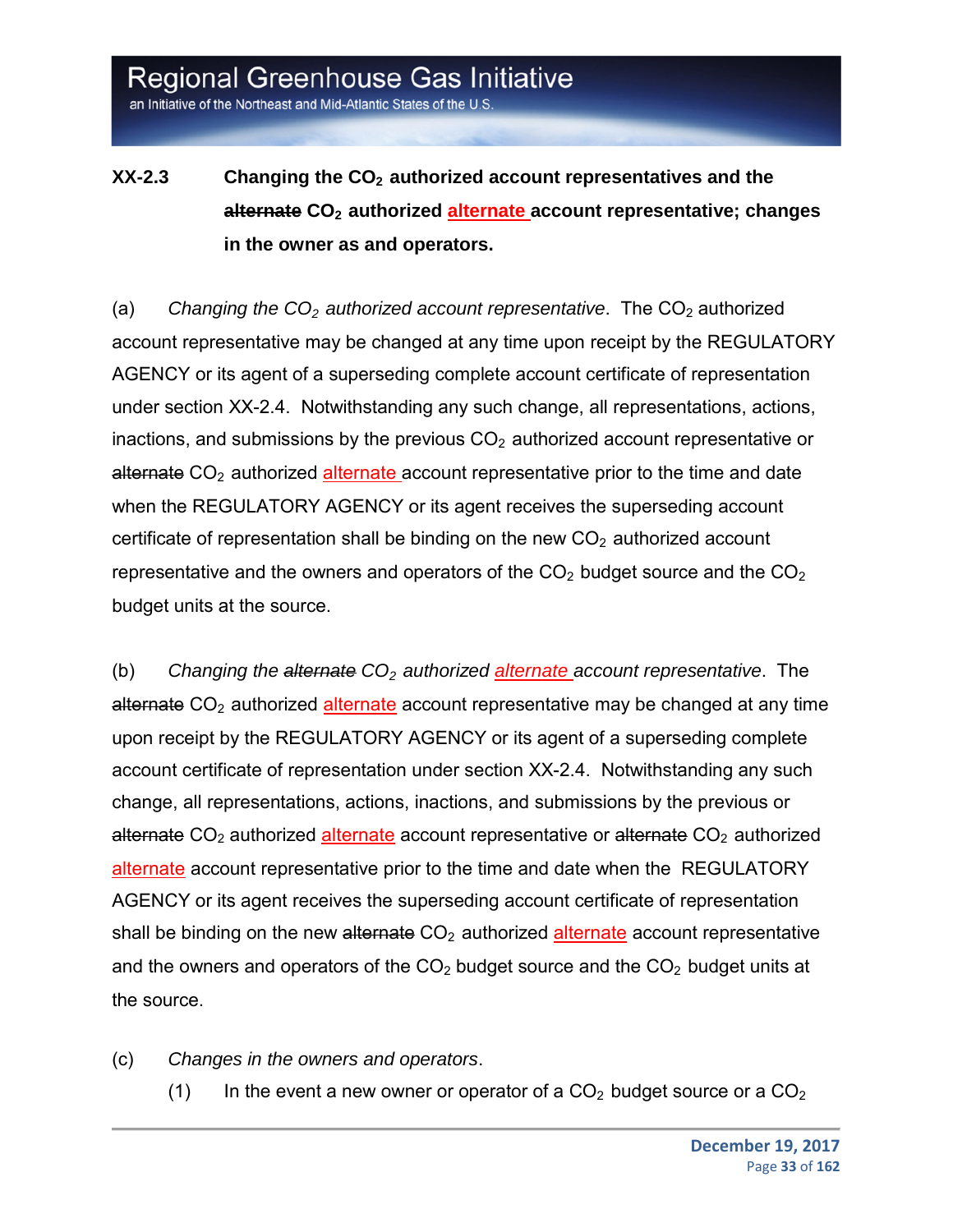an Initiative of the Northeast and Mid-Atlantic States of the U.S.

budget unit is not included in the list of owners and operators submitted in the account certificate of representation, such new owner or operator shall be deemed to be subject to and bound by the account certificate of representation, the representations, actions, inactions, and submissions of the  $CO<sub>2</sub>$  authorized account representative and any alternate  $CO<sub>2</sub>$ authorized alternate account representative of the source or unit, and the decisions, orders, actions, and inactions of the REGULATORY AGENCY, as if the new owner or operator were included in such list.

(2) Within 30 days following any change in the owners and operators of a  $CO<sub>2</sub>$ budget source or a  $CO<sub>2</sub>$  budget unit, including the addition of a new owner or operator, the  $CO<sub>2</sub>$  authorized account representative or alternate  $CO<sub>2</sub>$ authorized alternate account representative shall submit a revision to the account certificate of representation amending the list of owners and operators to include the change.

#### **XX-2.4 Account certificate of representation.**

(a) A complete account certificate of representation for a  $CO<sub>2</sub>$  authorized account representative or an alternate  $CO<sub>2</sub>$  authorized alternate account representative shall include the following elements in a format prescribed by the REGULATORY AGENCY or its agent:

- (1) Identification of the  $CO<sub>2</sub>$  budget source and each  $CO<sub>2</sub>$  budget unit at the source for which the account certificate of representation is submitted;
- (2) The name, address, e-mail address, telephone number, and facsimile transmission number of the  $CO<sub>2</sub>$  authorized account representative and any alternate  $CO<sub>2</sub>$  authorized alternate account representative;
- (3) A list of the owners and operators of the  $CO<sub>2</sub>$  budget source and of each  $CO<sub>2</sub>$  budget unit at the source;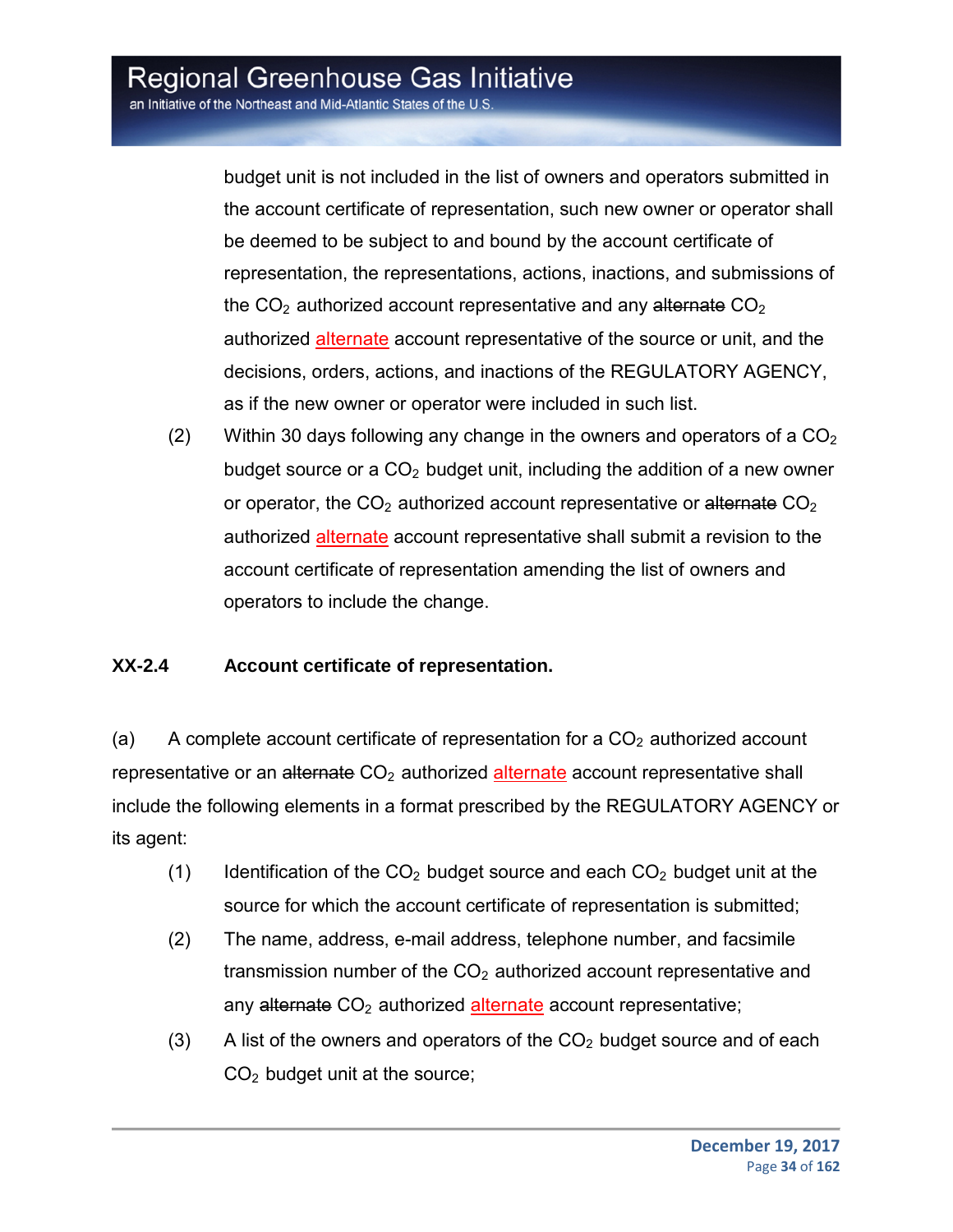an Initiative of the Northeast and Mid-Atlantic States of the U.S.

(4) The following certification statement by the  $CO<sub>2</sub>$  authorized account representative and any alternate  $CO<sub>2</sub>$  authorized alternate account representative:

*"I certify that I was selected as the CO<sub>2</sub> authorized account representative or alternate CO2 authorized alternate account representative, as applicable, by an agreement binding on the owners and operators of the CO2 budget source and each CO2 budget unit at the source. I certify that I have all the necessary authority to carry out my duties and responsibilities under the CO2 Budget Trading Program on behalf of the owners and operators of the CO2 budget source and of each CO2 budget unit at the source and that each such owner and operator shall be fully bound by my representations, actions, inactions, or submissions and by any decision or order issued to me by the REGULATORY AGENCY or a court regarding the source or unit."*; and

(5) The signature of the  $CO<sub>2</sub>$  authorized account representative and any alternate  $CO<sub>2</sub>$  authorized alternate account representative and the dates signed.

(b) Unless otherwise required by the REGULATORY AGENCY or its agent, documents of agreement referred to in the account certificate of representation shall not be submitted to the REGULATORY AGENCY or its agent. Neither the REGULATORY AGENCY nor its agent shall be under any obligation to review or evaluate the sufficiency of such documents, if submitted.

#### **XX-2.5** Objections concerning the CO<sub>2</sub> authorized account representative.

(a) Once a complete account certificate of representation under section XX-2.4 has been submitted and received, the REGULATORY AGENCY and its agent will rely on the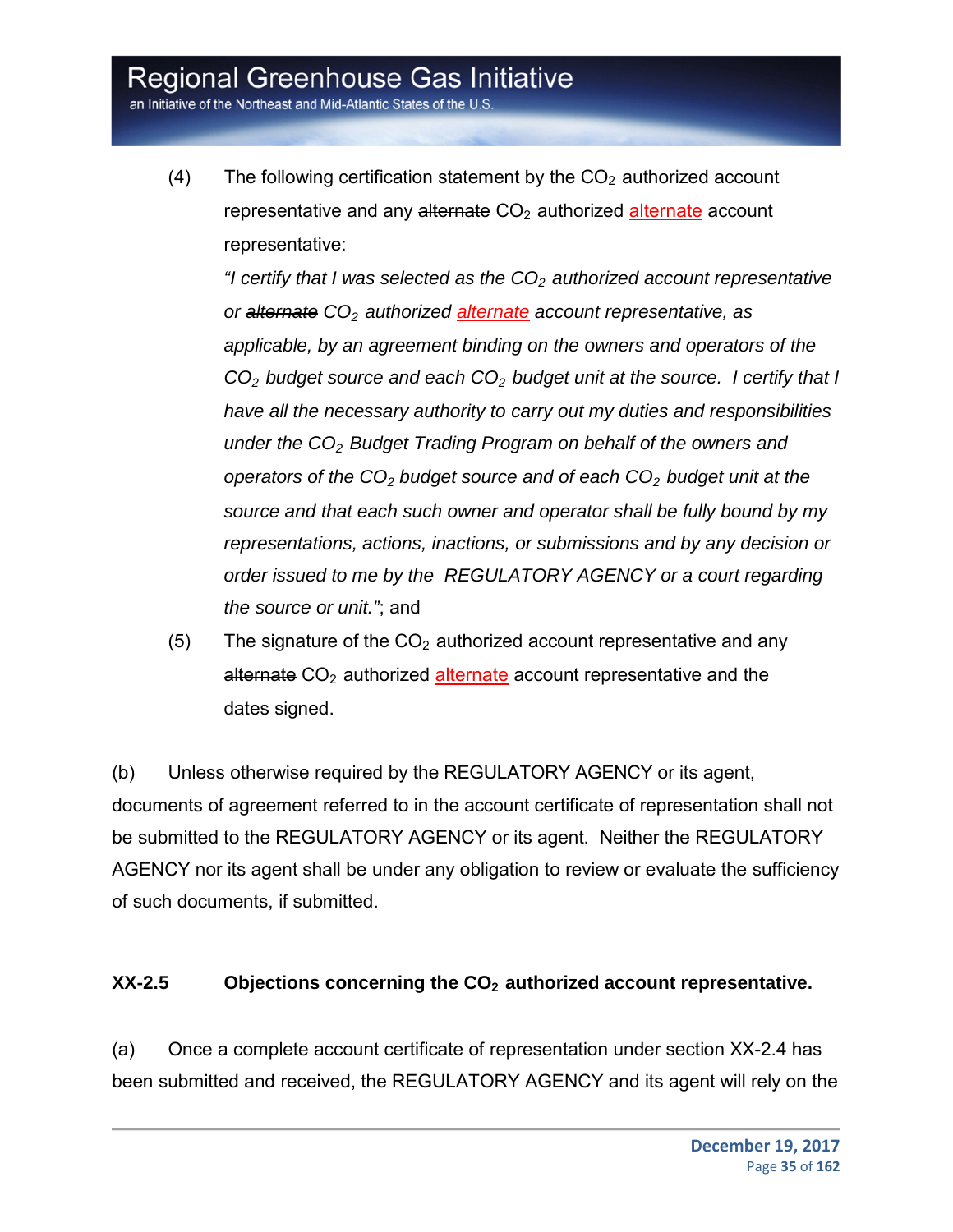an Initiative of the Northeast and Mid-Atlantic States of the U.S

account certificate of representation unless and until the REGULATORY AGENCY or its agent receives a superseding complete account certificate of representation under section XX-2.4.

(b) Except as provided in subdivision XX-2.3(a) or (b), no objection or other communication submitted to the REGULATORY AGENCY or its agent concerning the authorization, or any representation, action, inaction, or submission of the  $CO<sub>2</sub>$ authorized account representative shall affect any representation, action, inaction, or submission of the  $CO<sub>2</sub>$  authorized account representative or the finality of any decision or order by the REGULATORY AGENCY or its agent under the  $CO<sub>2</sub>$  Budget Trading Program.

(c) Neither the REGULATORY AGENCY nor its agent will adjudicate any private legal dispute concerning the authorization or any representation, action, inaction, or submission of any  $CO<sub>2</sub>$  authorized account representative, including private legal disputes concerning the proceeds of  $CO<sub>2</sub>$  allowance transfers.

#### **XX-2.6** Delegation by CO<sub>2</sub> authorized account representative and alternate **CO2 authorized alternate account representative.**

(a) A  $CO<sub>2</sub>$  authorized account representative may delegate, to one or more natural persons, his or her authority to make an electronic submission to the REGULATORY AGENCY or its agent under this Part.

(b) An alternate  $CO<sub>2</sub>$  authorized alternate account representative may delegate, to one or more natural persons, his or her authority to make an electronic submission to the REGULATORY AGENCY or its agent under this part.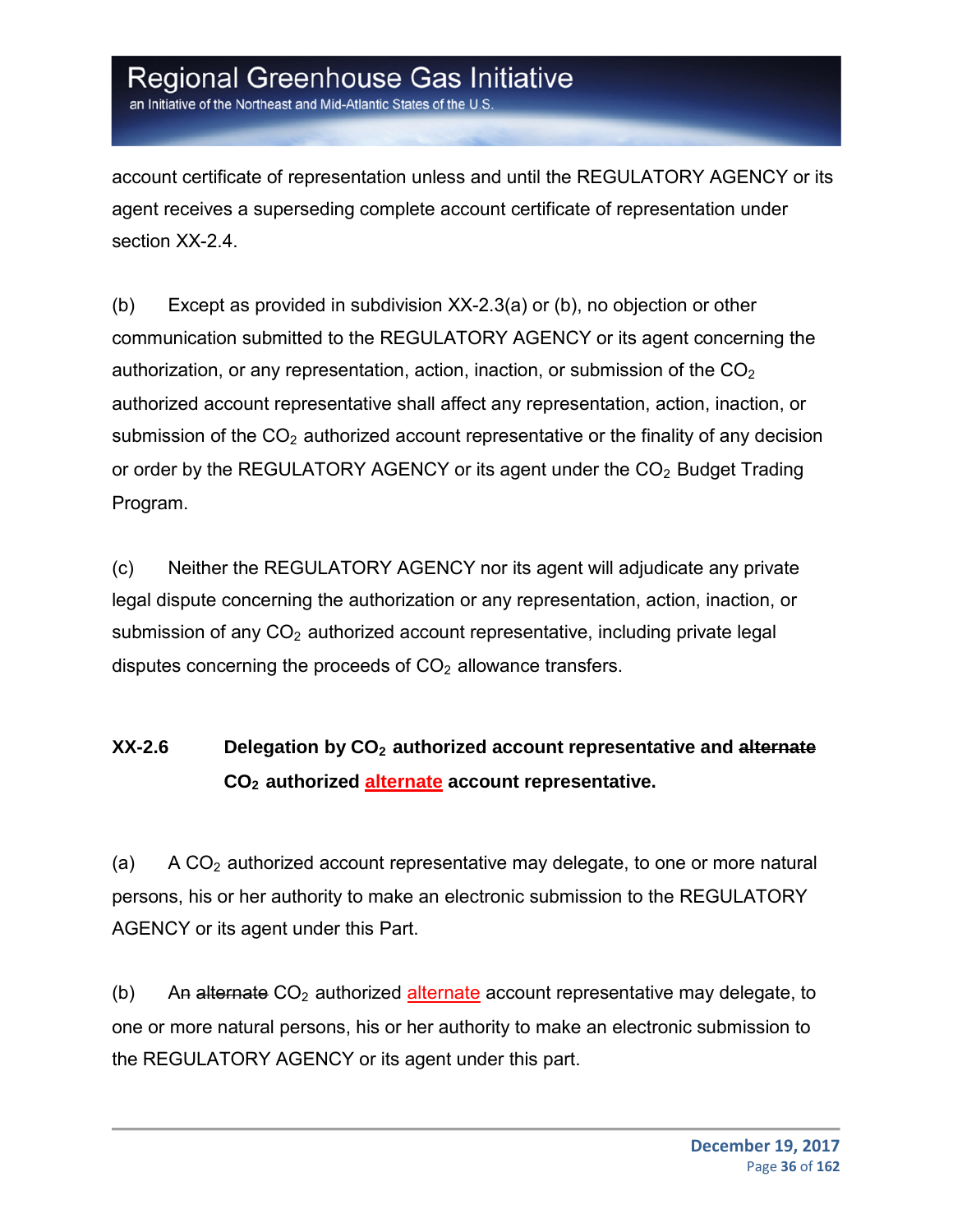an Initiative of the Northeast and Mid-Atlantic States of the U.S.

(c) In order to delegate authority to make an electronic submission to the REGULATORY AGENCY or its agent in accordance with subdivision (a) and (b) of this section, the  $CO<sub>2</sub>$  authorized account representative or alternate  $CO<sub>2</sub>$  authorized alternate account representative, as appropriate, must submit to the REGULATORY AGENCY or its agent a notice of delegation, in a format prescribed by the REGULATORY AGENCY that includes the following elements:

- (1) The name, address, e-mail address, telephone number, and facsimile transmission number of such  $CO<sub>2</sub>$  authorized account representative or alternate CO<sub>2</sub> authorized alternate account representative;
- (2) The name, address, e-mail address, telephone number and facsimile transmission number of each such natural person, herein referred to as the "electronic submission agent";
- (3) For each such natural person, a list of the type of electronic submissions under subdivision (a) or (b) of this section for which authority is delegated to him or her; and
- (4) The following certification statements by such  $CO<sub>2</sub>$  authorized account representative or alternate  $CO<sub>2</sub>$  authorized alternate account representative:
	- (i) *"I agree that any electronic submission to the REGULATORY AGENCY or its agent that is by a natural person identified in this notice of delegation and of a type listed for such electronic submission agent in this notice of delegation and that is made when I* am a CO<sub>2</sub> authorized account representative or alternate CO<sub>2</sub> *authorized alternate account representative, as appropriate, and before this notice of delegation is superseded by another notice of delegation under subdivision XX-2.6(d) shall be deemed to be an electronic submission by me."*
	- (ii) "*Until this notice of delegation is superseded by another notice of delegation under subdivision XX-2.6(d), I agree to maintain an e-*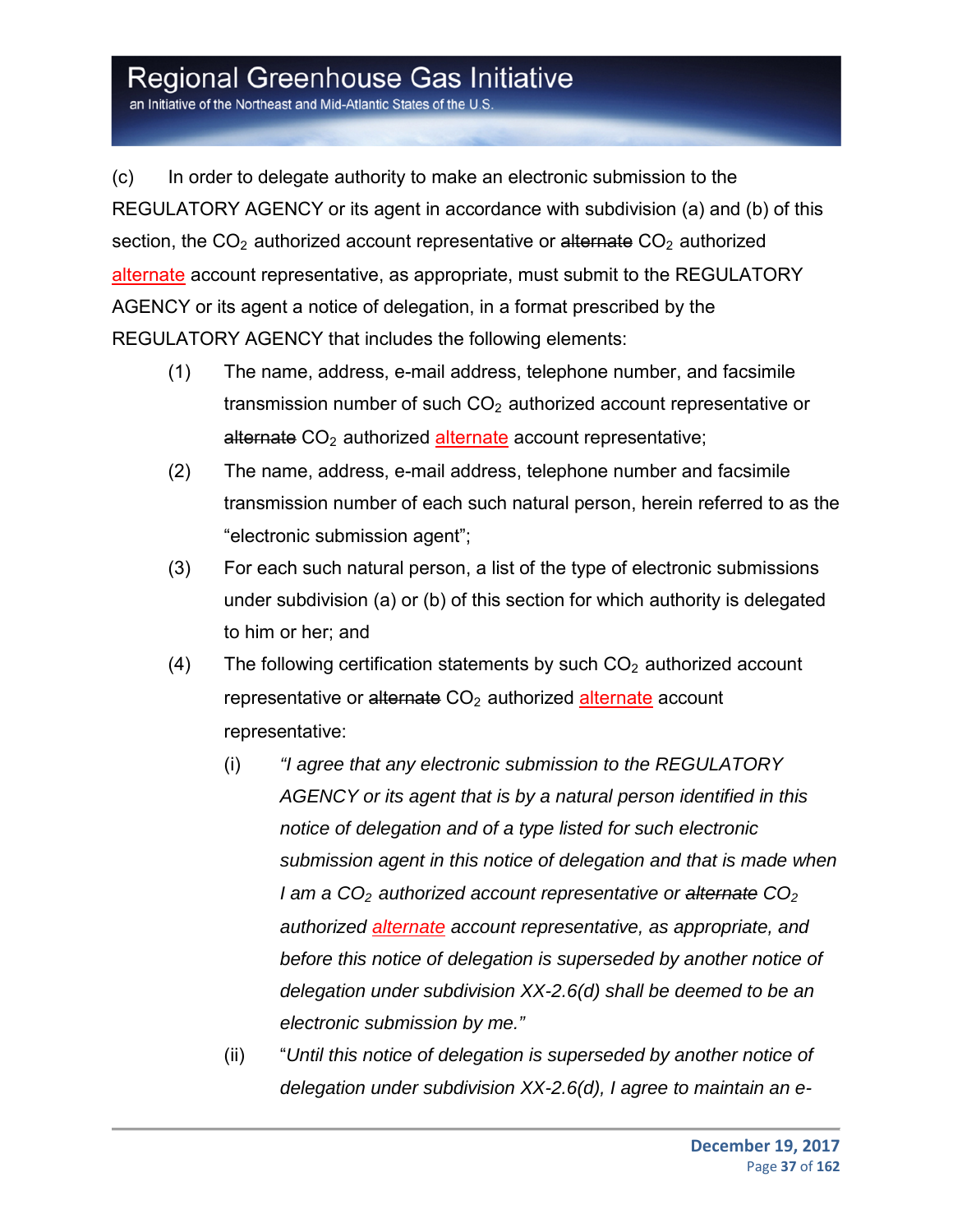*mail account and to notify the REGULATORY AGENCY or its agent immediately of any change in my e-mail address unless all delegation authority by me under section XX-2.6 is terminated."* 

(d) A notice of delegation submitted under subdivision (c) of this section shall be effective, with regard to the  $CO<sub>2</sub>$  authorized account representative or alternate  $CO<sub>2</sub>$ authorized alternate account representative identified in such notice, upon receipt of such notice by the REGULATORY AGENCY or its agent and until receipt by the REGULATORY AGENCY or its agent of a superseding notice of delegation by such  $CO<sub>2</sub>$ authorized account representative or alternate  $CO<sub>2</sub>$  authorized alternate account representative as appropriate. The superseding notice of delegation may replace any previously identified electronic submission agent, add a new electronic submission agent, or eliminate entirely any delegation of authority.

(e) Any electronic submission covered by the certification in subparagraph (c)(4)(i) of this section and made in accordance with a notice of delegation effective under subdivision (d) of this section shall be deemed to be an electronic submission by the  $CO<sub>2</sub>$  authorized account representative or alternate  $CO<sub>2</sub>$  authorized alternate account representative submitting such notice of delegation.

(f)  $A CO<sub>2</sub>$  authorized account representative may delegate, to one or more natural persons, his or her authority to review information in the CO<sub>2</sub> allowance tracking system under this part.

 $(q)$  A CO<sub>2</sub> authorized alternate account representative may delegate, to one or more natural persons, his or her authority to review information in the CO<sub>2</sub> allowance tracking system under this part.

 $(h)$  In order to delegate authority to review information in the  $CO<sub>2</sub>$  allowance tracking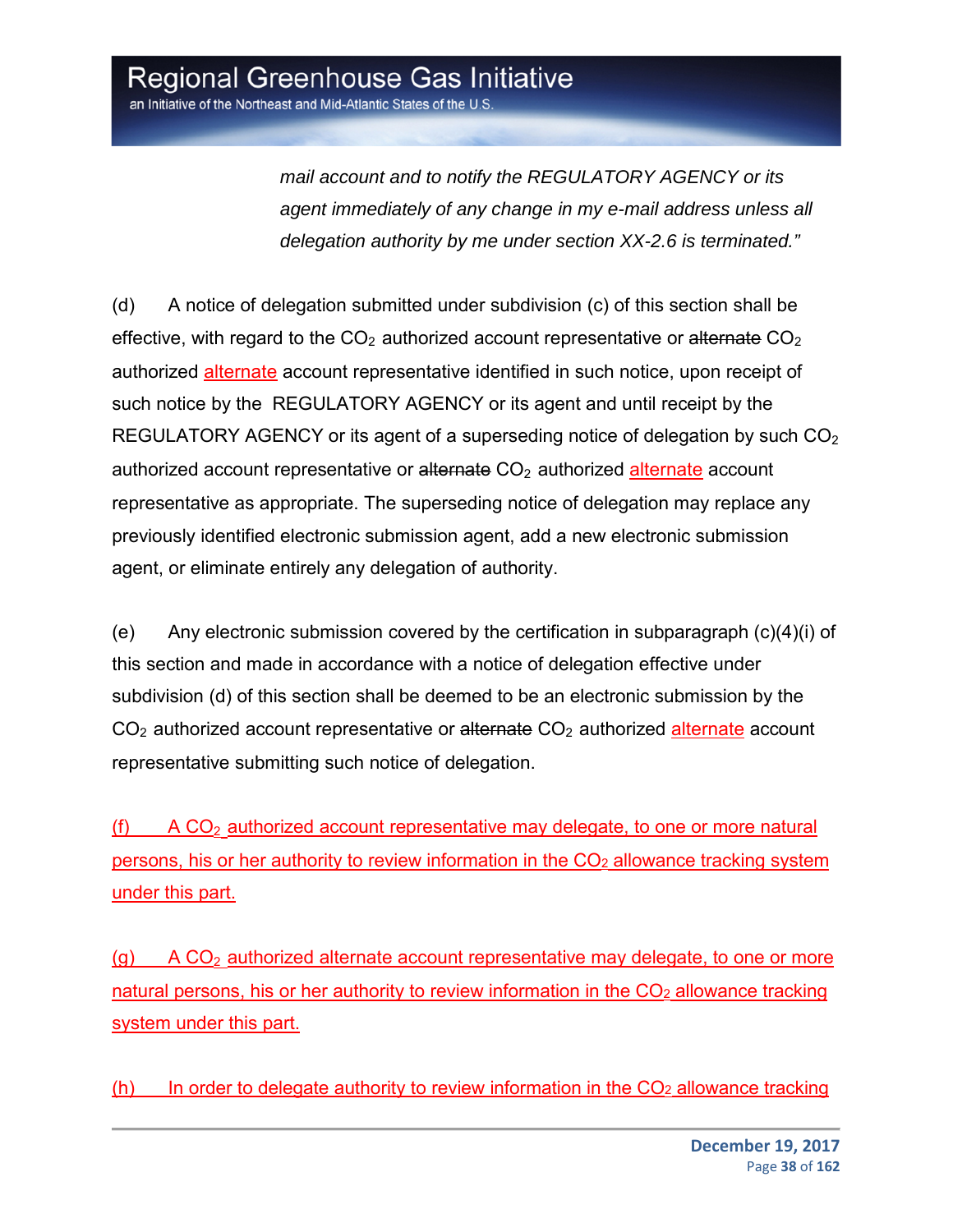an Initiative of the Northeast and Mid-Atlantic States of the U.S

system in accordance with subdivision (f) and (g) of this section, the  $CO<sub>2</sub>$  authorized account representative or  $CO<sub>2</sub>$  authorized alternate account representative, as appropriate, must submit to the REGULATORY AGENCY or its agent a notice of delegation, in a format prescribed by the REGULATORY AGENCY that includes the following elements:

- (1) The name, address, e-mail address, telephone number, and facsimile transmission number of such  $CO<sub>2</sub>$  authorized account representative or  $CO<sub>2</sub>$  authorized alternate account representative;
- (2) The name, address, e-mail address, telephone number and facsimile transmission number of each such natural person, herein referred to as the "reviewer";
- (3) For each such natural person, a list of the type of information under subdivision (f) or (g) of this section for which authority is delegated to him or her; and
- (4) The following certification statements by such  $CO<sub>2</sub>$  authorized account representative or  $CO<sub>2</sub>$  authorized alternate account representative:
	- (i) *"I agree that any information that is reviewed by a natural person identified in this notice of delegation and of a type listed for such information accessible by the reviewer in this notice of delegation*  and that is made when I am a CO<sub>2</sub> authorized account *representative or CO<sub>2</sub> authorized alternate account representative, as appropriate, and before this notice of delegation is superseded by another notice of delegation under subdivision XX-2.6(i) shall be deemed to be a reviewer by me."*
	- (ii) "*Until this notice of delegation is superseded by another notice of delegation under subdivision XX-2.6(i), I agree to maintain an email account and to notify the REGULATORY AGENCY or its agent immediately of any change in my e-mail address unless all delegation authority by me under section XX-2.6 is terminated."*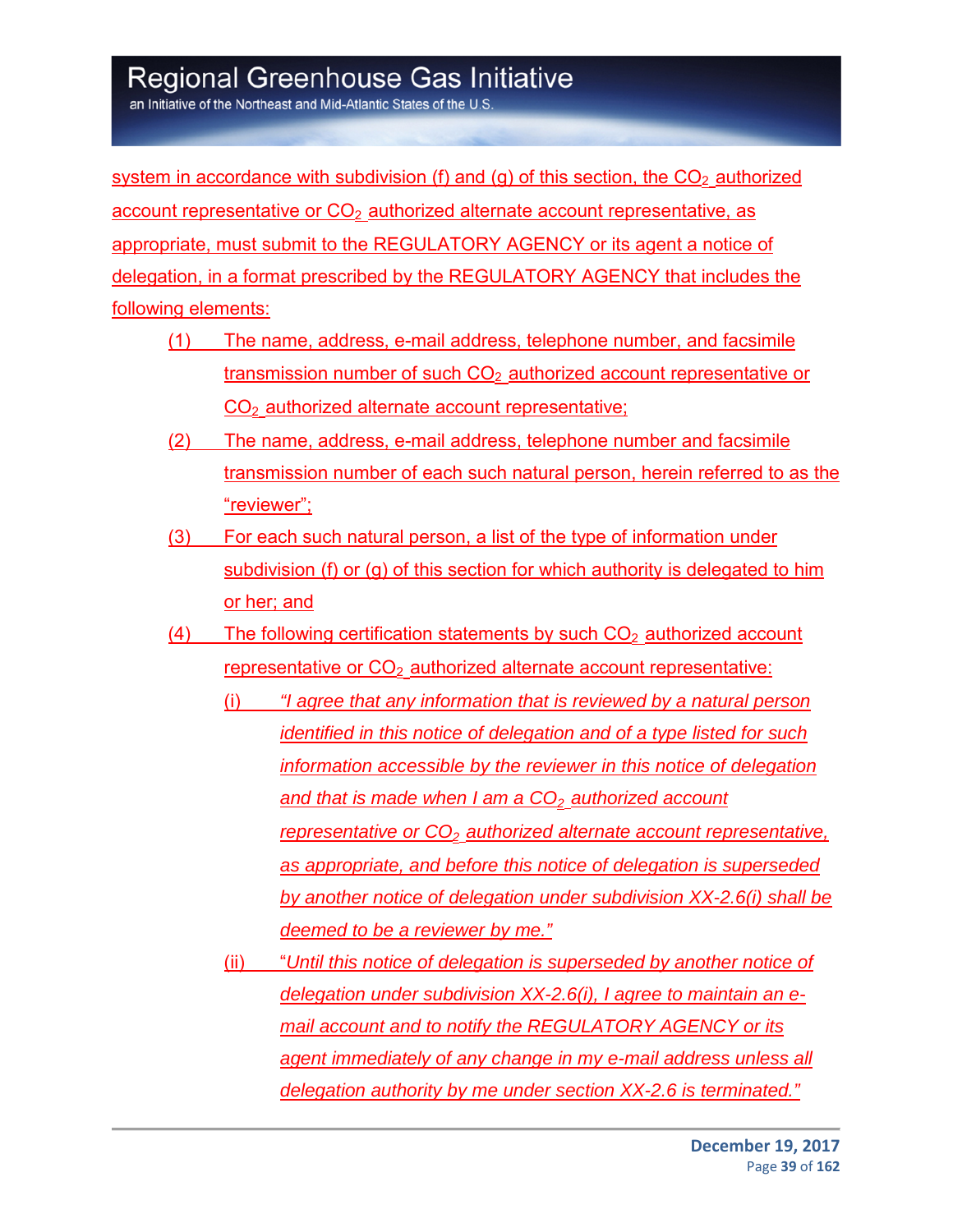(i) A notice of delegation submitted under subdivision (h) of this section shall be effective, with regard to the  $CO<sub>2</sub>$  authorized account representative or  $CO<sub>2</sub>$  authorized alternate account representative identified in such notice, upon receipt of such notice by the REGULATORY AGENCY or its agent and until receipt by the REGULATORY  $AGENCY$  or its agent of a superseding notice of delegation by such  $CO<sub>2</sub>$  authorized account representative or  $CO<sub>2</sub>$  authorized alternate account representative as appropriate. The superseding notice of delegation may replace any previously identified reviewer, add a new reviewer, or eliminate entirely any delegation of authority.

### **Subpart XX-3 Permits**

**[Each state's text for this Subpart will likely be different because states have unique permitting requirements. The text below illustrates how this Subpart could be drafted and does not necessarily represent what an individual RGGI state will propose.]** 

### **XX-3.1 General CO2 budget permit requirements.**

(a) Each  $CO<sub>2</sub>$  budget source must have a permit issued by the REGULATORY AGENCY pursuant to **[Insert Reference to State's Permitting Regulation(s)]** of this Title.

(b) Each  $CO<sub>2</sub>$  budget permit shall contain all applicable  $CO<sub>2</sub>$  Budget Trading Program requirements and shall be a complete and distinguishable portion of the permit under subdivision (a) of this section.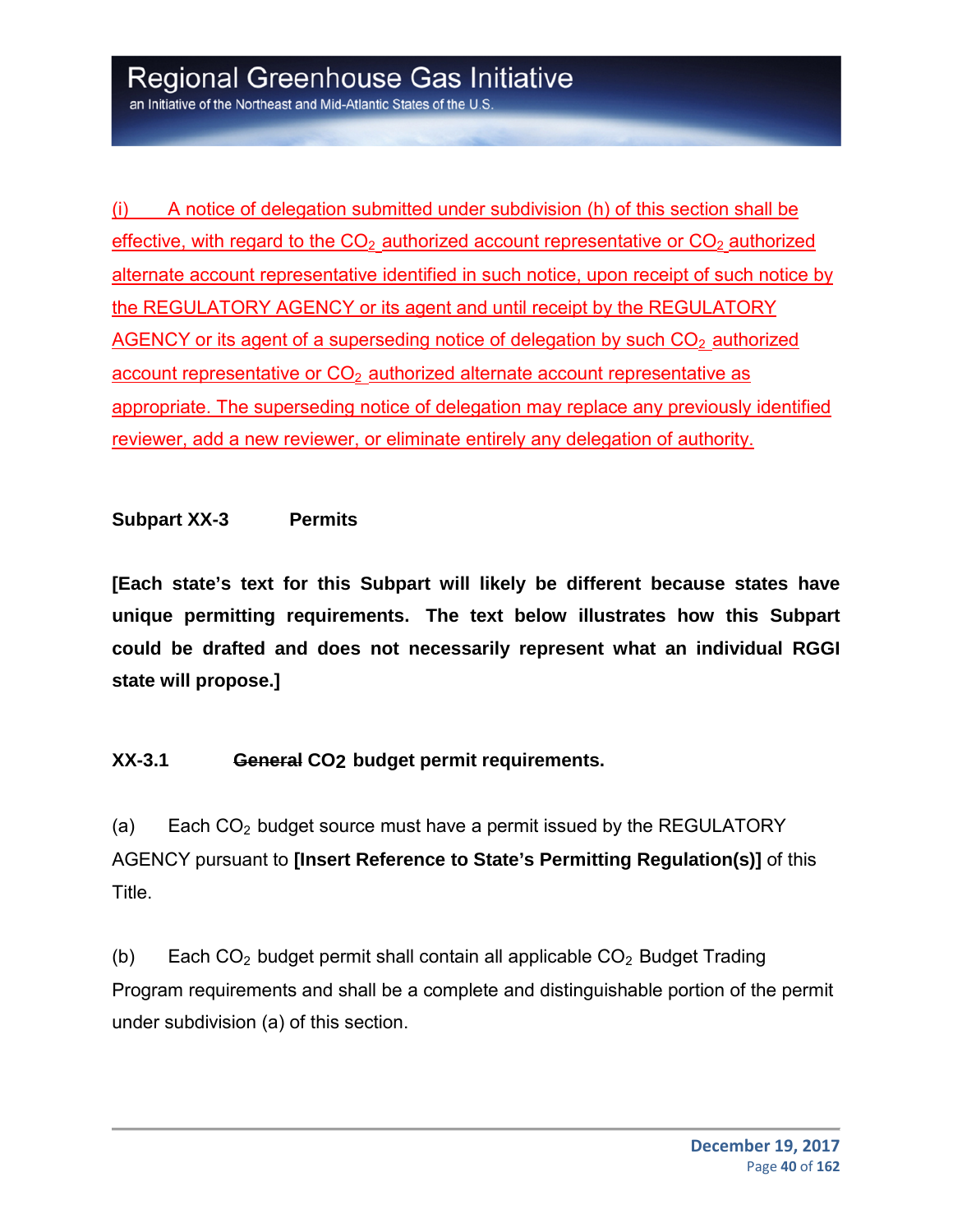### XX-3.2 Submission of CO<sub>2</sub> budget permit applications.

For any  $CO<sub>2</sub>$  budget source, the  $CO<sub>2</sub>$  authorized account representative shall submit a complete  $CO<sub>2</sub>$  budget permit application under section XX-3.3 covering such CO2 budget source to the REGULATORY AGENCY by the later of January 1, 2009 or 12 months before the date on which the  $CO<sub>2</sub>$  budget source, or a new unit at the source, commences operation.

### **XX-3.3** Information requirements for CO<sub>2</sub> budget permit applications.

(a) A complete  $CO<sub>2</sub>$  budget permit application shall include the following elements concerning the  $CO<sub>2</sub>$  budget source for which the application is submitted, in a format prescribed by the REGULATORY AGENCY:

- (1) Identification of the  $CO<sub>2</sub>$  budget source, including plant name and the ORIS (Office of Regulatory Information Systems) or facility code assigned to the source by the Energy Information Administration of the United States Department of Energy, if applicable;
- (2) Identification of each  $CO<sub>2</sub>$  budget unit at the  $CO<sub>2</sub>$  budget source; and
- (3) The standard requirements under section XX-1.5.

### **Subpart XX-4 Compliance Certification**

### **XX-4.1 Compliance certification report.**

(a) Applicability and deadline. For each control period in which a CO<sub>2</sub> budget source is subject to the  $CO<sub>2</sub>$  requirements of XX-1.5(c), the  $CO<sub>2</sub>$  authorized account representative of the source shall submit to the REGULATORY AGENCY by the March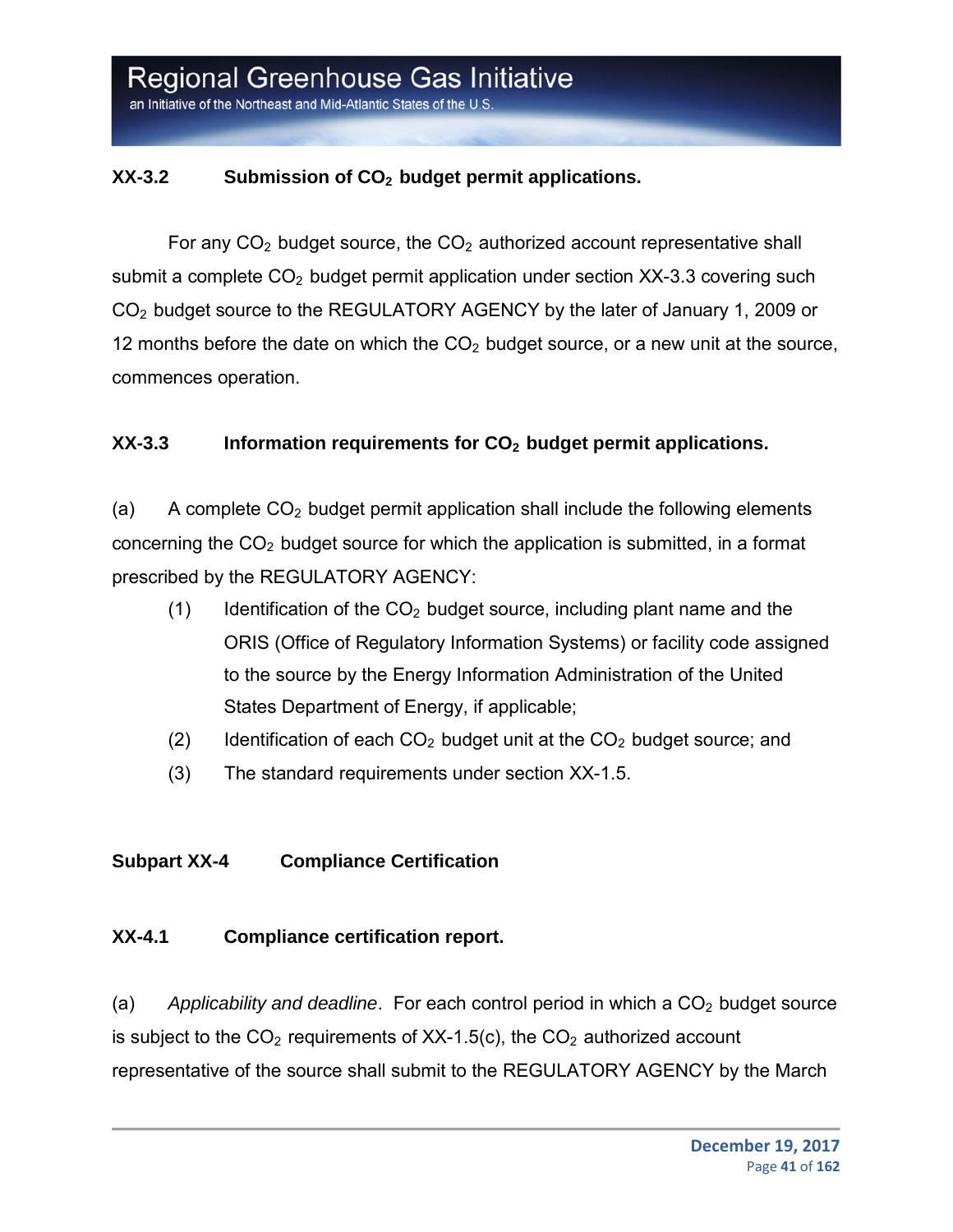an Initiative of the Northeast and Mid-Atlantic States of the U.S.

1 following the relevant control period, a compliance certification report. A compliance certification report is not required as part of the compliance obligation during an interim control period.

(b) *Contents of report*. The CO2 authorized account representative shall include in the compliance certification report under subdivision (a) of this section the following elements, in a format prescribed by the REGULATORY AGENCY:

- (1) Identification of the source and each  $CO<sub>2</sub>$  budget unit at the source;
- (2) At the  $CO<sub>2</sub>$  authorized account representative's option, the serial numbers of the  $CO<sub>2</sub>$  allowances that are to be deducted from the source's compliance account under section XX-6.5 for the control period, including the serial numbers of any  $CO<sub>2</sub>$  offset allowances that are to be deducted subject to the limitations of paragraph XX-6.5(a)(3); and
- (3) The compliance certification under subdivision (c) of this section.

(c) *Compliance certification*. In the compliance certification report under subdivision (a) of this section, the  $CO<sub>2</sub>$  authorized account representative shall certify, based on reasonable inquiry of those persons with primary responsibility for operating the source and the  $CO<sub>2</sub>$  budget units at the source in compliance with the  $CO<sub>2</sub>$  Budget Trading Program, whether the source and each  $CO<sub>2</sub>$  budget unit at the source for which the compliance certification is submitted was operated during the calendar years covered by the report in compliance with the requirements of the  $CO<sub>2</sub>$  Budget Trading Program, including:

- (1) Whether the source was operated in compliance with the  $CO<sub>2</sub>$ requirements of XX-1.5(c);
- (2) Whether the monitoring plan applicable to each unit at the source has been maintained to reflect the actual operation and monitoring of the unit, and contains all information necessary to attribute  $CO<sub>2</sub>$  emissions to the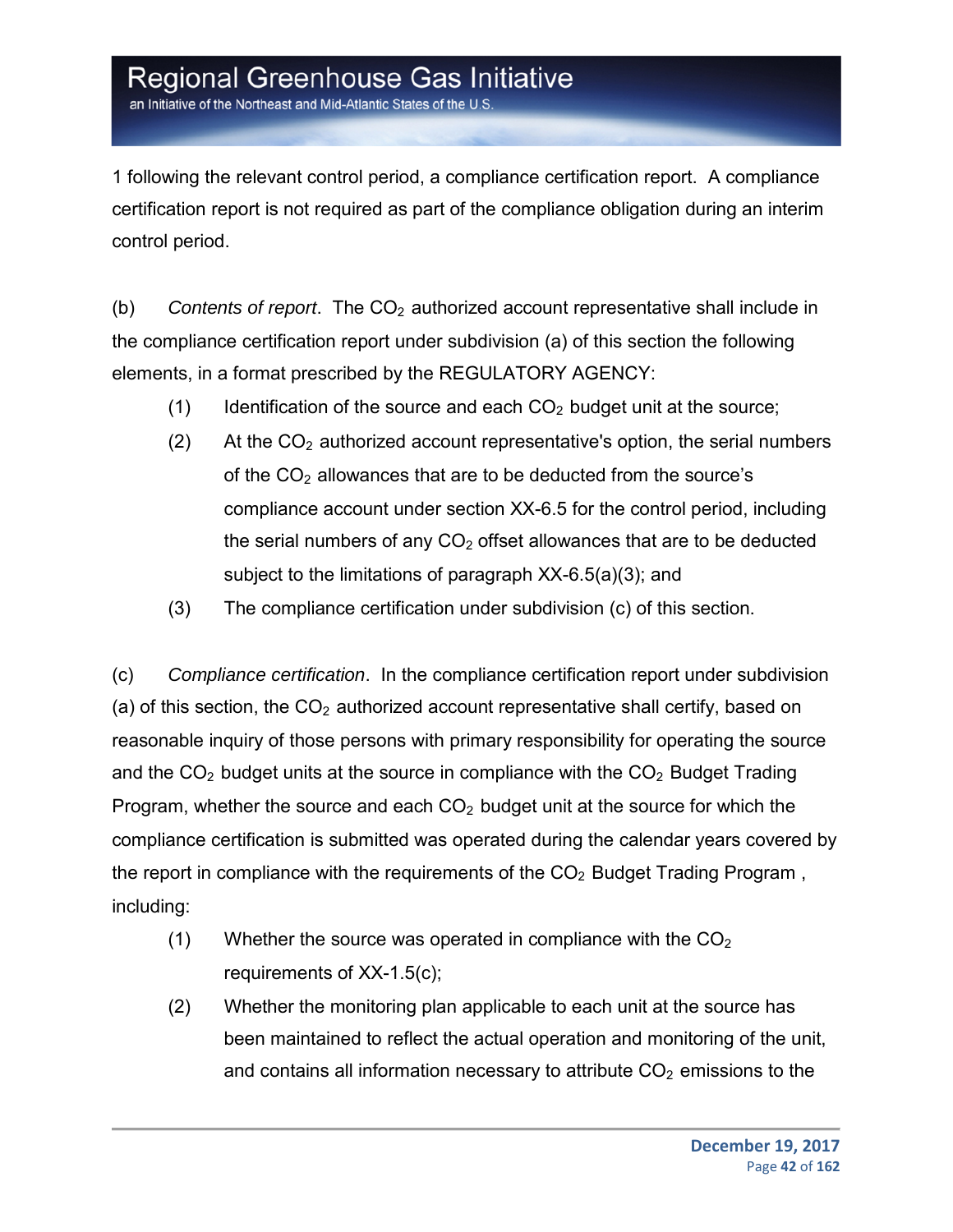an Initiative of the Northeast and Mid-Atlantic States of the U.S.

unit, in accordance with Subpart XX-8;

- (3) Whether all the  $CO<sub>2</sub>$  emissions from the units at the source were monitored or accounted for through the missing data procedures and reported in the quarterly monitoring reports, including whether conditional data were reported in the quarterly reports in accordance with Subpart XX-8. If conditional data were reported, the owner or operator shall indicate whether the status of all conditional data has been resolved and all necessary quarterly report resubmissions have been made;
- (4) Whether the facts that form the basis for certification under Subpart XX-8 of each monitor at each unit at the source, or for using an excepted monitoring method or alternative monitoring method approved under Subpart XX-8, if any, have changed; and
- $(5)$  If a change is required to be reported under paragraph  $(c)(4)$  of this section, specify the nature of the change, the reason for the change, when the change occurred, and how the unit's compliance status was determined subsequent to the change, including what method was used to determine emissions when a change mandated the need for monitor recertification.

### **XX-4.2 REGULATORY AGENCY's action on compliance certifications.**

(a) The REGULATORY AGENCY or its agent may review and conduct independent audits concerning any compliance certification or any other submission under the  $CO<sub>2</sub>$ Budget Trading Program and make appropriate adjustments of the information in the compliance certifications or other submissions.

(b) The REGULATORY AGENCY or its agent may deduct  $CO<sub>2</sub>$  allowances from or transfer  $CO<sub>2</sub>$  allowances to a source's compliance account based on the information in the compliance certifications or other submissions, as adjusted under subdivision (a) of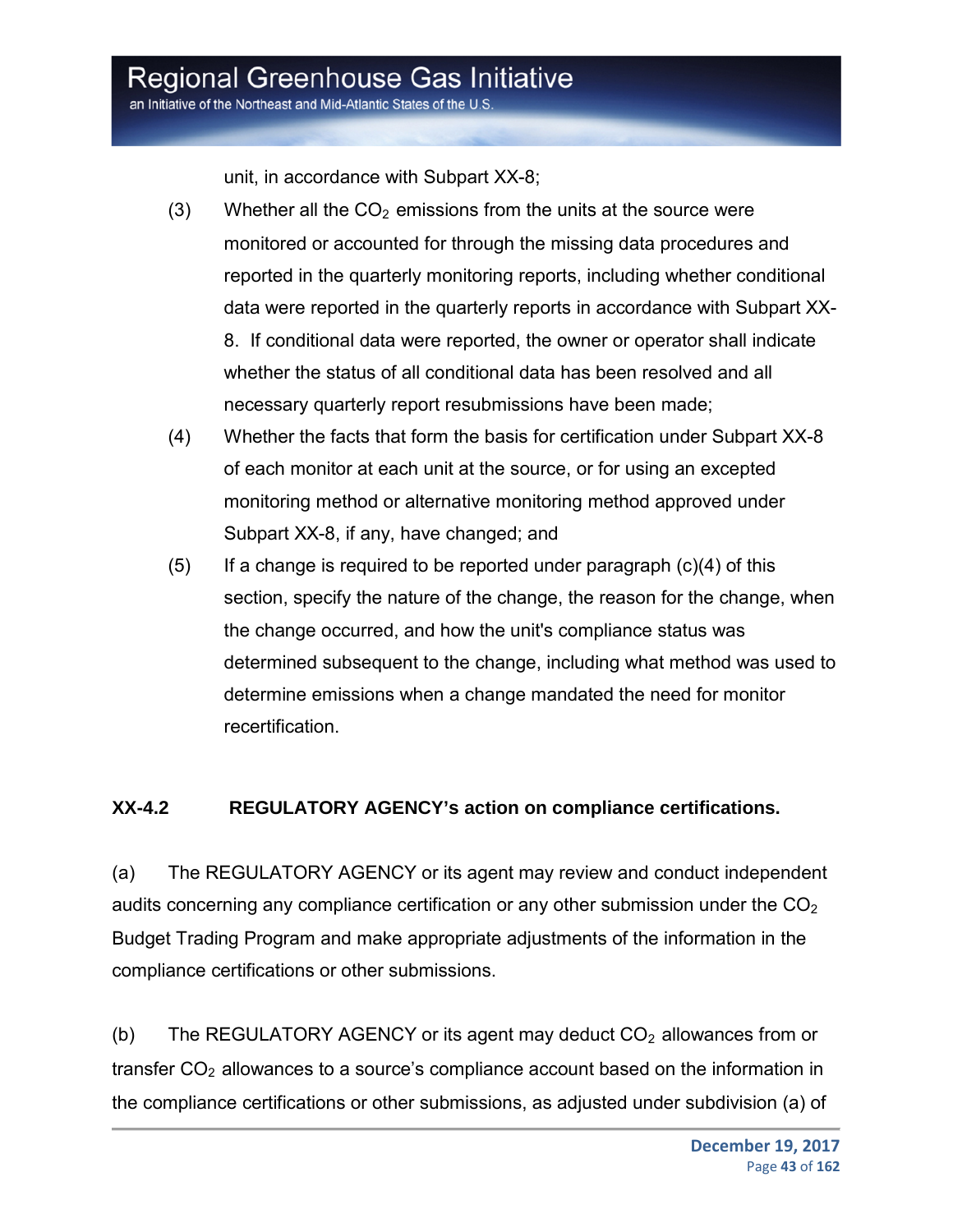this section.

**Subpart XX-5 CO2 Allowance Allocations**

**XX-5.1 NAME OF RELEVANT RGGI STATE CO2 trading program base budget.**

(a) For 2014, the NAME OF RELEVANT RGGI STATE CO<sub>2</sub>-Budget Trading Program base budget is tons.

(b) For 2015, the NAME OF RELEVANT RGGI STATE CO<sub>2</sub>-Budget Trading Program base budget is tons.

(c) For 2016, the NAME OF RELEVANT RGGI STATE CO2 Budget Trading Program base budget is **the set of the set of the set of the set of the set of the set of the set of the set of the set o** 

(d) For 2017, the NAME OF RELEVANT RGGI STATE CO2 Budget Trading Program base budget is \_\_\_\_\_\_\_\_\_\_\_ tons.

 $(e)(a)$  For 2018, the NAME OF RELEVANT RGGI STATE CO<sub>2</sub> Budget Trading Program base budget is tons.

 $(f)(b)$  For 2019, the NAME OF RELEVANT RGGI STATE CO<sub>2</sub> Budget Trading Program base budget is tons.

(g)(c) For 2020 and each succeeding calendar year, the NAME OF RELEVANT RGGI STATE CO<sub>2</sub> Budget Trading Program base budget is tons.

(d) For 2021, the NAME OF RELEVANT RGGI STATE CO<sub>2</sub> Budget Trading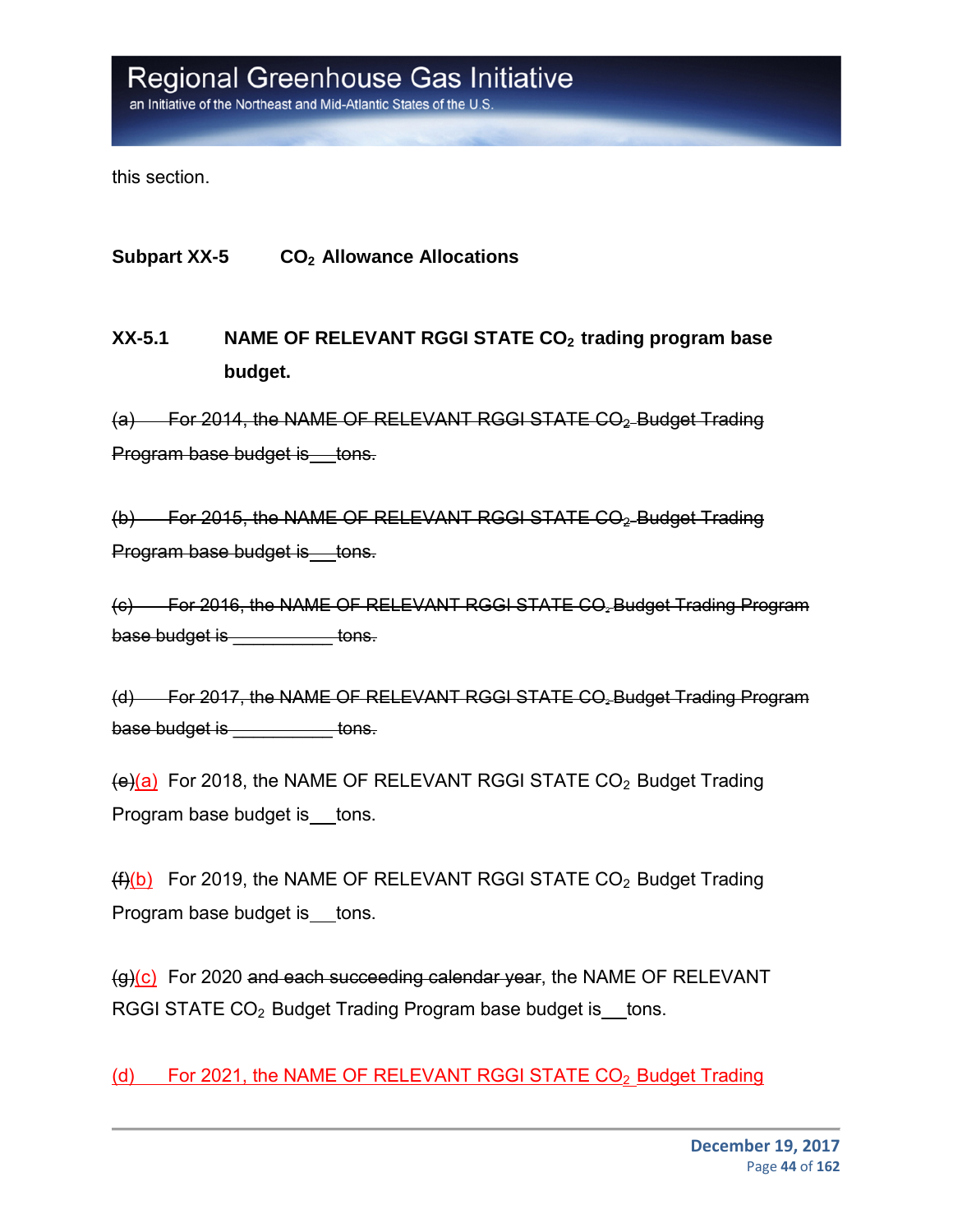an Initiative of the Northeast and Mid-Atlantic States of the U.S

Program base budget is tons.

(e) For 2022, the NAME OF RELEVANT RGGI STATE CO<sub>2</sub> Budget Trading Program base budget is tons.

(f) For 2023, the NAME OF RELEVANT RGGI STATE  $CO<sub>2</sub>$  Budget Trading Program base budget is tons.

(g) For 2024, the NAME OF RELEVANT RGGI STATE  $CO<sub>2</sub>$  Budget Trading Program base budget is tons.

(h) For 2025, the NAME OF RELEVANT RGGI STATE  $CO<sub>2</sub>$  Budget Trading Program base budget is tons.

(i) For 2026, the NAME OF RELEVANT RGGI STATE  $CO<sub>2</sub>$  Budget Trading Program base budget is tons.

(i) For 2027, the NAME OF RELEVANT RGGI STATE  $CO<sub>2</sub>$  Budget Trading Program base budget is tons.

 $(k)$  For 2028, the NAME OF RELEVANT RGGI STATE CO<sub>2</sub> Budget Trading Program base budget is tons.

(I) For 2029, the NAME OF RELEVANT RGGI STATE  $CO<sub>2</sub>$  Budget Trading Program base budget is tons.

 $(m)$  For 2030, the NAME OF RELEVANT RGGI STATE  $CO<sub>2</sub>$  Budget Trading Program base budget is tons.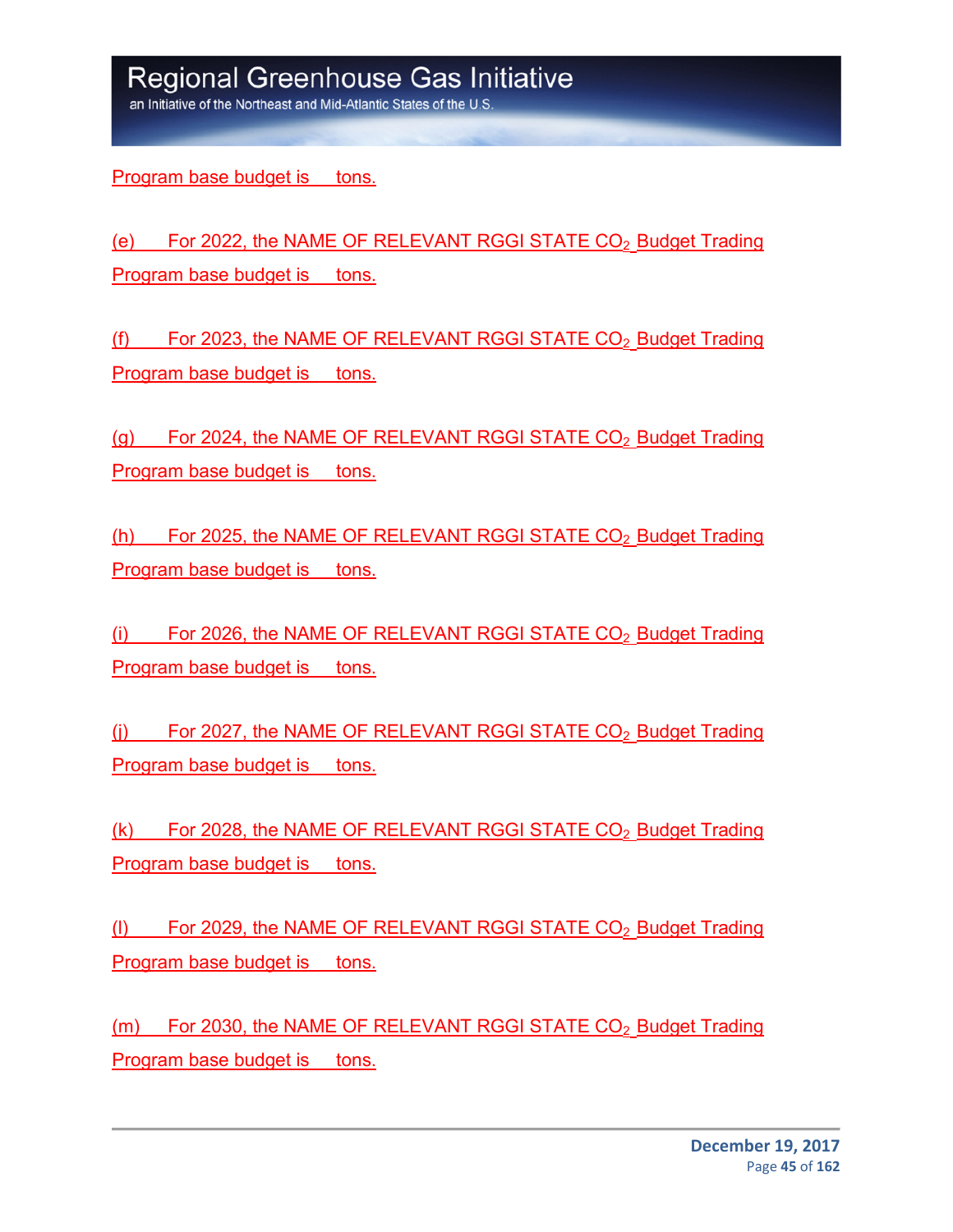(n) For 2031 and each succeeding calendar year, the NAME OF RELEVANT RGGI  $STATE CO<sub>2</sub>$  Budget Trading Program base budget is tons. **[…or as established in a future program adjustment]** 

### **XX-5.2 Undistributed and Unsold CO2 Allowances**

(a) REGULATORY AGENCY may retire undistributed  $CO<sub>2</sub>$  allowances at the end of each control period.

(b) REGULATORY AGENCY may retire unsold  $CO<sub>2</sub>$  allowances at the end of each control period.

### **XX-5.3 CO2 allowance allocations.**

(a) *General allocations*. **[Allocation provisions will vary from state to state, provided at least 25% of the allocations will go to a consumer benefit or strategic energy purpose]**.

(b) *Consumer benefit or strategic energy purpose allocation.* The REGULATORY AGENCY will allocate a minimum of twenty-five percent of the NAME OF RELEVANT RGGI STATE CO<sub>2</sub> Budget Trading Program base budget to the consumer benefit or strategic energy purpose set-aside account.

**[The reference to the consumer benefit or strategic energy purpose account illustrates how this account could be labeled and does not necessarily represent what an individual RGGI state will propose.]** 

(c) *CO2 Allowances available for allocation*. For allocation years 2014 through 20202031, the NAME OF RELEVANT RGGI STATE CO<sub>2</sub> Budget Trading Program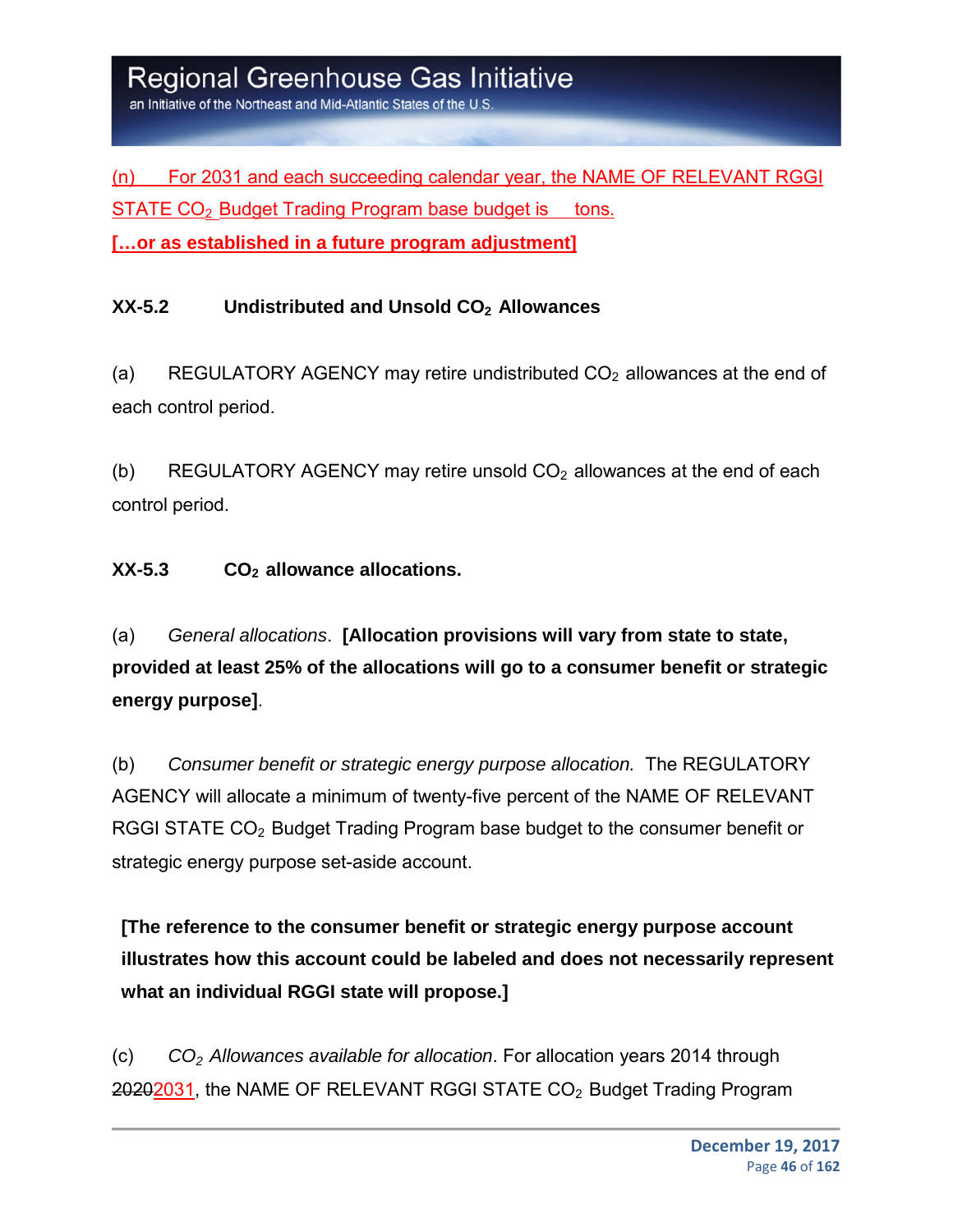an Initiative of the Northeast and Mid-Atlantic States of the U.S

adjusted budget shall be the maximum number of allowances available for allocation in a given allocation year, except for  $CO<sub>2</sub>$  offset allowances and  $CO<sub>2</sub> CCR$  allowances.

(d) *Cost Containment Reserve (CCR) allocation*. The REGULATORY AGENCY shall allocate  $CO<sub>2</sub> CCR$  allowances, separate from and additional to the NAME OF RELEVANT RGGI STATE CO<sub>2</sub> Budget Trading Program base budget set forth in section XX-5.1, to the RELEVANT STATE AUCTION ACCOUNT. The CCR allocation is for the purpose of containing the cost of  $CO<sub>2</sub>$  allowances. The REGULATORY AGENCY shall allocate  $CO<sub>2</sub> CCR$  allowances in the following manner:

- (1) The REGULATORY AGENCY shall initially allocate  $CO<sub>2</sub> CCR$ allowances for calendar year 2014.
- (2) On or before January 1, 2015 and each calendar year thereafter through  $2020$ , the REGULATORY AGENCY shall allocate  $CO<sub>2</sub>$  CCR allowances in an amount equal to  $\frac{1}{\sqrt{1-\frac{1}{\sqrt{1-\frac{1}{\sqrt{1-\frac{1}{\sqrt{1-\frac{1}{\sqrt{1-\frac{1}{\sqrt{1-\frac{1}{\sqrt{1-\frac{1}{\sqrt{1-\frac{1}{\sqrt{1-\frac{1}{\sqrt{1-\frac{1}{\sqrt{1-\frac{1}{\sqrt{1-\frac{1}{\sqrt{1-\frac{1}{\sqrt{1-\frac{1}{\sqrt{1-\frac{1}{\sqrt{1-\frac{1}{\sqrt{1-\frac{1}{\sqrt{1-\frac{1}{\sqrt{1-\frac{1}{\sqrt{1-\frac{1}{\sqrt{1-\frac{1}{\sqrt{1-\frac{$ that remain in the RELEVANT STATE AUCTION ACCOUNT at the end of the prior calendar year.
- (3) On or before January 1, 2021 and each year thereafter, the REGULATORY AGENCY shall allocate current vintage year CCR allowances equal to the quantity in Table 3, and withdraw the number of CO<sub>2</sub> CCR allowances that remain in the RELEVANT STATE AUCTION ACCOUNT at the end of the prior calendar year:

| Table 3. CCR allowances from 2021 forward |      |      |      |      |      |      |      |            |      |            |
|-------------------------------------------|------|------|------|------|------|------|------|------------|------|------------|
| 2021                                      | 2022 | 2023 | 2024 | 2024 | 2025 | 2026 | 2027 | 2028       | 2029 | 2030       |
|                                           |      |      |      |      |      |      |      |            |      | and each   |
|                                           |      |      |      |      |      |      |      |            |      | year       |
|                                           |      |      |      |      |      |      |      |            |      | thereafter |
| TBD                                       | ГBD  | TBD  | TBD  | BD-  | TBD  | TBD  | TBD  | <b>TBD</b> | TBD  | TBD        |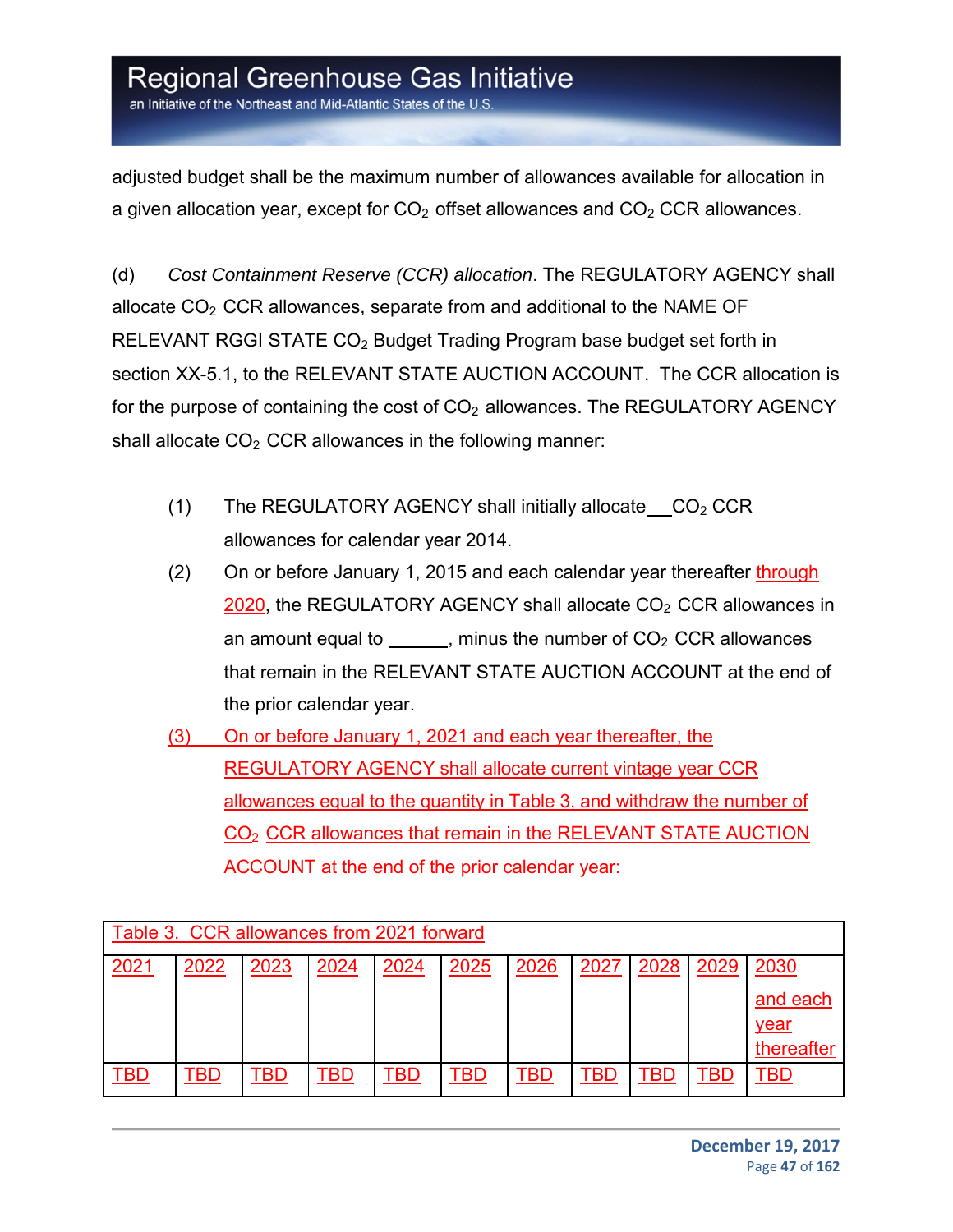an Initiative of the Northeast and Mid-Atlantic States of the U.S

(e) *Emissions Containment Reserve (ECR) Withholding*. The REGULATORY AGENCY shall convert and transfer any CO<sub>2</sub> allowances that have been withheld from any auction(s) into the RELEVANT STATE ECR ACCOUNT. The ECR withholding is for the purpose of additional emissions reductions in the event of lower than anticipated emissions reduction costs. The REGULATORY AGENCY shall withhold CO<sub>2</sub> ECR allowances in the following manner.

 $(1)$  If the condition in paragraph 9.2 (d)(1) is met at an auction, then the maximum number of  $CO<sub>2</sub> ECR$  allowances that will be withheld from that auction will be equal to the quantity shown in Table 4 minus the total quantity of CO2 ECR allowances that have been withheld from any prior auction(s) in that calendar year. Any  $CO<sub>2</sub> ECR$  allowances withheld from an auction will be transferred into the RELEVANT STATE ECR ACCOUNT.

| Table 4. ECR Allowances from 2021 forward |      |      |      |      |      |      |      |      |      |                    |
|-------------------------------------------|------|------|------|------|------|------|------|------|------|--------------------|
| 2021                                      | 2022 | 2023 | 2024 | 2024 | 2025 | 2026 | 2027 | 2028 | 2029 | 2030<br>and each   |
|                                           |      |      |      |      |      |      |      |      |      | year<br>thereafter |
| <b>TBD</b>                                | TBD  | TBD  | TBD  | TBD  | TBD  | TBD  | TBD  | TBD  | TBD  | TBD                |

(2) Allowances that have been transferred into the RELEVANT STATE ECR ACCOUNT shall not be withdrawn.

(e)(f) *First control period interim adjustment for banked allowances.* By January 15, 2014, the REGULATORY AGENCY shall determine establish the first control period interim adjustment for banked allowances quantity for allocation years 2014 through 2020 by the following formula: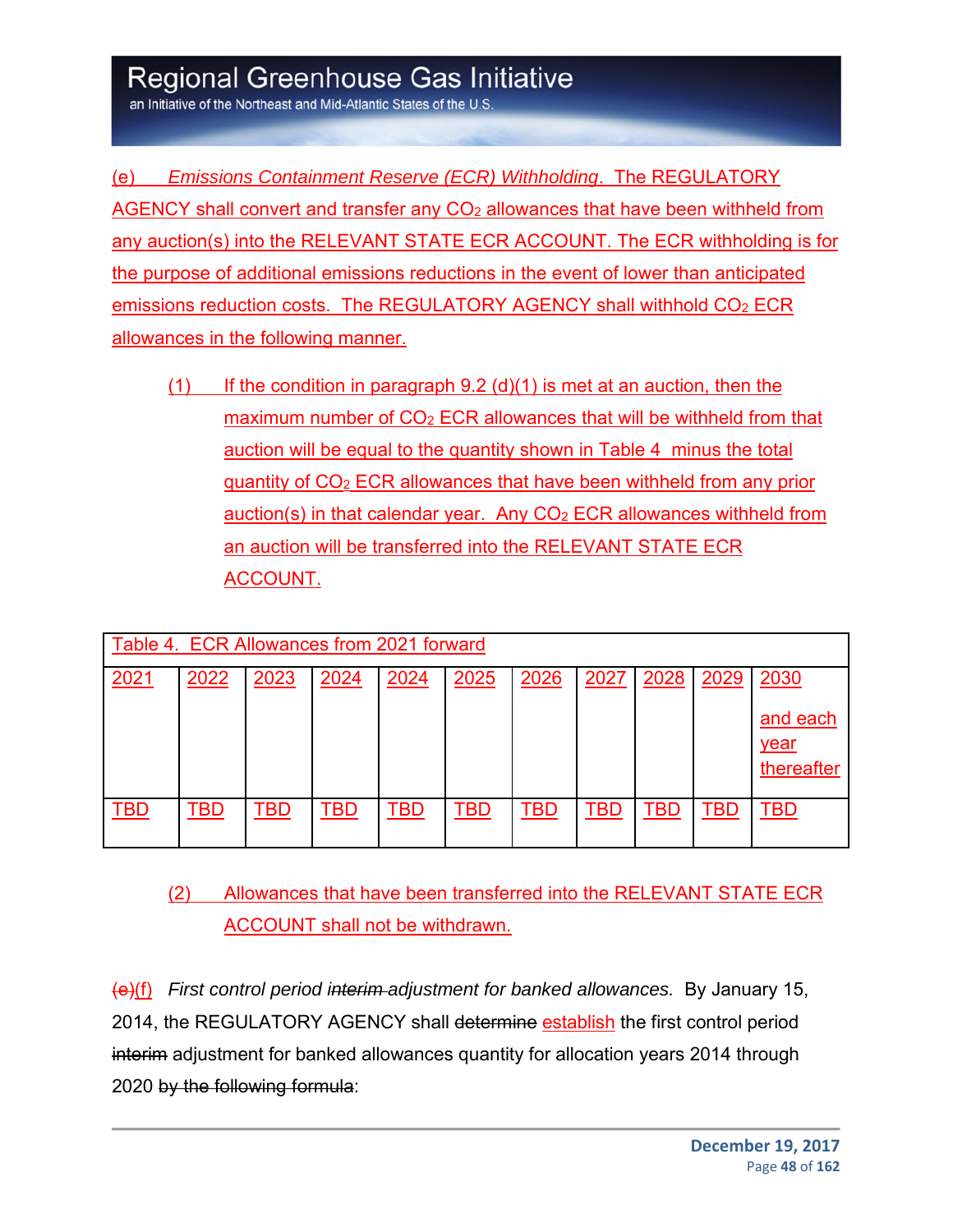an Initiative of the Northeast and Mid-Atlantic States of the U.S

| Table 5. First control period adjustment for banked allowances |      |      |      |      |      |      |  |
|----------------------------------------------------------------|------|------|------|------|------|------|--|
| 2014                                                           | 2015 | 2016 | 2017 | 2018 | 2019 | 2020 |  |
| Insert                                                         |      |      |      |      |      |      |  |
| amount                                                         |      |      |      |      |      |      |  |

 $FCPIABA = (FCPA/7) \times RS\%$ 

Where:

FCPIABA is the first control period interim adjustment for banked allowances quantity in tons.

FCPA, the first control period adjustment, is the total quantity of allocation year  $2009, 2010,$  and  $2011 \text{ CO}_2$  allowances held in general and compliance accounts, including compliance accounts established pursuant to the  $CO<sub>2</sub>$  Budget Trading Program, but not including accounts opened by participating states, as reflected in the CO<sub>2</sub>-Allowance Tracking System on January 1, 2014.

RS% is RELEVANT RGGI STATE'S 2013 BUDGET DIVIDED BY THE 2013 REGIONAL BUDGET.

(f)(g) *Second control period interim adjustment for banked allowances.* On March 17, 2014, the REGULATORY AGENCY shall determine establish the second control period interim adjustment for banked allowances quantity the allocation years 2015 through 2020 by the following formula:

| Table 6. Second control period adjustment for banked allowances |      |      |      |      |  |  |  |
|-----------------------------------------------------------------|------|------|------|------|--|--|--|
| 2015                                                            | 2016 | 2017 | 2018 | 2019 |  |  |  |
| Insert amount                                                   |      |      |      |      |  |  |  |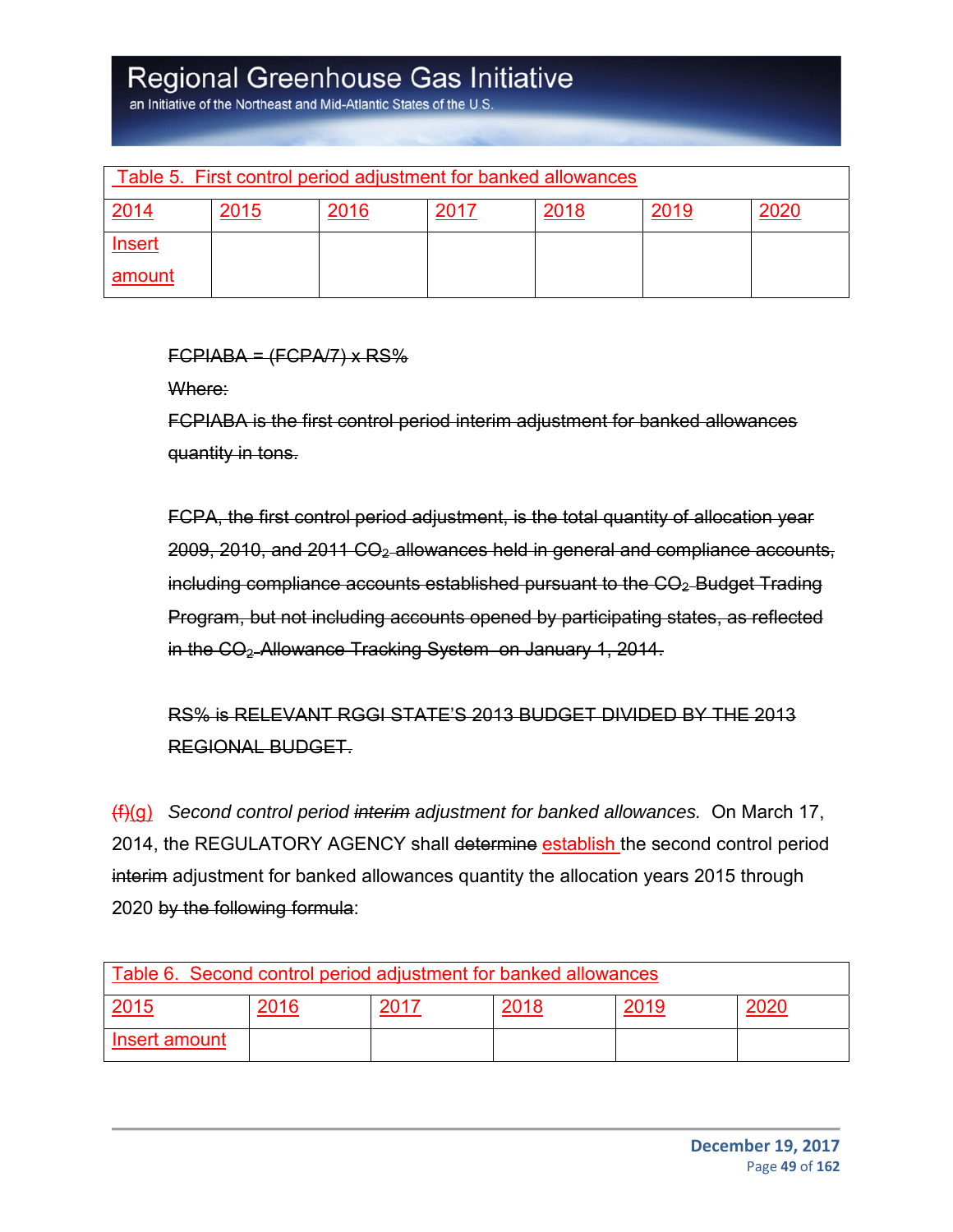an Initiative of the Northeast and Mid-Atlantic States of the U.S

 $SCPIABA = ((SCPA - SCPE)/6) \times RS%$ 

Where:

SCPIABA is the second control period interim adjustment for banked allowances quantity in tons.

SCPA, second control period adjustment, is the total quantity of allocation year 2012 and 2013 CO<sub>2</sub>-allowances held in general and compliance accounts, including compliance accounts established pursuant to the  $CO<sub>2</sub>$ -Budget Trading Program, but not including accounts opened by participating states, as reflected in the CO<sub>2</sub>-Allowance Tracking System on March 17, 2014.

SCPE, second control period emissions, is the total quantity of 2012 and 2013 emissions from all CO<sub>2</sub>-budget sources in all participating states, reported pursuant to CO2 Budget Trading Program as reflected in the CO2 Allowance Tracking System on March 17, 2014.

RS% is RELEVANT RGGI STATE'S 2013 BUDGET DIVIDED BY THE 2013 REGIONAL BUDGET.

(g) *CO2 Budget Trading Program adjusted budget 2014.* The REGULATORY AGENCY shall determine the NAME OF RELEVANT RGGI STATE CO<sub>2</sub> Budget Trading Program adjusted budget for the 2014 allocation year by the following formula:

 $AB = BB - FCPIABA$ 

Where: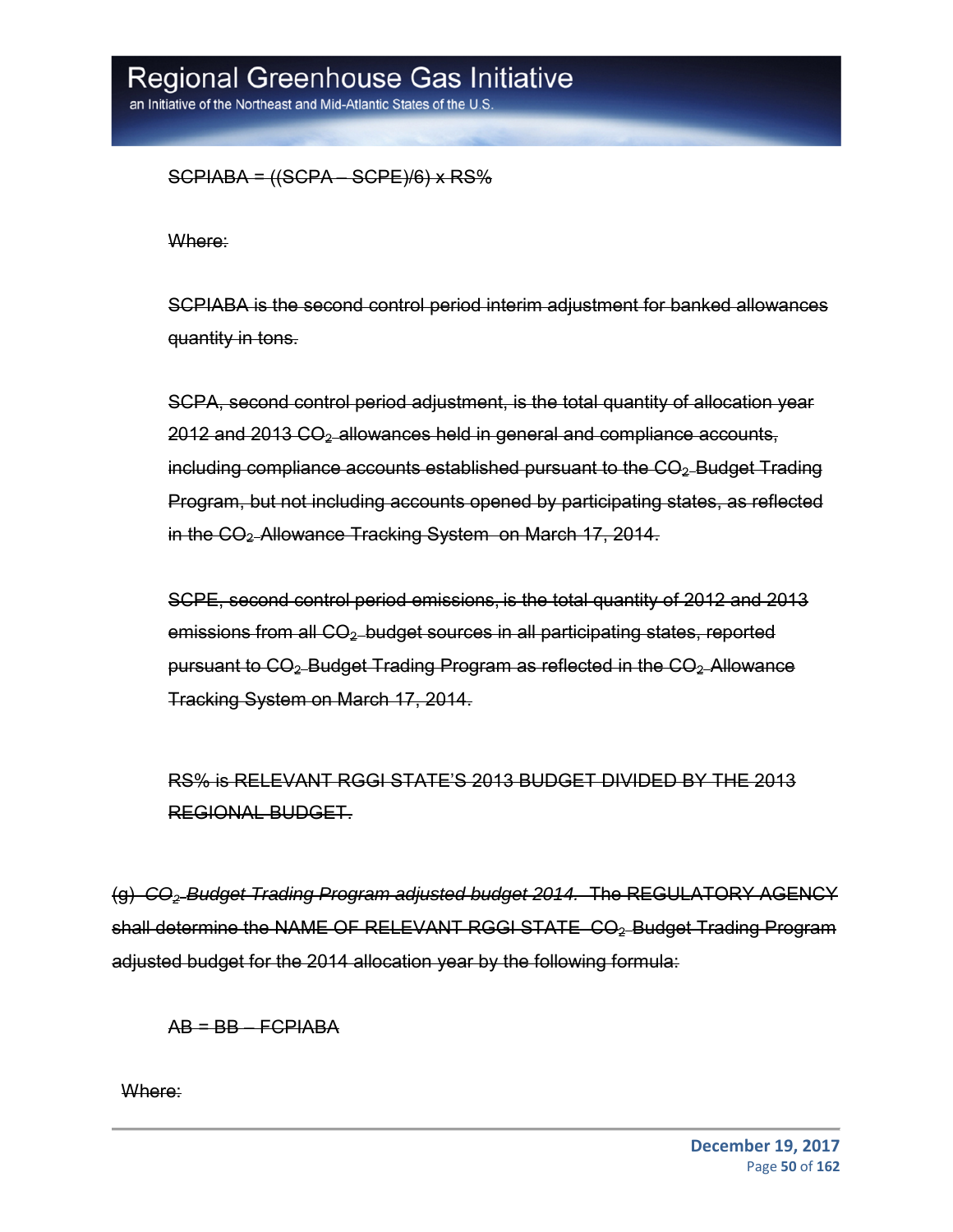AB is the NAME OF RELEVANT RGGI STATE CO2 Budget Trading Program 2014 adjusted budget.

BB is the NAME OF RELEVANT RGGI STATE CO2 Budget Trading Program 2014

FCPIABA is the first control period interim adjustment for banked allowances

(h) *Third adjustment for banked allowances.* On March 15, 2021, the REGULATORY AGENCY shall determine the third adjustment for banked allowances quantity for allocation years 2021 through 2025 through the application of the following formula:

 $TABA = ((TA - TAE)/5) \times RS\%$ 

Where:

TABA is the third adjustment for banked allowances quantity in tons.

TA, third adjustment, is the total quantity of allowances of vintage years prior to 2021 held in general and compliance accounts, including compliance accounts established pursuant to the  $CO<sub>2</sub>$  Budget Trading Program, but not including accounts opened by participating states, as reflected in the  $CO<sub>2</sub>$  Allowance Tracking System on March 15, 2021.

TAE, third adjustment emissions, is the total quantity of 2018, 2019 and 2020 emissions from all  $CO<sub>2</sub>$  budget sources in all participating states, reported pursuant to  $CO<sub>2</sub>$  Budget Trading Program as reflected in the  $CO<sub>2</sub>$  Allowance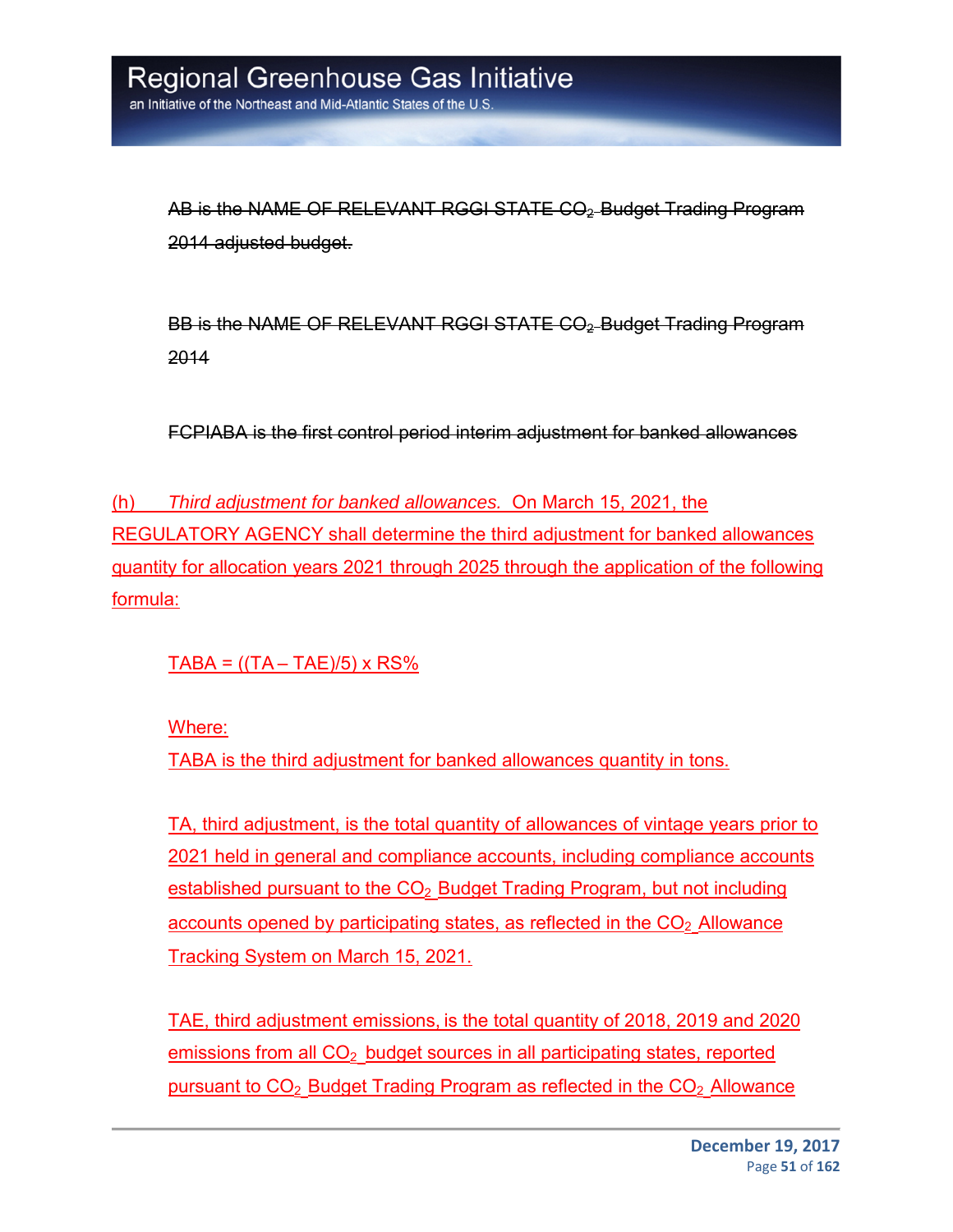Tracking System on March 15, 2021.

### RS% is RELEVANT RGGI STATE'S (TBD) BUDGET DIVIDED BY THE (TBD) REGIONAL BUDGET.

(h)(i) *CO2 Budget Trading Program adjusted budgets for 2015 2018 through 2020.* On April 15, 2014 the REGULATORY AGENCY shall determine establish the NAME OF RELEVANT RGGI STATE CO<sub>2</sub> Budget Trading Program adjusted budgets for the 2015 2018 through 2020 allocation years by in the following formula table:

| Table 7. CO2 Budget Trading Adjusted budgets: |  |      |  |  |
|-----------------------------------------------|--|------|--|--|
| 2018                                          |  | 2020 |  |  |
| Insert amount                                 |  |      |  |  |

AB = BB – (FCPIABA + SCPIABA)

Where:

AB is the NAME OF RELEVANT RGGI STATE CO<sub>2</sub>-Budget Trading Program adjusted budget.

BB is the NAME OF RELEVANT RGGI STATE CO<sub>2</sub>-Budget Trading Program base budget.

FCPIABA is the first control period interim adjustment for banked allowances. SCPIABA is the second control interim adjustment for banked allowances.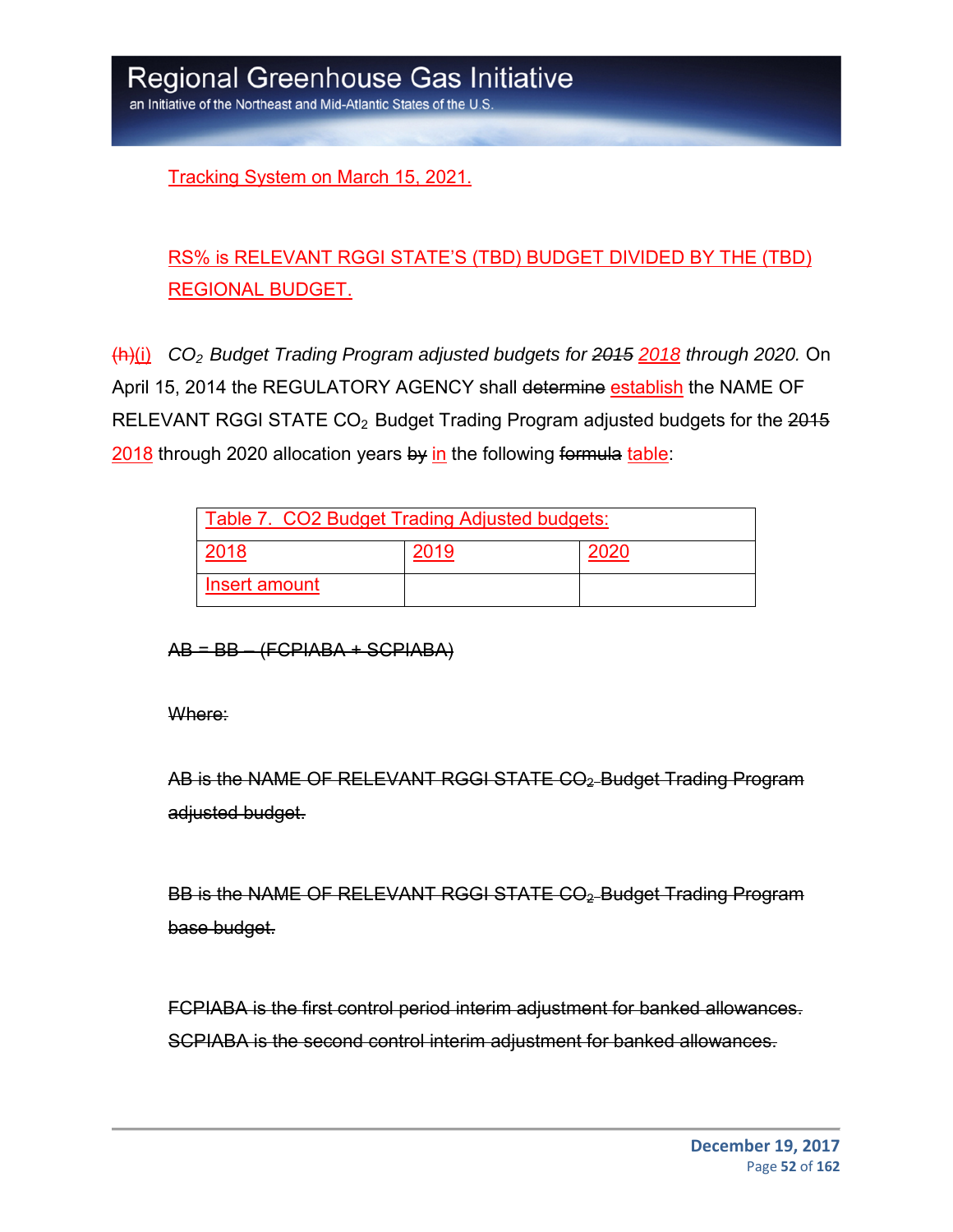an Initiative of the Northeast and Mid-Atlantic States of the U.S

(j) *CO2 Budget Trading Program adjusted budgets for 2021 through 2025.* On April 15, 2021 the REGULATORY AGENCY shall establish the NAME OF RELEVANT RGGI STATE CO2 Budget Trading Program adjusted budgets for the 2021 through 2025 allocation years by the following formula:

 $AB = BB - TABA$ 

Where:

AB is the NAME OF RELEVANT RGGI STATE CO<sub>2</sub> Budget Trading Program adjusted budget.

BB is the NAME OF RELEVANT RGGI STATE CO<sub>2</sub> Budget Trading Program base budget.

TABA is the third adjustment for banked allowances quantity in tons.

 $\frac{H(x)}{B(x)}$  After making the determinations in XX-5.3 (gi) and (h), the REGULATORY AGENCY or its Agent will publish the  $CO<sub>2</sub>$  trading program adjusted budgets for the 204421 through 202025 allocation years.

**[The following subdivision is an optional voluntary renewable energy market setaside provision. It represents one way a state could implement such a setaside.]**

(j)(l) *Voluntary renewable energy market set-aside allocation*. For each control period, the REGULATORY AGENCY shall allocate to the voluntary renewable energy market set-aside account a certain number of tons, calculated as set forth in this subdivision,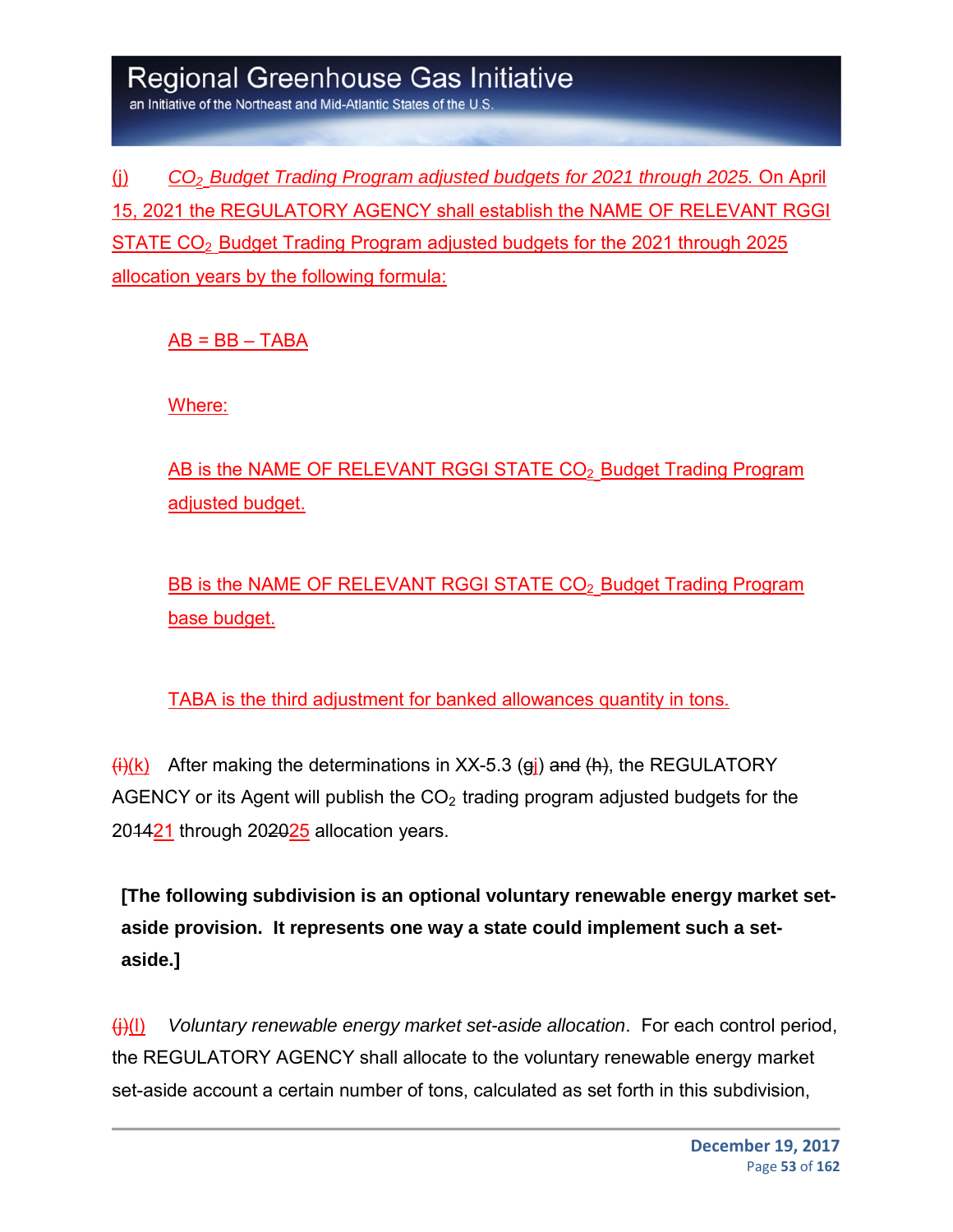an Initiative of the Northeast and Mid-Atlantic States of the U.S.

from the NAME OF RELEVANT RGGI STATE  $CO<sub>2</sub>$  Budget Trading Program base budget set forth in section XX-5.1, as applicable. The REGULATORY AGENCY shall administer the voluntary renewable energy set-aside in accordance with this subdivision.

- (1) The REGULATORY AGENCY will open and manage a general account for the voluntary renewable energy market set-aside for each control period.
- (2) The number of tons that will be allocated to the voluntary renewable energy market set-aside account in a specific control period will be determined as set out in this paragraph.
	- (i) Any person may submit data to the REGULATORY AGENCY documenting purchases of voluntary renewable energy that meet the requirements of this subdivision by no later than the July 30 prior to the beginning of a control period. Such data must be from reputable sources, which may include retail electricity providers, organizations that certify renewable energy products, and other parties as determined by the REGULATORY AGENCY. To be considered, data must be verifiable and document the following for voluntary renewable energy purchases.
		- *(a)* Documentation of voluntary renewable energy or renewable energy attribute credit purchases by retail customers, by customer class, in the State during the most recent threeyear period for which data are available.
		- *(b)* Documentation that the renewable energy or renewable energy attributes related to voluntary renewable energy or renewable energy attribute credit sales was procured by the retail provider.
		- *(c)* Time period when the retail purchase(s) was made.
		- *(d)* State where the electricity was generated or the renewable energy attribute credit was created, including documentation of facility name, unique generator identification number, and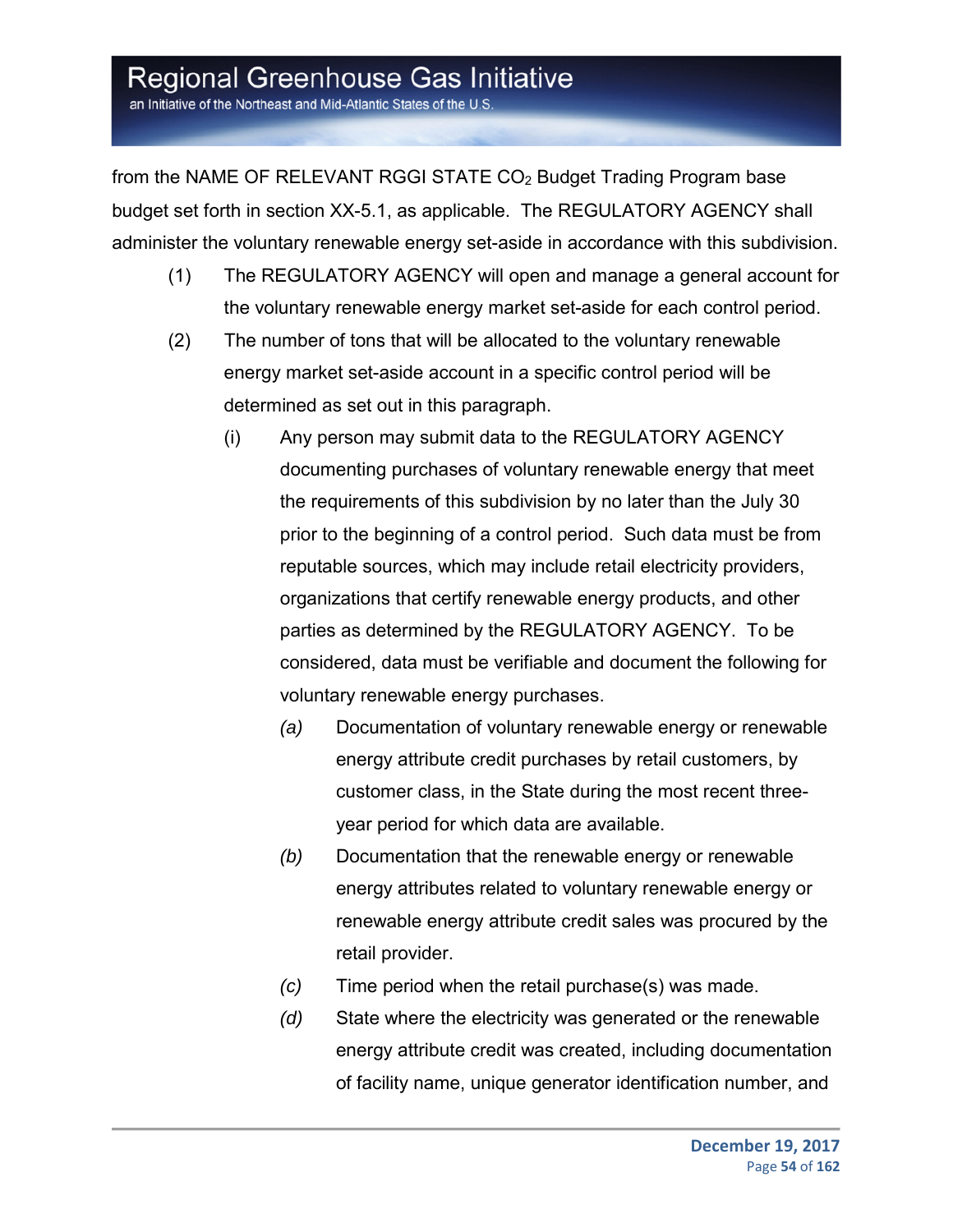an Initiative of the Northeast and Mid-Atlantic States of the U.S.

fuel type.

- *(e)* Time period when the electricity was generated or the renewable energy attribute credit was created.
- (ii) Subject to the timely receipt of adequate data pursuant to subparagraph (i) of this paragraph, and based on such data, the REGULATORY AGENCY shall project the voluntary renewable energy purchases in the State during a control period that represents renewable energy generation in one or more participating states. The megawatt-hours (MWh) of projected voluntary renewable energy purchases in a control period shall be multiplied by the marginal  $CO<sub>2</sub>$  emissions rate (lbs.  $CO<sub>2</sub>/MWh$ ) in the control area where the generation occurred, as determined by the REGULATORY AGENCY. If data to determine the marginal emissions rate is unavailable, the average emissions rate shall be used, as determined by the REGULATORY AGENCY.
- (iii) The  $CO<sub>2</sub>$  tons to be allocated to the voluntary renewable energy set-aside account shall be calculated as follows:

where:

 $CO<sub>2</sub>$  tons = MP x EF

 $CO<sub>2</sub>$  tons, rounded down to the nearest whole ton, is the number of allowances to be placed in the reserve account;

MP is the projected MWh of voluntary renewable energy purchases in the State during the future control period that meets the requirements of this subdivision; and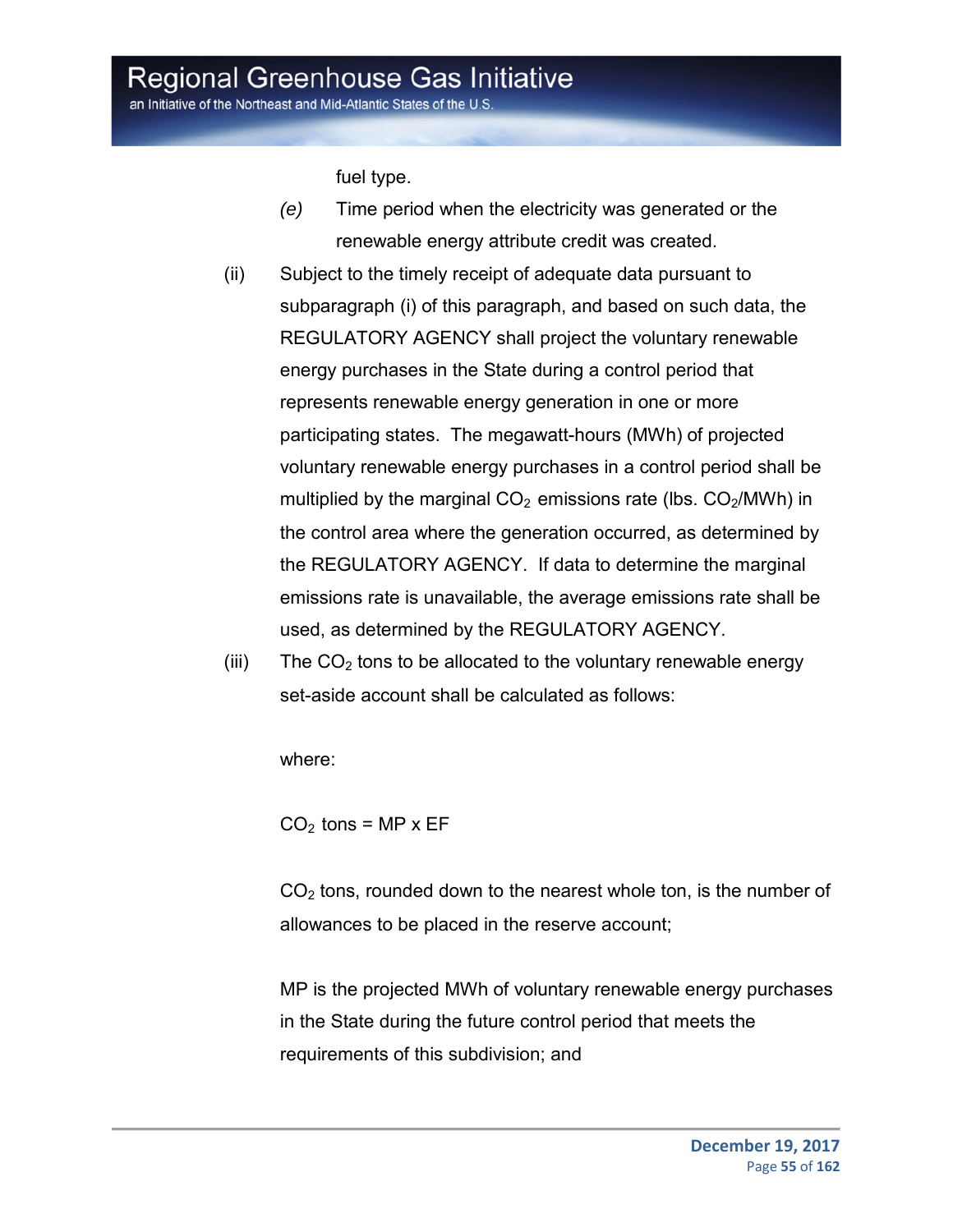an Initiative of the Northeast and Mid-Atlantic States of the U.S.

EF is the  $CO<sub>2</sub>$  emissions factor for the control area where the electricity represented by the sale was generated.

- (iv) If following the end of a control period, the number of  $CO<sub>2</sub>$ allowances allocated to the voluntary renewable energy set-aside account is less than the number of  $CO<sub>2</sub>$  tons represented by the actual MWh of voluntary renewable energy purchases during the control period, the REGULATORY AGENCY will add the difference between  $CO<sub>2</sub>$  tons represented by actual purchases, as calculated in accordance with subparagraph (iii) of this paragraph, and  $CO<sub>2</sub>$ allowances held in the set-aside account to the projection for the following control period, pursuant to paragraph (2) of this subdivision. If following the end of a control period, the number of  $CO<sub>2</sub>$  allowances allocated to the voluntary renewable energy setaside account is greater than the number of  $CO<sub>2</sub>$  tons represented by the actual MWh of voluntary renewable energy purchases during the control period, the REGULATORY AGENCY will subtract the difference between  $CO<sub>2</sub>$  tons represented by actual purchases, as calculated in accordance with subparagraph (iii) of this paragraph, and  $CO<sub>2</sub>$  allowances held in the set-aside account from the projection for the following control period, pursuant to paragraph (2) of this subdivision. In no event shall the size of the voluntary renewable set-aside exceed tons.
- (3) As of the December 31 that is after the end of a control period for which an allocation has been made to the voluntary renewable energy set-aside account, the REGULATORY AGENCY shall determine the actual MWh of voluntary renewable energy purchases that occurred during the control period. The REGULATORY AGENCY shall retire  $CO<sub>2</sub>$  allowances in the voluntary renewable energy set-aside account in an amount up to the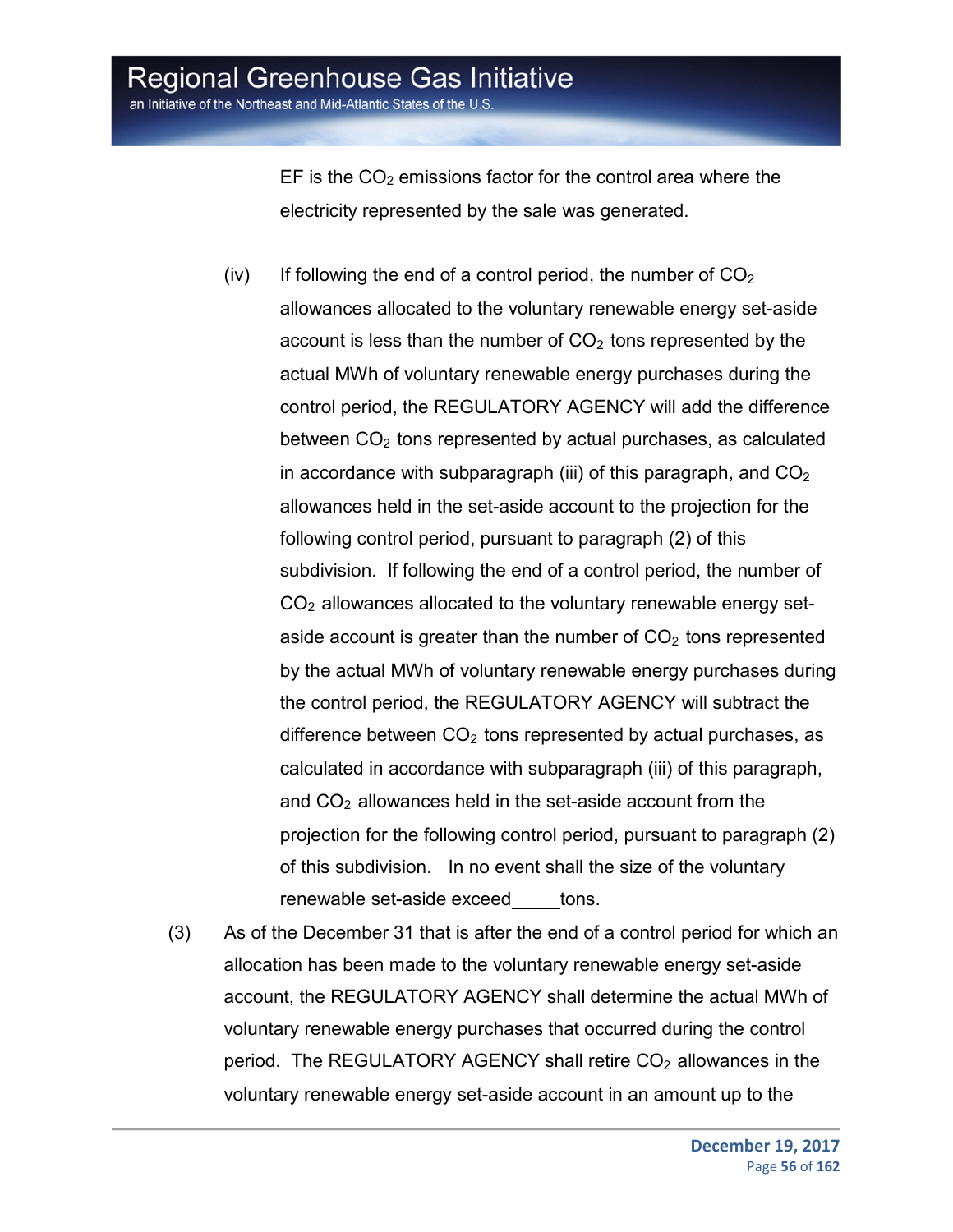number of tons of  $CO<sub>2</sub>$  represented by actual voluntary renewable energy purchases, based on actual MWh purchases and the emissions factor determined pursuant to paragraph (2) of this subdivision.

[The following subdivision is an optional set-aside provision for states that adopt the optional subdivision XX-1.4(b). It represents one way a state could implement such a set-aside.]

**[The following subdivision is an optional limited industrial exemptions set-aside allocation provision. It represents one way a state could implement such a setaside.]** 

(k)(m) *Limited industrial exemption set-aside allocation.* The limited industrial exemption set-aside allocation will consist of tons from the NAME OF RELEVANT RGGI STATE CO2 Budget Trading Program base budget set forth in section XX-5.1, as applicable. For each control period, the AGENCY will determine  $CO<sub>2</sub>$  allowance allocations in accordance with the following procedures.

- (1) The REGULATORY AGENCY will open and manage a general account for the limited exemption set-aside for each control period.
- (2) As of the January 1 that is after the date that an exemption under subdivision XX-1.4(b) has been granted, for each allocation year the REGULATORY AGENCY will retire  $CO<sub>2</sub>$  allowances in the limited industrial exemption set-aside general account as determined pursuant to paragraph XX-1.4(b)(4).
- (3) After retirement of allowances pursuant to paragraph (2) of this subdivision, the REGULATORY AGENCY will determine whether any  $CO<sub>2</sub>$  allowances remain in the limited industrial exemption set-aside general account for the control period. The REGULATORY AGENCY will transfer any such remaining  $CO<sub>2</sub>$  allowances from the limited industrial exemption set-aside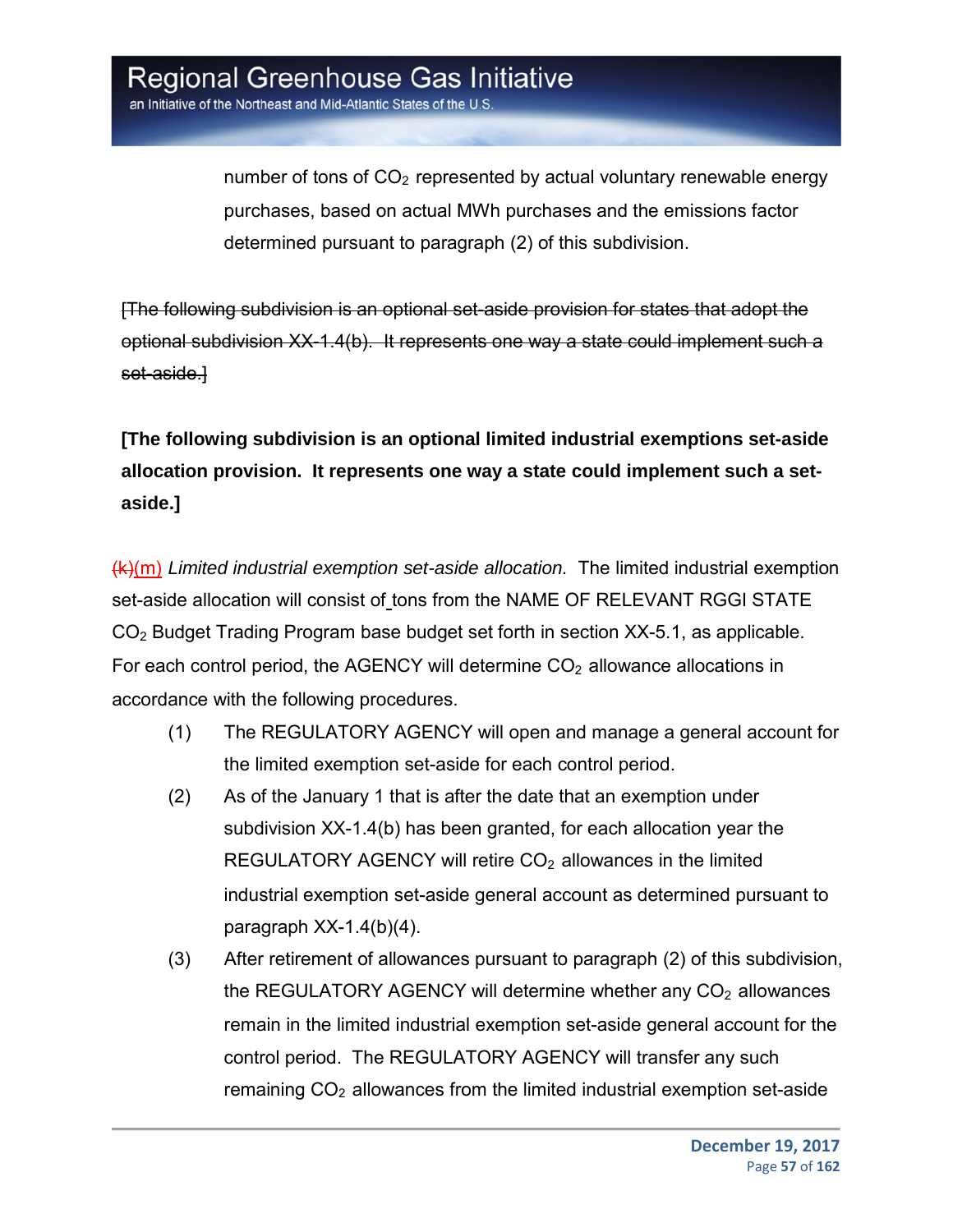allocation general account to the compliance account of each  $CO<sub>2</sub>$  budget source that was allocated allowances pursuant to subdivision (a) of this section using the following methodology:

Existing  $CO<sub>2</sub>$  budget unit's share of the  $CO<sub>2</sub>$  allowances remaining in the limited industrial exemption set-aside general account  $=$  Total CO<sub>2</sub> allowances remaining in the limited industrial exemption set-aside general account x (The individual  $CO<sub>2</sub>$  budget unit's  $CO<sub>2</sub>$  allowance allocation determined in accordance with subdivision (a) of this section  $\div$  The NAME OF RELEVANT RGGI STATE  $CO<sub>2</sub>$  Budget Trading Program annual base budget, as applicable)

where:

"Total  $CO<sub>2</sub>$  allowances remaining in the limited industrial exemption setaside allocation general account" is the total number of  $CO<sub>2</sub>$  allowances remaining in the limited industrial exemption set-aside allocation general account (established under paragraph (e)(1) of this section) for the particular control period to which the limited industrial exemption setaside allocation applies; and

"The individual  $CO<sub>2</sub>$  budget unit's  $CO<sub>2</sub>$  allowance allocation" is the number of  $CO<sub>2</sub>$  allowances allocated under subdivision (a) of this section to the individual  $CO<sub>2</sub>$  budget unit for the control period to which the limited industrial exemption set- aside allocation applies.

The REGULATORY AGENCY will only transfer  $CO<sub>2</sub>$  allowances in whole ton increments. The REGULATORY AGENCY will continue to hold any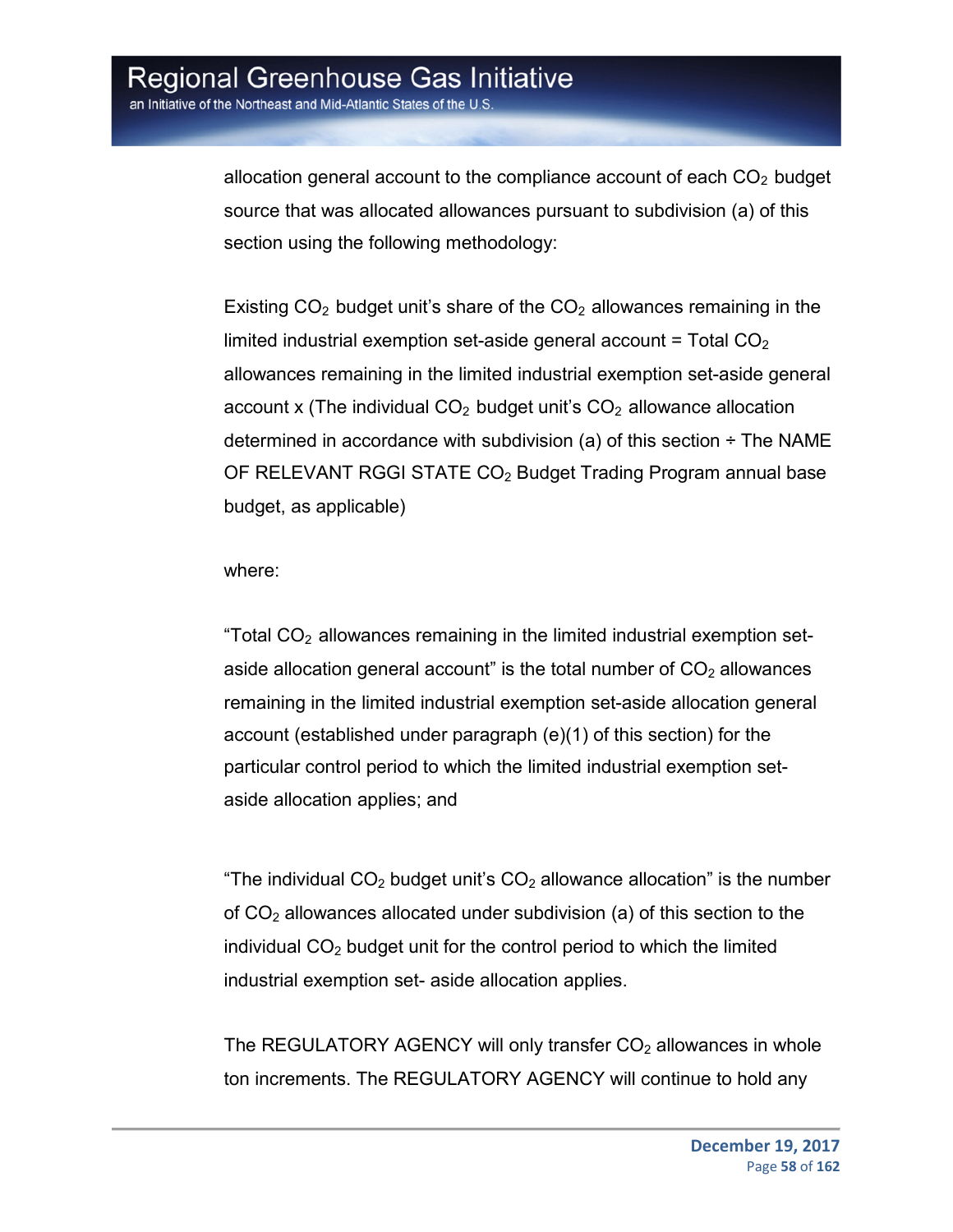fractional shares of  $CO<sub>2</sub>$  allowances in the name of the  $CO<sub>2</sub>$  budget unit as banked  $CO<sub>2</sub>$  allowances until they may be combined with other fractional shares of  $CO<sub>2</sub>$  allowances in future years and then transferred as whole ton increments.

### **Subpart XX-6 CO2 Allowance Tracking System**

### **XX-6.1 CO2 Allowance Tracking System accounts.**

(a) *Nature and function of compliance accounts*. Consistent with subdivision XX-6.2(a), the REGULATORY AGENCY or its agent will establish one compliance account for each  $CO<sub>2</sub>$  budget source. Allocations of  $CO<sub>2</sub>$  allowances pursuant to Subpart XX-5 and deductions or transfers of  $CO<sub>2</sub>$  allowances pursuant to sections XX-4.2, XX-6.5, XX-6.7, or Subpart XX-7 will be recorded in the compliance accounts in accordance with this Subpart.

(b) *Nature and function of general accounts*. Consistent with subdivision XX- 6.2(b), the REGULATORY AGENCY or its agent will establish, upon request, a general account for any person. Transfers of  $CO<sub>2</sub>$  allowances pursuant to Subpart XX-7 will be recorded in the general account in accordance with this Subpart.

### **XX-6.2 Establishment of accounts.**

(a) *Compliance accounts*. Upon receipt of a complete account certificate of representation under section XX-2.4, the REGULATORY AGENCY or its agent will establish a compliance account for each  $CO<sub>2</sub>$  budget source for which the account certificate of representation was submitted.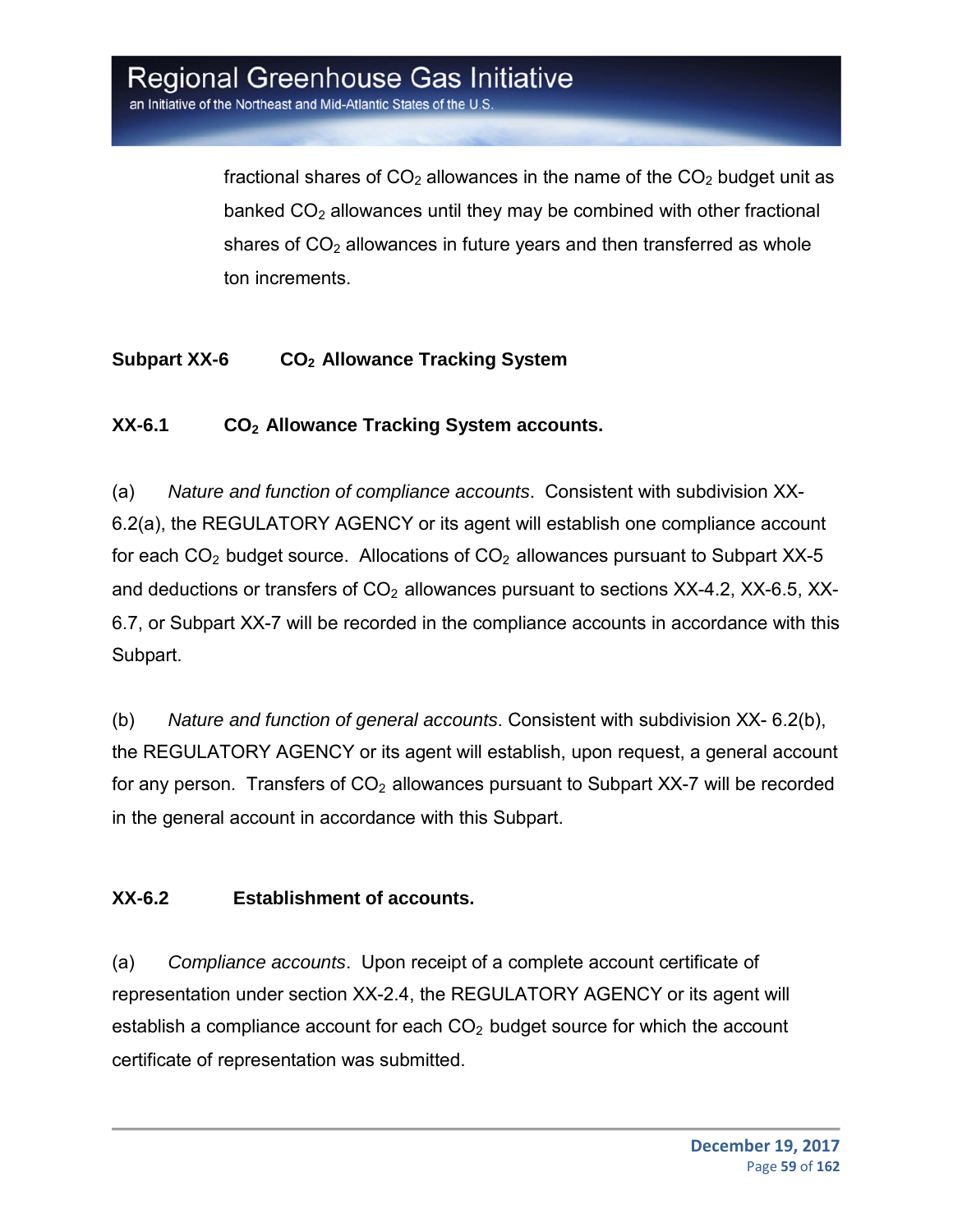an Initiative of the Northeast and Mid-Atlantic States of the U.S.

#### (b) *General accounts*.

- (1) *Application for general account.* Any person may apply to open a general account for the purpose of holding and transferring  $CO<sub>2</sub>$  allowances. An application for a general account may designate one and only one  $CO<sub>2</sub>$ authorized account representative and one and only one alternate  $CO<sub>2</sub>$ authorized alternate account representative who may act on behalf of the  $CO<sub>2</sub>$  authorized account representative. The agreement by which the alternate CO<sub>2</sub> authorized alternate account representative is selected shall include a procedure for authorizing the alternate  $CO<sub>2</sub>$  authorized alternate account representative to act in lieu of the  $CO<sub>2</sub>$  authorized account representative. A complete application for a general account shall be submitted to the REGULATORY AGENCY or its agent and shall include the following elements in a format prescribed by the REGULATORY AGENCY or its agent:
	- (i) Name, address, e-mail address, telephone number, and facsimile transmission number of the  $CO<sub>2</sub>$  authorized account representative and any alternate  $CO<sub>2</sub>$  authorized alternate account representative;
	- (ii) At the option of the  $CO<sub>2</sub>$  authorized account representative, organization name and type of organization;
	- (iii) A list of all persons subject to a binding agreement for the  $CO<sub>2</sub>$ authorized account representative or any alternate  $CO<sub>2</sub>$  authorized alternate account representative to represent their ownership interest with respect to the  $CO<sub>2</sub>$  allowances held in the general account;
	- (iv) The following certification statement by the  $CO<sub>2</sub>$  authorized account representative and any alternate  $CO<sub>2</sub>$  authorized alternate account representative: "I certify that I was selected as the  $CO<sub>2</sub>$  authorized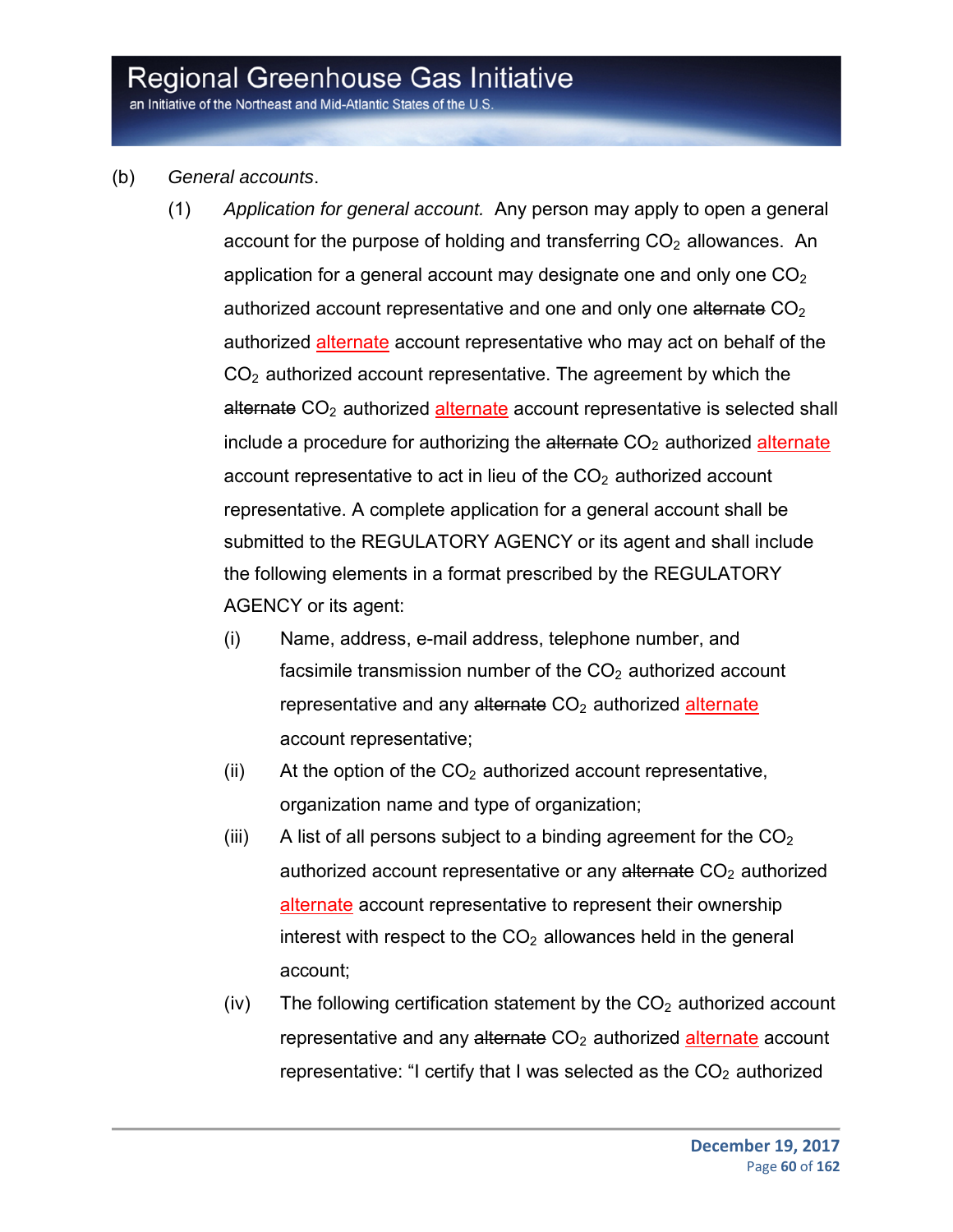account representative or the alternate  $CO<sub>2</sub>$  authorized alternate account representative, as applicable, by an agreement that is binding on all persons who have an ownership interest with respect to  $CO<sub>2</sub>$  allowances held in the general account. I certify that I have all the necessary authority to carry out my duties and responsibilities under the CO<sub>2</sub> Budget Trading Program on behalf of such persons and that each such person shall be fully bound by my representations, actions, inactions, or submissions and by any order or decision issued to me by the REGULATORY AGENCY or its agent or a court regarding the general account.";

- (v) The signature of the  $CO<sub>2</sub>$  authorized account representative and any alternate  $CO<sub>2</sub>$  authorized alternate account representative and the dates signed; and
- (vi) Unless otherwise required by the REGULATORY AGENCY or its agent, documents of agreement referred to in the application for a general account shall not be submitted to the REGULATORY AGENCY or its agent. Neither the REGULATORY AGENCY nor its agent shall be under any obligation to review or evaluate the sufficiency of such documents, if submitted.
- (2) *Authorization of CO2 authorized account representative*.
	- (i) Upon receipt by the REGULATORY AGENCY or its agent of a complete application for a general account under paragraph (b)(1) of this section:
		- *(a)* The REGULATORY AGENCY or its agent will establish a general account for the person or persons for whom the application is submitted.
		- $(b)$  The  $CO<sub>2</sub>$  authorized account representative and any alternate CO<sub>2</sub> authorized alternate account representative for the general account shall represent and, by his or her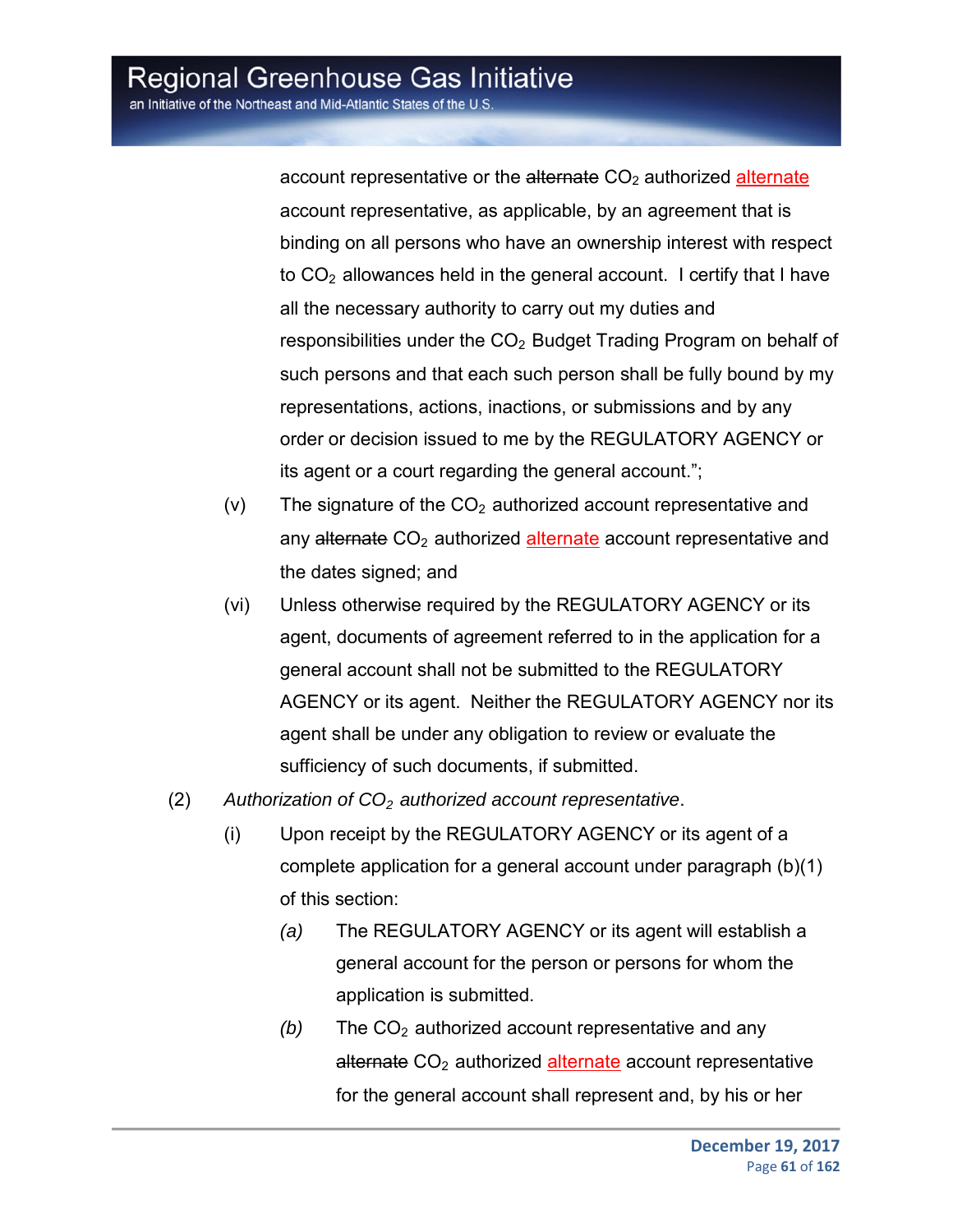representations, actions, inactions, or submissions, legally bind each person who has an ownership interest with respect to  $CO<sub>2</sub>$  allowances held in the general account in all matters pertaining to the  $CO<sub>2</sub>$  Budget Trading Program, notwithstanding any agreement between the  $CO<sub>2</sub>$  authorized account representative or any alternate  $CO<sub>2</sub>$  authorized alternate account representative and such person. Any such person shall be bound by any order or decision issued to the  $CO<sub>2</sub>$  authorized account representative or any alternate  $CO<sub>2</sub>$ authorized alternate account representative by the REGULATORY AGENCY or its agent or a court regarding the general account.

- *(c)* Any representation, action, inaction, or submission by any alternate  $CO<sub>2</sub>$  authorized alternate account representative shall be deemed to be a representation, action, inaction, or submission by the  $CO<sub>2</sub>$  authorized account representative.
- (ii) Each submission concerning the general account shall be submitted, signed, and certified by the  $CO<sub>2</sub>$  authorized account representative or any alternate  $CO<sub>2</sub>$  authorized alternate account representative for the persons having an ownership interest with respect to  $CO<sub>2</sub>$  allowances held in the general account. Each such submission shall include the following certification statement by the  $CO<sub>2</sub>$  authorized account representative or any alternate  $CO<sub>2</sub>$ authorized alternate account representative:

*"I am authorized to make this submission on behalf of the persons having an ownership interest with respect to the CO<sub>2</sub> allowances held in the general account. I certify under penalty of law that I have personally examined, and am familiar with, the statements and*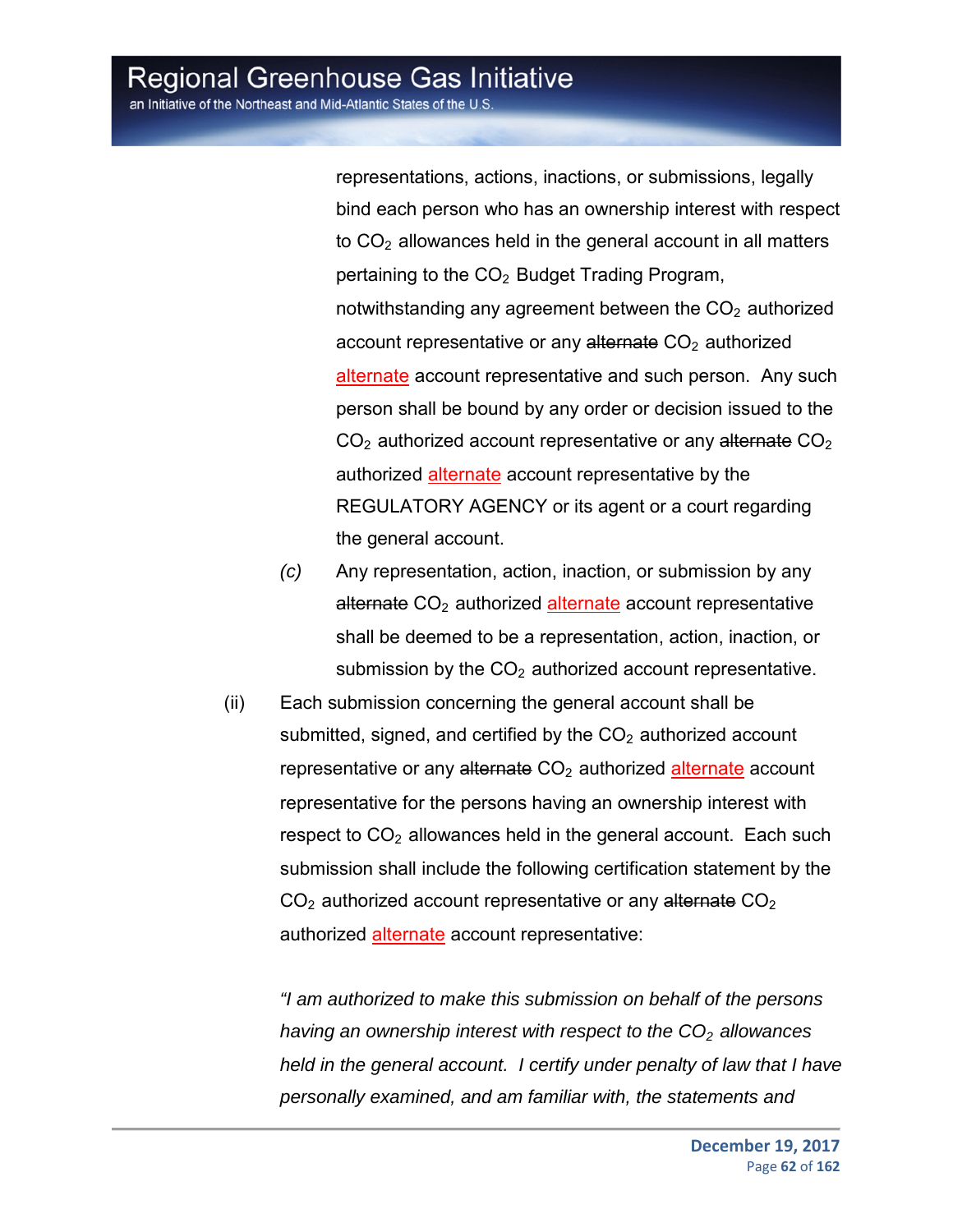*information submitted in this document and all its attachments. Based on my inquiry of those individuals with primary responsibility for obtaining the information, I certify that the statements and information are to the best of my knowledge and belief true, accurate, and complete. I am aware that there are significant penalties for submitting false statements and information or omitting required statements and information, including the possibility of fine or imprisonment."* 

- (iii) The REGULATORY AGENCY or its agent will accept or act on a submission concerning the general account only if the submission has been made, signed, and certified in accordance with subparagraph (b)(2)(ii) of this section.
- (3) *Changing CO2 authorized account representative and alternate CO2 authorized alternate account representative; changes in persons with ownership interest*.
	- $(i)$  The  $CO<sub>2</sub>$  authorized account representative for a general account may be changed at any time upon receipt by the REGULATORY AGENCY or its agent of a superseding complete application for a general account under paragraph (b)(1) of this section. Notwithstanding any such change, all representations, actions, inactions, and submissions by the previous  $CO<sub>2</sub>$  authorized account representative, or the previous alternate  $CO<sub>2</sub>$  authorized alternate account representative, prior to the time and date when the REGULATORY AGENCY or its agent receives the superseding application for a general account shall be binding on the new  $CO<sub>2</sub>$ authorized account representative and the persons with an ownership interest with respect to the  $CO<sub>2</sub>$  allowances in the general account.
	- (ii) The alternate  $CO<sub>2</sub>$  authorized alternate account representative for a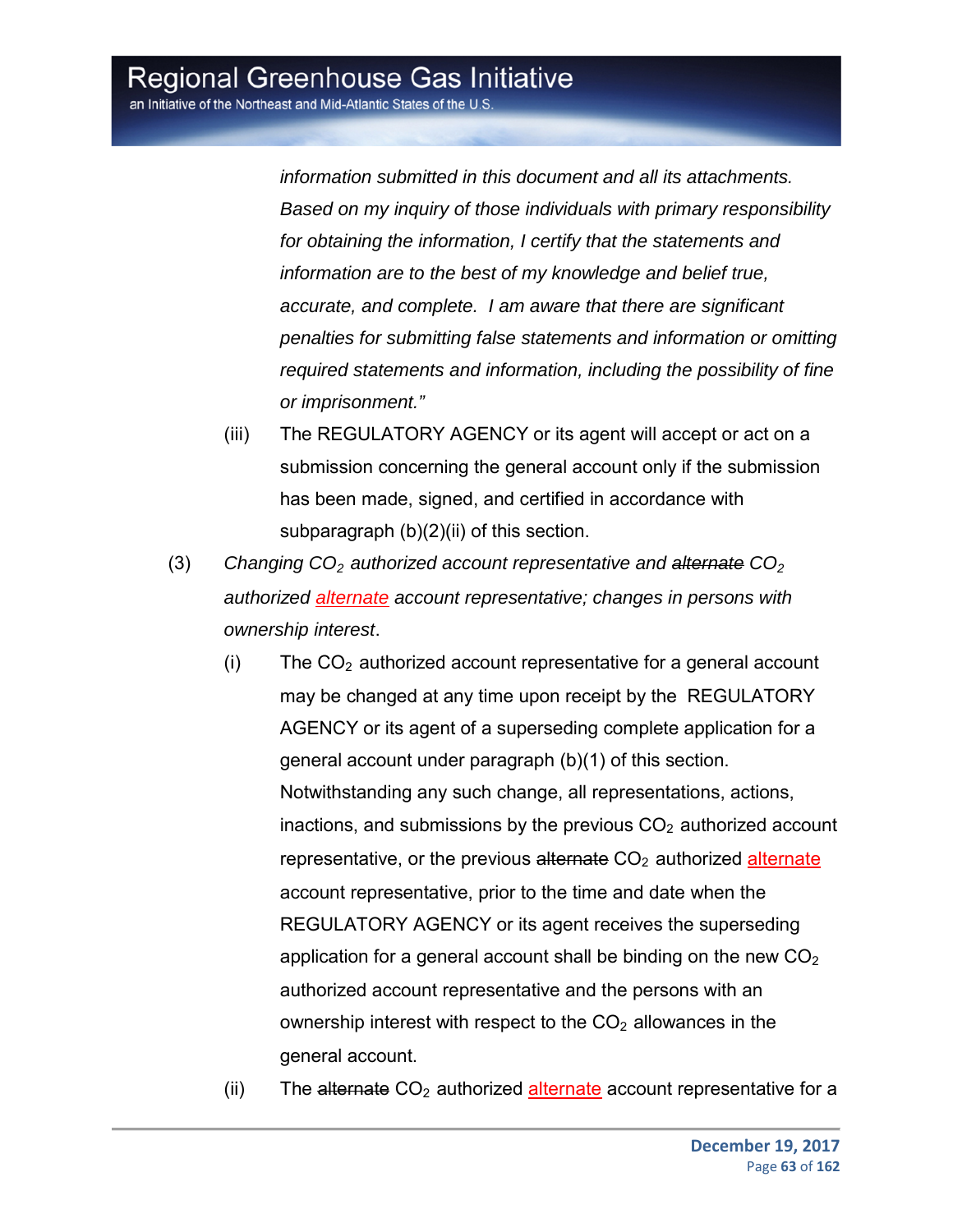general account may be changed at any time upon receipt by the REGULATORY AGENCY or its agent of a superseding complete application for a general account under paragraph (b)(1) of this section. Notwithstanding any such change, all representations, actions, inactions, and submissions by the previous  $CO<sub>2</sub>$  authorized account representative, or the previous alternate  $CO<sub>2</sub>$  authorized alternate account representative, prior to the time and date when the REGULATORY AGENCY or its agent receives the superseding application for a general account shall be binding on the new alternate  $CO<sub>2</sub>$  authorized alternate account representative and the persons with an ownership interest with respect to the  $CO<sub>2</sub>$ allowances in the general account.

- (iii) In the event a new person having an ownership interest with respect to  $CO<sub>2</sub>$  allowances in the general account is not included in the list of such persons in the application for a general account, such new person shall be deemed to be subject to and bound by the application for a general account, the representations, actions, inactions, and submissions of the  $CO<sub>2</sub>$  authorized account representative and any alternate  $CO<sub>2</sub>$  authorized alternate account representative, and the decisions, orders, actions, and inactions of the REGULATORY AGENCY or its agent, as if the new person were included in such list.
- (iv) Within 30 days following any change in the persons having an ownership interest with respect to  $CO<sub>2</sub>$  allowances in the general account, including the addition or deletion of persons, the  $CO<sub>2</sub>$ authorized account representative or any alternate  $CO<sub>2</sub>$  authorized alternate account representative shall submit a revision to the application for a general account amending the list of persons having an ownership interest with respect to the  $CO<sub>2</sub>$  allowances in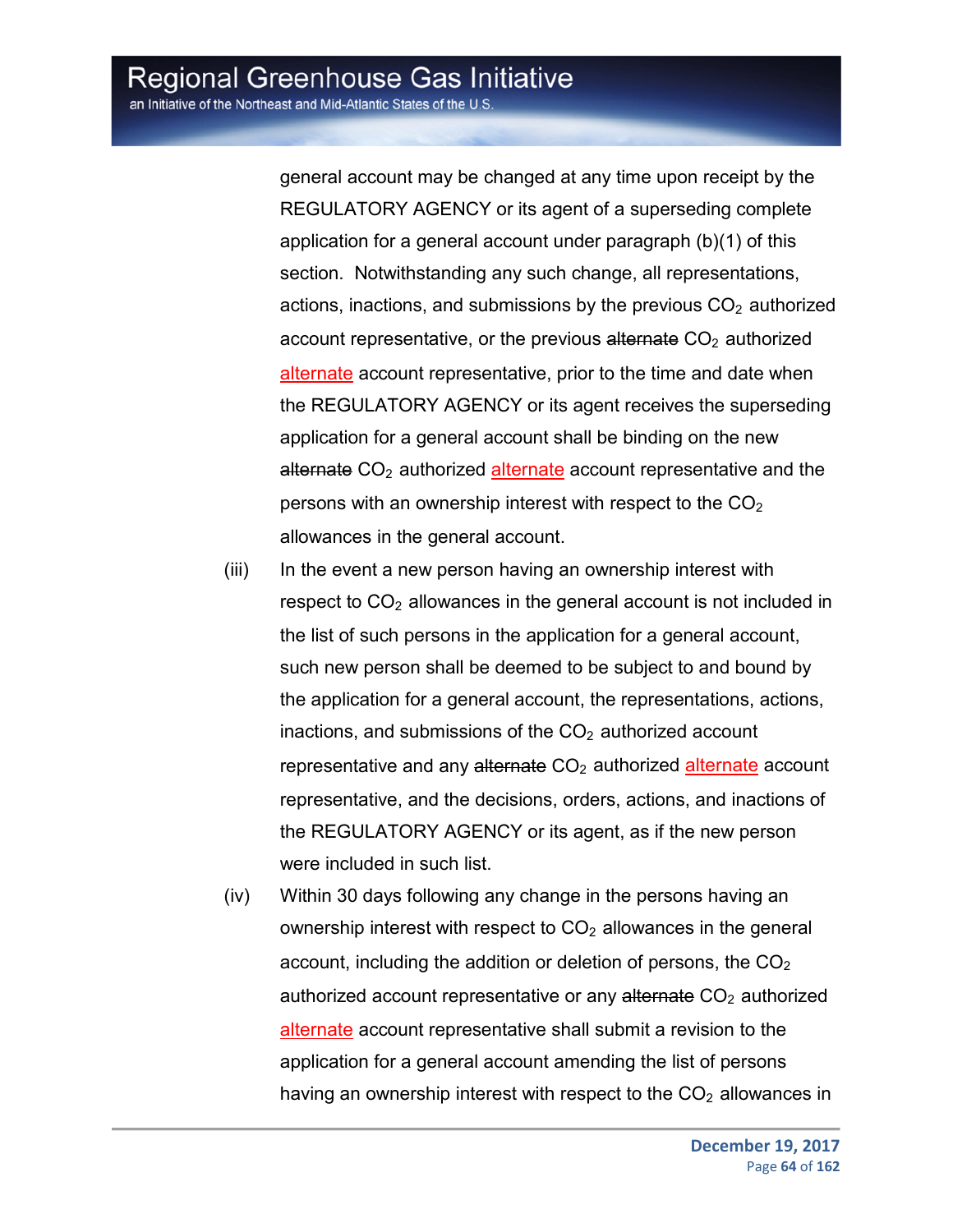an Initiative of the Northeast and Mid-Atlantic States of the U.S.

the general account to include the change.

- (4) *Objections concerning CO2 authorized account representative*.
	- (i) Once a complete application for a general account under paragraph (b)(1) of this section has been submitted and received, the REGULATORY AGENCY or its agent will rely on the application unless and until a superseding complete application for a general account under paragraph (b)(1) of this section is received by the REGULATORY AGENCY or its agent.
	- (ii) Except as provided in subparagraphs  $(b)(3)(i)$  and (ii) of this section, no objection or other communication submitted to the REGULATORY AGENCY or its agent concerning the authorization, or any representation, action, inaction, or submission of the  $CO<sub>2</sub>$ authorized account representative or any alternate  $CO<sub>2</sub>$  authorized alternate account representative for a general account shall affect any representation, action, inaction, or submission of the  $CO<sub>2</sub>$ authorized account representative or any alternate  $CO<sub>2</sub>$  authorized alternate account representative or the finality of any decision or order by the REGULATORY AGENCY or its agent under the  $CO<sub>2</sub>$ Budget Trading Program.
	- (iii) Neither the REGULATORY AGENCY nor its agent will adjudicate any private legal dispute concerning the authorization or any representation, action, inaction, or submission of the  $CO<sub>2</sub>$ authorized account representative or any alternate  $CO<sub>2</sub>$  authorized alternate account representative for a general account, including private legal disputes concerning the proceeds of  $CO<sub>2</sub>$  allowance transfers.
- (5) *Delegation by CO<sub>2</sub> authorized account representative and alternate CO<sub>2</sub> authorized alternate account representative.*
	- $(i)$  A CO<sub>2</sub> authorized account representative may delegate, to one or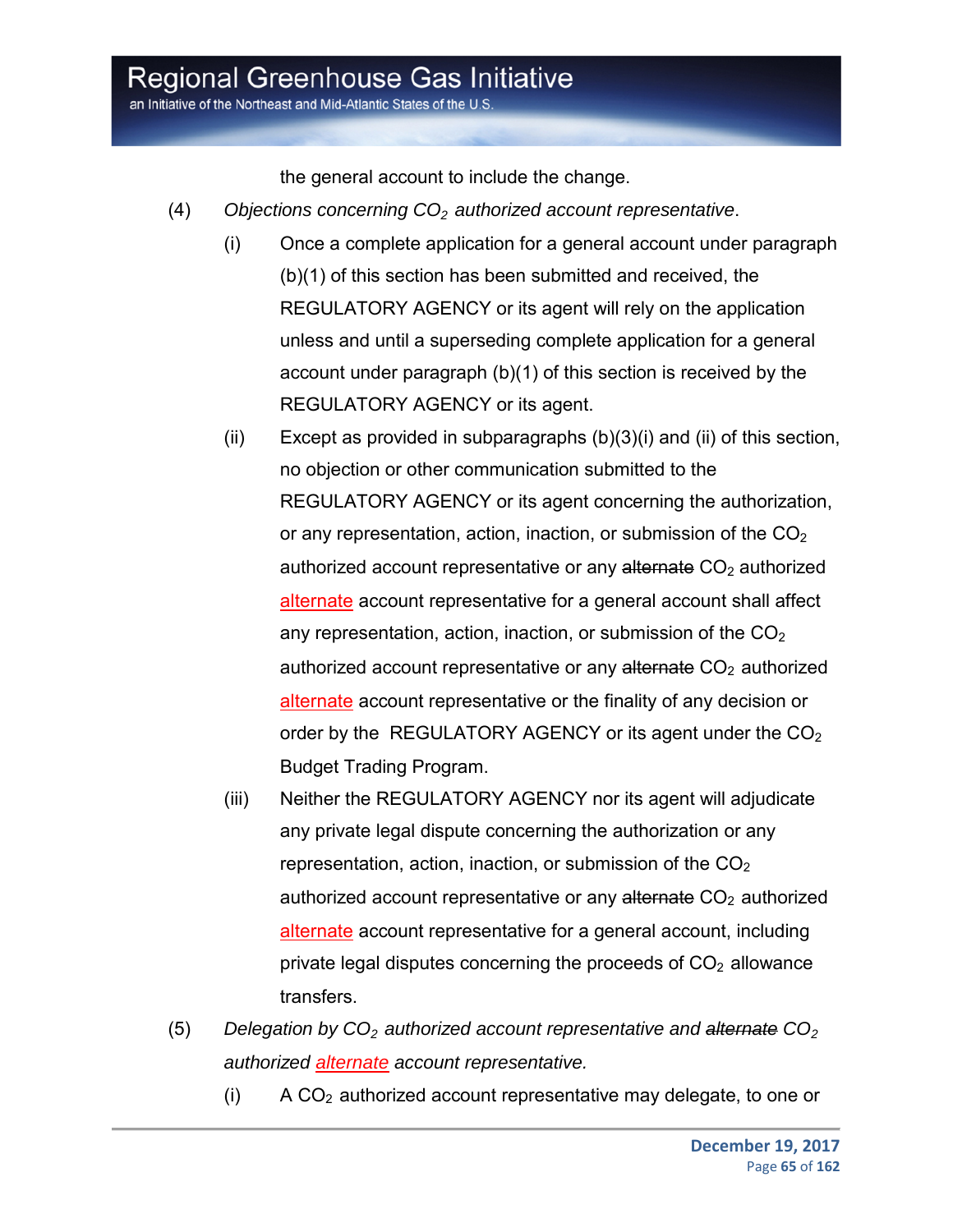more natural persons, his or her authority to make an electronic submission to the REGULATORY AGENCY or its agent provided for under Subparts XX-6 and XX-7.

- (ii) An alternate  $CO<sub>2</sub>$  authorized alternate account representative may delegate, to one or more natural persons, his or her authority to make an electronic submission to the REGULATORY AGENCY or its agent provided for under Subparts XX-6 and XX-7.
- (iii) In order to delegate authority to make an electronic submission to the REGULATORY AGENCY or its agent in accordance with subparagraphs (i) and (ii) of this paragraph, the  $CO<sub>2</sub>$  authorized account representative or alternate  $CO<sub>2</sub>$  authorized alternate account representative, as appropriate, must submit to the REGULATORY AGENCY or its agent a notice of delegation, in a format prescribed by the REGULATORY AGENCY that includes the following elements:
	- *(a)* The name, address, e-mail address, telephone number, and facsimile transmission number of such  $CO<sub>2</sub>$  authorized account representative or alternate  $CO<sub>2</sub>$  authorized alternate account representative;
	- *(b)* The name, address, e-mail address, telephone number and facsimile transmission number of each such natural person, herein referred to as "electronic submission agent";
	- *(c)* For each such natural person, a list of the type of electronic submissions under subdivision (a) or (b) of this section for which authority is delegated to him or her; and
	- $(d)$  The following certification statements by such  $CO<sub>2</sub>$ authorized account representative or alternate  $CO<sub>2</sub>$ authorized alternate account representative:
		- *(1)* "I agree that any electronic submission to the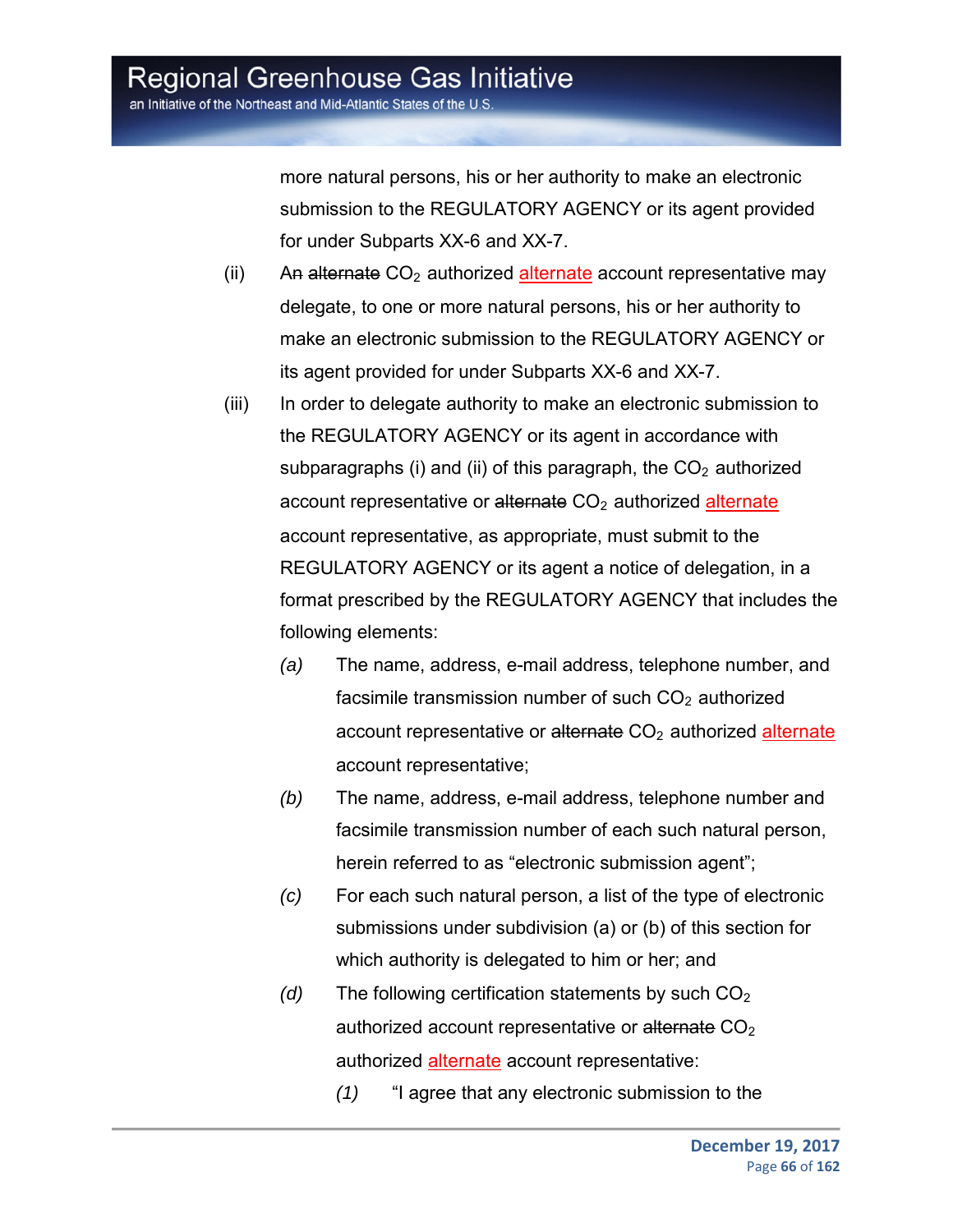an Initiative of the Northeast and Mid-Atlantic States of the U.S.

REGULATORY AGENCY or its agent that is by a natural person identified in this notice of delegation and of a type listed for such electronic submission agent in this notice of delegation and that is made when I am a  $CO<sub>2</sub>$  authorized account representative or alternate  $CO<sub>2</sub>$  authorized alternate account representative, as appropriate, and before this notice of delegation is superseded by another notice of delegation under subparagraph XX- 6.2(b)(5)(iv) shall be deemed to be an electronic submission by me."

- *(2)* "Until this notice of delegation is superseded by another notice of delegation under subparagraph XX-6.2(b)(5)(iv), I agree to maintain an e-mail account and to notify the REGULATORY AGENCY or its agent immediately of any change in my e-mail address unless all delegation authority by me under paragraph XX-6.2(b)(5) is terminated."
- (iv) A notice of delegation submitted under subparagrapgh subparagraph (iii) of this paragraph shall be effective, with regard to the  $CO<sub>2</sub>$  authorized account representative or alternate  $CO<sub>2</sub>$ authorized alternate account representative identified in such notice, upon receipt of such notice by the REGULATORY AGENCY or its agent and until receipt by the REGULATORY AGENCY or its agent of a superseding notice of delegation by such  $CO<sub>2</sub>$  authorized account representative or alternate  $CO<sub>2</sub>$  authorized alternate account representative as appropriate. The superseding notice of delegation may replace any previously identified electronic submission agent, add a new electronic submission agent, or eliminate entirely any delegation of authority.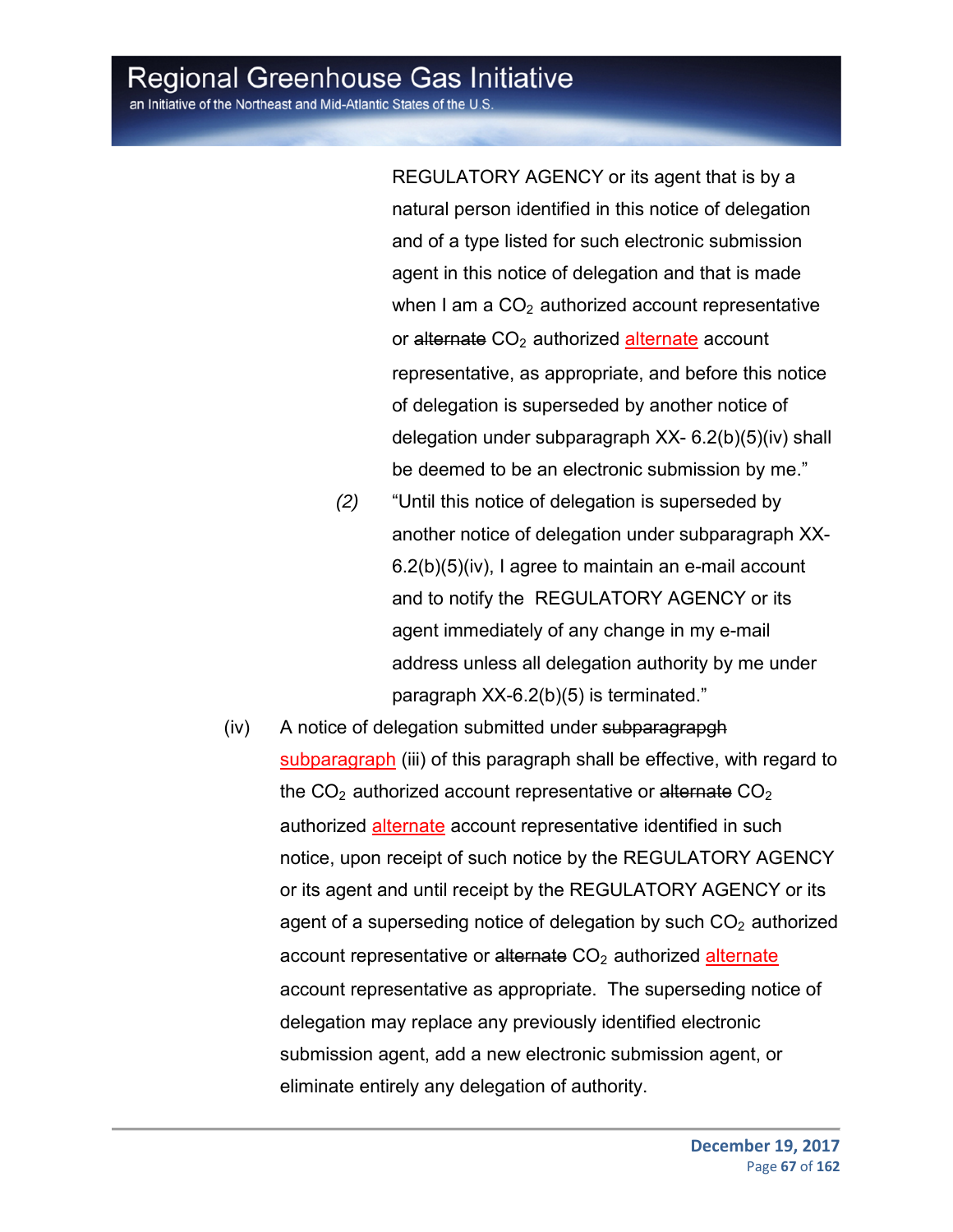an Initiative of the Northeast and Mid-Atlantic States of the U.S.

(v) Any electronic submission covered by the certification in sub-clause (iii)*(d)(1)* of this paragraph and made in accordance with a notice of delegation effective under subparagraph (iv) of this paragraph shall be deemed to be an electronic submission by the  $CO<sub>2</sub>$  authorized account representative or  $\frac{a}{b}$  atternate CO<sub>2</sub> authorized alternate account representative submitting such notice of delegation.

(c) *Account identification*. The REGULATORY AGENCY or its agent will assign a unique identifying number to each account established under subdivisions (a) or (b) of this section.

### **XX-6.3** CO<sub>2</sub> Allowance Tracking System responsibilities of CO<sub>2</sub> authorized **account representative.**

Following the establishment of a  $CO<sub>2</sub>$  Allowance Tracking System account, all submissions to the REGULATORY AGENCY or its agent pertaining to the account, including, but not limited to, submissions concerning the deduction or transfer of  $CO<sub>2</sub>$ allowances in the account, shall be made only by the  $CO<sub>2</sub>$  authorized account representative for the account.

### XX-6.4 Recordation of CO<sub>2</sub> allowance allocations.

(a) By January 1, 2009 of each calendar year, the REGULATORY AGENCY or its agent will record in the following accountsthe CO<sub>2</sub>-allowances for the allocation years of 2009, 2010, 2011, and 2012:

(1) In each  $CO<sub>2</sub>$  budget source's compliance account, the  $CO<sub>2</sub>$  allowances allocated for  $CO<sub>2</sub>$  budget units at the source (if any) under subdivision XX-5.3(a); and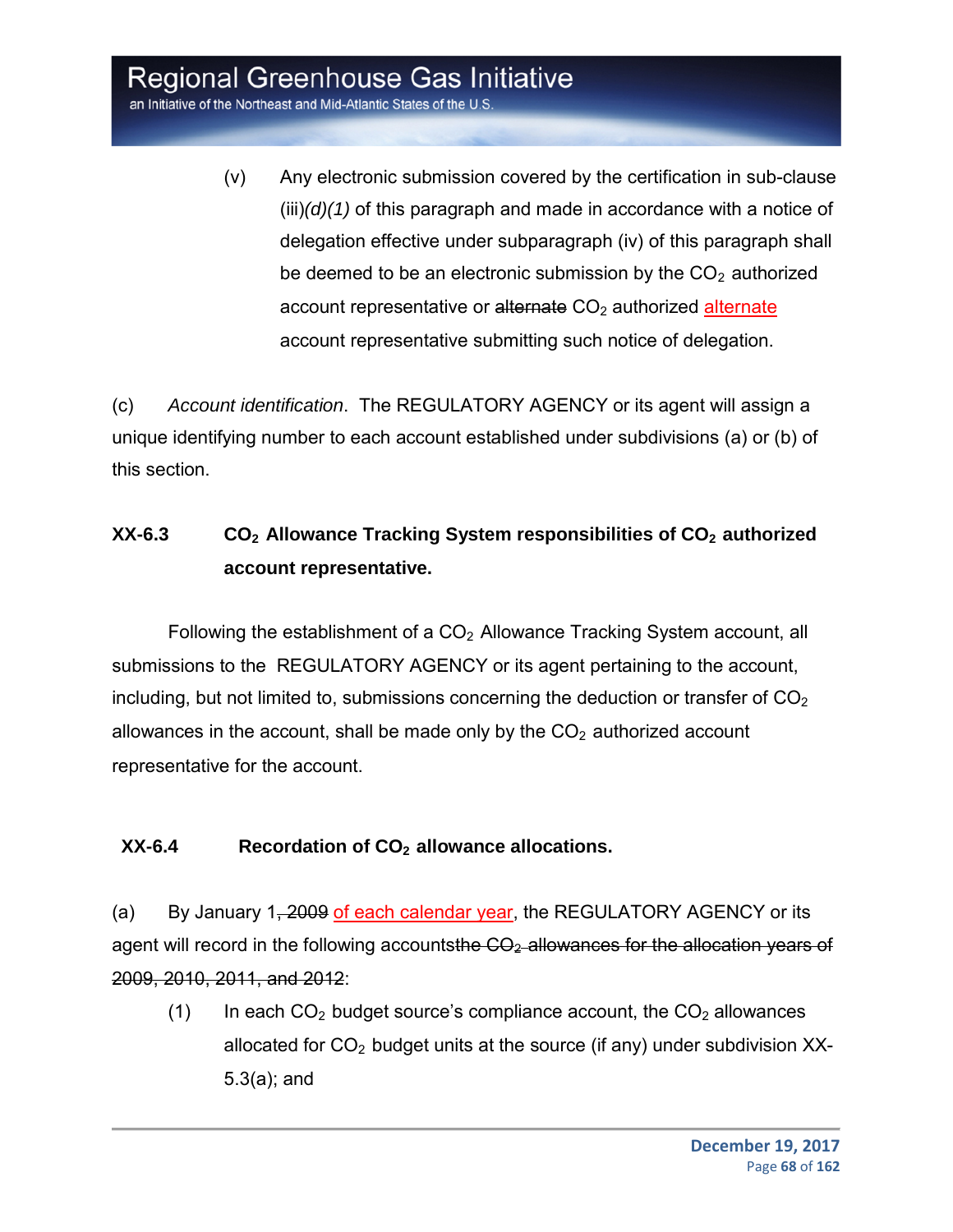(2) The  $CO<sub>2</sub>$  allowances allocated for the consumer benefit or strategic energy purpose account under subdivision XX-5.3(b).

**[Should states wish to establish other set-aside allocations (for new sources, for example), they would be referred to (at least generically) in the above subdivision.]**

(b) Each year the REGULATORY AGENCY or its agent will record  $CO<sub>2</sub>$  allowances, as allocated to the unit under Subpart XX-5, in the compliance account for the year after the last year for which  $CO<sub>2</sub>$  allowances were previously allocated to the compliance account. Each year, the REGULATORY AGENCY or its agent will also record CO<sub>2</sub> allowances, as allocated under Subpart XX-5, in an allocation set-aside for the year after the last year for which  $CO<sub>2</sub>$  allowances were previously allocated to an allocation setaside.

(c) *Serial numbers for allocated CO2 allowances*. When allocating CO2 allowances to and recording them in an account, the REGULATORY AGENCY or its agent will assign each  $CO<sub>2</sub>$  allowance a unique identification number that will include digits identifying the year for which the  $CO<sub>2</sub>$  allowance is allocated.

### **XX-6.5 Compliance.**

(a) Allowances available for compliance deduction. CO<sub>2</sub> allowances that meet the following criteria are available to be deducted in order for a  $CO<sub>2</sub>$  budget source to comply with the  $CO<sub>2</sub>$  requirements of XX-1.5(c) for a control period or an interim control period.

(1) The  $CO<sub>2</sub>$  allowances, other than  $CO<sub>2</sub>$  offset allowances, are of allocation years that fall within a prior control period, the same control period, or the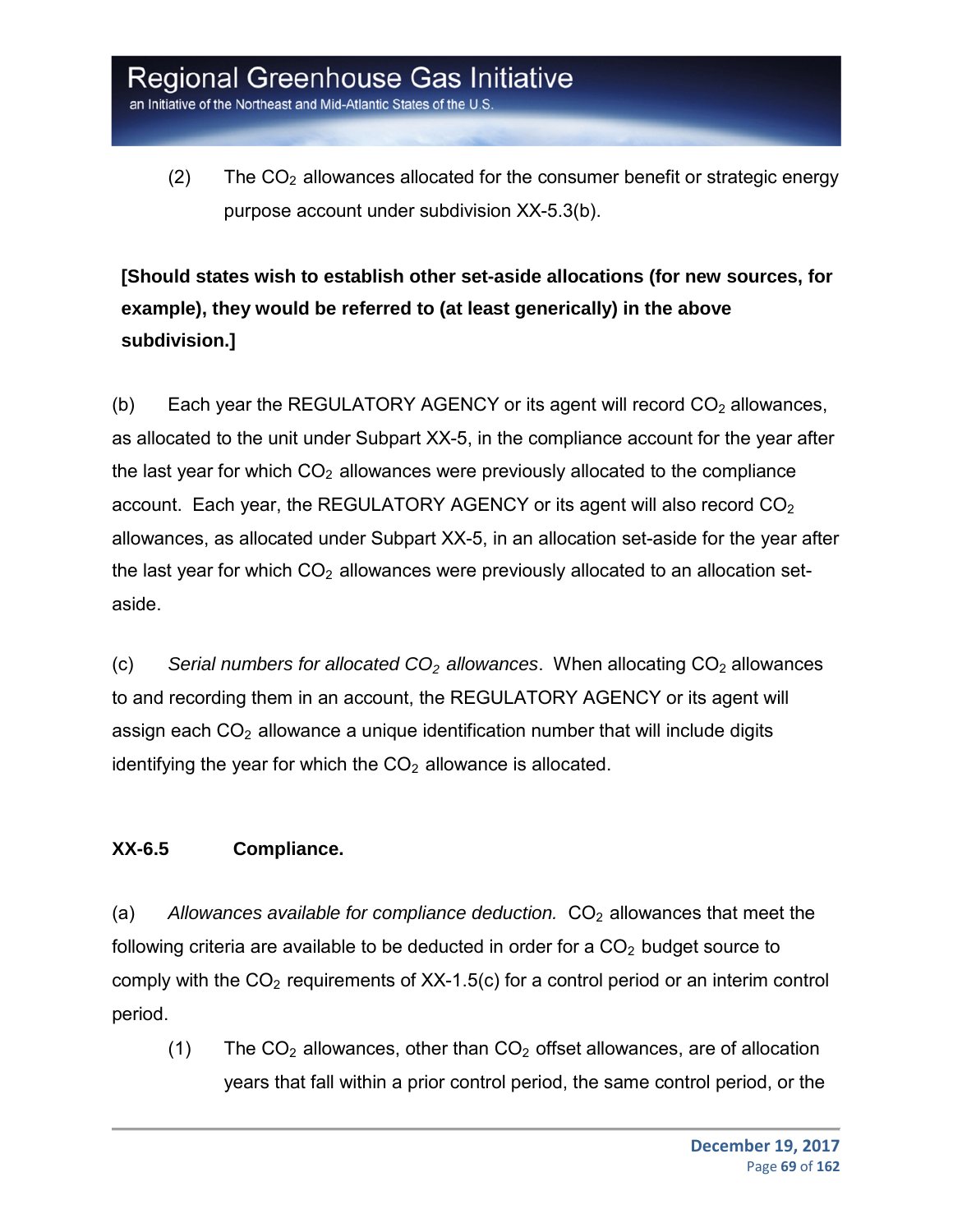an Initiative of the Northeast and Mid-Atlantic States of the U.S.

same interim control period for which the allowances will be deducted.

- (2) The  $CO<sub>2</sub>$  allowances are held in the  $CO<sub>2</sub>$  budget source's compliance account as of the  $CO<sub>2</sub>$  allowance transfer deadline for that control period or interim control period or are transferred into the compliance account by a CO<sub>2</sub> allowance transfer correctly submitted for recordation under section  $XX-7.1$  by the  $CO<sub>2</sub>$  allowance transfer deadline for that control period or interim control period.
- (3) For  $CO<sub>2</sub>$  offset allowances, the number of  $CO<sub>2</sub>$  offset allowances that are available to be deducted in order for a  $CO<sub>2</sub>$  budget source to comply with the  $CO<sub>2</sub>$  requirements of XX-1.5(c) for a control period or an interim control period may not exceed 3.3 percent of the  $CO<sub>2</sub>$  budget source's  $CO<sub>2</sub>$ emissions for that control period, or of 0.50 times the  $CO<sub>2</sub>$  budget source's  $CO<sub>2</sub>$  emissions for an interim control period, as determined in accordance with Subparts XX-6 and XX-8.
- $(4)$  The CO<sub>2</sub> allowances are not necessary for deductions for excess emissions for a prior control period under subdivision (d) of this section.

(b) *Deductions for compliance*. Following the recordation, in accordance with section  $XX$ -7.2, of  $CO<sub>2</sub>$  allowance transfers submitted for recordation in the  $CO<sub>2</sub>$  budget source's compliance account by the  $CO<sub>2</sub>$  allowance transfer deadline for a control period or interim control period, the REGULATORY AGENCY or its agent will deduct  $CO<sub>2</sub>$ allowances available under subdivision (a) of this section to cover the source's  $CO<sub>2</sub>$ emissions (as determined in accordance with Subpart XX-8) for the control period or interim control period, as follows:

(1) Until the amount of  $CO<sub>2</sub>$  allowances deducted equals the number of tons of total  $CO<sub>2</sub>$  emissions (or 0.50 times the number of tons of total  $CO<sub>2</sub>$ emissions for an interim control period), less any  $CO<sub>2</sub>$  emissions attributable to the burning of eligible biomass, determined in accordance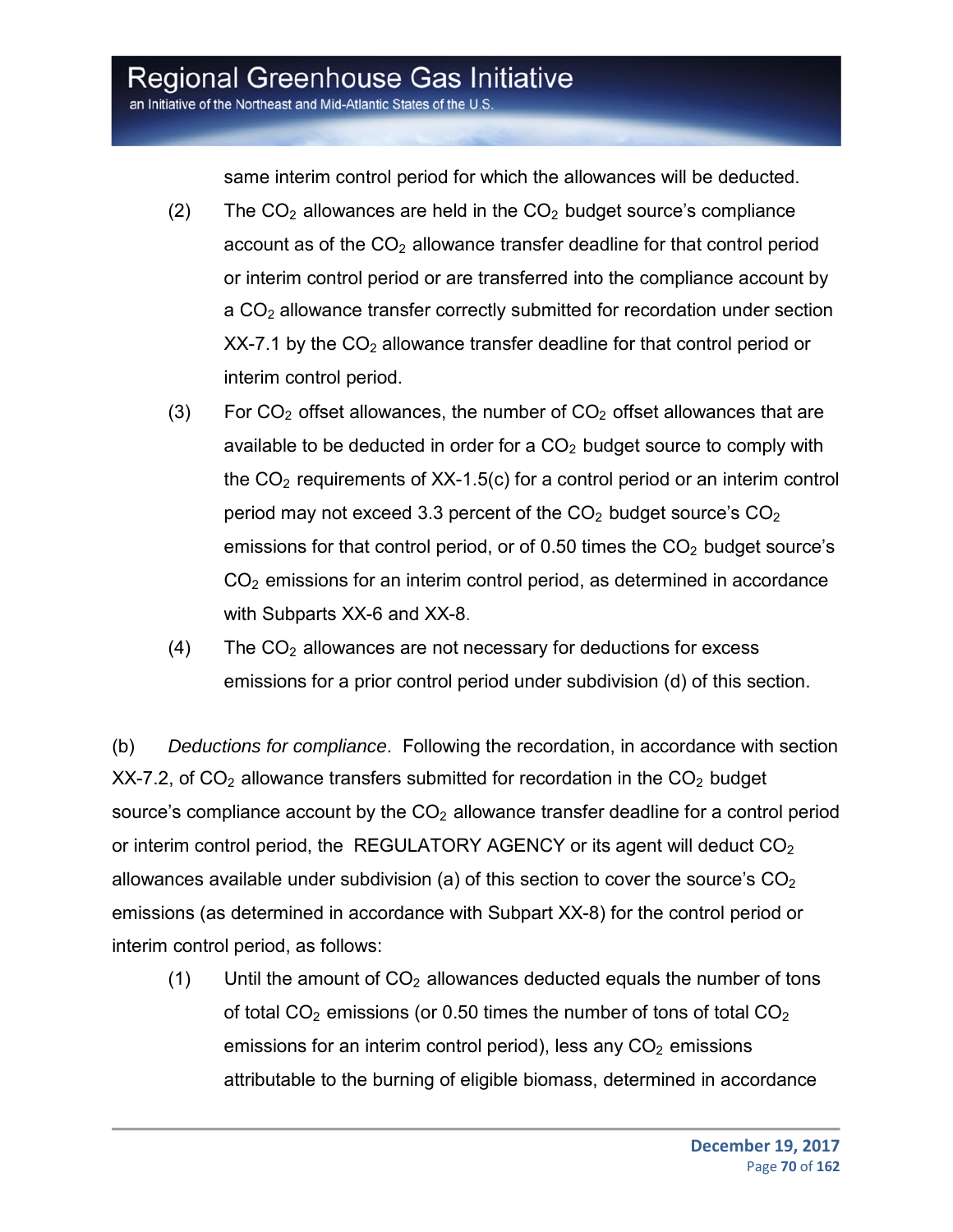with Subpart XX-8, from all  $CO<sub>2</sub>$  budget units at the  $CO<sub>2</sub>$  budget source for the control period or interim control period; or

(2) If there are insufficient  $CO<sub>2</sub>$  allowances to complete the deductions in paragraph (b)(1) of this section, until no more  $CO<sub>2</sub>$  allowances available under subdivision (a) of this section remain in the compliance account.

(c) *Identification of available CO2 allowances by serial number; default compliance deductions.* 

- (1) The  $CO<sub>2</sub>$  authorized account representative for a source's compliance account may request that specific  $CO<sub>2</sub>$  allowances, identified by serial number, in the compliance account be deducted for emissions or excess emissions for a control period or interim control period in accordance with subdivision (b), or (d) of this section. Such identification shall be made in the compliance certification report submitted in accordance with section XX-4.1.
- (2) The REGULATORY AGENCY or its agent will deduct  $CO<sub>2</sub>$  allowances for a control period or interim control period from the  $CO<sub>2</sub>$  budget source's compliance account, in the absence of an identification or in the case of a partial identification of available  $CO<sub>2</sub>$  allowances by serial number under paragraph (c)(1) of this section, in the following order:
	- (i) First, subject to the relevant compliance deduction limitations under  $XX-6.5(a)(3)$  and (d)(1),  $CO<sub>2</sub>$  offset allowances.  $CO<sub>2</sub>$  offset allowances shall be deducted in chronological order (i.e.,  $CO<sub>2</sub>$  offset allowances from earlier allocation years shall be deducted before  $CO<sub>2</sub>$  offset allowances from later allocation years). In the event that some, but not all,  $CO<sub>2</sub>$  offset allowances from a particular allocation year are to be deducted,  $CO<sub>2</sub>$  offset allowances shall be deducted by serial number, with lower serial number allowances deducted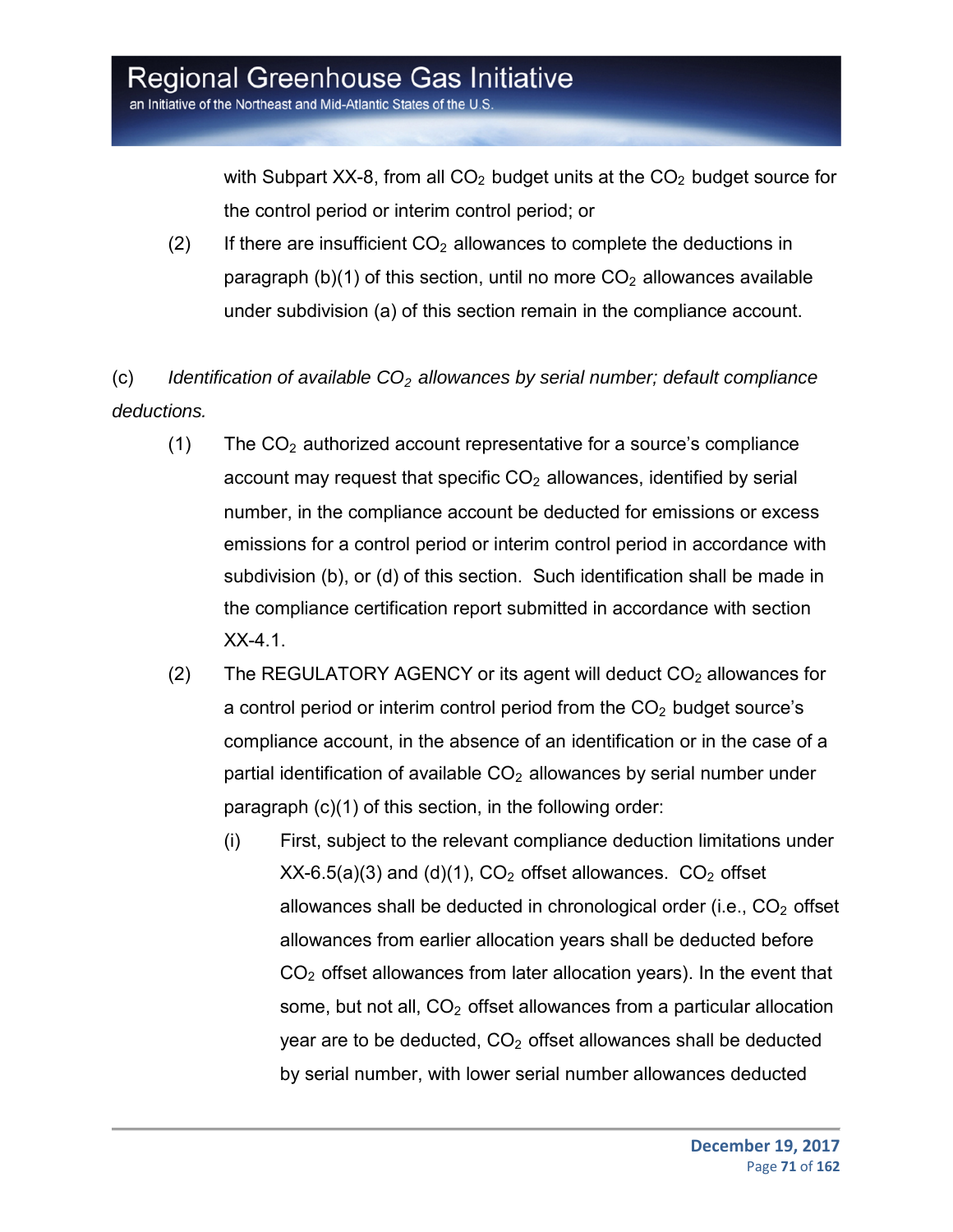an Initiative of the Northeast and Mid-Atlantic States of the U.S.

before higher serial number allowances.

- (ii) Second, any  $CO<sub>2</sub>$  allowances, other than  $CO<sub>2</sub>$  offset allowances, that are available for deduction under subdivision (a) of this section.  $CO<sub>2</sub>$  allowances shall be deducted in chronological order (i.e.,  $CO<sub>2</sub>$ ) allowances from earlier allocation years shall be deducted before  $CO<sub>2</sub>$  allowances from later allocation years). In the event that some, but not all,  $CO<sub>2</sub>$  allowances from a particular allocation year are to be deducted,  $CO<sub>2</sub>$  allowances shall be deducted by serial number, with lower serial number allowances deducted before higher serial number allowances.
- (d) *Deductions for excess emissions.*
	- (1) After making the deductions for compliance under subdivision (b) of this section, the REGULATORY AGENCY or its agent will deduct from the  $CO<sub>2</sub>$ budget source's compliance account a number of  $CO<sub>2</sub>$  allowances, from allocation years that occur after the control period in which the source has excess emissions, equal to three times the number of the source's excess emissions. In the event that a source has insufficient  $CO<sub>2</sub>$  allowances to cover three times the number of the source's excess emissions, the source shall be required to immediately transfer sufficient allowances into its compliance account. No  $CO<sub>2</sub>$  offset allowances may be deducted to account for the source's excess emissions.
	- $(2)$  Any CO<sub>2</sub> allowance deduction required under paragraph  $(d)(1)$  of this section shall not affect the liability of the owners and operators of the  $CO<sub>2</sub>$ budget source or the  $CO<sub>2</sub>$  units at the source for any fine, penalty, or assessment, or their obligation to comply with any other remedy, for the same violation, as ordered under applicable State law. The following guidelines will be followed in assessing fines, penalties or other obligations.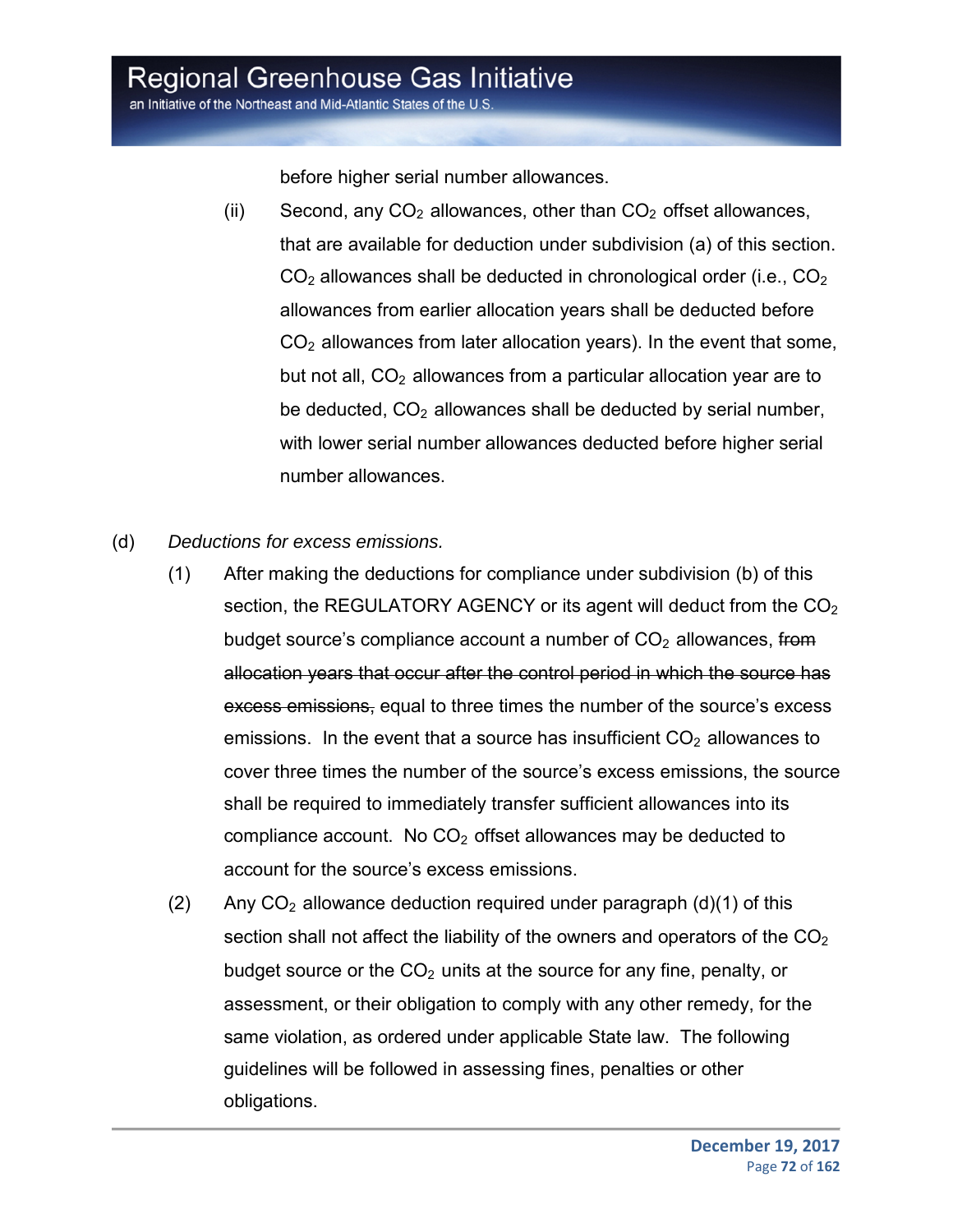an Initiative of the Northeast and Mid-Atlantic States of the U.S.

- (i) For purposes of determining the number of days of violation, if a CO2 budget source has excess emissions for a control period, each day in the control period constitutes a day in violation unless the owners and operators of the unit demonstrate that a lesser number of days should be considered.
- (ii) Each ton of excess emissions is a separate violation.
- (iii) For purposes of determining the number of days of violation, if a CO2 budget source has excess interim emissions for an interim control period, each day in the interim control period constitutes a day in violation unless the owners and operators of the unit demonstrate that a lesser number of days should be considered.
- (iv) Each ton of excess interim emissions is a separate violation.
- (3) The propriety of the REGULATORY AGENCY's determination that a  $CO<sub>2</sub>$ budget source had excess emissions and the concomitant deduction of  $CO<sub>2</sub>$  allowances from that  $CO<sub>2</sub>$  budget source's account may be later challenged in the context of the initial administrative enforcement, or any civil or criminal judicial action arising from or encompassing that excess emissions violation. The commencement or pendency of any administrative enforcement, or civil or criminal judicial action arising from or encompassing that excess emissions violation will not act to prevent the REGULATORY AGENCY or its agent from initially deducting the  $CO<sub>2</sub>$ allowances resulting from the REGULATORY AGENCY's original determination that the relevant  $CO<sub>2</sub>$  budget source has had excess emissions. Should the REGULATORY AGENCY's determination of the existence or extent of the  $CO<sub>2</sub>$  budget source's excess emissions be revised either by a settlement or final conclusion of any administrative or judicial action, the REGULATORY AGENCY will act as follows.
	- (i) In any instance where the REGULATORY AGENCY's determination of the extent of excess emissions was too low, the REGULATORY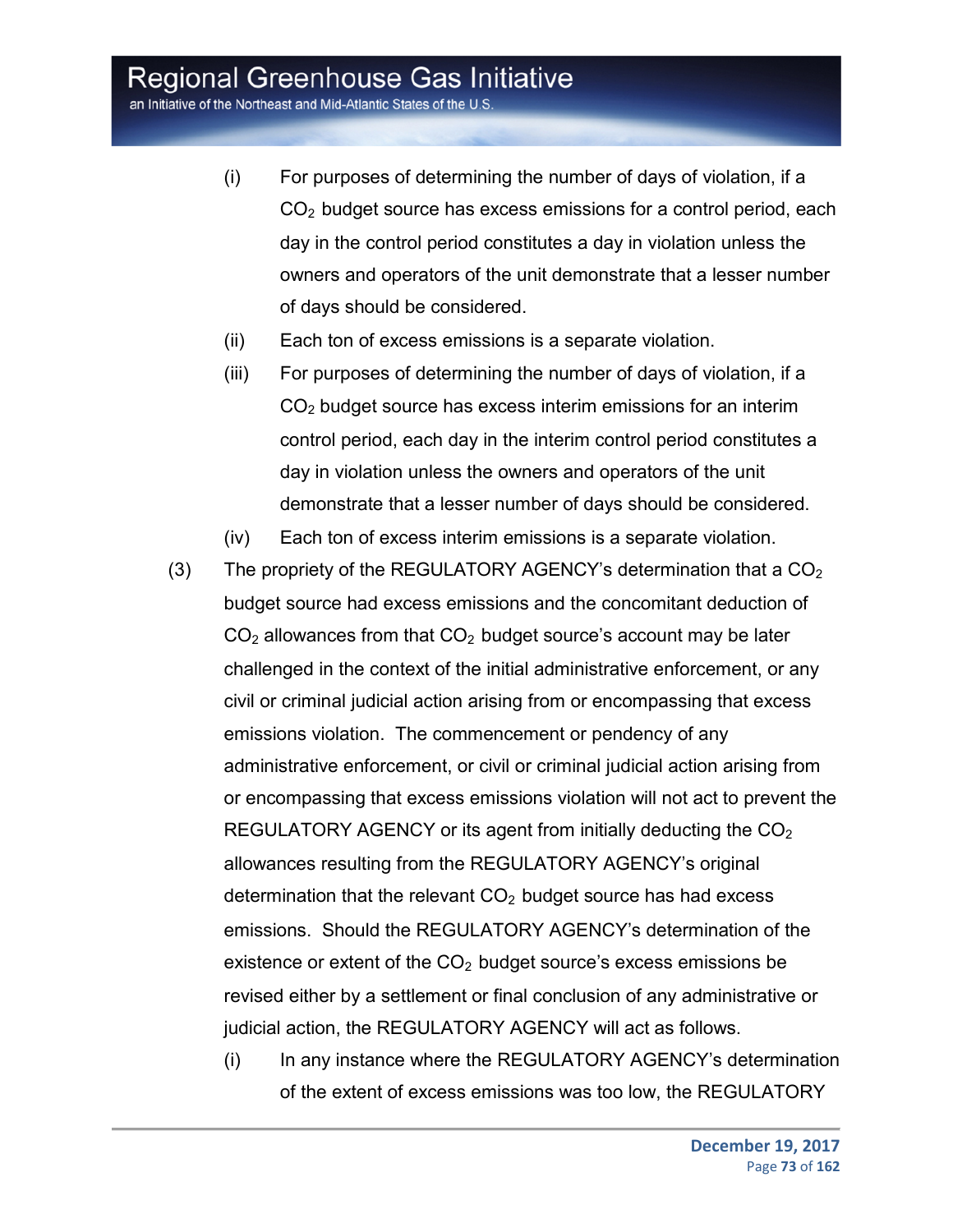AGENCY will take further action under paragraphs (d)(1) and (2) of this section to address the expanded violation.

(ii) In any instance where the REGULATORY AGENCY's determination of the extent of excess emissions was too high, the REGULATORY AGENCY will distribute to the relevant  $CO<sub>2</sub>$  budget source a number of  $CO<sub>2</sub>$  allowances equaling the number of  $CO<sub>2</sub>$  allowances deducted which are attributable to the difference between the original and final quantity of excess emissions. Should such  $CO<sub>2</sub>$ budget source's compliance account no longer exist, the  $CO<sub>2</sub>$ allowances will be provided to a general account selected by the owner or operator of the  $CO<sub>2</sub>$  budget source from which they were originally deducted.

(e) The REGULATORY AGENCY or its agent will record in the appropriate compliance account all deductions from such an account pursuant to subdivisions (b) and (d) of this section.

- (f) *Action by the REGULATORY AGENCY on submissions*.
	- (1) The REGULATORY AGENCY may review and conduct independent audits concerning any submission under the  $CO<sub>2</sub>$  Budget Trading Program and make appropriate adjustments of the information in the submissions.
	- (2) The REGULATORY AGENCY may deduct  $CO<sub>2</sub>$  allowances from or transfer  $CO<sub>2</sub>$  allowances to a source's compliance account based on information in the submissions, as adjusted under paragraph (f)(1) of this section.

#### **XX-6.6 Banking.**

Each  $CO<sub>2</sub>$  allowance that is held in a compliance account or a general account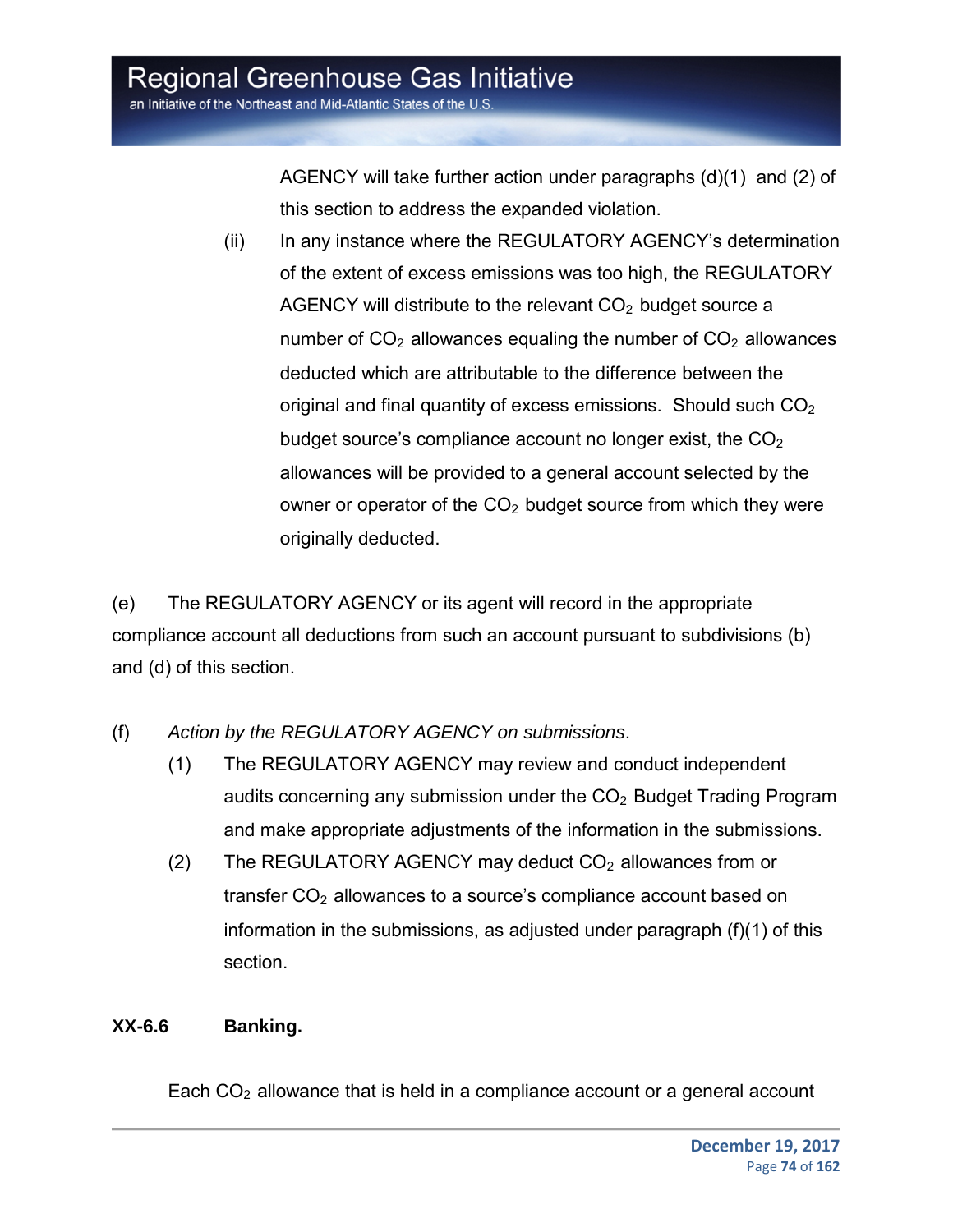will remain in such account unless and until the  $CO<sub>2</sub>$  allowance is deducted or transferred under section XX-4.2, section XX-6.5, section XX-6.7, or Subpart XX-7.

#### **XX-6.7 Account error.**

The REGULATORY AGENCY or its agent may, at its sole discretion and on his or her own motion, correct any error in any  $CO<sub>2</sub>$  Allowance Tracking System account. Within 10 business days of making such correction, the REGULATORY AGENCY or its agent will notify the  $CO<sub>2</sub>$  authorized account representative for the account.

#### **XX-6.8 Closing of general accounts.**

(a) A  $CO<sub>2</sub>$  authorized account representative of a general account may instruct the REGULATORY AGENCY or its agent to close the account by submitting a statement requesting deletion of the account from the  $CO<sub>2</sub>$  Allowance Tracking System and by correctly submitting for recordation under section  $XX$ -7.1 a  $CO<sub>2</sub>$  allowance transfer of all  $CO<sub>2</sub>$  allowances in the account to one or more other  $CO<sub>2</sub>$  Allowance Tracking System account.

(b) If a general account shows no activity for a period of  $s$ ix years one year or more and does not contain any  $CO<sub>2</sub>$  allowances, the REGULATORY AGENCY or its agent may notify the  $CO<sub>2</sub>$  authorized account representative for the account that the account will be closed in the  $CO<sub>2</sub>$  Allowance Tracking System  $20\overline{30}$  business days after the notice is sent. The account will be closed after the 2030-day period unless before the end of the 30 20-day period the REGULATORY AGENCY or its agent receives a correctly submitted transfer of  $CO<sub>2</sub>$  allowances into the account under section XX-7.1 or a statement submitted by the  $CO<sub>2</sub>$  authorized account representative demonstrating to the satisfaction of the REGULATORY AGENCY or its agent good cause as to why the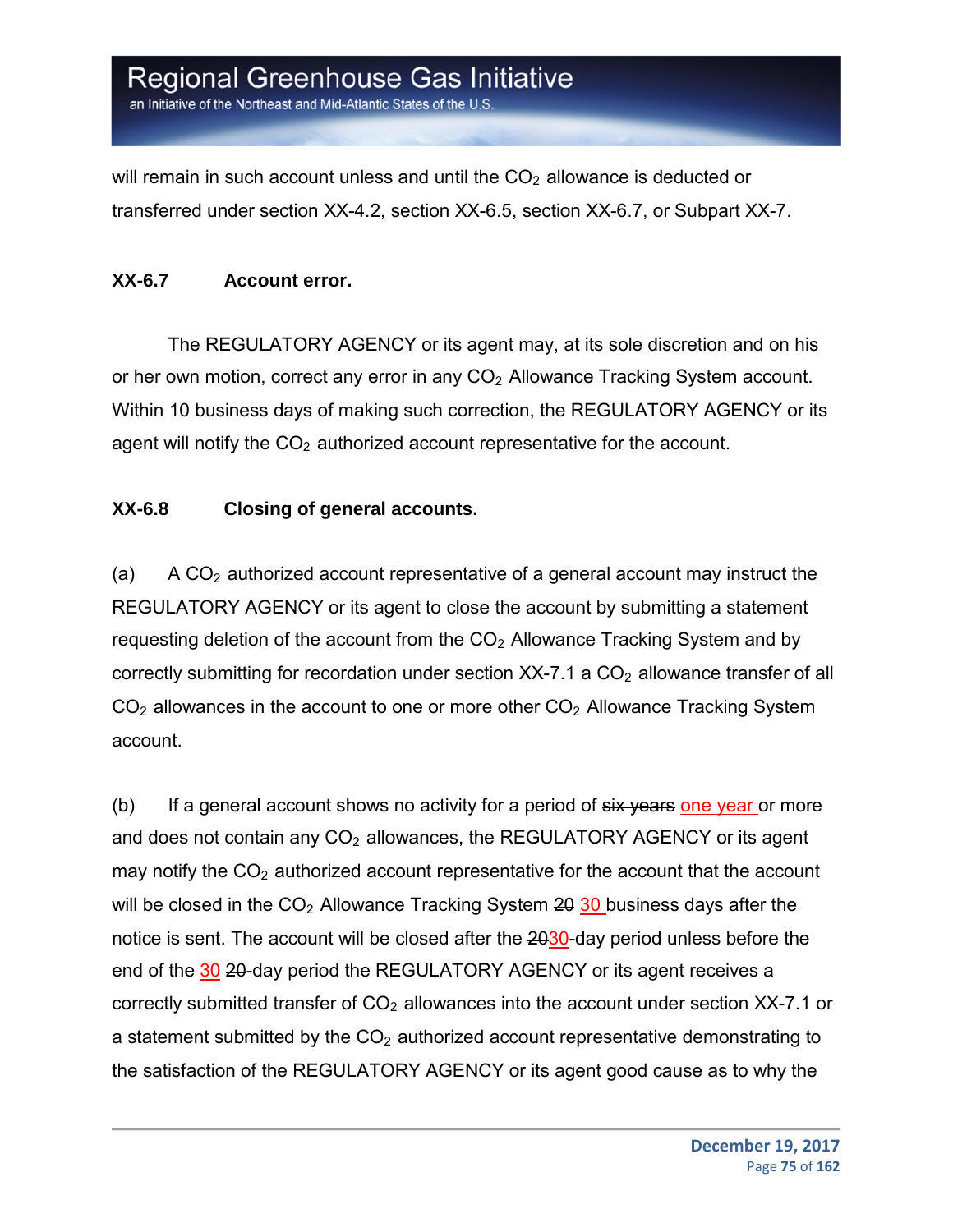an Initiative of the Northeast and Mid-Atlantic States of the U.S

account should not be closed. The REGULATORY AGENCY or its agent will have sole discretion to determine if the owner or operator of the unit demonstrated that the account should not be closed.

#### **Subpart XX-7 CO2 Allowance Transfers**

#### XX-7.1 Submission of CO<sub>2</sub> allowance transfers.

The  $CO<sub>2</sub>$  authorized account representatives seeking recordation of a  $CO<sub>2</sub>$ allowance transfer shall submit the transfer to the REGULATORY AGENCY or its agent. To be considered correctly submitted, the  $CO<sub>2</sub>$  allowance transfer shall include the following elements in a format specified by the REGULATORY AGENCY or its agent:

(a) The numbers identifying both the transferor and transferee accounts;

(b) A specification by serial number of each  $CO<sub>2</sub>$  allowance to be transferred;

(c) The printed name and signature of the  $CO<sub>2</sub>$  authorized account representative of the transferor account and the date signed;

(d) The date of the completion of the last sale or purchase transaction for the allowance, if any; and

(e) The purchase or sale price of the allowance that is the subject of a sale or purchase transaction under subdivision (d) of this section.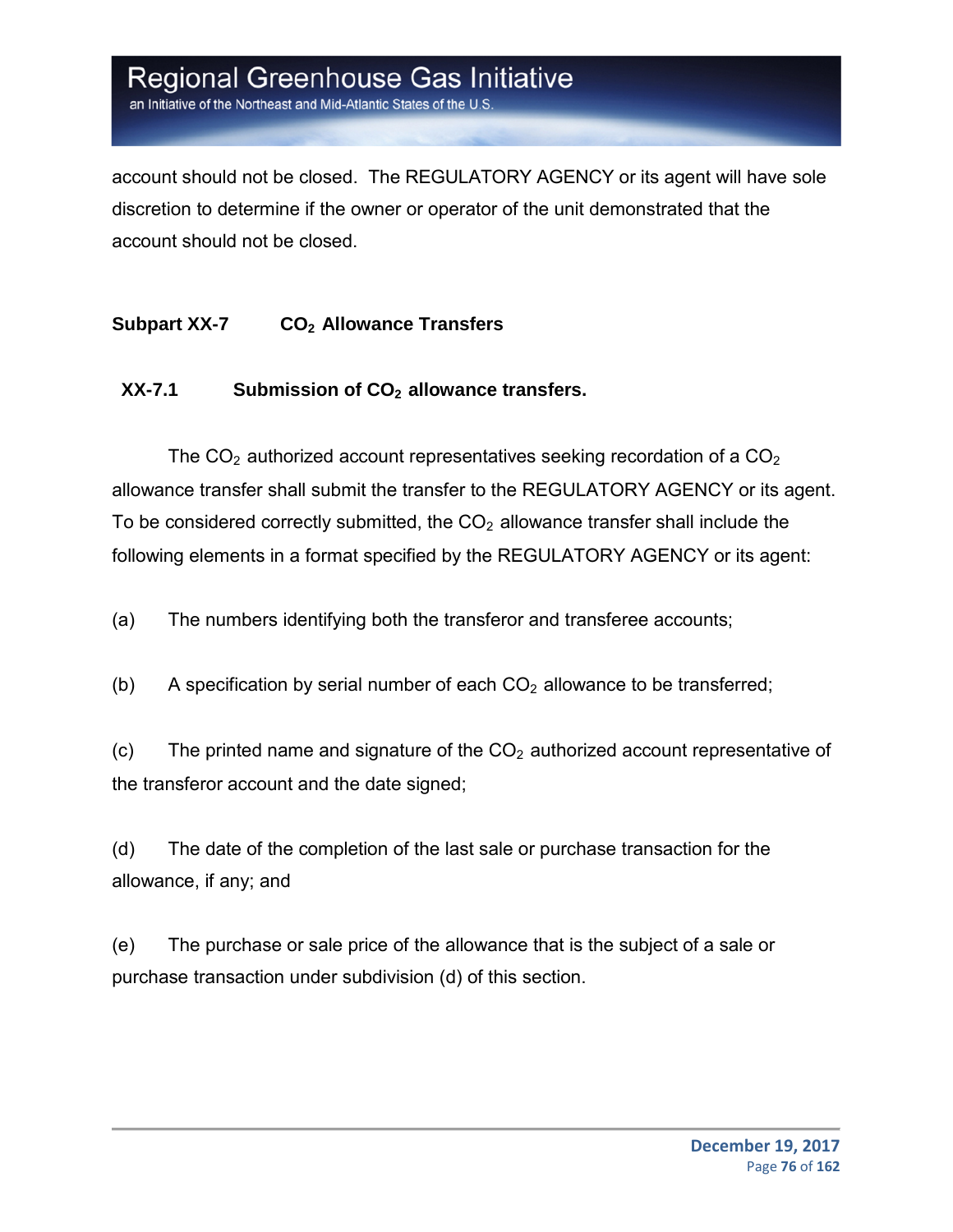#### **XX-7.2 Recordation.**

(a) Within 5 business days of receiving a  $CO<sub>2</sub>$  allowance transfer, except as provided in subdivision (b) of this section, the REGULATORY AGENCY or its agent will record a  $CO<sub>2</sub>$  allowance transfer by moving each  $CO<sub>2</sub>$  allowance from the transferor account to the transferee account as specified by the request, provided that the transfer is correctly submitted under section XX-7.1; and

- (1) The transferor account includes each  $CO<sub>2</sub>$  allowance identified by serial number in the transfer.
- $(2)$  A CO<sub>2</sub> allowance transfer into or out of a compliance account that is submitted for recordation following the  $CO<sub>2</sub>$  allowance transfer deadline and that includes any  $CO<sub>2</sub>$  allowances that are of allocation years that fall within a control period or interim control period prior to or the same as the control period or interim control period to which the  $CO<sub>2</sub>$  allowance transfer deadline applies will not be recorded until after completion of the process pursuant to XX-6.5(b).

(b) Where a  $CO<sub>2</sub>$  allowance transfer submitted for recordation fails to meet the requirements of subdivision (a) of this section, the REGULATORY AGENCY or its agent will not record such transfer.

#### **XX-7.3 Notification.**

(a) *Notification of recordation.* Within 5 business days of recordation of a  $CO<sub>2</sub>$ allowance transfer under section XX-7.2, the REGULATORY AGENCY or its agent will notify each party to the transfer. Notice will be given to the  $CO<sub>2</sub>$  authorized account representatives of both the transferor and transferee accounts.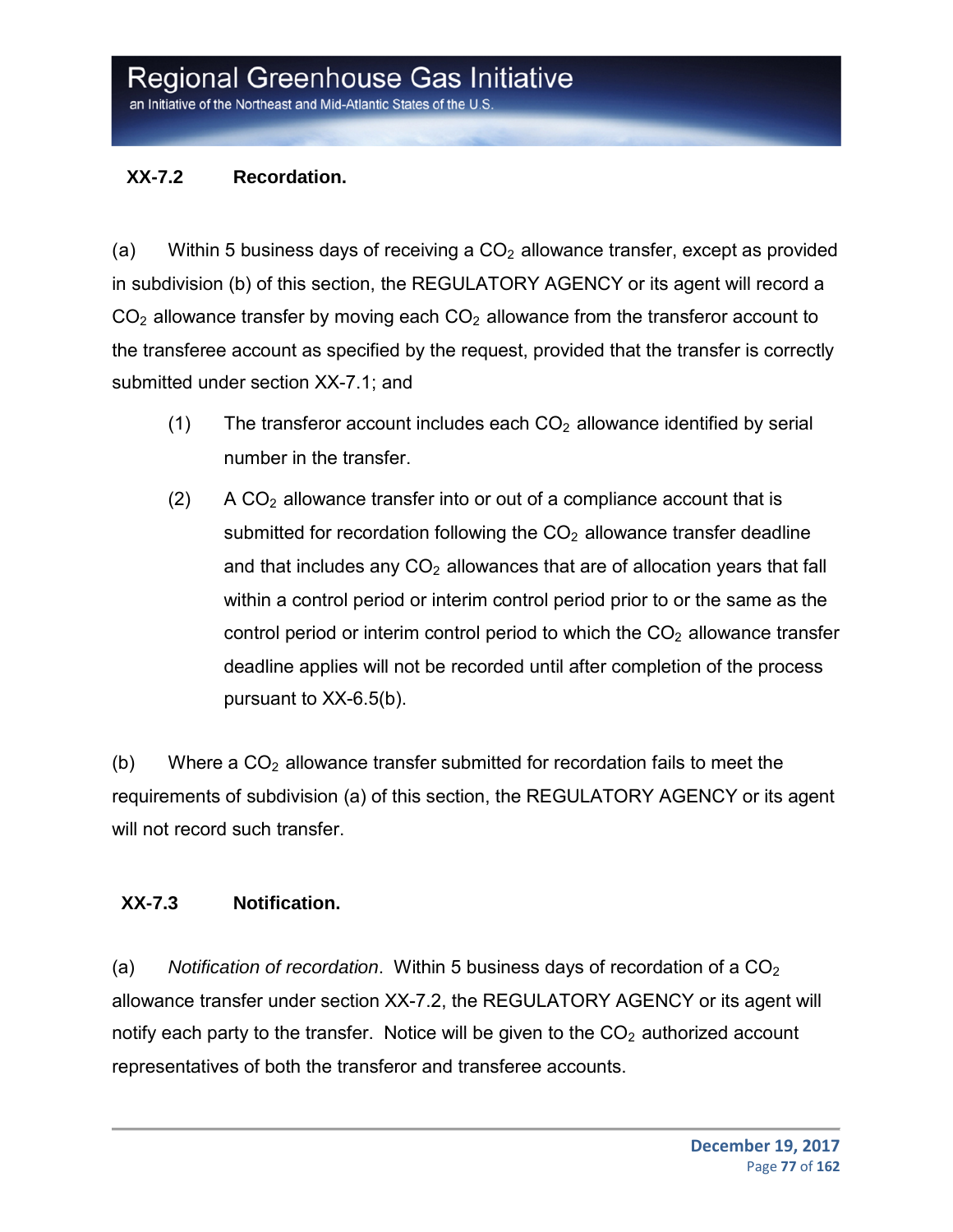an Initiative of the Northeast and Mid-Atlantic States of the U.S.

(b) Notification of non-recordation. Within 10 business days of receipt of a CO<sub>2</sub> allowance transfer that fails to meet the requirements of subdivision XX-7.2(a), the REGULATORY AGENCY or its agent will notify the  $CO<sub>2</sub>$  authorized account representatives of both accounts subject to the transfer of:

- (1) A decision not to record the transfer, and
- (2) The reasons for such non-recordation.

 $(c)$  Nothing in this section shall preclude the submission of a  $CO<sub>2</sub>$  allowance transfer for recordation following notification of non-recordation.

#### **Subpart XX-8 Monitoring, Reporting & Recordkeeping**

#### **XX-8.1 General requirements.**

The owners and operators, and to the extent applicable, the  $CO<sub>2</sub>$  authorized account representative of a  $CO<sub>2</sub>$  budget unit, shall comply with the monitoring, recordkeeping and reporting requirements as provided in this Subpart and all applicable sections of 40 CFR part 75. Where referenced in XX-8, the monitoring requirements of 40 CFR Part 75 shall be adhered to in a manner consistent with the purpose of monitoring and reporting CO2 mass emissions pursuant to [these regulations]. For purposes of complying with such requirements, the definitions in section XX-1.2 and in 40 CFR 72.2 shall apply, and the terms ''affected unit,'' ''designated representative,'' and ''continuous emissions monitoring system'' (or "CEMS") in 40 CFR part 75 shall be replaced by the terms "CO<sub>2</sub> budget unit," "CO<sub>2</sub> authorized account representative,'' and ''continuous emissions monitoring system'' (or ''CEMS''), respectively, as defined in section XX-1.2.

For units not subject to an Acid Rain emissions limitation, the term "Administrator" in 40 CFR Part 75 shall be replaced with "the Administrator,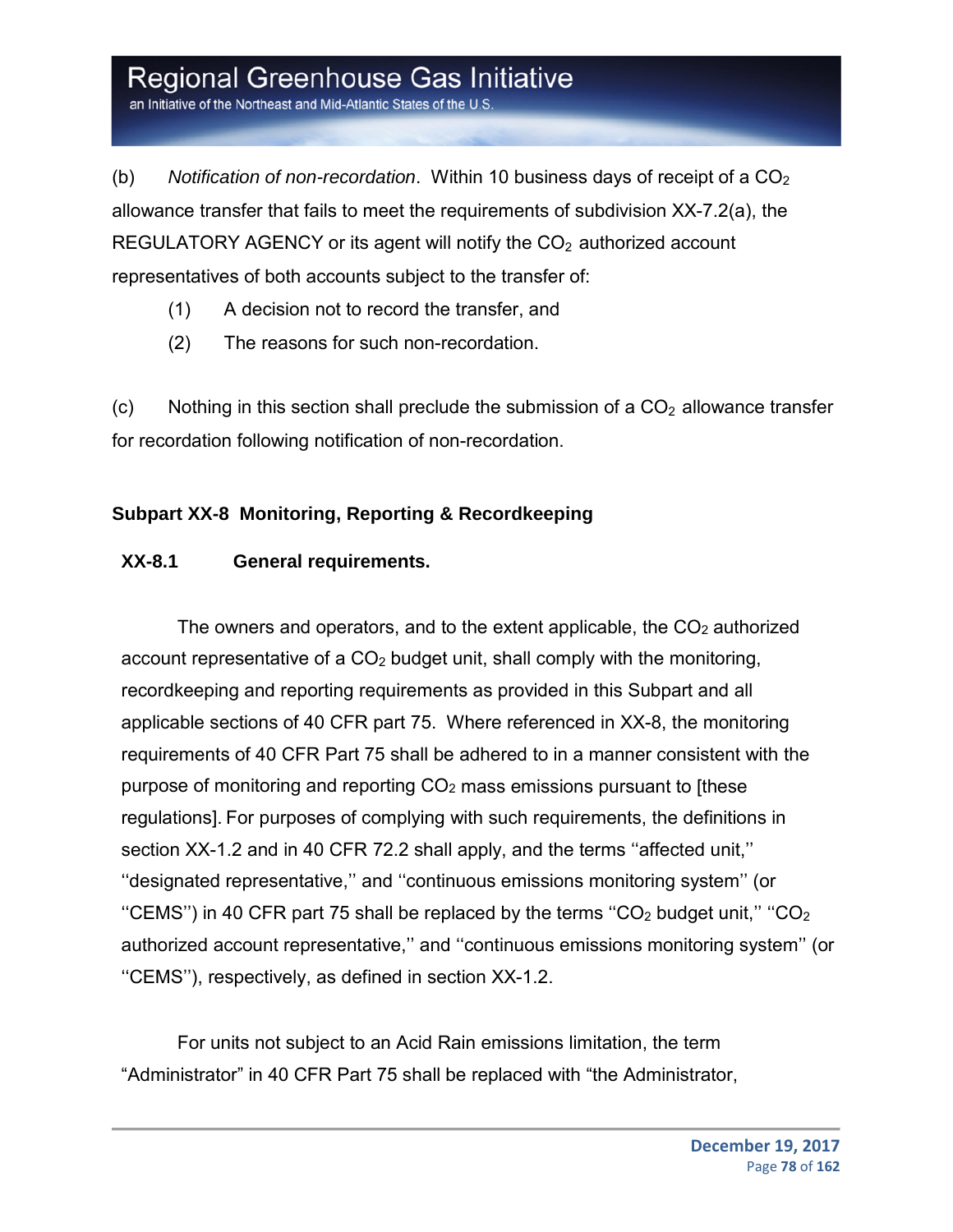an Initiative of the Northeast and Mid-Atlantic States of the U.S.

REGULATORY AGENCY or its agent." Owners or operators of a  $CO<sub>2</sub>$  budget unit who monitor a non- $CO<sub>2</sub>$  budget unit pursuant to the common, multiple, or bypass stack procedures in 40 CFR 75.72(b)(2)(ii), or 40 CFR 75.16 (b)(2)(ii)(B) as pursuant to 40 CFR 75.13, for purposes of complying with [these regulations], shall monitor and report CO2 mass emissions from such non-CO2 budget units according to the procedures for CO2 budget units established in XX-8.1 through XX-8.7.

(a) *Requirements for installation, certification, and data accounting*. The owner or operator of each CO2 budget unit must meet the following requirements.

- (1) Install all monitoring systems necessary to monitor  $CO<sub>2</sub>$  mass emissions in accordance with 40 CFR Part 75, except for equation G-1. Equation G-1 in Appendix G shall not be used to determine  $CO<sub>2</sub>$  emissions under this Part. This may require systems to monitor  $CO<sub>2</sub>$  concentration, stack gas flow rate,  $O<sub>2</sub>$  concentration, heat input, and fuel flow rate.
- (2) Successfully complete all certification tests required under section XX-8.2 and meet all other requirements of this Subpart and 40 CFR part 75 applicable to the monitoring systems under paragraph (a)(1) of this section.
- (3) Record, report and quality-assure the data from the monitoring systems under paragraph (a)(1) of this section.

(b) *Compliance dates*. The owner or operator shall meet the monitoring system certification and other requirements of paragraphs (a)(1) through (a)(3) of this section on or before the following dates. The owner or operator shall record, report and qualityassure the data from the monitoring systems under paragraph (a)(1) of this section on and after the following dates.

(1) The owner or operator of a  $CO<sub>2</sub>$  budget unit, except for a  $CO<sub>2</sub>$  budget unit under paragraph (b)(2) of this section, that commences commercial operation before July 1, 2008, must comply with the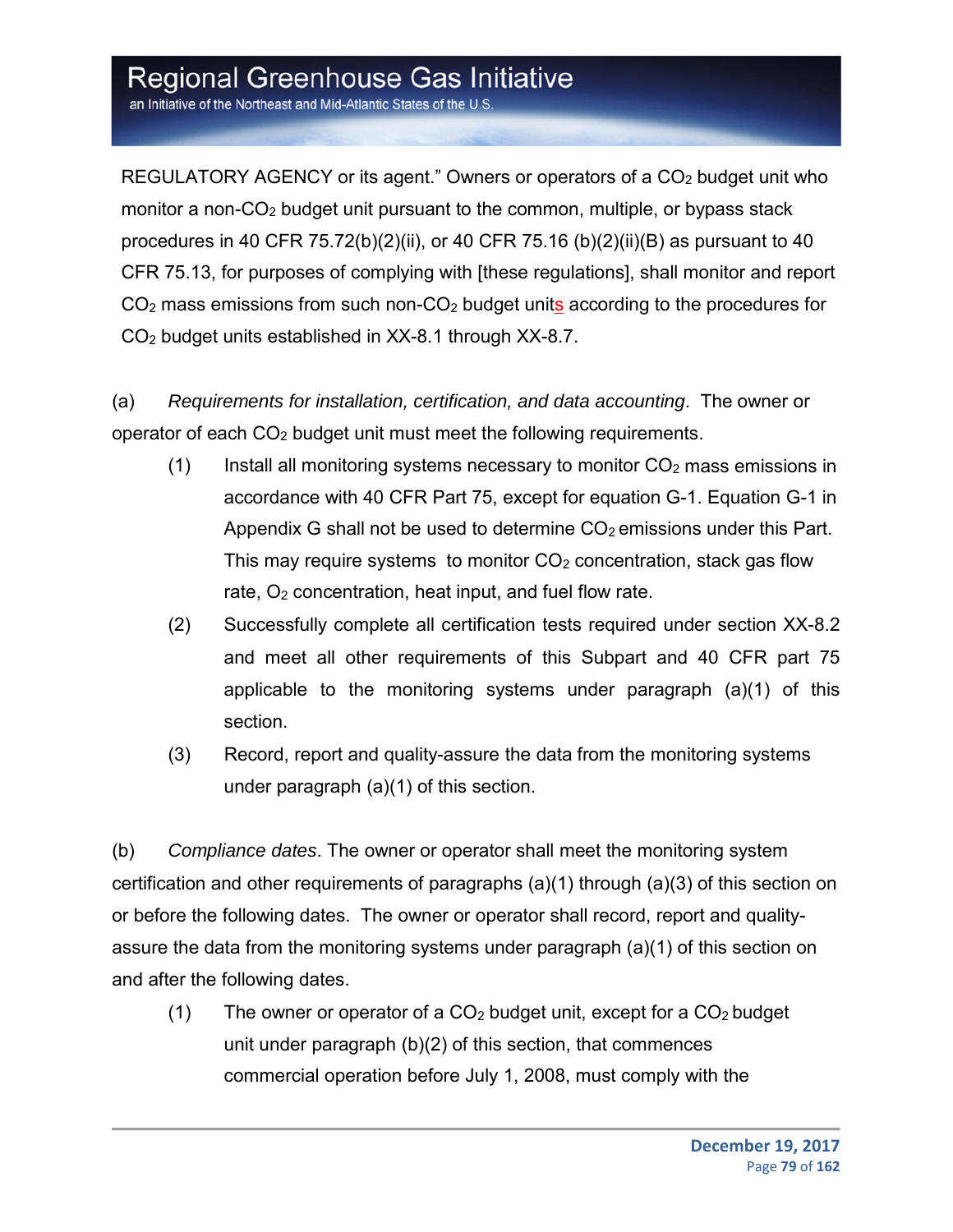an Initiative of the Northeast and Mid-Atlantic States of the U.S.

requirements of this Subpart by January 1, 2009.

- (2) The owner or operator of a  $CO<sub>2</sub>$  budget unit that commences commercial operation on or after July 1, 2008 must comply with the requirements of this Subpart by the later of the following dates:
	- (i) January 1, 2009; or
	- (ii) The earlier of:
		- *(a)* 90 unit operating days after the date on which the unit commences commercial operation; or
		- *(b)* 180 calendar days after the date on which the unit commences commercial operation.
- (3) For the owner or operator of a  $CO<sub>2</sub>$  budget unit for which construction of a new stack or flue installation is completed after the applicable deadline under paragraph (b)(1) or (b)(2) of this section by the earlier of:
	- (i) 90 unit operating days after the date on which emissions first exit to the atmosphere through the new stack or flue; or
	- (ii) 180 calendar days after the date on which emissions first exit to the atmosphere through the new stack or flue.
- (c) *Reporting data.*
	- (1) Except as provided in paragraph (c)(2) of this section, the owner or operator of a  $CO<sub>2</sub>$  budget unit that does not meet the applicable compliance date set forth in paragraphs (b)(1), (b)(2) and (b)(3) of this section for any monitoring system under paragraph (a)(1) of this section shall, for each such monitoring system, determine, record, and report maximum potential (or as appropriate minimum potential) values for  $CO<sub>2</sub>$  $concentration, CO<sub>2</sub> emissions rate, stack gas moisture content, fuel flow$ rate, heat input, and any other parameter required to determine  $CO<sub>2</sub>$ mass emissions in accordance with 40 CFR 75.31(b)(2) or (c)(3), or section 2.4 of appendix D of 40 CFR part 75 as applicable.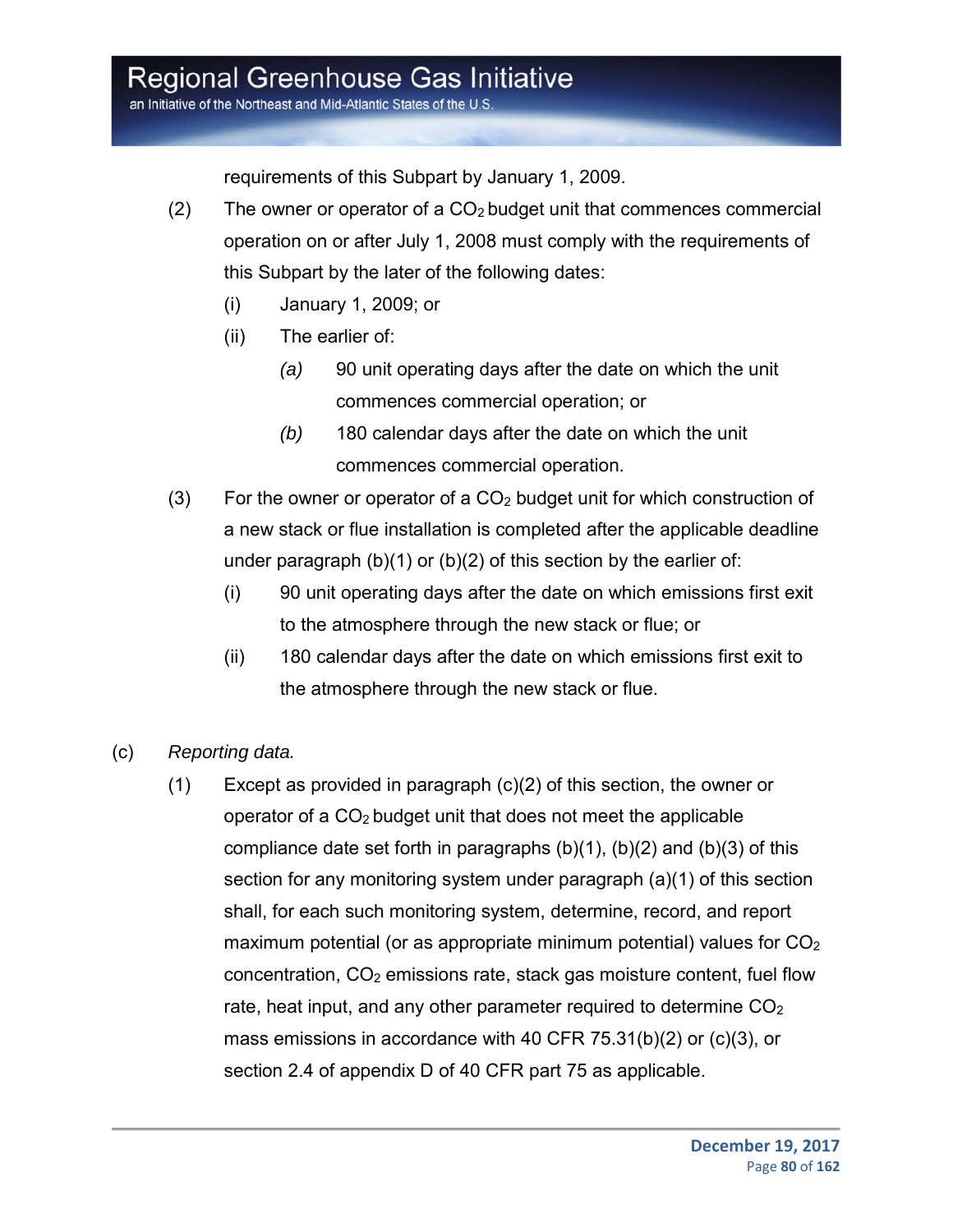an Initiative of the Northeast and Mid-Atlantic States of the U.S.

(2) The owner or operator of a  $CO<sub>2</sub>$  budget unit that does not meet the applicable compliance date set forth in paragraph (b)(3) of this section for any monitoring system under paragraph (a)(1) of this section shall, for each such monitoring system, determine, record, and report substitute data using the applicable missing data procedures in Subpart D, or appendix D of 40 CFR part 75, in lieu of the maximum potential (or as appropriate minimum potential) values for a parameter if the owner or operator demonstrates that there is continuity between the data streams for that parameter before and after the construction or installation under paragraph (b)(3) of this section.

CO2 budget units subject to an acid rain emissions limitation or [statespecific annual or ezone season CAIR citation CSAPR NOx Ozone Season Trading Program] that qualify for the optional  $SO_2$ ,  $NO<sub>X</sub>$ , and  $CO<sub>2</sub>$ (for acid rain) or NOx (for [state-specific annual or ozone season CAIR citation CSAPR NOx Ozone Season Trading Program]) emissions calculations for low mass emissions (LME) units under 40 CFR 75.19 and report emissions for such programs using the calculations under 40 CFR 75.19, shall also use the  $CO<sub>2</sub>$  emissions calculations for LME units under 40 CFR 75.19 for purposes of compliance with these regulations.

- (i) CO2 budget units subject to an acid rain emissions limitation or [state-specific annual or ozone season CAIR citation] that do not qualify for the optional  $SO_2$ ,  $NO_{X}$ , and  $CO_2$  (for acid rain) or  $NO_{X}$ (for [state-specific annual or ozone season CAIR citation CSAPR NOx Ozone Season Trading Program]) emissions calculations for LME units under 40 CFR 75.19, shall not use the  $CO<sub>2</sub>$  emissions calculations for LME units under 40 CFR 75.19 for purposes of compliance with these regulations.
- (ii) CO2 budget units not subject to an acid rain emissions limitation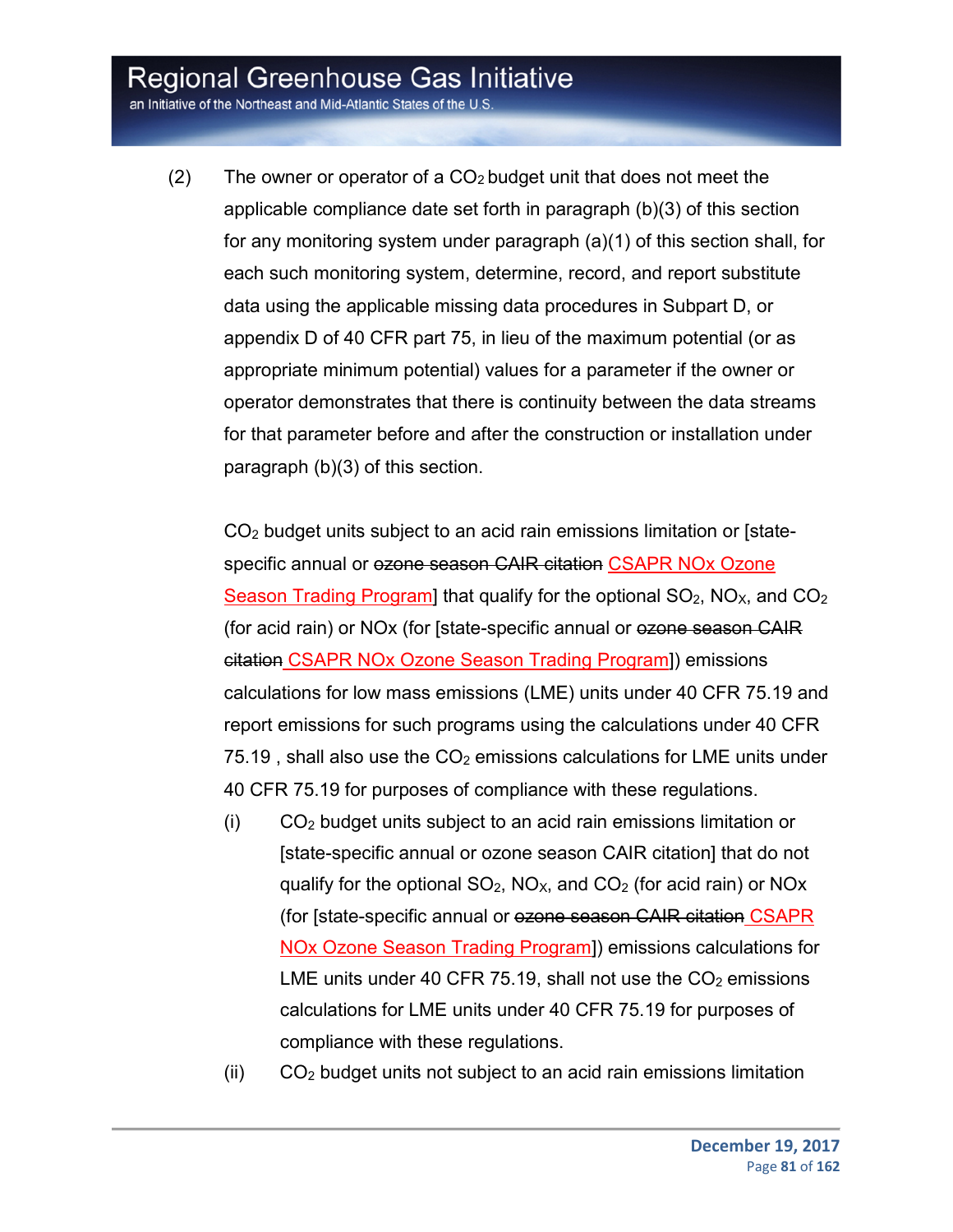or [state-specific annual or ozone season CAIR citation CSAPR NOx Ozone Season Trading Program] shall qualify for the optional CO2 emissions calculation for LME units under 40 CFR 75.19, provided that they emit less than 100 tons of  $NO<sub>X</sub>$  annually and no more than 25 tons of  $SO<sub>2</sub>$  annually.

#### (d) *Prohibitions.*

- $(1)$  No owner or operator of a CO<sub>2</sub> budget unit shall use any alternative monitoring system, alternative reference method, or any other alternative for the required continuous emissions monitoring system without having obtained prior written approval in accordance with section XX-8.6.
- (2) No owner or operator of a  $CO<sub>2</sub>$  budget unit shall operate the unit so as to discharge, or allow to be discharged,  $CO<sub>2</sub>$  emissions to the atmosphere without accounting for all such emissions in accordance with the applicable provisions of this Subpart and 40 CFR part 75.
- (3) No owner or operator of a  $CO<sub>2</sub>$  budget unit shall disrupt the continuous emissions monitoring system, any portion thereof, or any other approved emissions monitoring method, and thereby avoid monitoring and recording  $CO<sub>2</sub>$  mass emissions discharged into the atmosphere, except for periods of recertification or periods when calibration, quality assurance testing, or maintenance is performed in accordance with the applicable provisions of this Subpart and 40 CFR part 75.

No owner or operator of a  $CO<sub>2</sub>$  budget unit shall retire or permanently discontinue use of the continuous emissions monitoring system, any component thereof, or any other approved emissions monitoring system under this Subpart, except under any one of the following circumstances:

(i) The owner or operator is monitoring emissions from the unit with another certified monitoring system approved, in accordance with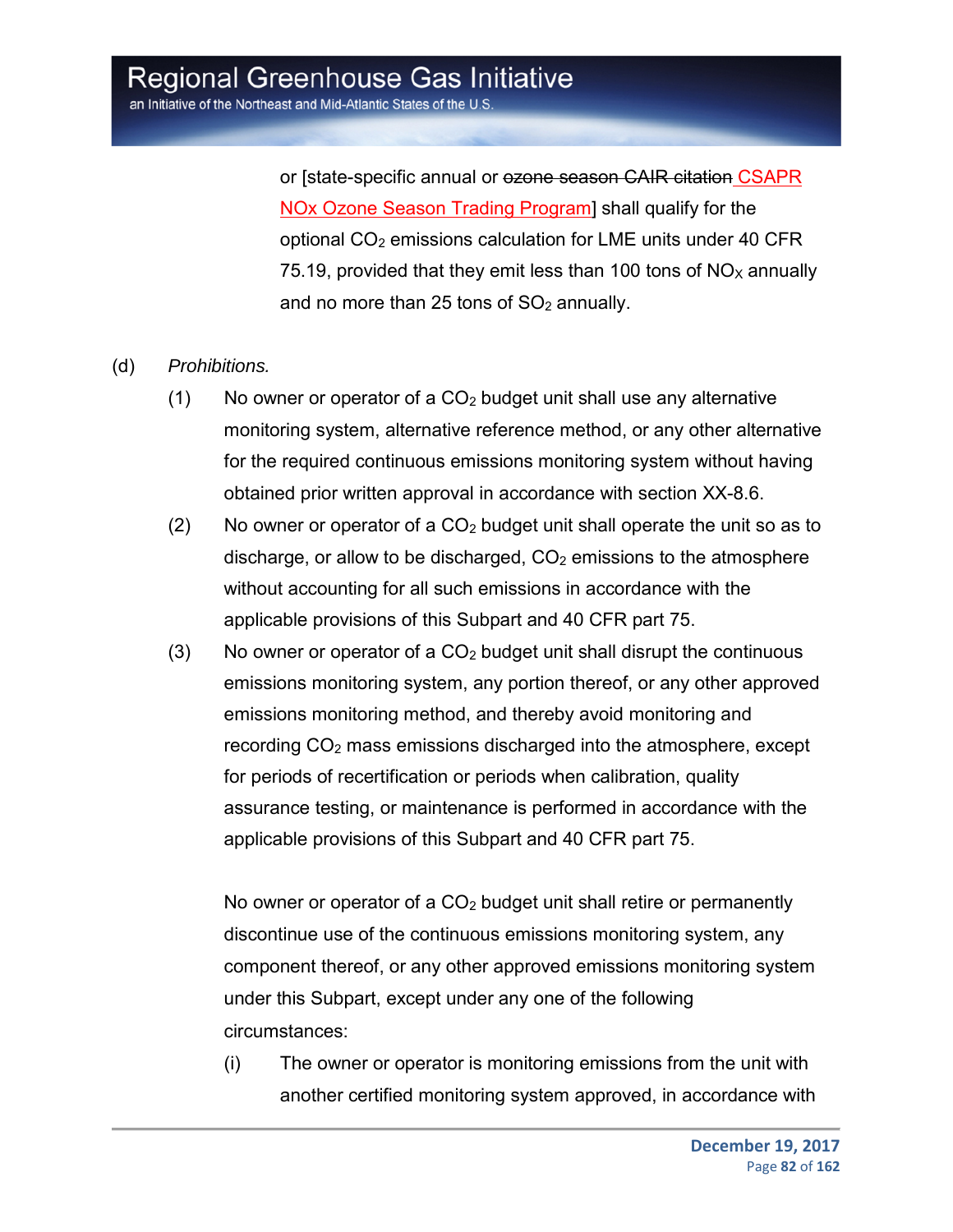the applicable provisions of this Subpart and 40 CFR part 75, by the Administrator, REGULATORY AGENCY for use at that unit that provides emissions data for the same pollutant or parameter as the retired or discontinued monitoring system; or

 $(i)$  The  $CO<sub>2</sub>$  authorized account representative submits notification of the date of certification testing of a replacement monitoring system in accordance with subparagraph XX-8.2(d)(3)(i).

#### **XX-8.2 Initial certification and recertification procedures.**

(a) The owner or operator of a  $CO<sub>2</sub>$  budget unit shall be exempt from the initial certification requirements of this section for a monitoring system under paragraph XX-8.1(a)(1) if the following conditions are met:

- (1) The monitoring system has been previously certified in accordance with 40 CFR part 75; and
- (2) The applicable quality-assurance and quality-control requirements of 40 CFR 75.21 and appendix B and appendix D of 40 CFR part 75 are fully met for the certified monitoring system described in paragraph (a)(1) of this section.

(b) The recertification provisions of this section shall apply to a monitoring system under paragraph XX-8.1(a)(1) exempt from initial certification requirements under subdivision (a) of this section.

(c) Not withstanding XX-8.2(a), if the Administrator has previously approved a petition under 40 CFR 75.72(b)(2)(ii), or 40 CFR 75.16(b)(2)(ii)(B) as pursuant to 40 CFR 75.13 for apportioning the  $CO<sub>2</sub>$  emissions rate measured in a common stack or a petition under 40 CFR 75.66 of this chapter for an alternative requirement in 40 CFR part 75, the  $CO<sub>2</sub>$  authorized account representative shall submit the petition to the Administrator, REGULATORY AGENCY under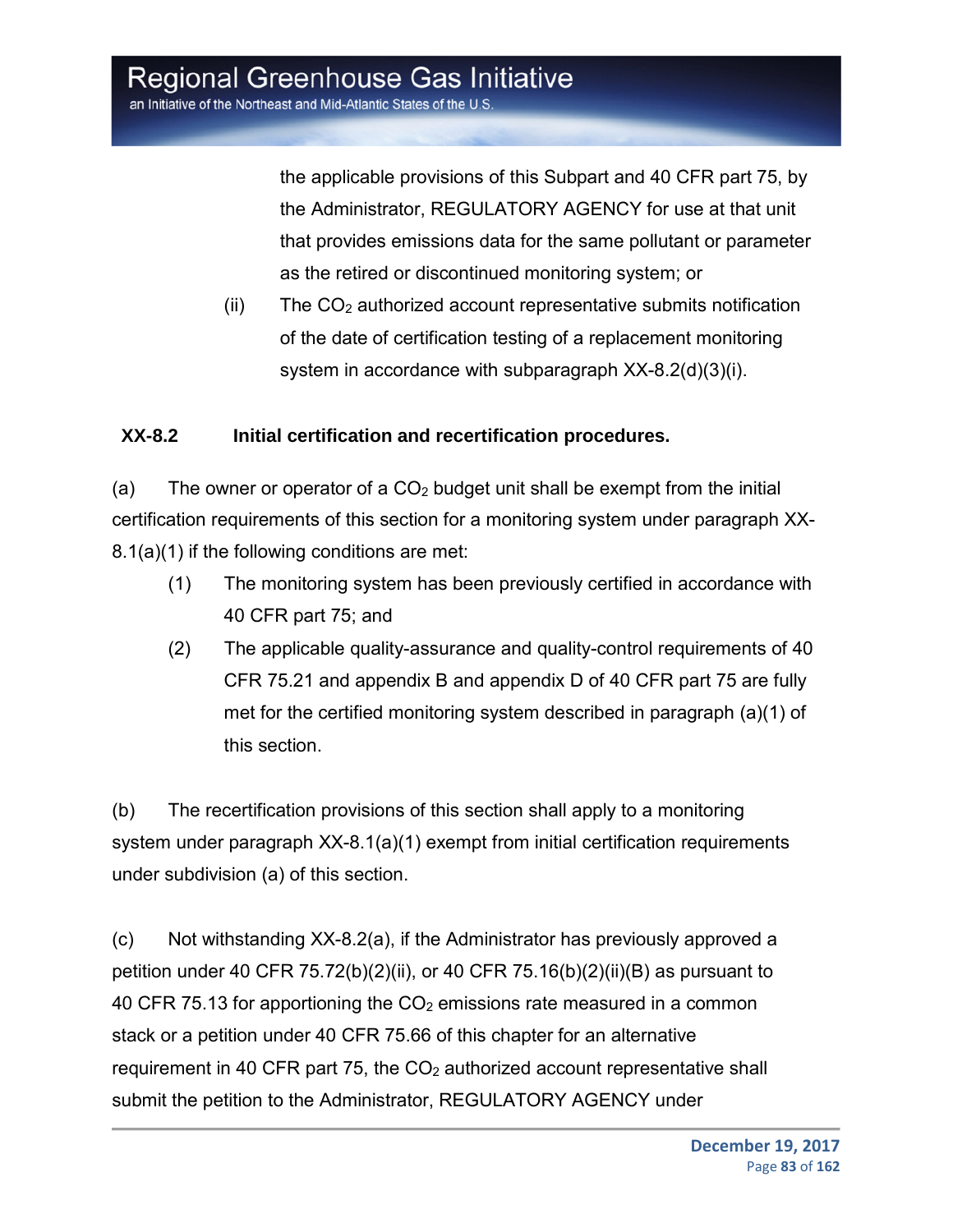an Initiative of the Northeast and Mid-Atlantic States of the U.S.

subdivision XX-8.6(a) to determine whether the approval applies under this program.

(d) Except as provided in subdivision (a) of this section, the owner or operator of a CO2 budget unit shall comply with the following initial certification and recertification procedures for a continuous emissions monitoring system and an excepted monitoring system under appendix D of 40 CFR part 75 and under paragraph XX-8.1(a)(1). The owner or operator of a unit that qualifies to use the low mass emissions excepted monitoring methodology in 40 CFR 75.19 or that qualifies to use an alternative monitoring system under Subpart E of 40 CFR part 75 shall comply with the procedures in subdivision (e) or (f) of this section, respectively.

- (1) *Requirements for initial certification.* The owner or operator shall ensure that each continuous emissions monitoring system required under paragraph XX-8.1(a)(1) (which includes the automated data acquisition and handling system) successfully completes all of the initial certification testing required under 40 CFR 75.20 by the applicable deadlines specified in subdivision XX-8.1(b). In addition, whenever the owner or operator installs a monitoring system in order to meet the requirements of this Subpart in a location where no such monitoring system was previously installed, initial certification in accordance with 40 CFR 75.20 is required.
- (2) *Requirements for recertification.*
	- (i) Whenever the owner or operator makes a replacement, modification, or change in a certified continuous emissions monitoring system under paragraph XX-8.1(a)(1) that the Administrator or the Administrator, REGULATORY AGENCY determines significantly affects the ability of the system to accurately measure or record CO<sub>2</sub> mass emissions or to meet the quality-assurance and quality-control requirements of 40 CFR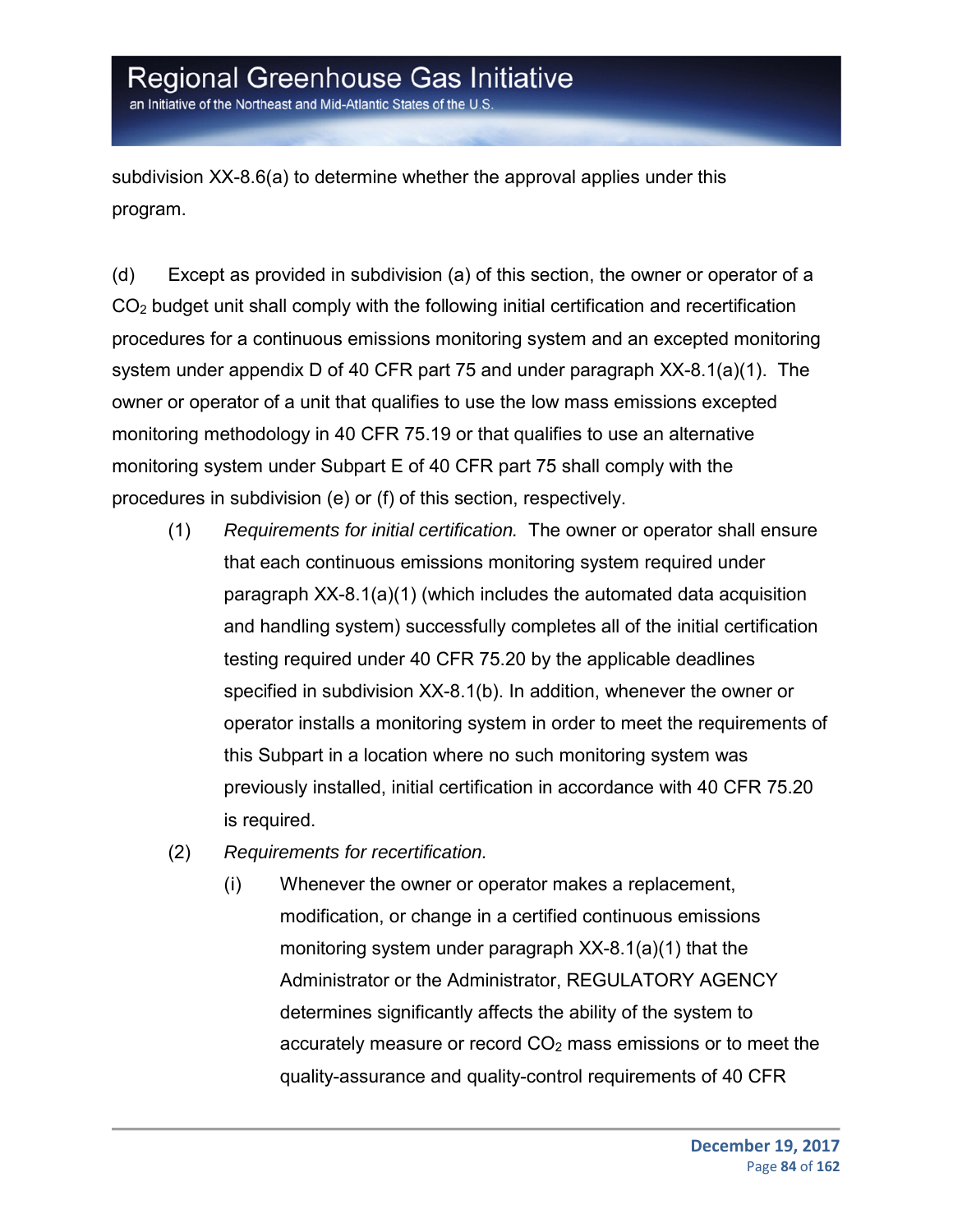75.21 or appendix B to 40 CFR part 75, the owner or operator shall recertify the monitoring system according to 40 CFR 75.20(b).

- (ii) For systems using stack measurements such as stack flow, stack moisture content,  $CO<sub>2</sub>$  or  $O<sub>2</sub>$  monitors, whenever the owner or operator makes a replacement, modification, or change to the flue gas handling system or the unit's operation that the Administrator or the Administrator, REGULATORY AGENCY determines to significantly change the flow or concentration profile, the owner or operator shall recertify the continuous emissions monitoring system according to 40 CFR 75.20(b). Examples of changes which require recertification include: replacement of the analyzer, change in location or orientation of the sampling probe or site, or changing of flow rate monitor polynomial coefficients.
- (3) *Approval process for initial certifications and recertification*. Subparagraphs (d)(3)(i) through (iv) of this section apply to both initial certification and recertification of a monitoring system under paragraph XX-8.1(a)(1). For re-certifications, replace the words "certification" and "initial certification" with the word "recertification," replace the word "certified" with "recertified," and proceed in the manner prescribed in 40 CFR 75.20(b)(5) and (g)(7) in lieu of XX-8.2(d)(3)(v).
	- (i) Notification of certification. The CO<sub>2</sub> authorized account representative shall submit to the Administrator, REGULATORY AGENCY or its agent, the appropriate EPA Regional Office and the Administrator a written notice of the dates of certification in accordance with section XX-8.4.
	- (ii) *Certification application.* The CO<sub>2</sub> authorized account representative shall submit to the Administrator, REGULATORY AGENCY or its agent a certification application for each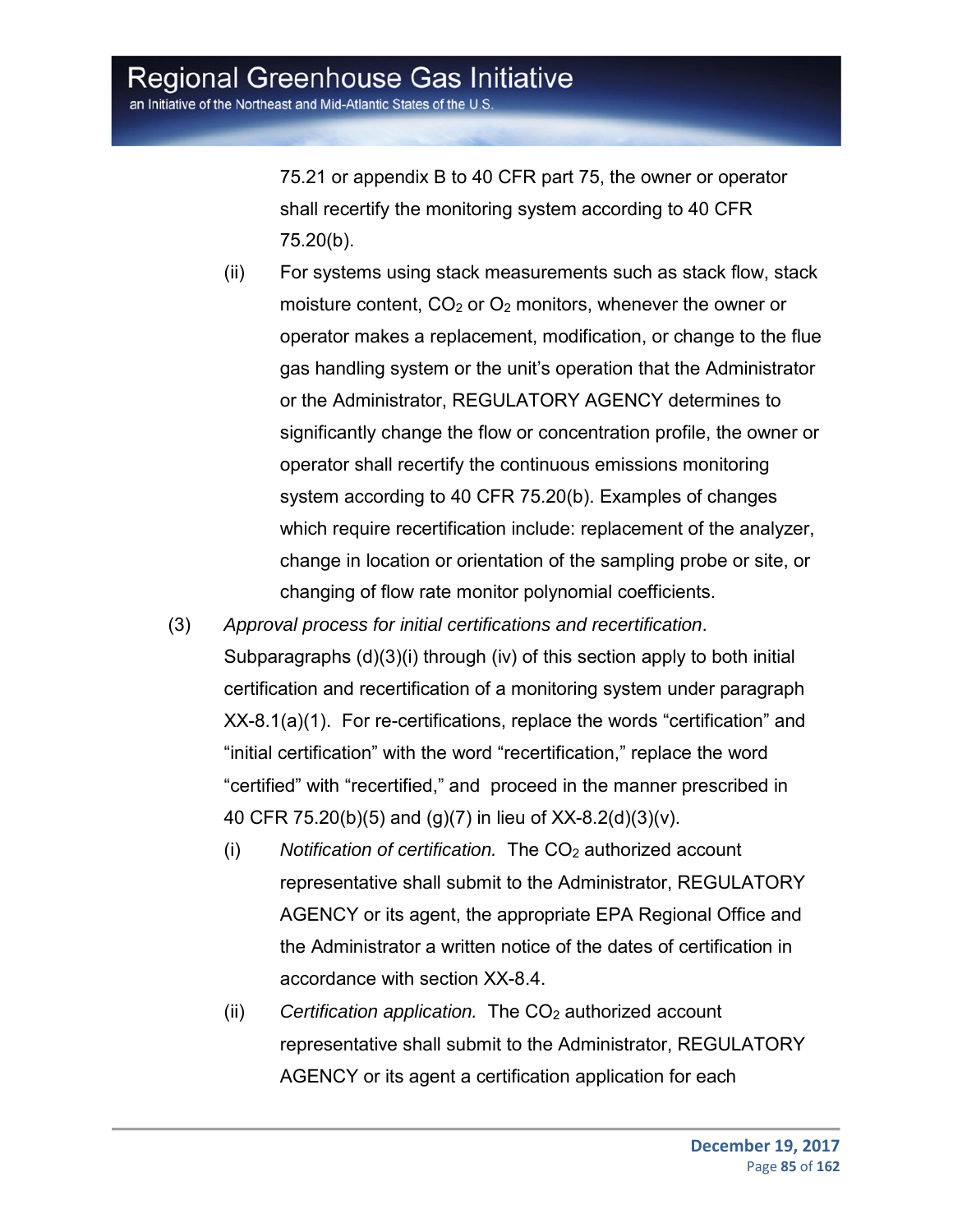an Initiative of the Northeast and Mid-Atlantic States of the U.S.

monitoring system. A complete certification application shall include the information specified in 40 CFR 75.63.

- (iii) *Provisional certification data.* The provisional certification date for a monitor shall be determined in accordance with 40 CFR 75.20(a)(3). A provisionally certified monitor may be used under the CO2 budget Trading Program for a period not to exceed 120 days after receipt by the Administrator, REGULATORY AGENCY of the complete certification application for the monitoring system or component thereof under subparagraph (d)(3)(ii) of this section. Data measured and recorded by the provisionally certified monitoring system or component thereof, in accordance with the requirements of 40 CFR part 75, will be considered valid quality-assured data (retroactive to the date and time of provisional certification), provided that the Administrator, REGULATORY AGENCY does not invalidate the provisional certification by issuing a notice of disapproval within 120 days of receipt of the complete certification application by the Administrator, REGULATORY AGENCY.
- (iv) *Certification application approval process.* The Administrator, REGULATORY AGENCY will issue a written notice of approval or disapproval of the certification application to the owner or operator within 120 days of receipt of the complete certification application under subparagraph (d)(3)(ii) of this section. In the event the Administrator, REGULATORY AGENCY does not issue such a notice within such 120-day period, each monitoring system which meets the applicable performance requirements of 40 CFR part 75 and is included in the certification application will be deemed certified for use under the  $CO<sub>2</sub>$  Budget Trading Program.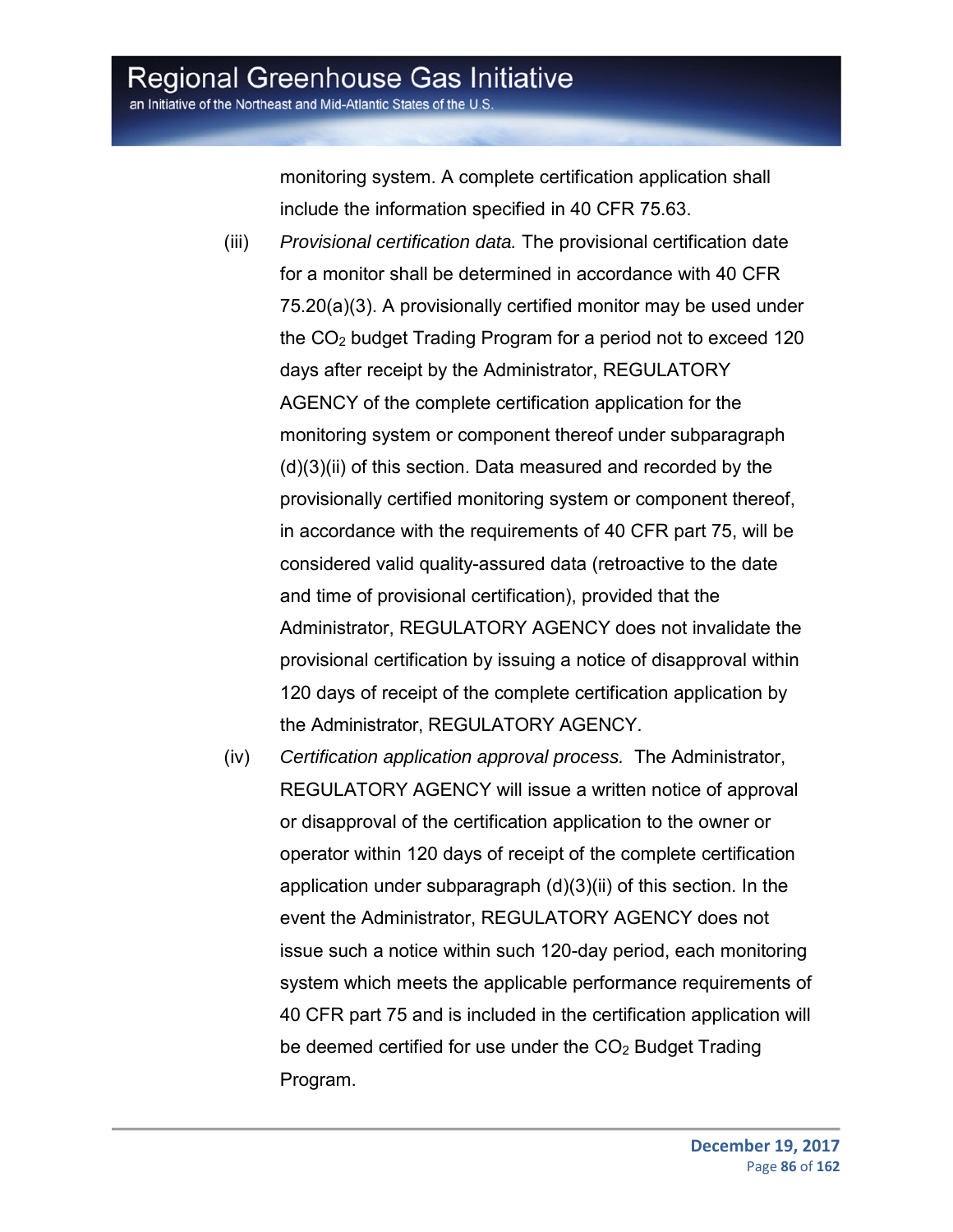an Initiative of the Northeast and Mid-Atlantic States of the U.S.

- *(a) Approval notice.* If the certification application is complete and shows that each monitoring system meets the applicable performance requirements of 40 CFR part 75, then the Administrator, REGULATORY AGENCY will issue a written notice of approval of the certification application within 120 days of receipt.
- *(b) Incomplete application notice.* If the certification application is not complete, then the Administrator, REGULATORY AGENCY will issue a written notice of incompleteness that sets a reasonable date by which the CO2 authorized account representative must submit the additional information required to complete the certification application. If the  $CO<sub>2</sub>$  authorized account representative does not comply with the notice of incompleteness by the specified date, then the Administrator, REGULATORY AGENCY may issue a notice of disapproval under clause (d)(3)(iv)*(c)* of this section. The 120 day review period shall not begin before receipt of a complete certification application.
- *(c) Disapproval notice.* If the certification application shows that any monitoring system or component thereof does not meet the performance requirements of 40 CFR part 75, or if the certification application is incomplete and the requirement for disapproval under clause (d)(3)(iv)*(b)* of this section is met, then the REGULATORY AGENCY will issue a written notice of disapproval of the certification application. Upon issuance of such notice of disapproval, the provisional certification is invalidated by the Administrator, REGULATORY AGENCY and the data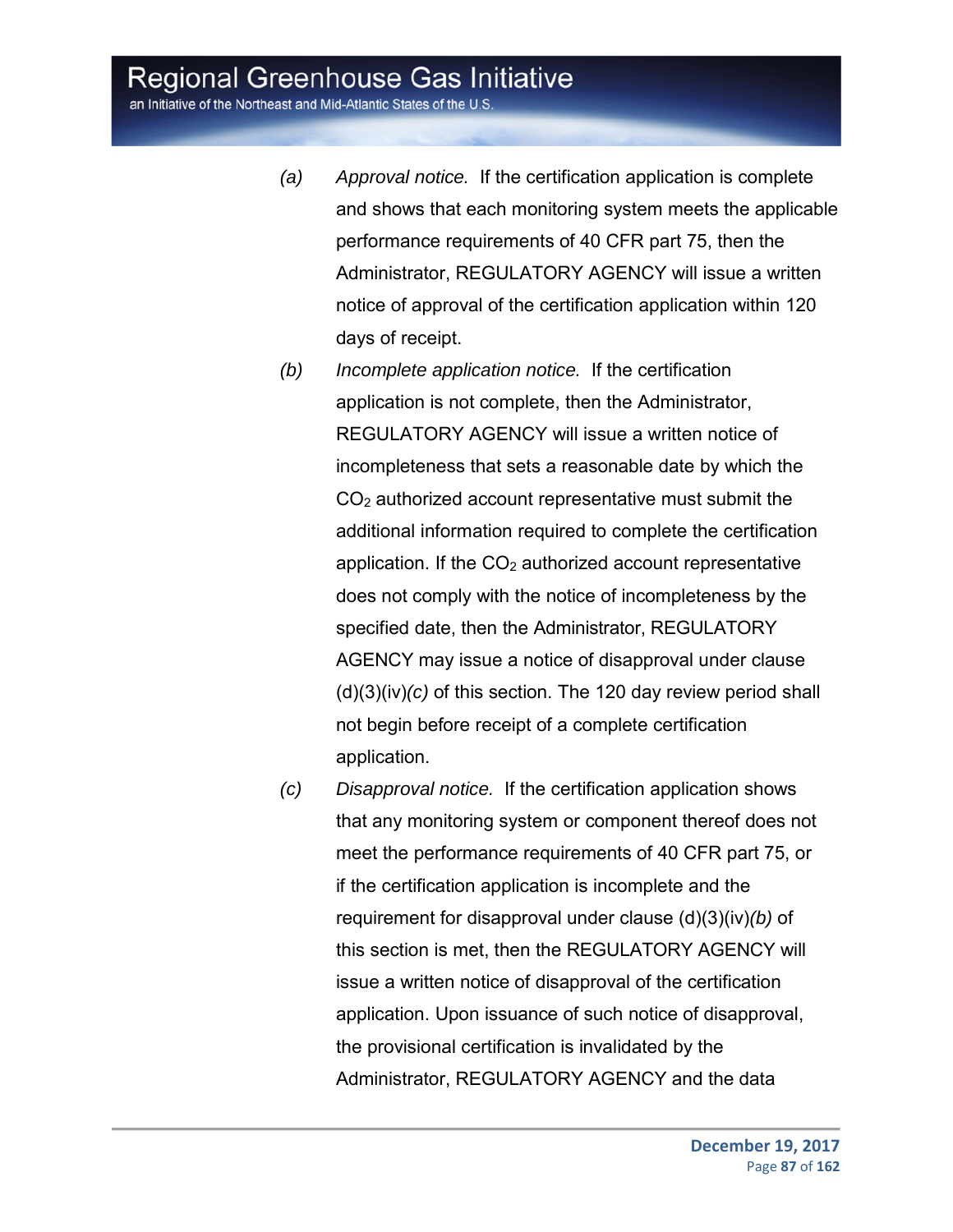measured and recorded by each uncertified monitoring system or component thereof shall not be considered valid quality assured data beginning with the date and hour of provisional certification. The owner or operator shall follow the procedures for loss of certification in subparagraph (d)(3)(v) of this section for each monitoring system or component thereof, which is disapproved for initial certification.

- *(d) Audit decertification.* The REGULATORY AGENCY may issue a notice of disapproval of the certification status of a monitor in accordance with subdivision XX-8.3(b).
- (v) *Procedures for loss of certification.* If the REGULATORY AGENCY issues a notice of disapproval of a certification application under clause (d)(3)(iv)*(c)* of this section or a notice of disapproval of certification status under clause (d)(3)(iv)*(d)* of this section, then:
	- *(a)* The owner or operator shall substitute the following values for each disapproved monitoring system, for each hour of unit operation during the period of invalid data beginning with the date and hour of provisional certification and continuing until the time, date, and hour specified under 40 CFR 75.20(a)(5)(i) or 40 CFR 75.20(g)(7):
		- $(1)$  For units using or intending to monitor for  $CO<sub>2</sub>$  mass emissions using heat input or for units using the low mass emissions excepted methodology under 40 CFR 75.19, the maximum potential hourly heat input of the unit; or
		- $(2)$  For units intending to monitor for  $CO<sub>2</sub>$  mass emissions using a CO<sub>2</sub> pollutant concentration monitor and a flow monitor, the maximum potential concentration of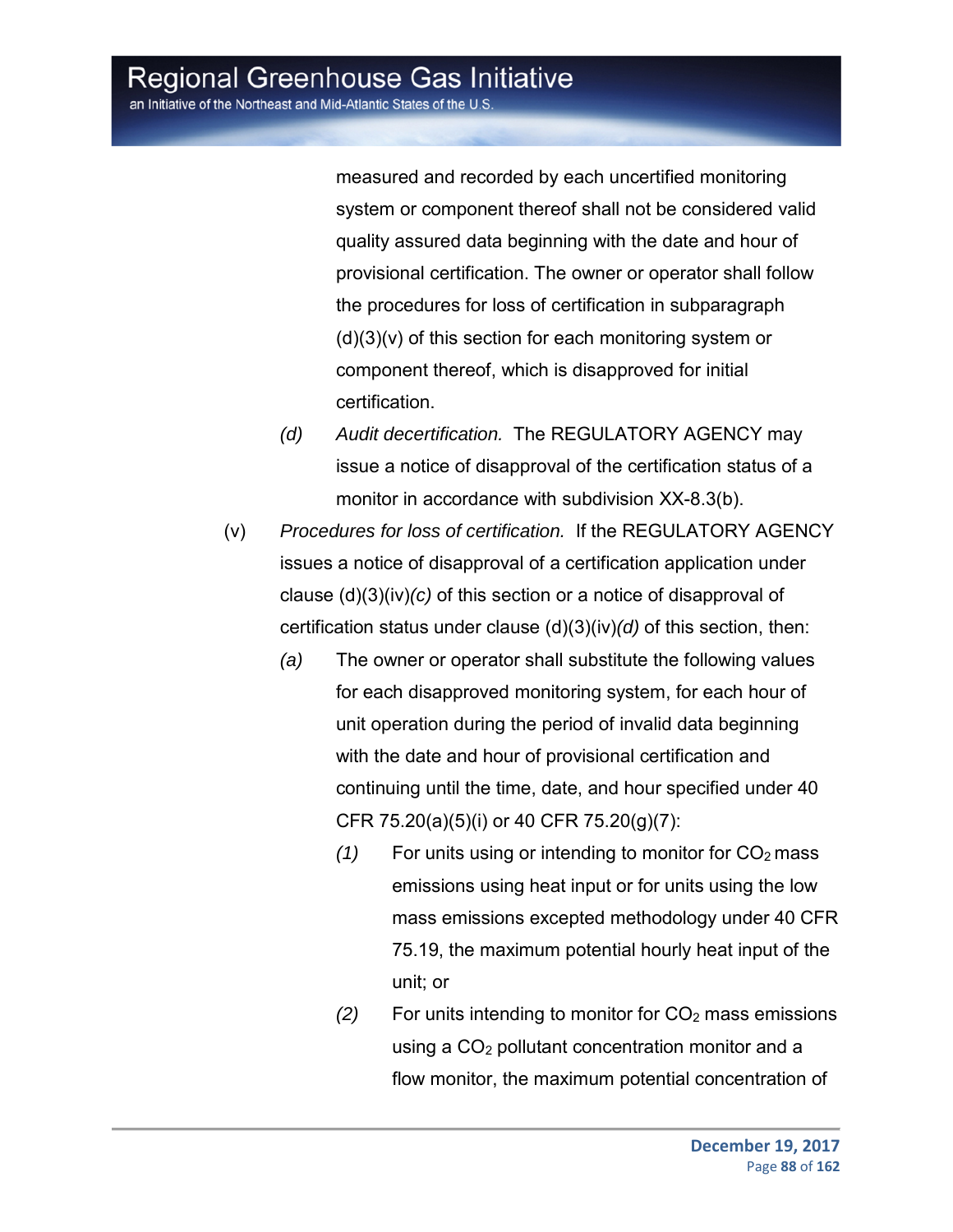$CO<sub>2</sub>$  and the maximum potential flow rate of the unit under section 2.1 of appendix A of 40 CFR part 75.

- $(b)$  The  $CO<sub>2</sub>$  authorized account representative shall submit a notification of certification retest dates and a new certification application in accordance with subparagraphs (d)(3)(i) and (ii) of this section; and
- *(c)* The owner or operator shall repeat all certification tests or other requirements that were failed by the monitoring system, as indicated in the REGULATORY AGENCY's notice of disapproval, no later than 30 unit operating days after the date of issuance of the notice of disapproval.

(e) *Initial certification and recertification procedures for low mass emissions units using the excepted methodologies under XX-8.1(c)(2)*. The owner or operator of a unit qualified to use the low mass emissions excepted methodology under  $XX-8.1(c)(2)$ shall meet the applicable certification and recertification requirements of 40 CFR 75.19(a)(2), 40 CFR 75.20(h) and section XX-8.2. If the owner or operator of such a unit elects to certify a fuel flow meter system for heat input determinations, the owner or operator shall also meet the certification and recertification requirements in 40 CFR 75.20(g).

(f) *Certification/recertification procedures for alternative monitoring systems*. The CO2 authorized account of each unit for which the owner or operator intends to use an alternative monitoring system approved by the Administrator and, if applicable, the Administrator, REGULATORY AGENCY under Subpart E of 40 CFR part 75 shall comply with the applicable notification and application procedures of 40 CFR 75.20(f).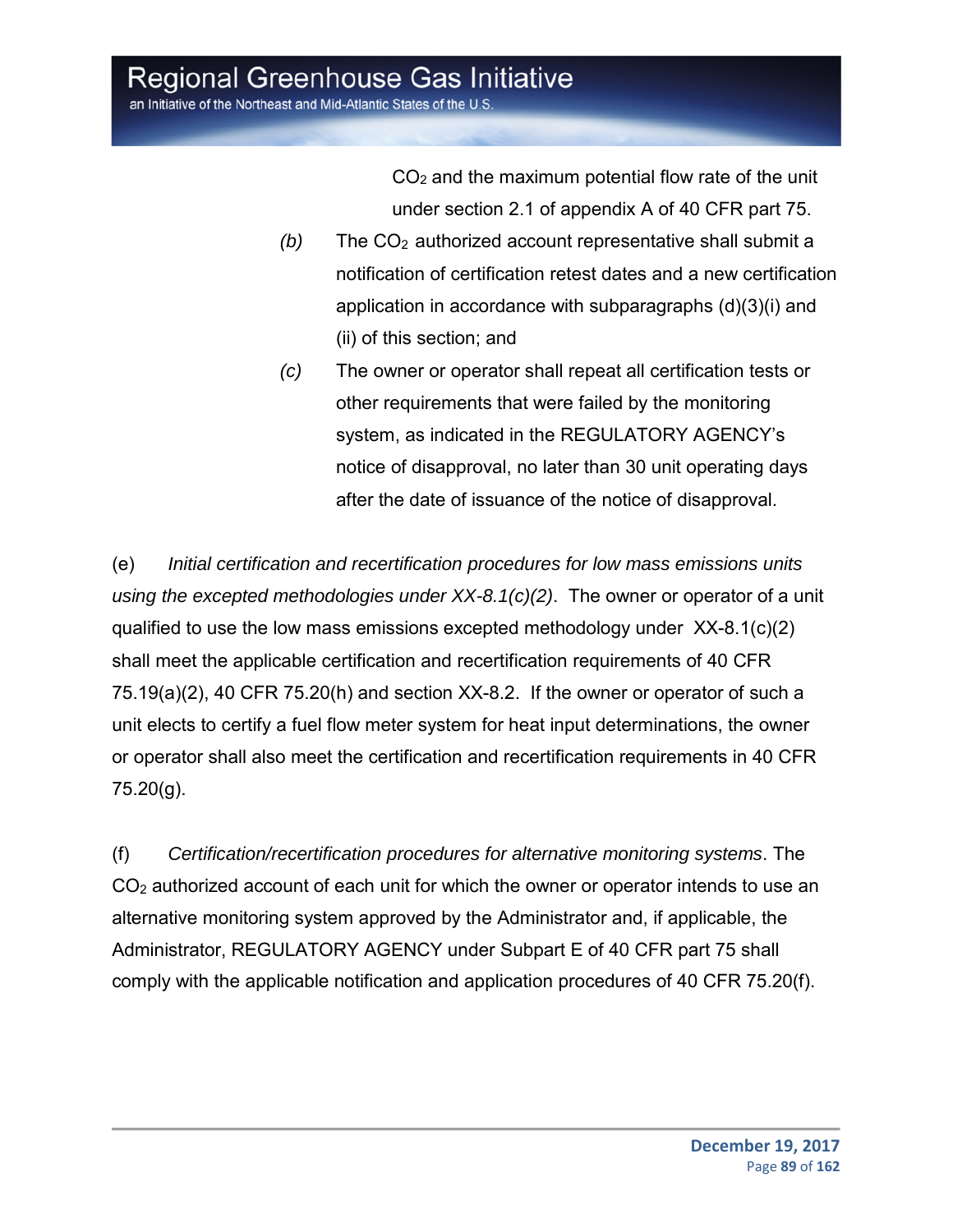#### **XX-8.3 Out-of-control periods.**

(a) Whenever any monitoring system fails to meet the quality assurance and quality control requirements or data validation requirements of 40 CFR part 75, data shall be substituted using the applicable procedures in Subpart D or appendix D of 40 CFR part 75.

(b) *Audit decertification.* Whenever both an audit of a monitoring system and a review of the initial certification or recertification application reveal that any monitoring system should not have been certified or recertified because it did not meet a particular performance specification or other requirement under section XX-8.2 or the applicable provisions of 40 CFR part 75 , both at the time of the initial certification or recertification application submission and at the time of the audit, the REGULATORY AGENCY or Administrator will issue a notice of disapproval of the certification status of such monitoring system. For the purposes of this paragraph, an audit shall be either a field audit or an audit of any information submitted to the REGULATORY AGENCY or the Administrator. By issuing the notice of disapproval, the REGULATORY AGENCY or Administrator revokes prospectively the certification status of the monitoring system. The data measured and recorded by the monitoring system shall not be considered valid quality-assured data from the date of issuance of the notification of the revoked certification status until the date and time that the owner or operator completes subsequently approved initial certification or recertification tests for the monitoring system. The owner or operator shall follow the initial certification or recertification procedures in section XX-8.2 for each disapproved monitoring system.

#### **XX-8.4 Notifications.**

The  $CO<sub>2</sub>$  authorized account representative for a  $CO<sub>2</sub>$  budget unit shall submit written notice to the REGULATORY AGENCY and the Administrator in accordance with 40 CFR 75.61.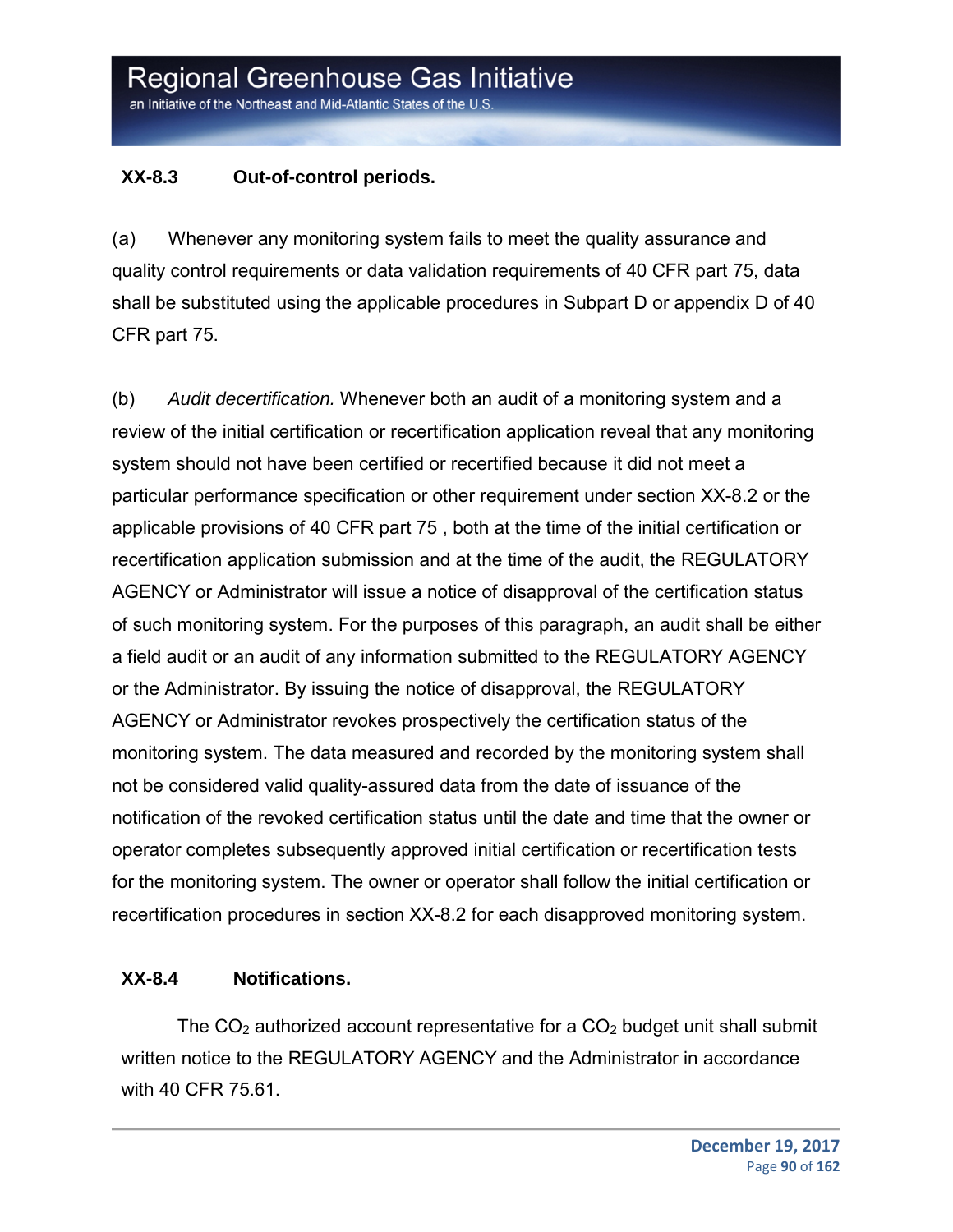#### **XX-8.5 Recordkeeping and reporting.**

(a) *General provisions.* The CO2 authorized account representative shall comply with all recordkeeping and reporting requirements in this section, the applicable record keeping and reporting requirements under 40 CFR 75.73 and with the requirements of subdivision XX-2.1(e).

(b) *Monitoring plans.* The owner or operator of a CO<sub>2</sub> budget unit shall submit a monitoring plan in the manner prescribed in 40 CFR 75.62.

(c) *Certification applications.* The CO2 authorized account representative shall submit an application to the Administrator, REGULATORY AGENCY within 45 days after completing all  $CO<sub>2</sub>$  monitoring system initial certification or recertification tests required under section XX-8.2 including the information required under 40 CFR 75.63 and 40 CFR 75.53(e) and (f).

(d) *Quarterly reports.* The CO2 authorized account representative shall submit quarterly reports, as follows:

- (1) The  $CO<sub>2</sub>$  authorized account representative shall report the  $CO<sub>2</sub>$  mass emissions data for the  $CO<sub>2</sub>$  budget unit, in an electronic format prescribed by the Administrator unless otherwise prescribed by the Administrator, REGULATORY AGENCY for each calendar quarter beginning with:
	- (i) For a unit that commences commercial operation before July 1, 2008, the calendar quarter covering January 1, 2009 through March 31, 2009; or
	- (ii) For a unit commencing commercial operation on or after July 1, 2008, the calendar quarter corresponding to, the earlier of the date of provisional certification or the applicable deadline for initial certification under subdivision XX-8.1(b) or, unless that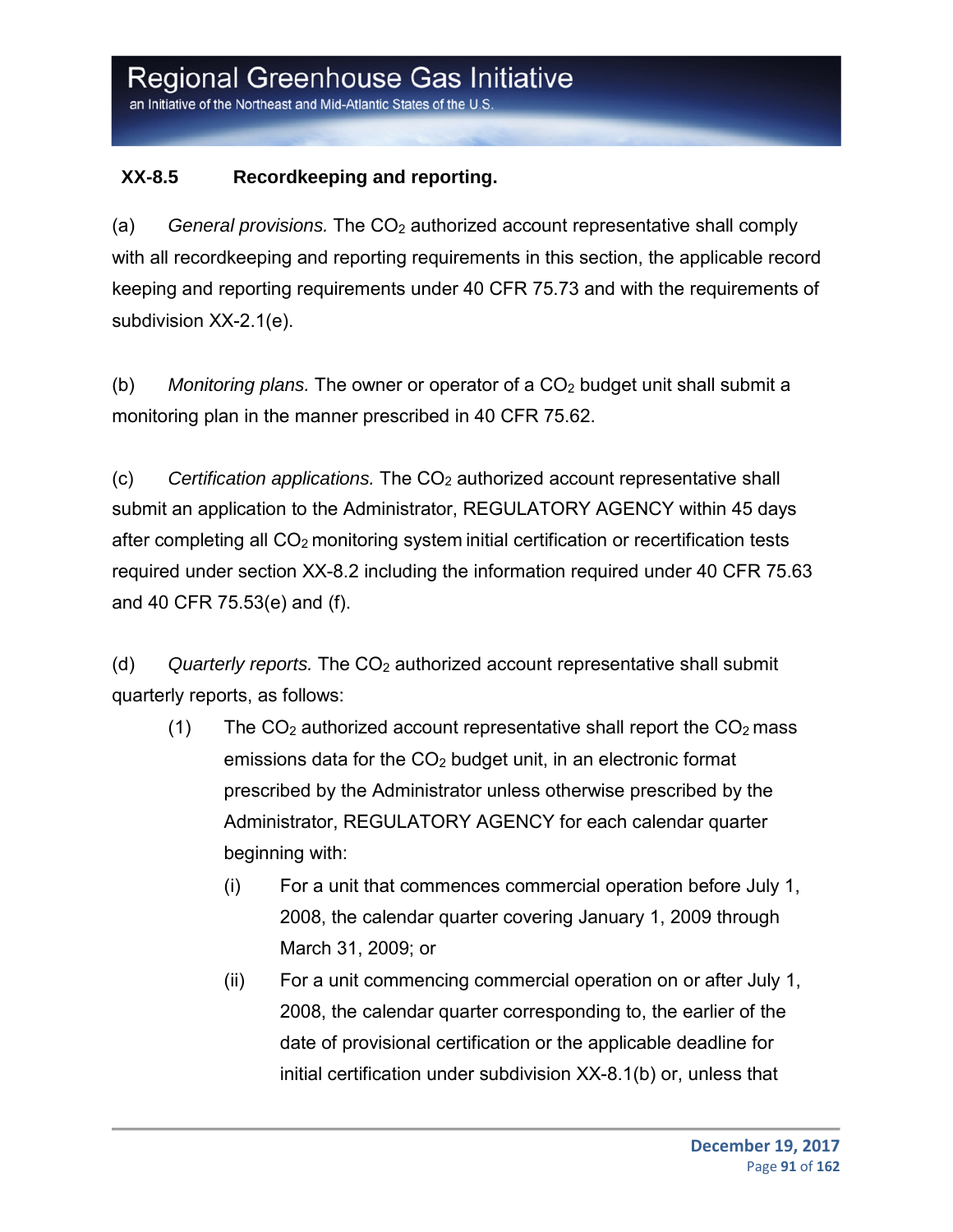quarter is the third or fourth quarter of 2008, in which case reporting shall commence in the quarter covering January 1, 2009 through March 31, 2009.

- $(2)$  The CO<sub>2</sub> authorized account representative shall submit each quarterly report to the Administrator, REGULATORY AGENCY or its agent within 30 days following the end of the calendar quarter covered by the report. Quarterly reports shall be submitted in the manner specified in Subpart H of 40 CFR part 75 and 40 CFR 75.64. Quarterly reports shall be submitted for each  $CO<sub>2</sub>$  budget unit (or group of units using a common stack), and shall include all of the data and information required in Subpart G of 40 CFR part 75, except for opacity, heat input, NOx, and SO2 provisions.
- (3) *Compliance certification.* The CO<sub>2</sub> authorized account representative shall submit to the Administrator, REGULATORY AGENCY or its agent a compliance certification in support of each quarterly report based on reasonable inquiry of those persons with primary responsibility for ensuring that all of the unit's emissions are correctly and fully monitored. The certification shall state that:
	- (i) The monitoring data submitted were recorded in accordance with the applicable requirements of this Subpart and 40 CFR part 75, including the quality assurance procedures and specifications;
	- (ii) For a unit with add-on  $CO<sub>2</sub>$  emissions controls and for all hours where data are substituted in accordance with 40 CFR 75.34(a)(1) , the add-on emissions controls were operating within the range of parameters listed in the quality assurance/quality control program under appendix B of 40 CFR part 75 and the substitute values do not systematically underestimate CO<sub>2</sub> emissions; and
	- $(iii)$  The  $CO<sub>2</sub>$  concentration values substituted for missing data under Subpart D of 40 CFR part 75 do not systematically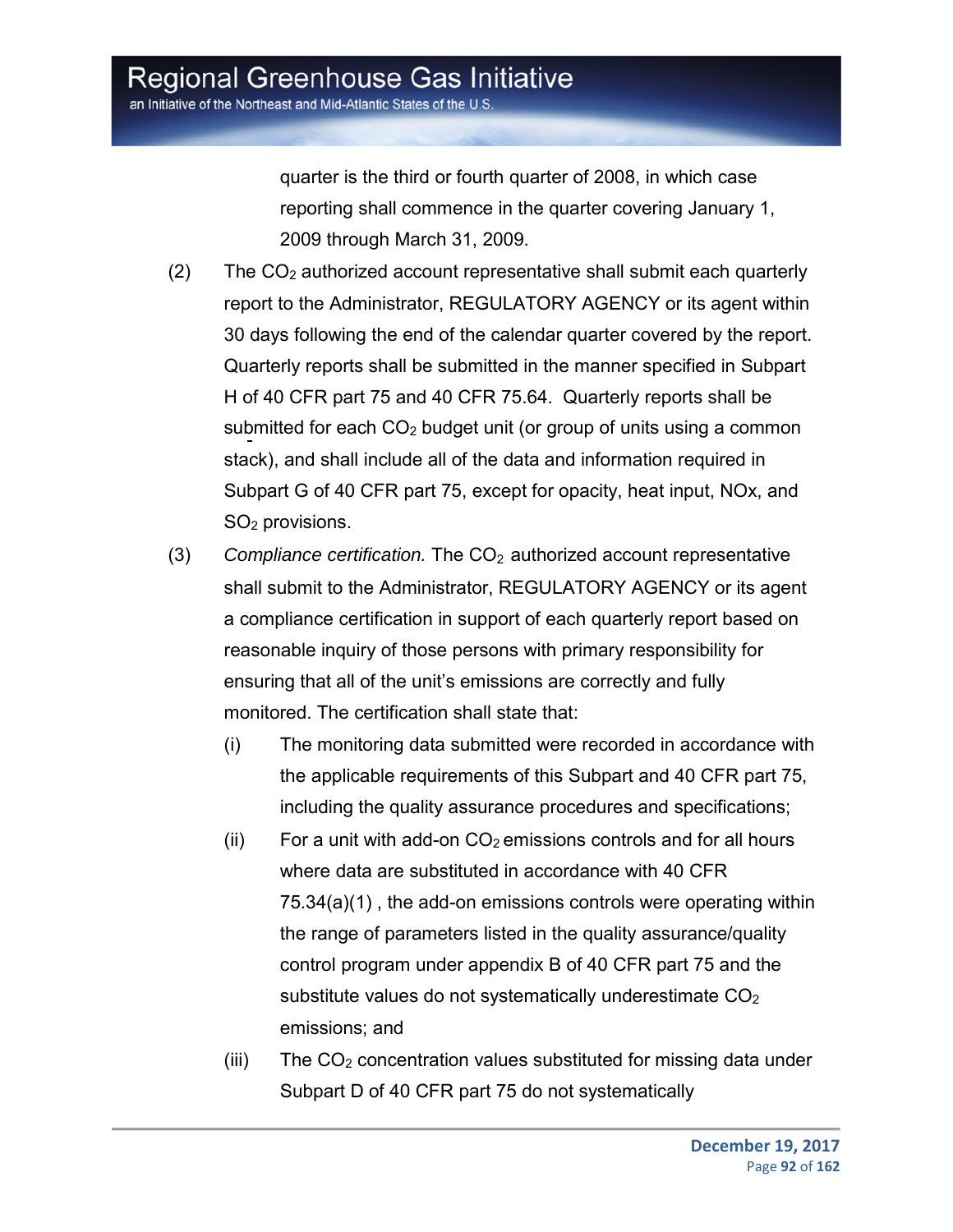underestimate  $CO<sub>2</sub>$  emissions.

#### **XX-8.6 Petitions.**

(a) Except as provided in subdivision (c) of this section, the  $CO<sub>2</sub>$  authorized account representative of a  $CO<sub>2</sub>$  budget unit that is subject to an Acid Rain emissions limitation may submit a petition to the Administrator under 40 CFR 75.66 and to the REGULATORY AGENCY requesting approval to apply an alternative to any requirement of 40 CFR Part 75. Application of an alternative to any requirement of 40 CFR Part 75 is in accordance with this Subpart only to the extent that the petition is approved in writing by the Administrator, and subsequently approved in writing by the REGULATORY AGENCY.

(b) Petitions for a  $CO<sub>2</sub>$  budget unit that is not subject to an Acid Rain emissions limitation.

- (1) The  $CO<sub>2</sub>$  authorized account representative of a  $CO<sub>2</sub>$  budget unit that is not subject to an Acid Rain emissions limitation may submit a petition to the Administrator under 40 CFR 75.66 and to the REGULATORY AGENCY requesting approval to apply an alternative to any requirement of 40 CFR PART 75. Application of an alternative to any requirement of 40 CFR PART 75 is in accordance with this Subpart only to the extent that the petition is approved in writing by the Administrator and subsequently approved in writing by the REGULATORY AGENCY.
- (2) In the event that the Administrator declines to review a petition under XX-8.6(b)(1), the  $CO<sub>2</sub>$  authorized account representative of a  $CO<sub>2</sub>$  budget unit that is not subject to an Acid Rain emissions limitation may submit a petition to the REGULATORY AGENCY requesting approval to apply an alternative to any requirement of XX-8. That petition shall contain all of the relevant information specified in 40 CFR 75.66. Application of an alternative to any requirement of XX-8 is in accordance with XX-8 only to the extent that the petition is approved in writing by the REGULATORY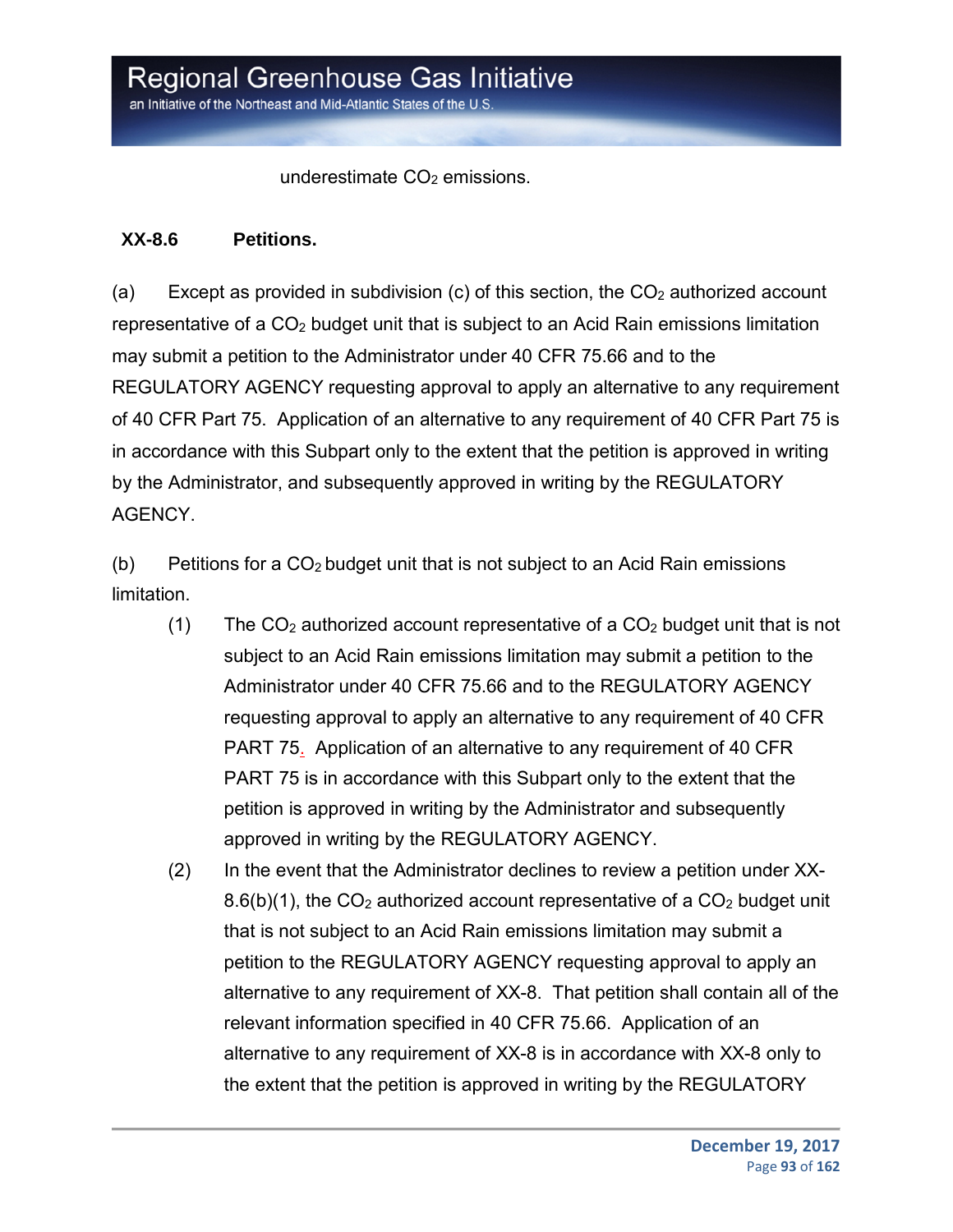#### AGENCY.

(c) The  $CO<sub>2</sub>$  authorized account representative of a  $CO<sub>2</sub>$  budget unit that is subject to an Acid Rain emissions limitation may submit a petition to the Administrator under 40 CFR 75.66 and to the REGULATORY AGENCY requesting approval to apply an alternative to a requirement concerning any additional CEMS required under the common stack provisions of 40 CFR 75.72 or a  $CO<sub>2</sub>$  concentration CEMS used under 40 CFR 75.71(a)(2). Application of an alternative to any such requirement is in accordance with this Subpart only to the extent the petition is approved in writing by the Administrator and subsequently approved in writing by the REGULATORY AGENCY.

#### XX-8.7 CO<sub>2</sub> budget units that co-fire eligible biomass.

(a) The  $CO<sub>2</sub>$  authorized account representative of a  $CO<sub>2</sub>$  budget unit that co-fires eligible biomass as a compliance mechanism under XX shall report the following information to the REGULATORY AGENCY or its agent for each calendar quarter:

- (1) For each shipment of solid eligible biomass fuel fired at the  $CO<sub>2</sub>$ budget unit, the total eligible biomass fuel input, on an as-fired basis, in pounds;
- (2) For each shipment of solid eligible biomass fuel fired at the  $CO<sub>2</sub>$ budget unit, the moisture content, on an as-fired basis, as a fraction by weight;
- (3) For each distinct type of gaseous eligible biomass fuel fired at the CO2 budget unit, the density of the biogas, on an as-fired basis, in pounds per standard cubic foot;
- (4) For each distinct type of gaseous eligible biomass fuel fired at the CO2 budget unit, the moisture content of the biogas, as a fraction by total weight;
- (5) For each distinct type of gaseous eligible biomass fuel fired at the  $CO<sub>2</sub>$  budget unit, the total eligible biomass fuel input, in standard cubic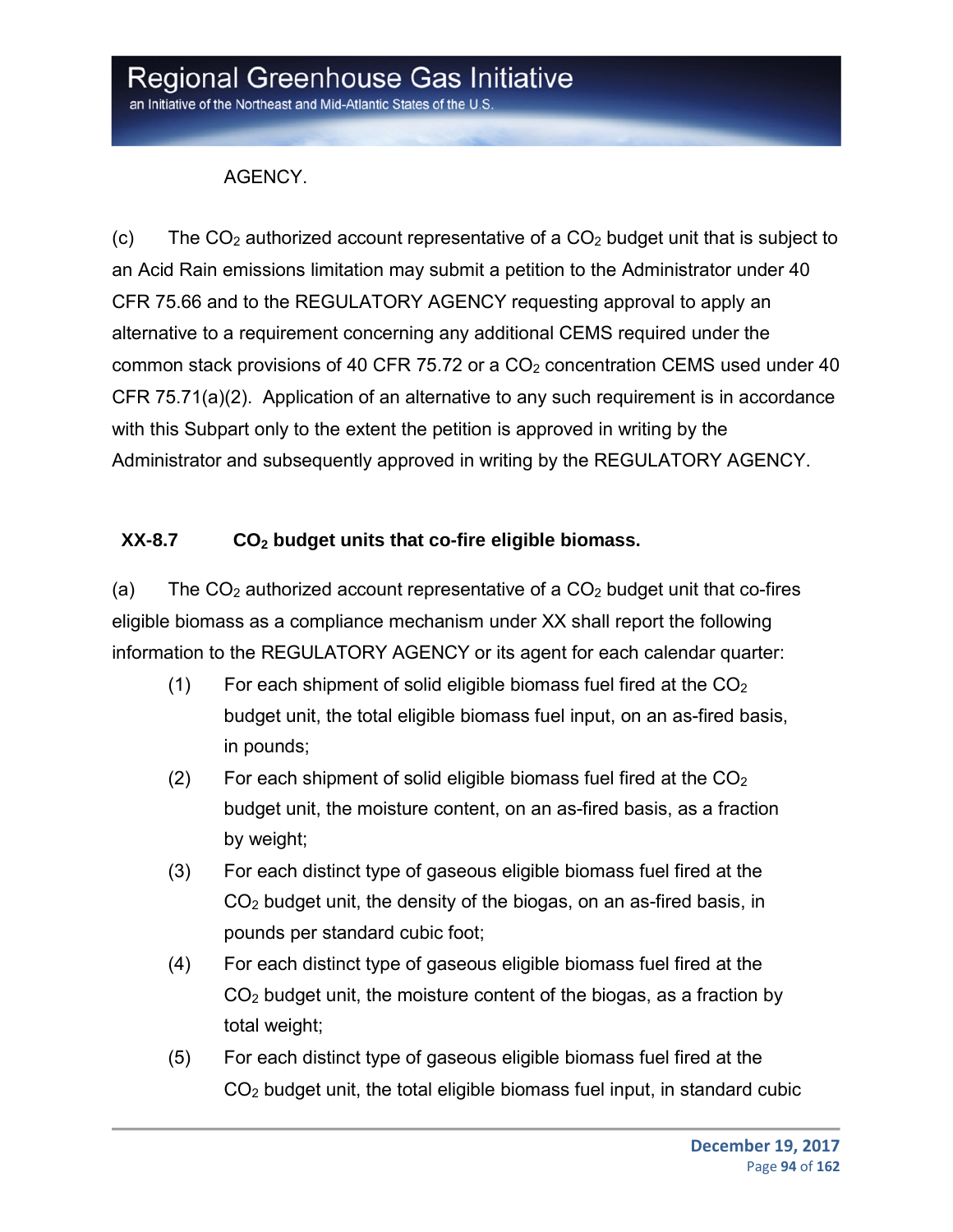an Initiative of the Northeast and Mid-Atlantic States of the U.S.

feet;

- $(6)$  For each distinct type of eligible biomass fuel fired at the  $CO<sub>2</sub>$  budget unit, the dry basis carbon content of the fuel type, as a fraction by dry weight;
- (7) For each distinct type of eligible biomass fuel fired at the  $CO<sub>2</sub>$  budget unit, the dry basis higher heating value, in MMBtu per dry pound;
- (8) For each distinct type of eligible biomass fuel fired at the  $CO<sub>2</sub>$  budget unit, the total dry basis eligible biomass fuel input, in pounds, calculated in accordance with XX-8.7(b);
- (9) The total amount of  $CO<sub>2</sub>$  emitted from the  $CO<sub>2</sub>$  budget unit due to firing eligible biomass fuel, in tons, calculated in accordance with XX-8.7(c);
- (10) For each distinct type of eligible biomass fuel fired at the  $CO<sub>2</sub>$  budget unit, the total eligible biomass fuel heat input, in MMBtu, calculated in accordance with XX-8.7(d)(1).
- (11) The total amount of heat input to the  $CO<sub>2</sub>$  budget unit due to firing eligible biomass fuel, in MMBtu, calculated in accordance with XX-8.7(d)(2);
- (12) Description and documentation of monitoring technology employed, and description and documentation of fuel sampling methodology employed, including sampling frequency; and
- (13) For each distinct type of eligible biomass fuel fired at the  $CO<sub>2</sub>$  budget unit, chemical analysis, including heating value and carbon content.

(b) An owner or operator of a  $CO<sub>2</sub>$  budget unit shall calculate and submit to the REGULATORY AGENCY or its agent on a quarterly basis the total dry weight for each distinct type of eligible biomass fired by the  $CO<sub>2</sub>$  budget unit during the reporting quarter. The total dry weight shall be determined for each fuel type as follows: For solid fuel types:

where:

$$
F_j = \sum_{i=1}^{m} (1 - M_i) \times F_i
$$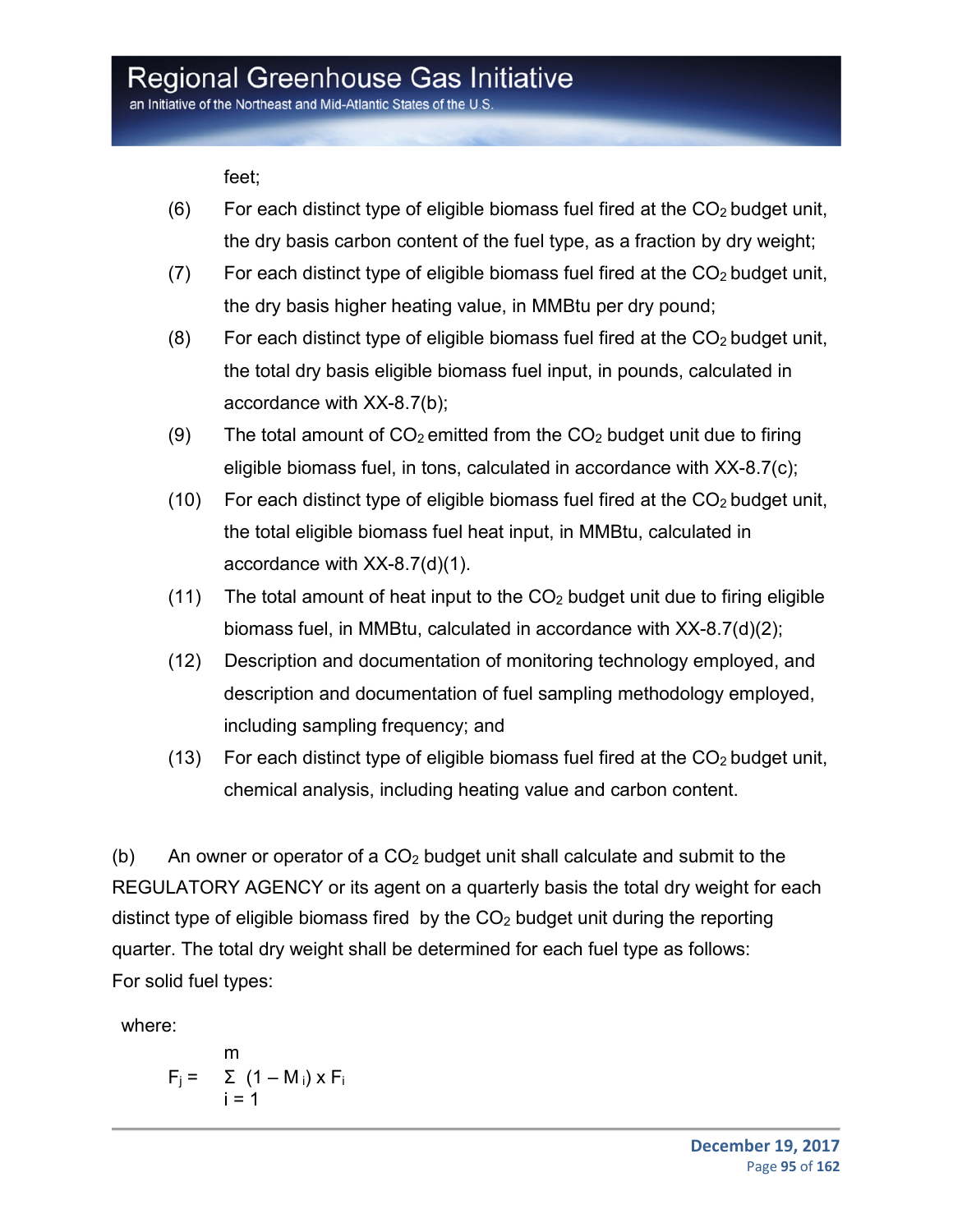an Initiative of the Northeast and Mid-Atlantic States of the U.S

- $F_i$  = Total eligible biomass dry basis fuel input (lbs) for fuel type j;
- $F_i$  = Eligible biomass as fired fuel input (lbs) for fired shipment i;
- $M_i$  = Moisture content (fraction) for fired shipment i;
- I = Fired fuel shipment;
- j = Fuel type; and
- m = Number of shipments.
	- (2) For gaseous fuel types:

#### where:

 $F_i = D_i \times V_i \times (1 - M_i)$ 

- $F_i$  = Total eligible biomass dry basis fuel input (lbs) for fuel type j;
- $D_i$  = Density of biogas (lbs/scf) for fuel type j;
- $V_i$  = Total volume (scf) for fuel type j;
- $M_i$  = Moisture content (fraction) for fuel type j;
- $j =$  Fuel type.
- (c)  $CO<sub>2</sub>$  emissions due to firing of eligible biomass shall be determined as follows:
	- (1) For any full calendar quarter during which no fuel other than eligible biomass is combusted at the CO2 budget unit, as measured and recorded in accordance with XX-8.1 through XX-8.6 ; or

For any full calendar quarter during which fuels other than eligible biomass are combusted at the  $CO<sub>2</sub>$  budget unit, as determined using the following equation:

$$
CO2 tons = \sum_{j=1}^{n} F_j x C_j x O_j x 44/12 x 0.0005
$$

where: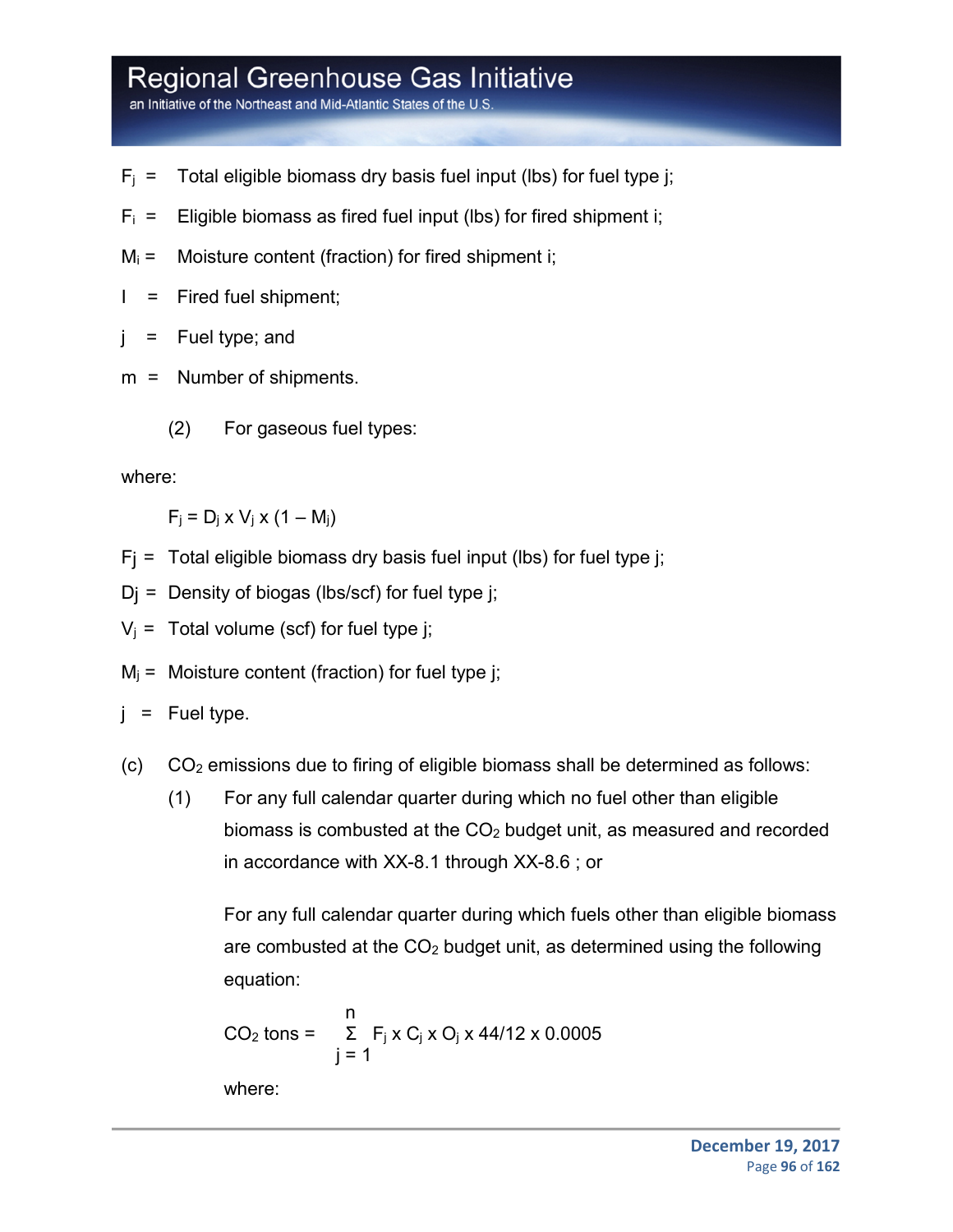an Initiative of the Northeast and Mid-Atlantic States of the U.S

- $CO<sub>2</sub>$  tons =  $CO<sub>2</sub>$  emissions due to firing of eligible biomass for the reporting quarter;
- $F_i$  = Total eligible biomass dry basis fuel input (lbs) for fuel type j, as calculated in XX 8.7(b);
- $C_i$  = carbon fraction (dry basis) for fuel type j;
- $O_i$  = Oxidation factor for eligible biomass fuel type j, derived for solid fuels based on the ash content of the eligible biomass fired and the carbon content of this ash, as determined pursuant to XX-8.7(a)(12); for gaseous eligible biomass fuels, a default oxidation factor of 0.995 may be used;
- 44/12 = The number of tons of carbon dioxide that are created when one ton of carbon is combusted (44/12);
	- 0.0005 = The number of short tons which is equal to one pound;
- $j$  = Fuel type; and
- n = Number of distinct fuel types.
- (d) Heat input due to firing of eligible biomass for each quarter shall be determined as follows:
	- (1) For each distinct fuel type:

where:

 $H_i = F_i x HHV_i$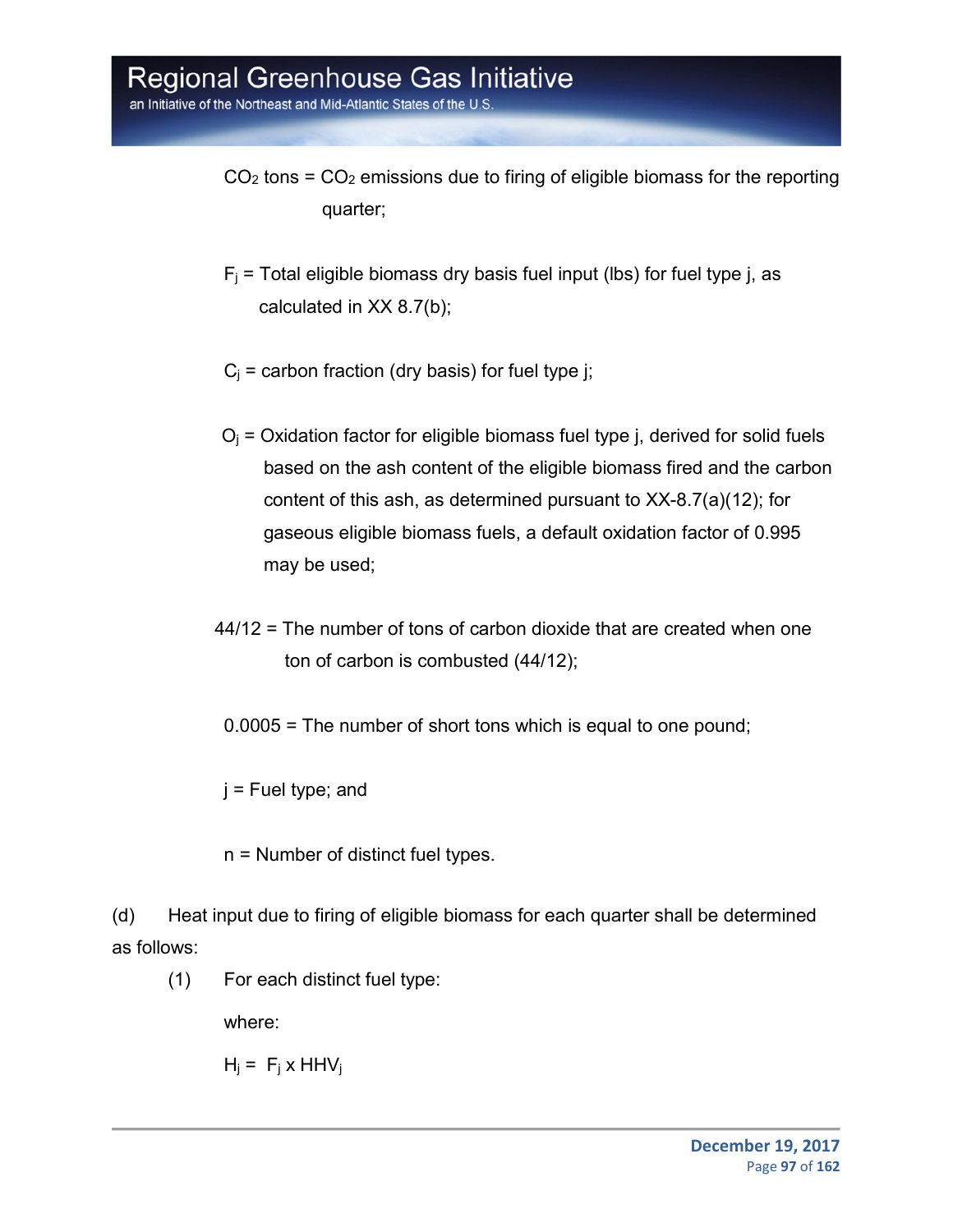$H_i$  = Heat input (MMBtu) for fuel type j;

 $F_i$  = Total eligible biomass dry basis fuel input (lbs) for fuel type j, as calculated in XX-8.7(b);

 $HHV_i = Higher heating value (MMBtu/lb)$ , dry basis, for fuel type j, as determined through chemical analysis; and  $i =$  fuel type.

(2) For all fuel types:

na ann an t-Iomraid ann an t-Iomraid ann an t-Iomraid ann an t-Iomraid ann an t-Iomraid ann an t-Iomraid ann a<br>Tha an t-Iomraid ann an t-Iomraid ann an t-Iomraid ann an t-Iomraid ann an t-Iomraid ann an t-Iomraid ann an t Heat Input MMBtu =  $\Sigma H_i$  $i = 1$ where:

 $H<sub>i</sub>$  = Heat input (MMBtu) for fuel type j;

 $j$  = fuel type; and

n = number of distinct fuel types.

(e) Fuel sampling methods and fuel sampling technology shall be consistent with the New York State Renewable Portfolio Standard Biomass Guidebook, September 2011.

#### **XX-8.8 Additional requirements to provide output data.**

(a) A  $CO<sub>2</sub>$  budget unit in a state that requires the use of information submitted to the Independent System Operator (ISO) to document megawatt-hours (MWh) the CO2 budget unit produces shall submit to the REGULATORY AGENCY or its agent the same MWh value submitted to the ISO and a statement certifying that the MWh of electrical output reported reflects the total actual electrical output for all  $CO<sub>2</sub>$  budget units at the facility used by the ISO to determine settlement resources of energy market participants.

(b) A  $CO<sub>2</sub>$  budget unit in a state that requires gross output to be used that also reports gross hourly MW to the Administrator, shall use the same electronic data report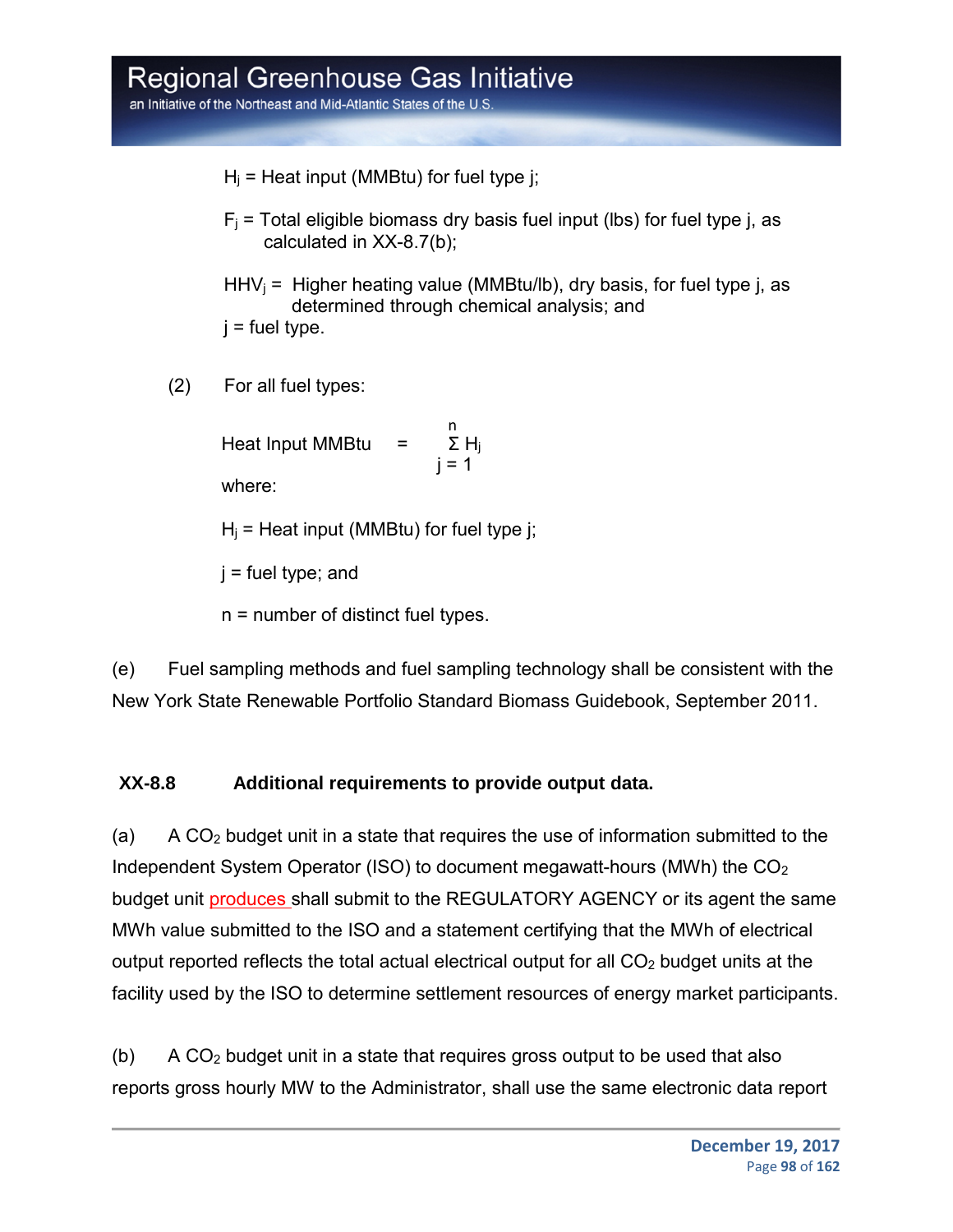an Initiative of the Northeast and Mid-Atlantic States of the U.S.

(EDR) gross output (in MW), as submitted to the Administrator, for the hour times operating time in the hour, added for all hours in a year. A  $CO<sub>2</sub>$  budget unit that does not report gross hourly MW to the Administrator shall submit to the REGULATORY AGENCY or its agent information in accordance with paragraph XX-8.8(e)(1).

 $(0)$  A CO<sub>2</sub> budget unit in a state that requires net electrical output, shall submit to the REGULATORY AGENCY or its agent information in accordance with paragraph XX- $8.8(e)(1)$ . A CO<sub>2</sub> budget source whose electrical output is not used in ISO energy market settlement determinations shall propose to the REGULATORY AGENCY a method for quantification of net electrical output.

 $(d)$   $CO<sub>2</sub>$  budget sources selling steam should use billing meters to determine net steam output. A  $CO<sub>2</sub>$  budget source whose steam output is not measured by billing meters or whose steam output is combined with output from a non- $CO<sub>2</sub>$  budget unit prior to measurement by the billing meter shall propose to the REGULATORY AGENCY an alternative method for quantification of net steam output. If data for steam output is not available, the CO<sub>2</sub> budget source may report heat input providing useful steam output as a surrogate for steam output.

(e) *Monitoring.* The owner or operator of each CO2 budget unit, in a state that requires the  $CO<sub>2</sub>$  budget unit's net output, must meet the following requirements. Each CO2 budget source must submit an output monitoring plan. The output monitoring plan must include a description and diagram as stated below.

(1) Submit a diagram of the electrical and/or steam system for which output is being monitored, specifically including the following. If the  $CO<sub>2</sub>$  budget unit monitors net electric output, the diagram should contain all  $CO<sub>2</sub>$  budget units and all generators served by each  $CO<sub>2</sub>$  budget unit and the relationship between  $CO<sub>2</sub>$  budget units and generators. If a generator served by a  $CO<sub>2</sub>$  budget unit is also served by a non-affected unit, the non-affected unit and its relationship to each generator should be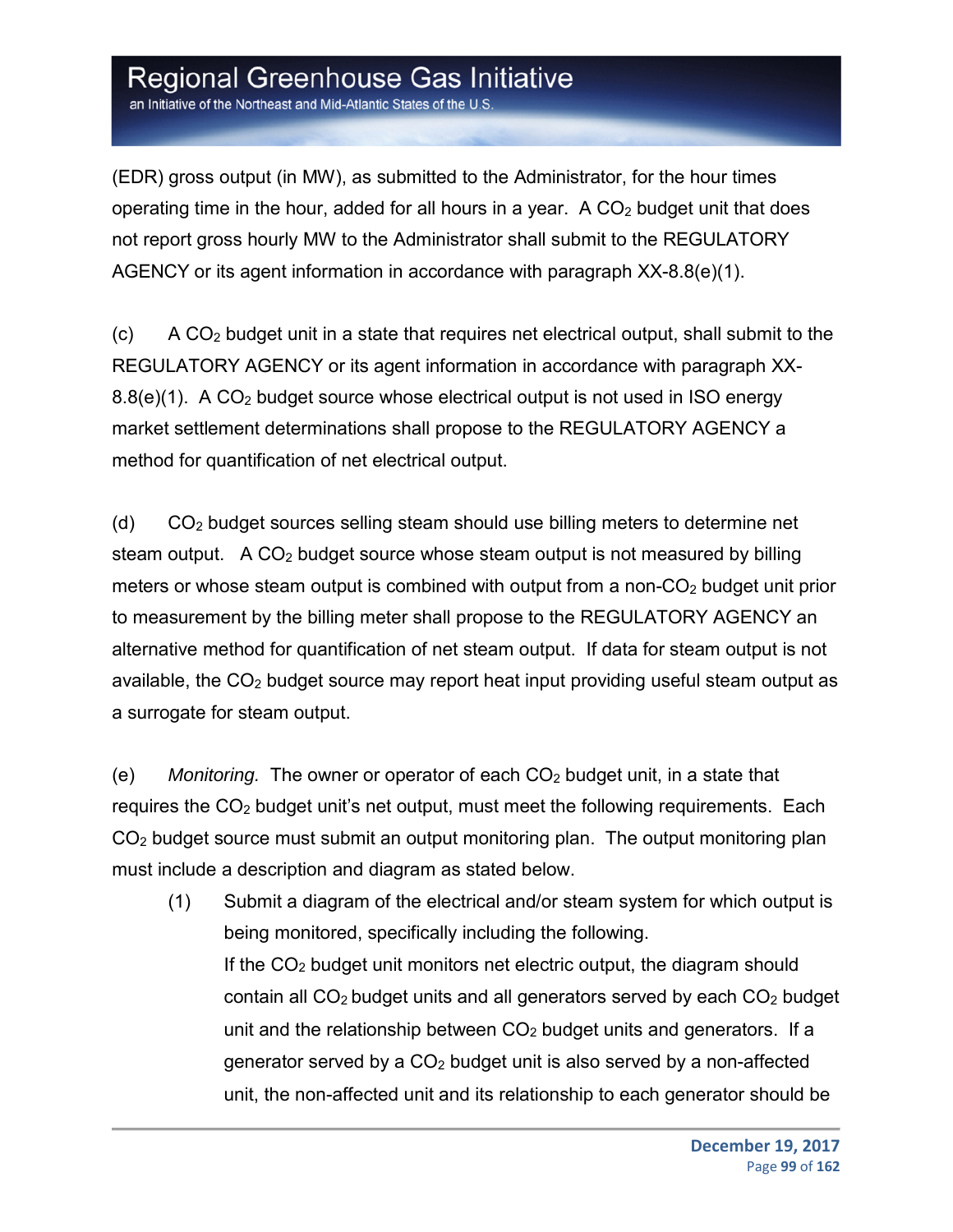indicated on the diagram as well. The diagram should indicate where the net electric output is measured and should include all electrical inputs and outputs to and from the plant. If net electric output is determined using a billing meter, the diagram should show each billing meter used to determine net sales of electricity and should show that all electricity measured at the point of sale is generated by the  $CO<sub>2</sub>$  budget units.

- $(i)$  If the  $CO<sub>2</sub>$  budget unit monitors net thermal output, the diagram should include all steam or hot water coming into the net steam system, including steam from CO<sub>2</sub> budget units and non-affected units, and all exit points of steam or hot water from the net steam system. In addition, each input and output stream will have an estimated temperature, pressure and phase indicator, and an enthalpy in Btu/lb. The diagram of the net steam system should identify all useful loads, house loads, parasitic loads, any other steam loads and all boiler feedwater returns. The diagram will represent all energy losses in the system as either usable or unusable losses. The diagram will also indicate all flow meters, temperature or pressure sensors or other equipment used to calculate gross thermal output. If a sales agreement is used to determine net thermal output, the diagram should show the monitoring equipment used to determine the sales of steam.
- (2) Submit a description of each output monitoring system. The description of the output monitoring system should include a written description of the output system and the equations used to calculate output. For net thermal output systems descriptions and justifications of each useful load should be included.
- (3) Submit a detailed description of all quality assurance/quality control activities that will be performed to maintain the output system in accordance with subdivision XX-8.8(g).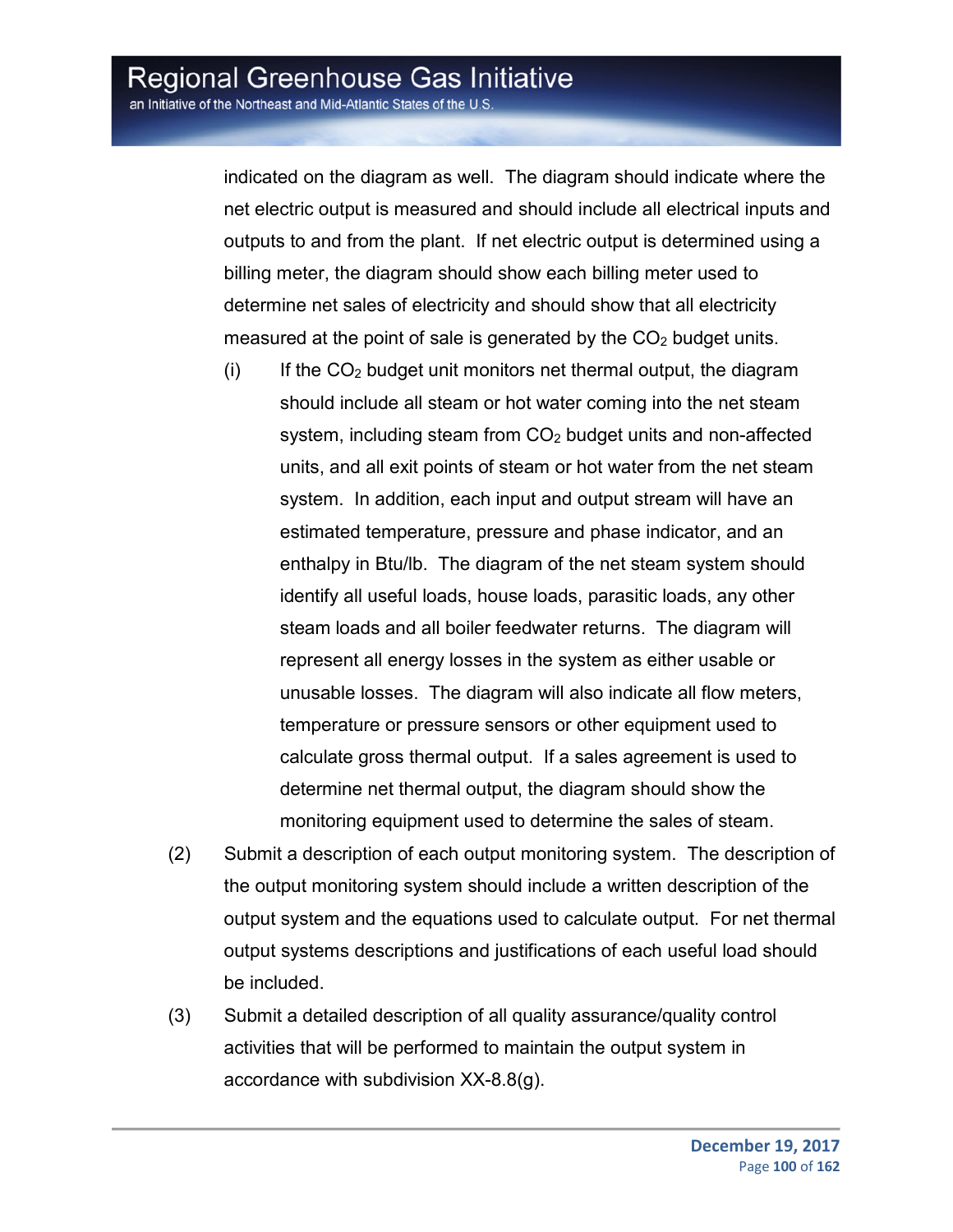an Initiative of the Northeast and Mid-Atlantic States of the U.S.

(4) Submit documentation supporting any output value(s) to be used as a missing data value should there be periods of invalid output data. The missing data output value must be either zero or an output value that is likely to be lower than a measured value and that is approved as part of the monitoring plan required under this subdivision.

(f) *Initial certification*. A certification statement must be submitted by the CO2 authorized account representative stating that either the output monitoring system consists entirely of billing meters or that the output monitoring system meets one of the accuracy requirements for non-billing meters at paragraph (2) of this subdivision. This statement may be submitted with the certification application required under subdivision  $XX-8.5(c)$ .

- (1) *Billing meters*. The billing meter must record the electric or thermal output. Any electric or thermal output values that the facility reports must be the same as the values used in billing for the output. Any output measurement equipment used as a billing meter in commercial transactions requires no additional certification or testing.
- (2) *Non-billing meters*. For non-billing meters, the output monitoring system must either meet an accuracy of within 10% of the reference value, or each component monitor for the output system must meet an accuracy of within 3% of the full scale value, whichever is less stringent.
	- (i) *System approach to accuracy*. The system approach to accuracy must include a determination of how the system accuracy of 10% is achieved using the individual components in the system and should include data loggers and any watt meters used to calculate the final net electric output data and/or any flow meters for steam or condensate, temperature measurement devices, absolute pressure measurement devices, and differential pressure devices used for measuring thermal energy.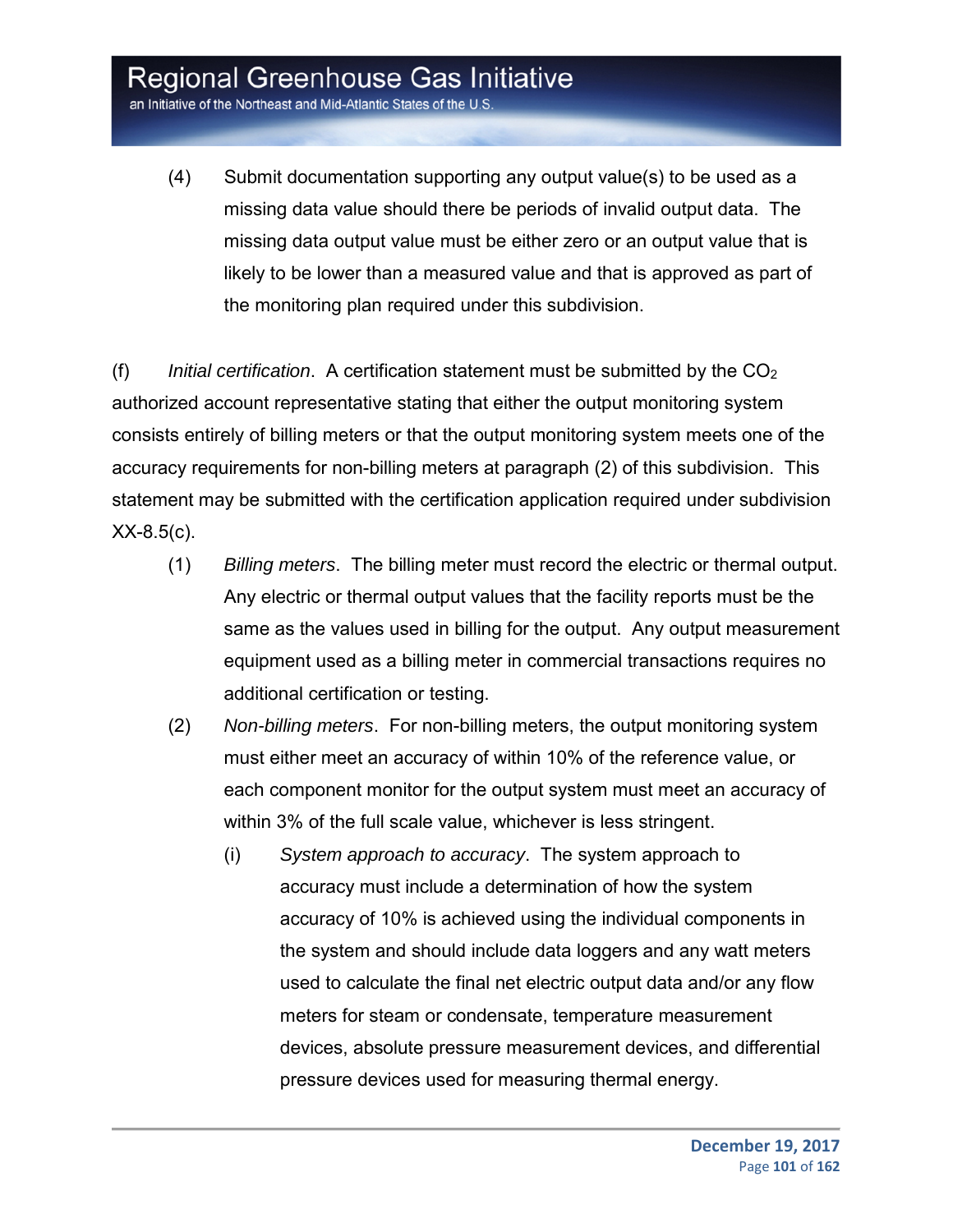an Initiative of the Northeast and Mid-Atlantic States of the U.S.

(ii) *Component approach to accuracy*. If testing a piece of output measurement equipment shows that the output readings are not accurate to within 3.0 percent of the full scale value, then the equipment should be repaired or replaced to meet that requirement. Data shall remain invalid until the output measurement equipment passes an accuracy test or is replaced with another piece of equipment that passes the accuracy test.

(g) *Ongoing QA/QC*. Ongoing quality assurance/quality control activities must be performed in order to maintain the output system.

- (1) *Billing meters*. In the case where billing meters are used to determine output, no QA/QC activities beyond what are already performed are required.
- (2) *Non-billing meters*. Certain types of equipment such as potential transformers, current transformers, nozzle and venture venturi type meters, and the primary element of an orifice plate only require an initial certification of calibration and do not require periodic recalibration unless the equipment is physically changed. However, the pressure and temperature transmitters accompanying an orifice plate will require periodic retesting. For other types of equipment, either recalibrate or reverify the meter accuracy at least once every two years (i.e., every eight calendar quarters), unless a consensus standard allows for less frequent calibrations or accuracy tests. For non- billing meters, the output monitoring system must either meet an accuracy of within 10% of the reference value, or each component monitor for the output system must meet an accuracy of within 3% of the full scale value, whichever is less stringent. If testing a piece of output measurement equipment shows that the output readings are not accurate to within 3.0 percent of the full scale value, then the equipment should be repaired or replaced to meet that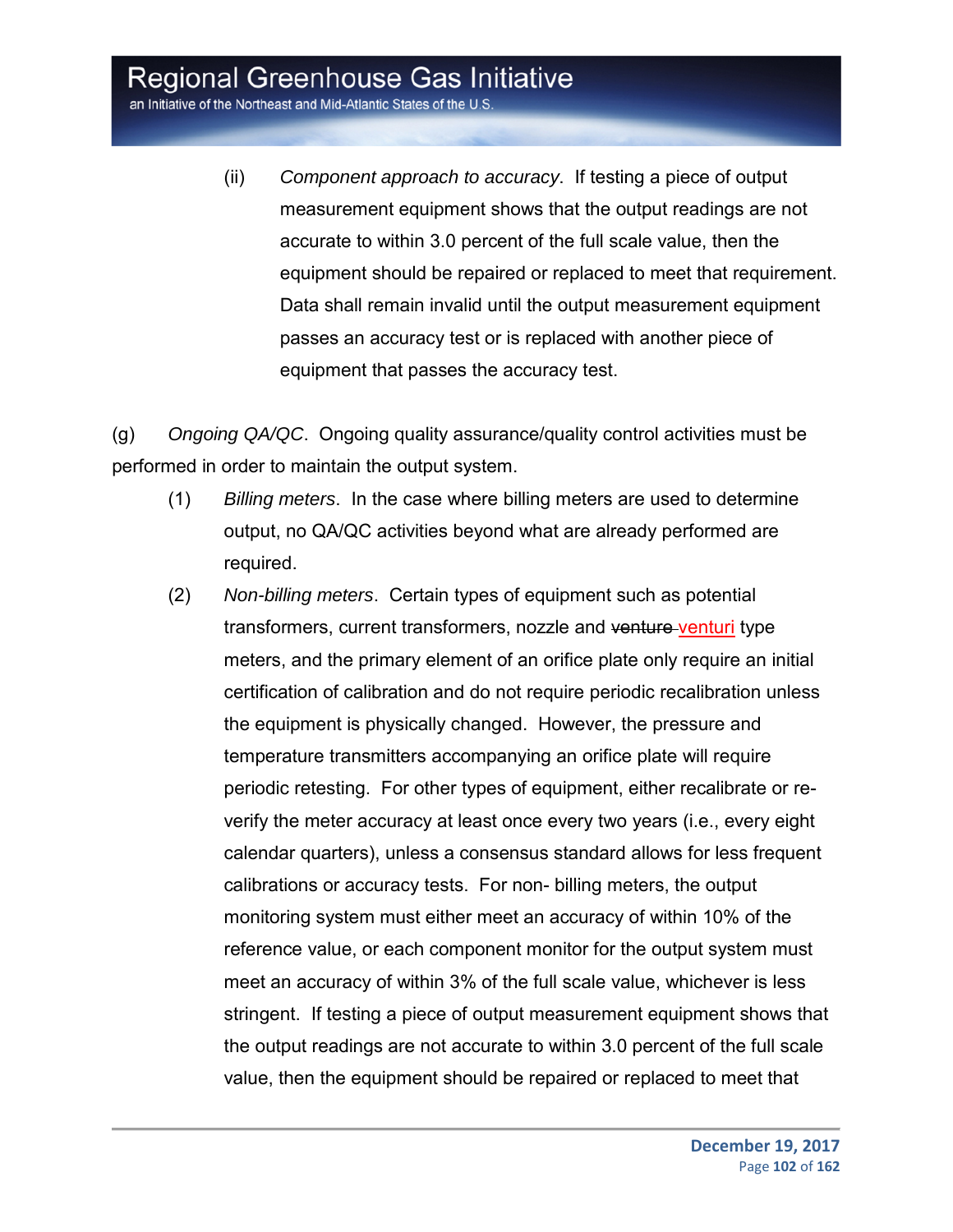requirement.

- (3) *Out-of-control periods*. If testing a piece of output measurement equipment shows that the output readings are not accurate to the certification value, data remain invalid until the output measurement equipment passes an accuracy test or is replaced with another piece of equipment that passes the accuracy test. All invalid data shall be replaced by either zero or an output value that is likely to be lower than a measured value and that is approved as part of the monitoring plan required under subdivision XX-8.8(e).
- (h) *Recordkeeping and reporting.*
	- (1) *General provisions.* The CO2 authorized account representative shall comply with all recordkeeping and reporting requirements in this section and with the requirements of subdivisions XX-1.5(e) and XX-2.1(e).
	- (2) *Recordkeeping.* Facilities shall retain data used to monitor, determine, or calculate net generation for ten years.
	- (3) *Annual reports.* The CO2 authorized account representative shall submit annual output reports, as follows. The data must be sent both electronically and in hardcopy by March 1 for the immediately preceding calendar year to the REGULATORY AGENCY or its agent. The annual report shall include unit level MWh, all useful steam output and a certification statement from the  $CO<sub>2</sub>$  authorized account representative stating the following,

*"I am authorized to make this submission on behalf of the owners and operators of the CO2 budget sources or CO2 budget units for which the submission is made. I certify under penalty of law that I have personally examined, and am familiar with, the statements and information submitted in this document and all its attachments. Based on my inquiry of those individuals with primary responsibility for obtaining the information, I certify*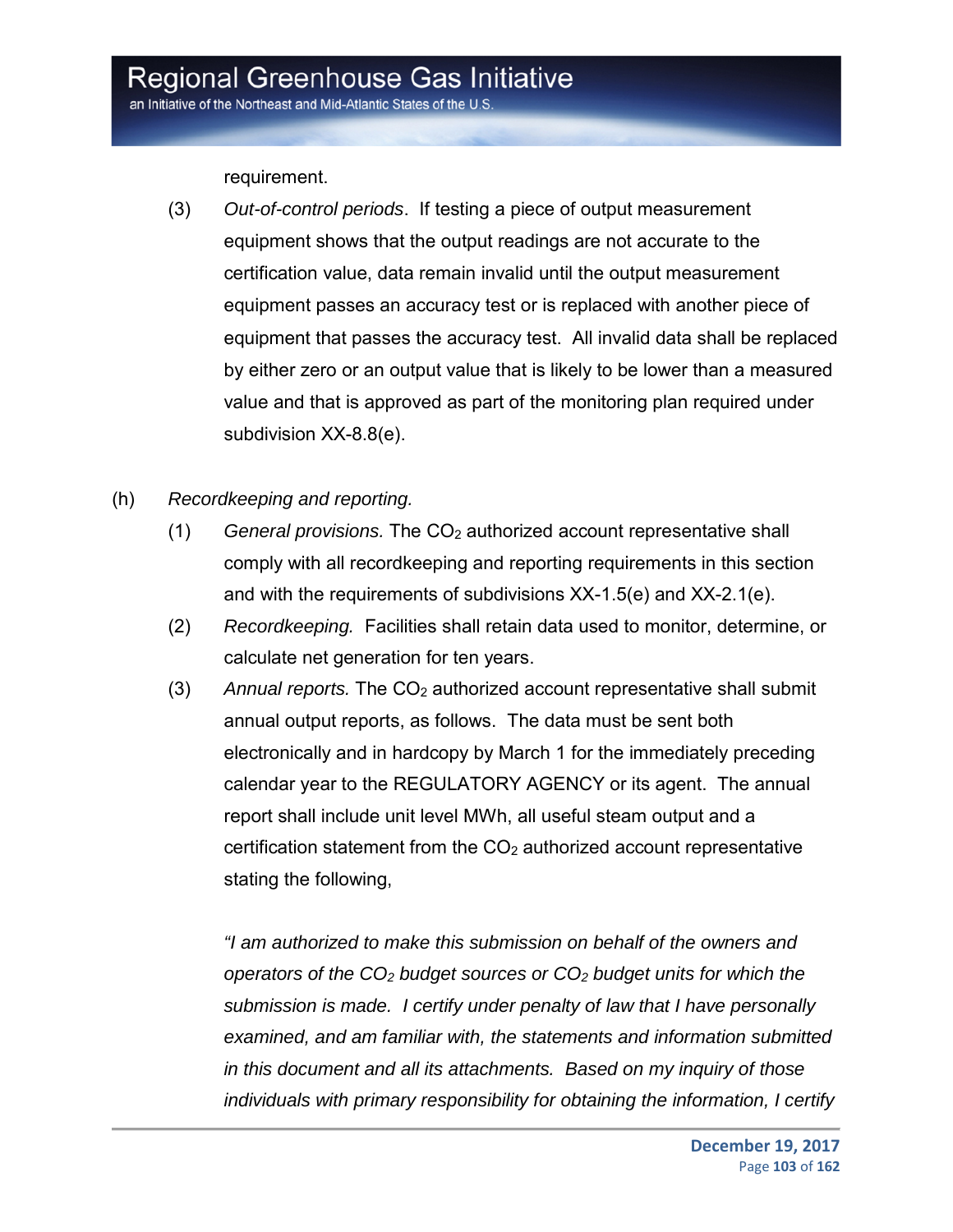*that the statements and information are to the best of my knowledge and belief true, accurate, and complete. I am aware that there are significant penalties for submitting false statements and information or omitting required statements and information, including the possibility of fine or imprisonment."* 

#### Subpart XX-9 Auction of CO<sub>2</sub> CCR and ECR allowances

#### **XX-9.1 Purpose**

The following rules shall apply to each allowance auction. The REGULATORY AGENCY or its agent may specify additional information in the auction notice for each auction. Such additional information may include the time and location of the auction, auction rules, registration deadlines, and any additional information deemed necessary or useful.

#### **XX-9.2 General Requirements**

(a) The REGULATORY AGENCY or its agent shall include the following information in the auction notice for each auction:

- $(1)$  The number of CO<sub>2</sub> allowances offered for sale at the auction, not including any  $CO<sub>2</sub> CCR$  allowances;
- (2) The number of  $CO<sub>2</sub> CCR$  allowances that will be offered for sale at the auction if the condition of paragraph (b)(1) of this section is met;
- (3) The minimum reserve price for the auction; and
- (4) The CCR trigger price for the auction.
- $(5)$  The maximum number of  $CO<sub>2</sub>$  allowances that may be withheld from sale at the auction if the condition of paragraph (d) (1) of this section is met;
- (6) The ECR trigger price for the auction.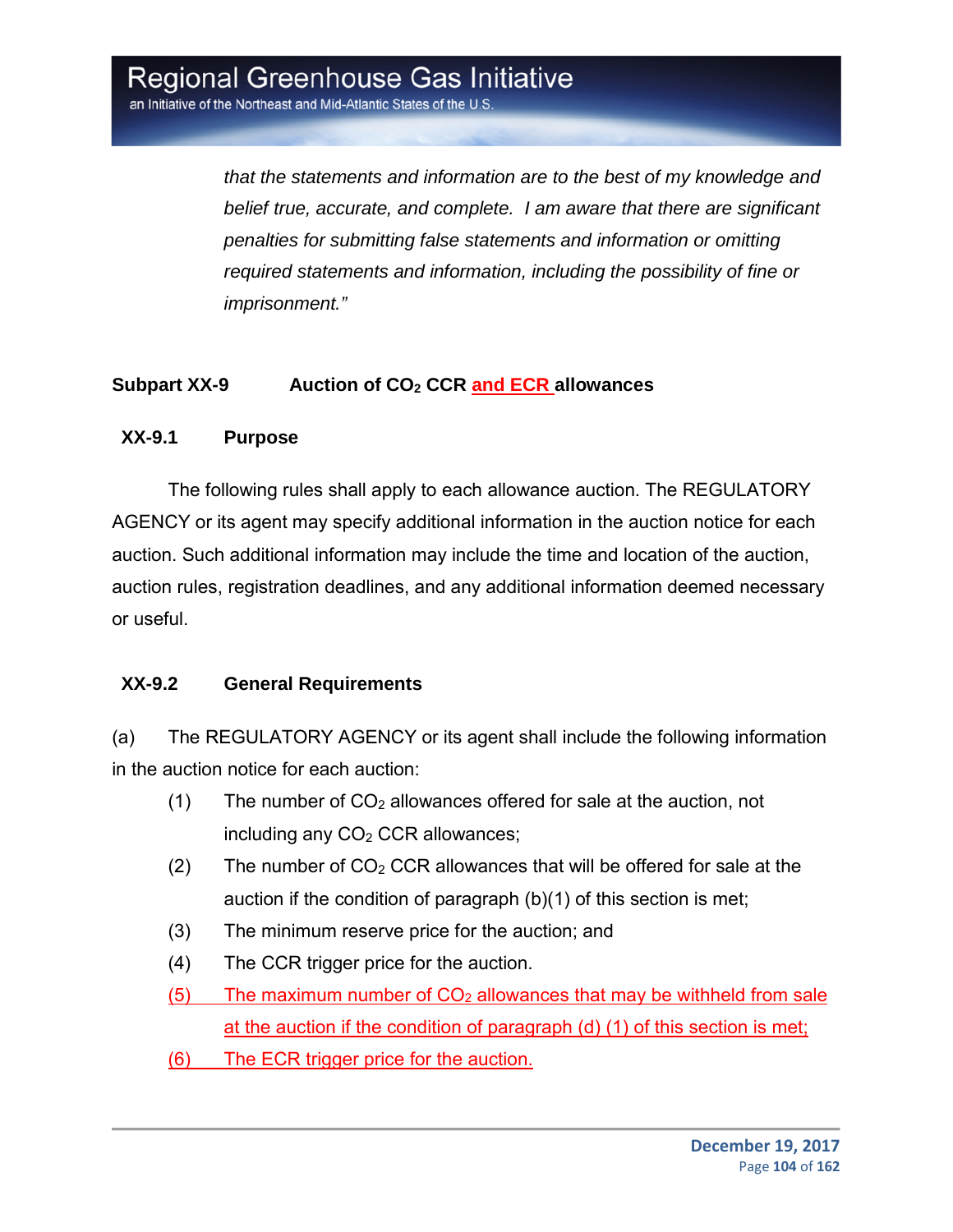an Initiative of the Northeast and Mid-Atlantic States of the U.S

(b) The REGULATORY AGENCY or its agent shall follow these rules for the sale of CO<sub>2</sub> CCR allowances:

- $(1)$   $CO<sub>2</sub> CCR$  allowances shall only be sold at an auction in which total demand for allowances, above the CCR trigger price, exceeds the number of  $CO<sub>2</sub>$  allowances available for purchase at the auction, not including any CO2 CCR allowances.
- (2) If the condition of paragraph (1) of this subdivision is met at an auction, then the number of  $CO<sub>2</sub> CCR$  allowances offered for sale by the REGULATORY AGENCY or its agent at the auction shall be equal to the number of CO<sub>2</sub> CCR allowances in the RELEVANT STATE AUCTION ACCOUNT at the time of the auction.
- $(3)$  After all of the CO<sub>2</sub> CCR allowances in the RELEVANT STATE AUCTION ACCOUNT have been sold in a given calendar year, no additional CO2 CCR allowances will be sold at any auction for the remainder of that calendar year, even if the condition of paragraph (1) of this subdivision is met at an auction; and
- (4) At an auction in which  $CO<sub>2</sub> CCR$  allowances are sold, the reserve price at for the auction shall be the CCR trigger price.
- (5) If the condition of paragraph (1) of this subdivision is not satisfied, no  $CO<sub>2</sub>$ CCR allowances shall be offered for sale at the auction, and the reserve price for the auction shall be equal to the minimum reserve prices.

(c) The REGULATORY AGENCY or its agent shall implement the reserve price in the following manner:

- (1) No allowances shall be sold at any auction for a price below the reserve price for that auction; and
- (2) If the total demand for allowances at an auction is less than or equal to the total number of allowances made available for sale in that auction, then the auction clearing price for the auction shall be the reserve price.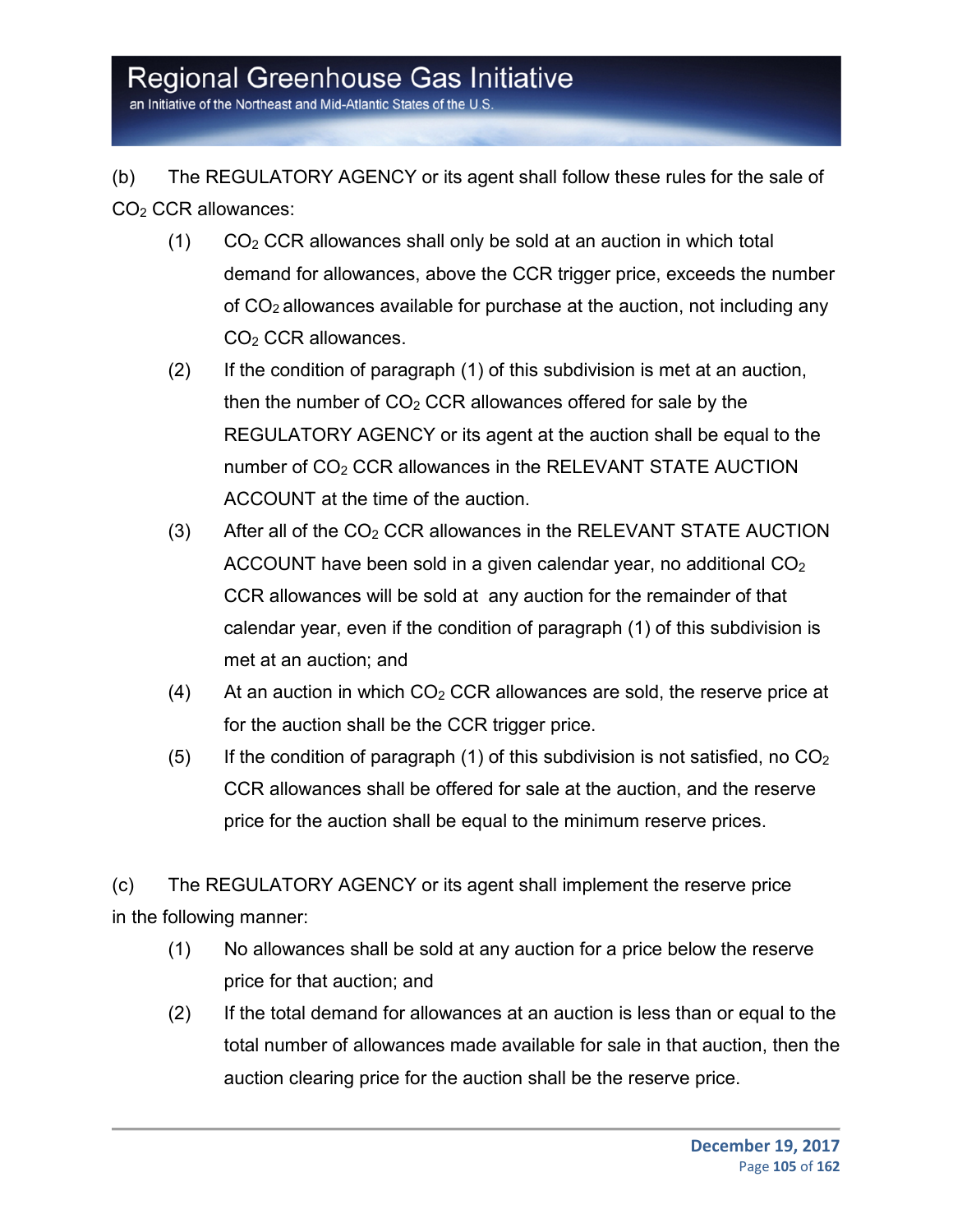an Initiative of the Northeast and Mid-Atlantic States of the U.S

#### (d) The REGULATORY AGENCY or its agent shall follow these rules for the

withholding of  $CO<sub>2</sub> ECR$  allowances from an auction:

- $(1)$  CO<sub>2</sub> ECR allowances shall only be withheld from an auction if the demand for allowances would result in an auction clearing price that is less than the ECR trigger price prior to the withholding from the auction of any ECR allowances.
- (2) If the condition in paragraph (1) of this subdivision is met at an auction, then the maximum number of  $CO<sub>2</sub> ECR$  allowances that may be withheld from that auction will be equal to the quantity shown in section  $5.3(e)(1)$ Table 4 minus the total quantity of CO<sub>2</sub> ECR allowances that have been withheld from any prior auction in that calendar year. Any  $CO<sub>2</sub> ECR$ allowances withheld from an auction will be transferred into the RELEVANT STATE ECR ACCOUNT.

#### **Subpart XX-10 CO2 Emissions Offset Projects**

#### **XX-10.1 Purpose.**

The REGULATORY AGENCY will provide for the award of CO<sub>2</sub> offset allowances to sponsors of CO2 emissions offset projects that have reduced or avoided atmospheric loading of CO<sub>2</sub>, CO<sub>2</sub> equivalent or sequestered carbon as demonstrated in accordance with the applicable provisions of this Subpart. The requirements of this Subpart seek to ensure that  $CO<sub>2</sub>$  offset allowances awarded represent  $CO<sub>2</sub>$  equivalent emission reductions or carbon sequestration that are real, additional, verifiable, enforceable, and permanent within the framework of a standards-based approach. Subject to the relevant compliance deduction limitations of paragraph  $XX-6.5(a)(3)$ ,  $CO<sub>2</sub>$  offset allowances may be used by any CO2 budget source for compliance purposes.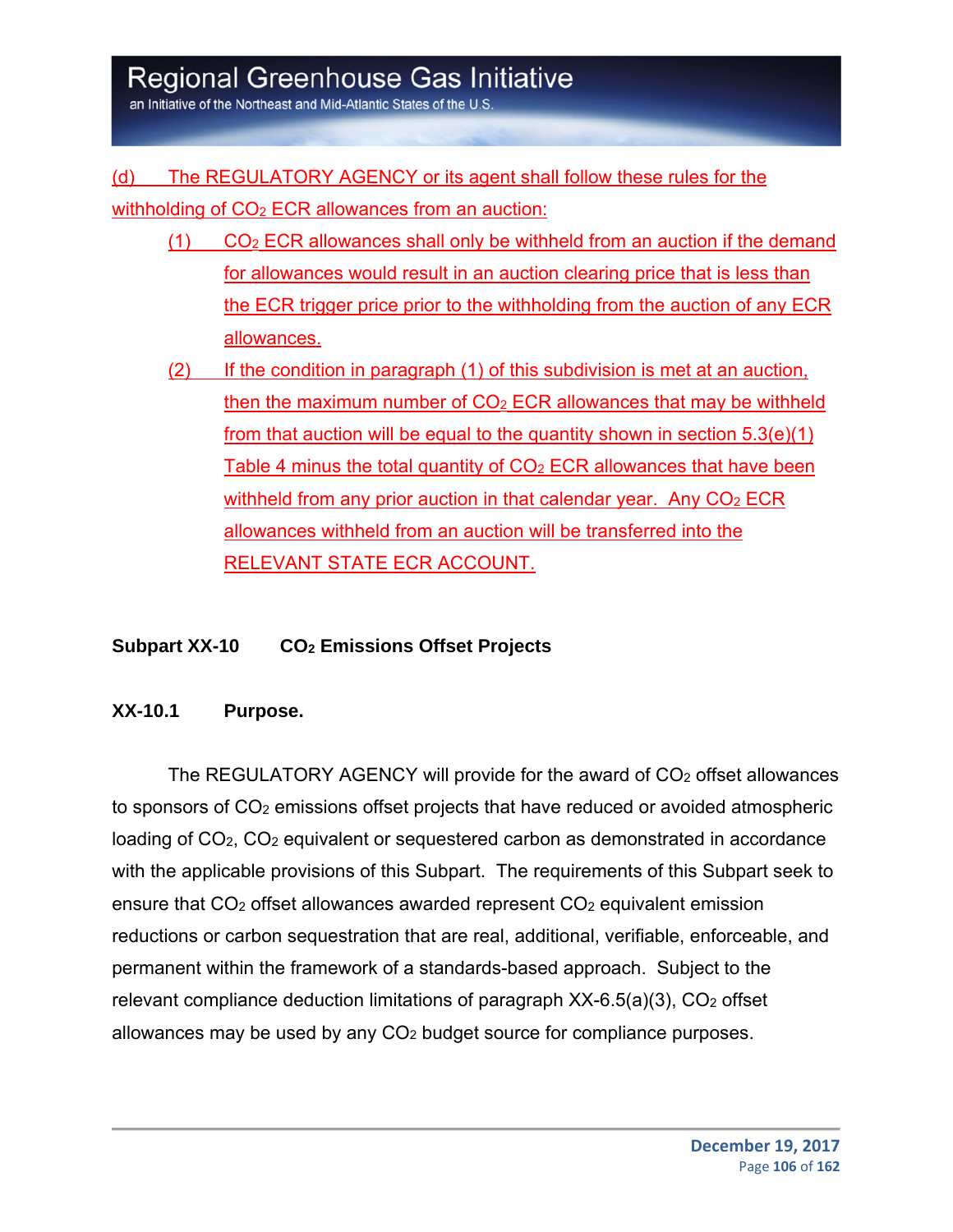#### **XX-10.2 Definitions.**

(a) *Anaerobic digester*. A device that promotes the decomposition of organic material to simple organics and gaseous biogas products, in the absence of elemental oxygen, usually accomplished by means of controlling temperature and volume, and including a methane recovery system.

(b) *Anaerobic digestion*. The degradation decomposition of organic material including manure brought about through the action of microorganisms in the absence of elemental oxygen.

(c) *Anaerobic storage*. Storage of organic material in an oxygen-free environment, or under oxygen-free conditions, including but not limited to, holding tanks, ponds, and lagoons.

(d) *ANSI*. American National Standards Institute.

(e) ASHRAE. American Society of Heating, Refrigerating and Air-Conditioner Engineers.

(f)(e) *Biogas*. Gas resulting from the decomposition of organic matter under anaerobic conditions. The principle constituents are methane and carbon dioxide.

(g) Boiler (commercial). A self-contained, low-pressure appliance for supplying steam or hot water to a commercial building.

(h) Boiler (residential). A self-contained, low-pressure appliance for supplying steam or hot water to a residential building.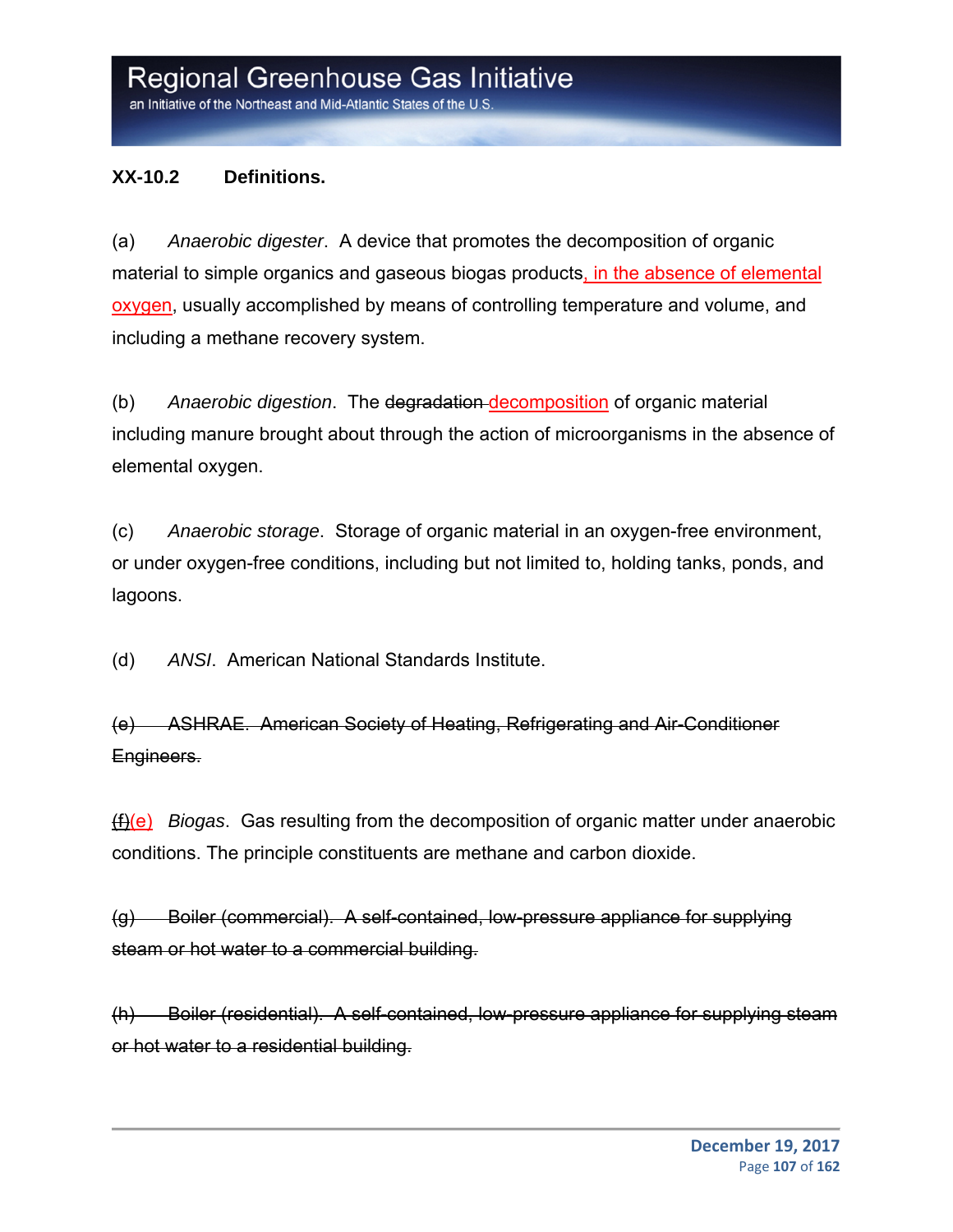an Initiative of the Northeast and Mid-Atlantic States of the U.S

(i) Building envelope. The elements of a building that separate conditioned space from unconditioned space, or that enclose semi-heated space, through which thermal energy may be transferred to or from the exterior, unconditioned space, or conditioned space. Includes all elements that separate the interior of a building from the outdoor environment, including walls, windows, foundation, basement slab, ceiling, roof, and insulation.

(j)(f) *CO2e*. CO2e means carbon dioxide equivalent.

(k) Commercial building. A building to which the provisions of ANSI/ASHRAE/IESNA Standard 90.1 apply, which includes buildings except low-rise residential buildings. Low-rise residential buildings include single family homes, multifamily structures of three stories or fewer above grade, and manufactured homes (modular and mobile).

(l)(g) *Conflict of interest*. A situation that may arise with respect to an individual in relation to any specific project sponsor, CO2 emissions offset project or category of offset projects, such that the individual's other activities or relationships with other persons or organizations render or may render the individual incapable of providing an impartial certification opinion, or otherwise compromise the individual's objectivity in performing certification functions.

(m) Condensing mode. The design and operation of furnaces or boilers in a mode that leads to the production of condensate in flue gases.

(n)(h) *Cooperating regulatory agency*. A regulatory agency in a state or United States jurisdiction that is not a participating state that has entered into a memorandum of understanding with the appropriate regulatory agencies of all participating states to carry out certain obligations relative to CO2 emissions offset projects in that state or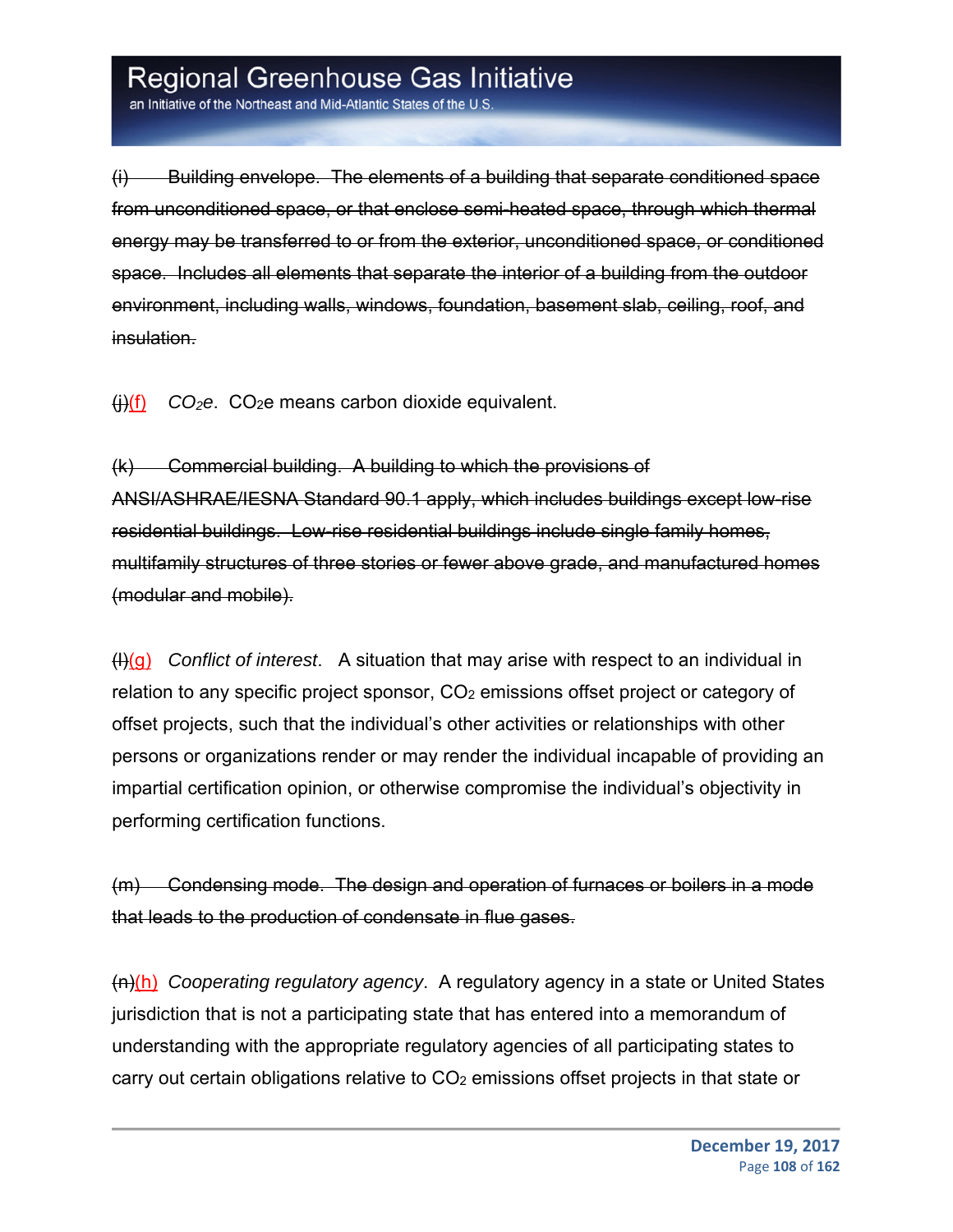an Initiative of the Northeast and Mid-Atlantic States of the U.S

United States jurisdiction, including but not limited to the obligation to perform audits of offset project sites, and report violations of this Subpart.

(o) Energy conservation measure (ECM) or energy efficiency measure (EEM). A set of activities designed to increase the energy efficiency of a building or improve the management of energy demand. An ECM/EEM may involve one or more of the following: physical changes to facility equipment, modifications to a building, revisions to operating and maintenance procedures, software changes, or new means of training or managing users of the building or operations and maintenance staff.

(p) Energy performance. A measure of the relative energy efficiency of a building, building equipment, or building components, as measured by the amount of energy required to provide building services. For building equipment and components, a relative measure of the impact of equipment or components on building energy usage. (q) Energy services. Provision of useful services to building occupants, such as heating and hot water, cooling, and lighting.

(r)(i) *Forest offset project*. An offset project involving reforestation, improved forest management, or avoided conversion.

(s)(j) *Forest offset project data report*. The report prepared by a project sponsor each year that provides the information and documentation required by this Subpart or the forest offset protocol.

(t)(k) *Forest offset protocol*. The protocol titled "Regional Greenhouse Gas Initiative Offset Protocol U.S. Forest Projects", published by the participating states on XXX.

(u) Furnace (residential). A self-contained, indirect-fired appliance that supplies heated air to a residential building through ducts to conditioned spaces and that has a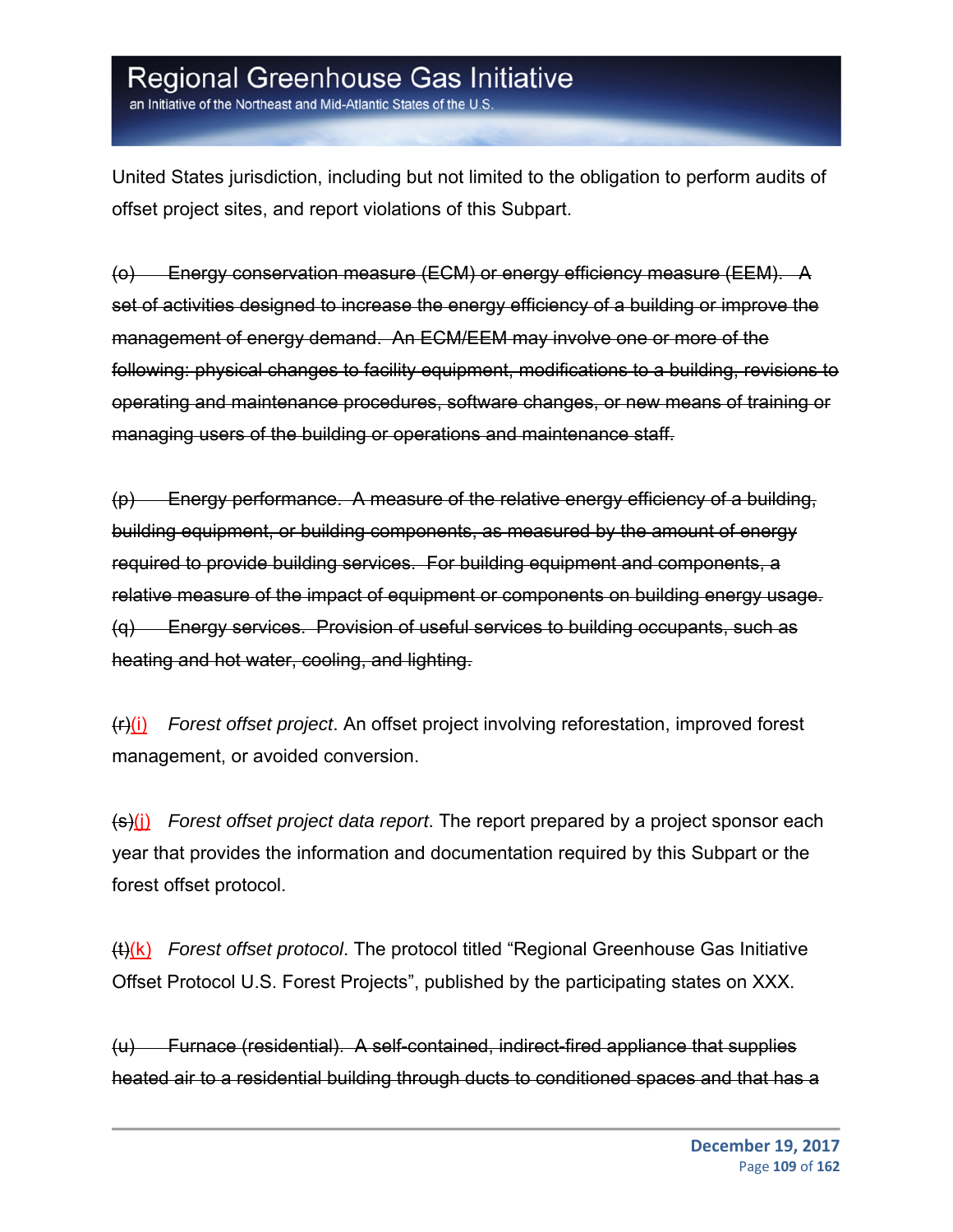an Initiative of the Northeast and Mid-Atlantic States of the U.S

heat input rate of less than 225,000 Btu/hr. May apply to a furnace that meets the above heat input rate criteria and is installed in a commercial building.

(v) HVAC system. The system or systems that provide, either collectively or individually, heating, ventilation, or air conditioning to a building, including the equipment, distribution network, and terminals.

(w) IESNA. Illuminating Engineering Society of North America.

(x)(l) *Independent verifier*. An individual that has been approved by the REGULATORY AGENCY or its agent to conduct verification activities.

(y)(m) *Intentional Reversal*. Any reversal caused by a forest owner's negligence, gross negligence, or willful intent, including harvesting, development, and harm to the area within the offset project boundary

(z)(n) *Market penetration rate*. A measure of the diffusion of a technology, product, or practice in a defined market, as represented by the percentage of annual sales for a product or practice, or as a percentage of the existing installed stock for a product or category of products, or as the percentage of existing installed stock that utilizes a practice. The REGULATORY AGENCY may determine an appropriate market definition and market penetration metric for a category of technology, product or practice, and may issue guidance specifying the technologies, products or practices that meet a specified market penetration rate.

(aa) Non-census water. Streams, sloughs, estuaries, and canals more than 120 feet and less than 1/8 of a mile wide. Lakes, reservoirs, and ponds one (1) to 40 acres in size.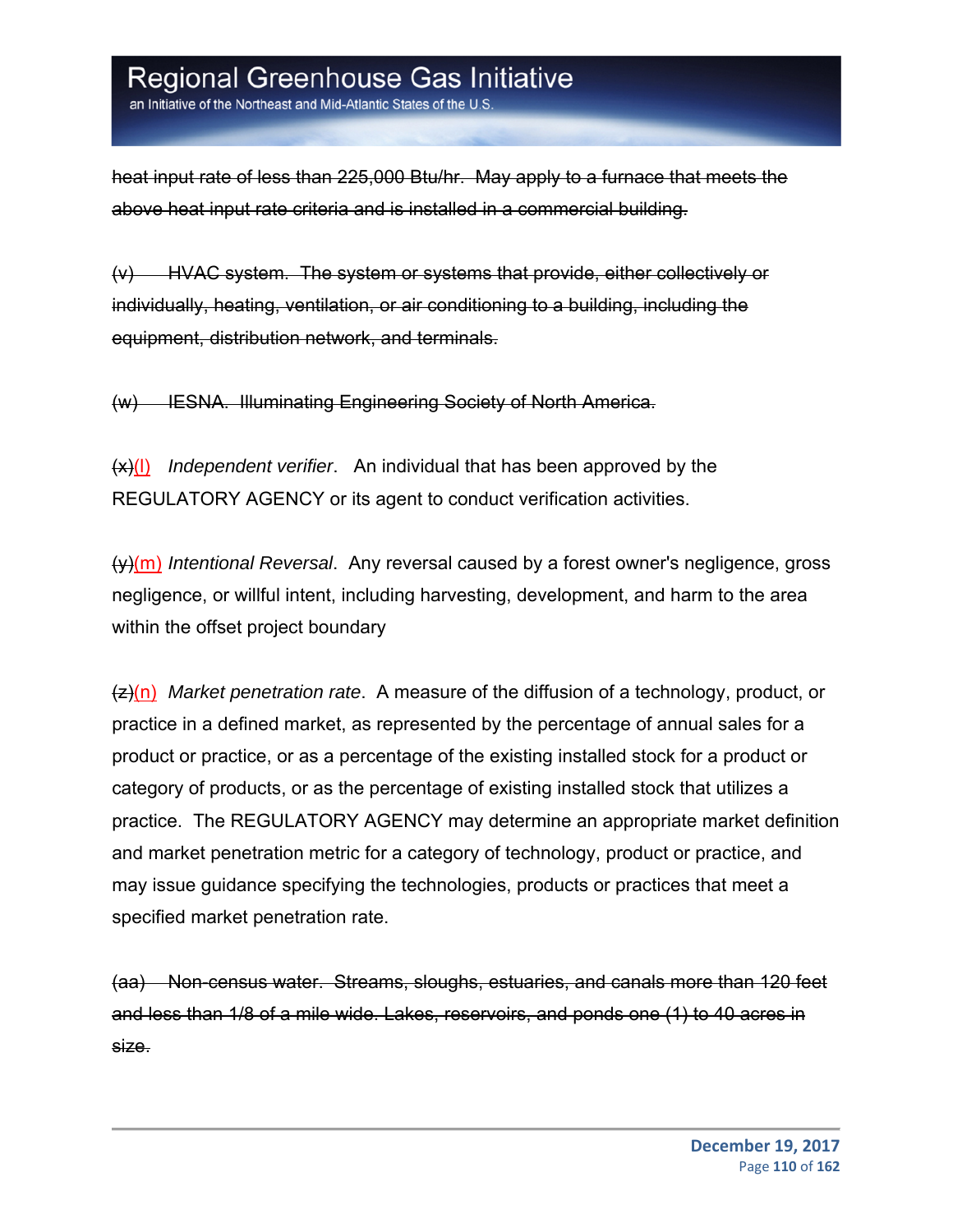an Initiative of the Northeast and Mid-Atlantic States of the U.S

(ab)(o)*Offset project*. An offset project includes all equipment, materials, items, or actions directly related to the reduction of  $CO<sub>2</sub>$  equivalent emissions or the sequestration of carbon specified in a consistency application submitted pursuant to section XX-10.4. Equipment, materials, items, or actions unrelated to an offset project reduction of CO<sub>2</sub> equivalent emissions or the sequestration of carbon, but occurring at a location where an offset project occurs, shall not be considered part of an offset project, unless specified at section XX-10.5.

(ac) On-site combustion. The combustion of fossil fuel at a building to provide building services, such as heating, hot water, or electricity.

(ad) Passive solar. A combination of building design features and building components that utilize solar energy to reduce or eliminate the need for mechanical heating and cooling and daytime artificial lighting.

(ae)(p)*Permanently retired*. A greenhouse gas allowance or credit has been "permanently retired" if it has been placed in a retirement account controlled by the jurisdiction that generated the allowance or credit, or has been placed in an allowance retirement account controlled by the REGULATORY AGENCY, or is otherwise determined by the REGULATORY AGENCY to have been rendered unusable.

(af)(q) *Project commencement*. For an offset project involving physical construction, other work at an offset project site, or installation of equipment or materials, the date of the beginning of such activity. For an offset project that involves the implementation of a management activity or protocol, the date on which such activity is first implemented or such protocol first utilized. For an offset project involving reforestation, improved forest management, or avoided conversion, the date specified in section 3.2 of the forest offset protocol.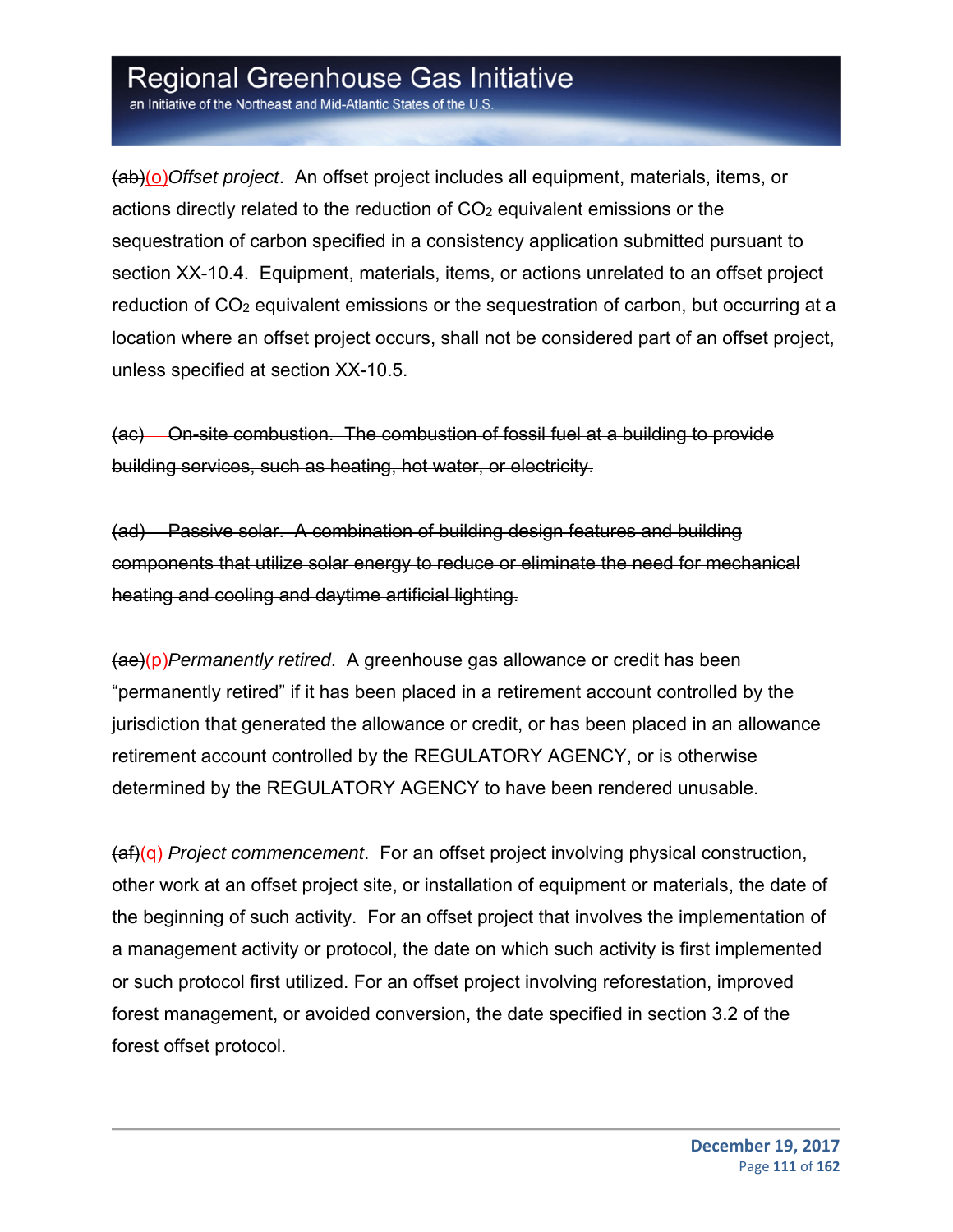(ag)(r) *Regional-type anaerobic digester*. An anaerobic digester using feedstock from more than one agricultural operation, or importing feedstock from more than one agricultural operation. Also commonly referred to as a "community digester" or "centralized digester."

(ah)(s) *Renewable portfolio standard*. A statutory or regulatory requirement that a loadserving entity provide a certain portion of the electricity it supplies to its customers from renewable energy sources, or any other statutory or regulatory requirement that a certain portion of electricity supplied to the electricity grid be generated from renewable energy sources.

(ai)(t) *Reporting Period*. The period of time covered by a forest offset project data report. The first reporting period for an offset project in an initial crediting period may consist of 6 to 24 consecutive months; all subsequent reporting periods in an initial crediting and all reporting periods in any renewed crediting period must consist of 12 consecutive months.

(aj) Residential building. A low-rise residential building to which the provisions of ANSI/ASHRAE/IESNA Standard 90.1 do not apply. Includes single family homes, multifamily structures of three stories or fewer above grade, and manufactured homes (modular and mobile).

(ak) RESNET. Residential Energy Services Network.

(al)(u) *Reversal*. A GHG emission reduction or GHG removal enhancement for which CO2 offset allowances have been issued that is subsequently released or emitted back into the atmosphere due to any intentional or unintentional circumstance.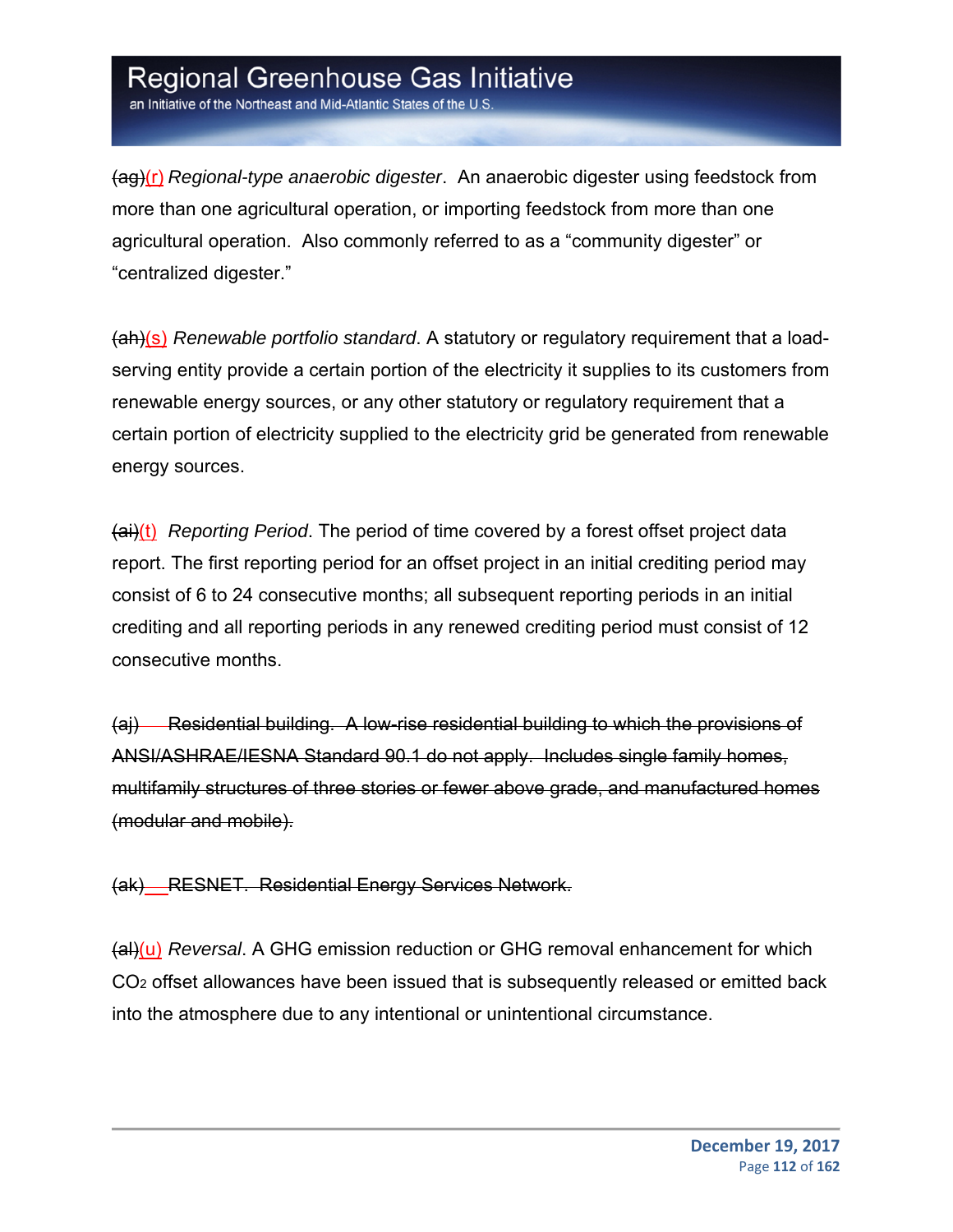an Initiative of the Northeast and Mid-Atlantic States of the U.S

(am) SF<sub>6</sub>-containing operating equipment. Any equipment used for the transmission and distribution of electricity that contains  $SF<sub>6</sub>$ .

(an)(v)*System benefit fund*. Any fund collected directly from retail electricity or natural gas ratepayers.

(ao)(w)*Total solids*. Total solids are the total of all solids in a sample. They include the total suspended solids, total dissolved solids, and volatile suspended solids.

(ap)(x)*Transmission and/or distribution entity*. The assets and equipment used to transmit and distribute electricity from an electric generator to the electrical load of a customer. Includes all related assets and equipment located within the service territory of the entity, defined as the service territory of a load-serving entity specified by the applicable state regulatory agency.

(aq)(y)*Unintentional Reversal*. Any reversal, including wildfires or disease that is not the result of the forest owner's negligence, gross negligence, or willful intent.

(ar)(z) *Verification*. The verification by an independent verifier that certain parts of a CO2 emissions offset project consistency application and/or measurement, monitoring or verification report conforms to the requirements of this Subpart.

(as)(aa)*Volatile solids*. The fraction of total solids that is comprised primarily of organic matter as defined in U.S.EPA Method Number 160.4, Methods for the Chemical Analysis of Water and Wastes (MCAWW) (EPA/600/4-79/020).

(at) Whole-building energy performance. The overall energy performance of a building, taking into account the integrated impact on energy usage of all building components and systems.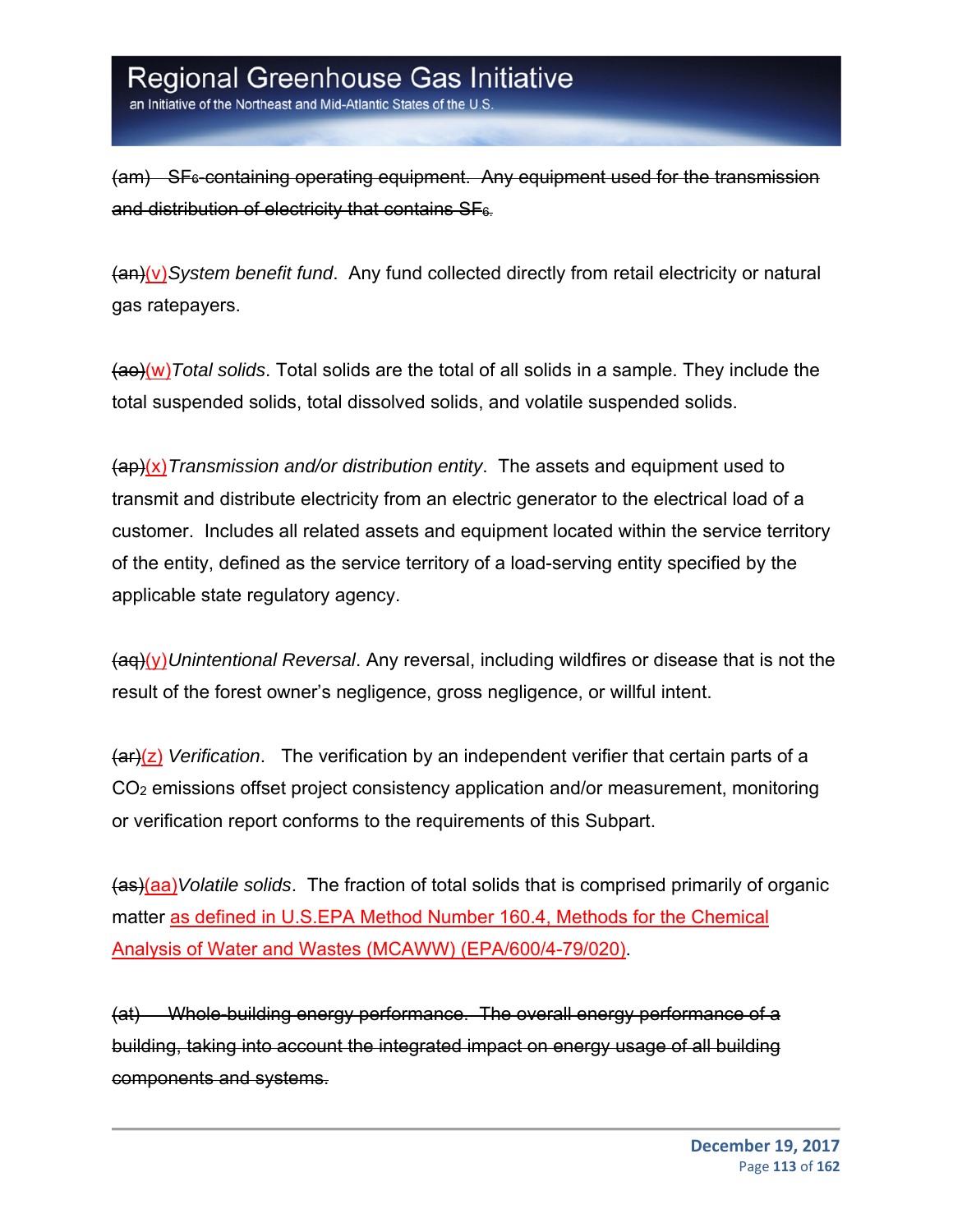an Initiative of the Northeast and Mid-Atlantic States of the U.S

(au) Whole-building retrofit. Any building project that involves the replacement of more than one building system, or set of building components, and also requires a building permit.

(av) Zero net energy building. A building designed to produce as much energy, using renewable energy sources, as the building is projected to use, as measured on an annual basis.

#### **XX-10.3 General requirements.**

(a) *Eligible CO2 emissions offset projects*. To qualify for the award of CO2 offset allowances, offset projects shall satisfy all the applicable requirements of XX-10.

- (1) *Offset project types*. The following types of offset projects are eligible for the award of  $CO<sub>2</sub>$  offset allowances.
	- (i) Landfill methane capture and destruction;
	- $(i)$  Reduction in emissions of sulfur hexafluoride (SF $_{6}$ );
	- $(iii)(ii)$  Sequestration of carbon due to reforestation, improved forest management, or avoided conversion;
	- $(iv)$  Reduction or avoidance of  $CO<sub>2</sub>$  emissions from natural gas, oil, or propane end-use combustion due to end-use energy efficiency; and
	- (vi)(iii) Avoided methane emissions from agricultural manure management operations.
- (2) *Offset project locations*.
	- (i) To qualify for the award of  $CO<sub>2</sub>$  allowances under XX-10, eligible offset projects may be located in any of the following locations:
		- *(a)* In [STATE]; and
		- *(b)* In any state or United States jurisdiction in which a cooperating regulatory agency has entered into a memorandum of understanding with the appropriate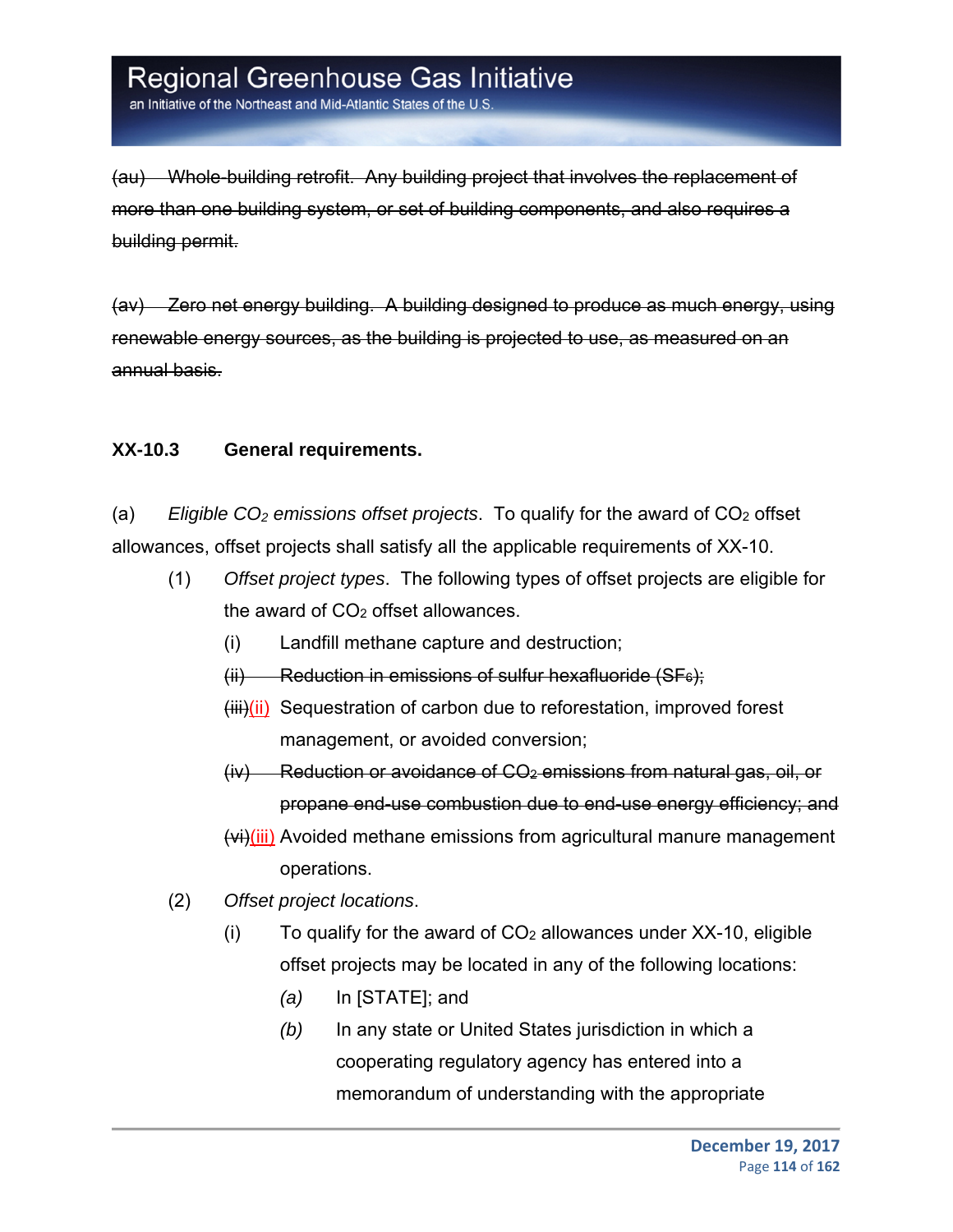regulatory agencies of all participating states to carry out certain obligations relative to  $CO<sub>2</sub>$  emissions offset projects in that state or U.S. jurisdiction, including but not limited to the obligation to perform audits of offset project sites, and report violations of XX-10.

(ii) Projects located (in whole or in part) in one or more participating states are not eligible for  $CO<sub>2</sub>$  offset allowances under  $XX-10$ unless more of the  $CO<sub>2</sub>$  equivalent emissions reduction or carbon sequestration due to the offset project is projected to occur in [STATE] than in any other participating state.

(b) *Project sponsor*. Any person may act as the sponsor of an eligible CO2 emissions offset project, provided that person meets the requirements at section XX-10.4.

(c) *General additionality requirements.* Except as provided with respect to specific offset project standards in section XX-10.5, the following general requirements shall apply.

- (1) CO2 offset allowances shall not be awarded to an offset project that is required pursuant to any local, state or federal law, regulation, or administrative or judicial order. If an offset project receives a consistency determination under section XX-10.4 and is later required by local, state or federal law, regulation, or administrative or judicial order, then the offset project shall remain eligible for the award of CO2 offset allowances until the end of its current allocation period but its eligibility shall not be extended for an additional allocation period.
- (2) CO2 offset allowances shall not be awarded to an offset project that includes an electric generation component, unless the project sponsor transfers legal rights to any and all attribute credits (other than the  $CO<sub>2</sub>$ )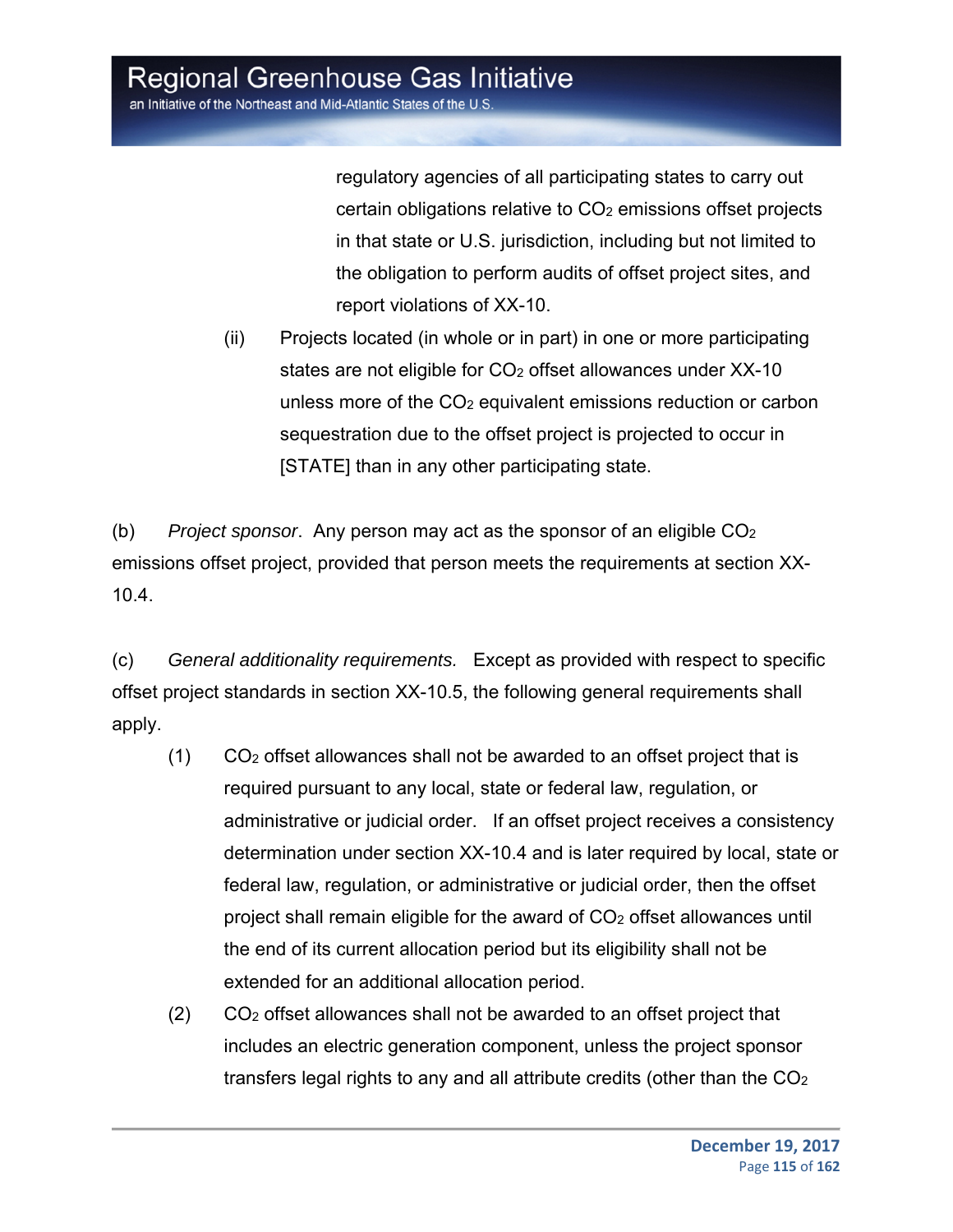offset allowances awarded under section XX-10.7) generated from the operation of the offset project that may be used for compliance with a renewable portfolio standard or other regulatory requirement, to the REGULATORY AGENCY or its agent.

- (3) CO2 offset allowances shall not be awarded to an offset project that receives funding or other incentives from any system benefit fund, or funds or other incentives provided through the consumer benefit or strategic energy purpose allocation required pursuant to subdivision XX-5.3(b).
- $(4)$  CO<sub>2</sub> offset allowances shall not be awarded to an offset project that is awarded credits or allowances under any other mandatory or voluntary greenhouse gas program, except for as described in Section XX-10.5(cb)(10).
- (d) Maximum allocation periods for CO<sub>2</sub> emissions offset projects.
	- (1) *Maximum allocation periods*. Except as provided in paragraph (d)(2) of this section, the REGULATORY AGENCY may award CO2 offset allowances under section XX-10.7 for an initial 10-year allocation period. At the end of the initial 10-year allocation period, the REGULATORY AGENCY may award CO2 offset allowances for a second 10-year allocation period, provided the offset sponsor has submitted a consistency application pursuant to section XX-10.4 prior to the expiration of the initial allocation period, and the REGULATORY AGENCY has issued a consistency determination pursuant to paragraph XX-10.4(e)(2).
	- (2) *Maximum allocation period for involving reforestation, improved forest management, or avoided conversion*. The REGULATORY AGENCY may award CO2 offset allowances under section XX-10.7 for any project involving reforestation, improved forest management, or avoided conversion offset project for an initial 25-year allocation period. At the end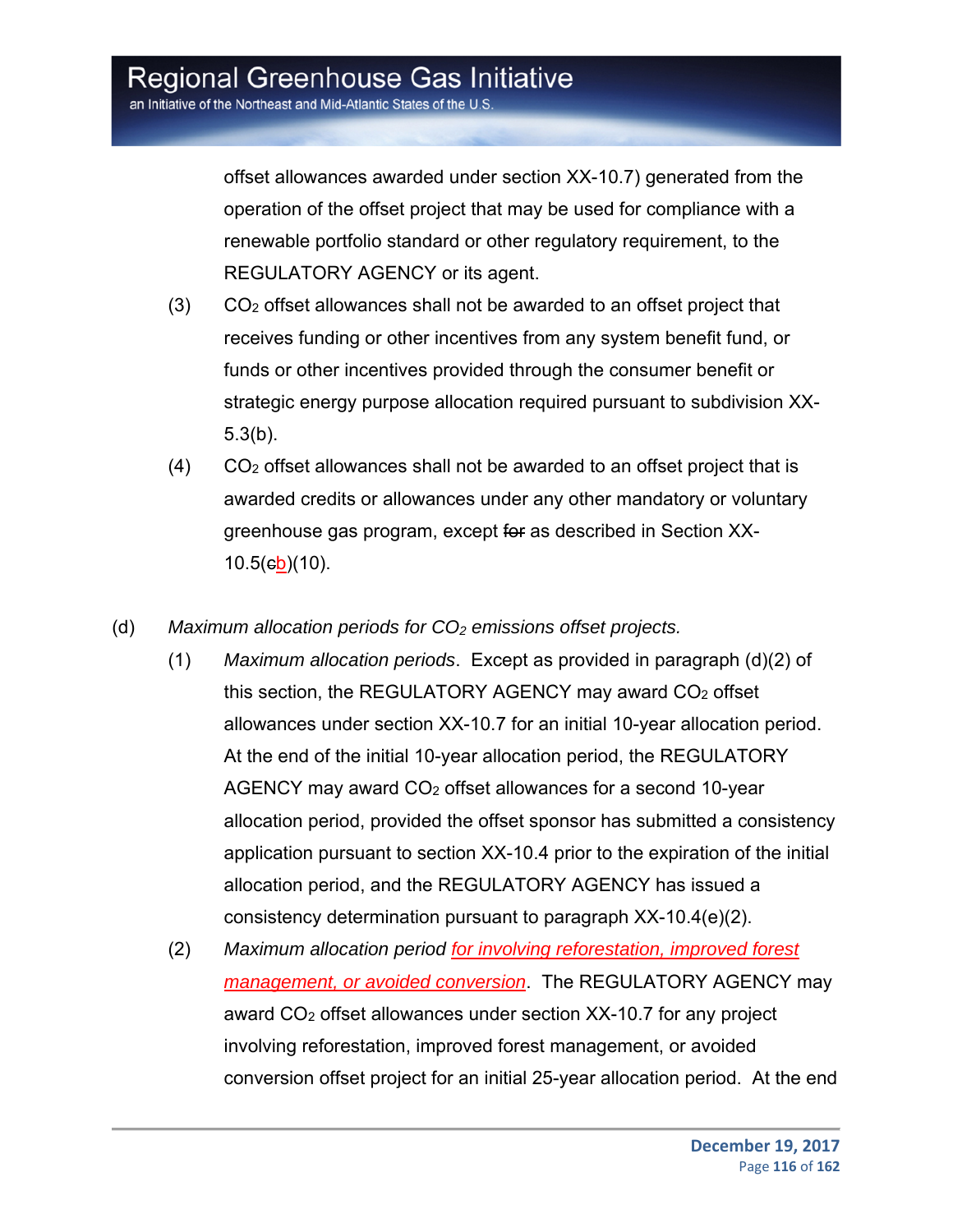of the initial 25-year allocation period, or any subsequent crediting period, the REGULATORY AGENCY may award  $CO<sub>2</sub>$  offset allowances for a subsequent 25-year allocation period, provided the offset sponsor has submitted a consistency application for the offset project pursuant to section XX-10.4 prior to the expiration of the initial allocation period, and the REGULATORY AGENCY has issued a consistency determination pursuant to paragraph XX-10.4(e)(2).

(e) *Offset project audit*. Project sponsors shall provide, in writing, an access agreement to the REGULATORY AGENCY granting the REGULATORY AGENCY or its agent access to the physical location of the offset project to inspect for compliance with this Subpart. For offset projects located in any state or other U.S. jurisdiction that is not a participating state, project sponsors shall also provide, in writing, an access agreement to the REGULATORY AGENCY granting the cooperating regulatory agency with access to the physical location of the offset project to inspect for compliance with this Subpart.

- (f) *Ineligibility due to noncompliance*.
	- (1) If at any time the REGULATORY AGENCY determines that a project sponsor has not complied with the requirements of this Subpart, then the REGULATORY AGENCY may revoke and retire any and all CO<sub>2</sub> offset allowances in the project sponsor's account.
	- (2) If at any time the REGULATORY AGENCY determines that an offset project does not comply with the requirements of this Subpart, then the REGULATORY AGENCY may revoke any approvals it has issued relative to an offset project.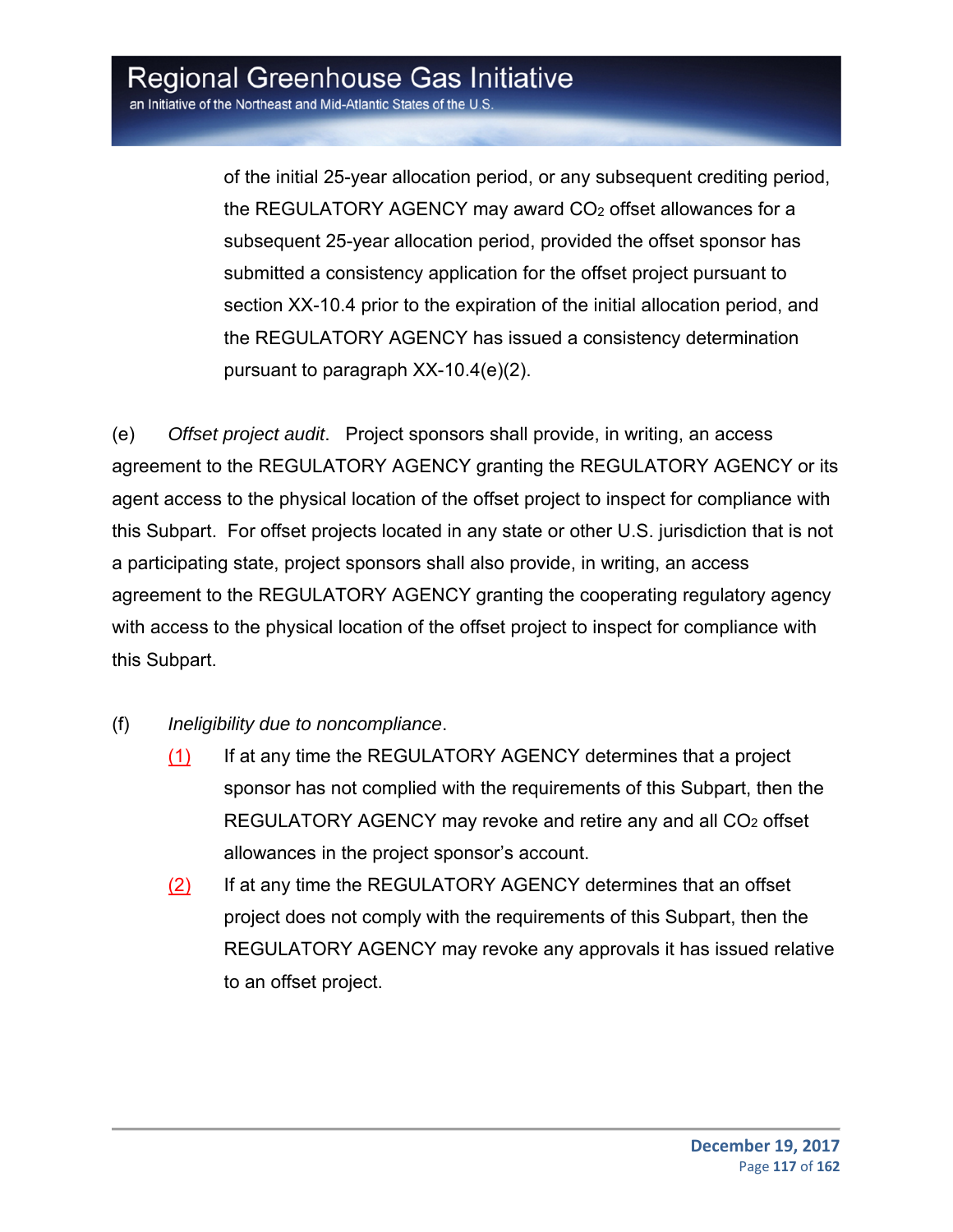### **XX-10.4 Application process.**

(a) *Establishment of general account.* The sponsor of an offset project must establish a general account under subdivision XX-6.2(b). All submissions to the REGULATORY AGENCY required for the award of CO<sub>2</sub> offset allowances under this Subpart must be from the CO<sub>2</sub> authorized account representative for the general account of the sponsor of the relevant offset project, herein referred to as "project sponsor."

- (b) *Consistency application deadlines.*
	- (1) For offset projects not involving reforestation, improved forest management, or avoided conversion the consistency application must be submitted by the date that is 6 months after the offset project is commenced.
	- (2) For offset projects involving reforestation, improved forest management, or avoided conversion the consistency application must be submitted by the date that is one year after the offset project is commenced, except for as described in Section XX 10.5(c)(9).
	- (3) Any consistency application that fails to meet the deadlines of this subdivision will result in the denial of the consistency application and the continued ineligibility of the subject offset project.
- (c) *Consistency application contents*.
	- (1) For an offset project, the consistency application must include the following information.
		- (i) The project's sponsor's name, address, e-mail address, telephone number, facsimile transmission number, and account number.
		- (ii) The offset project description as required by the relevant provisions of section XX-10.5.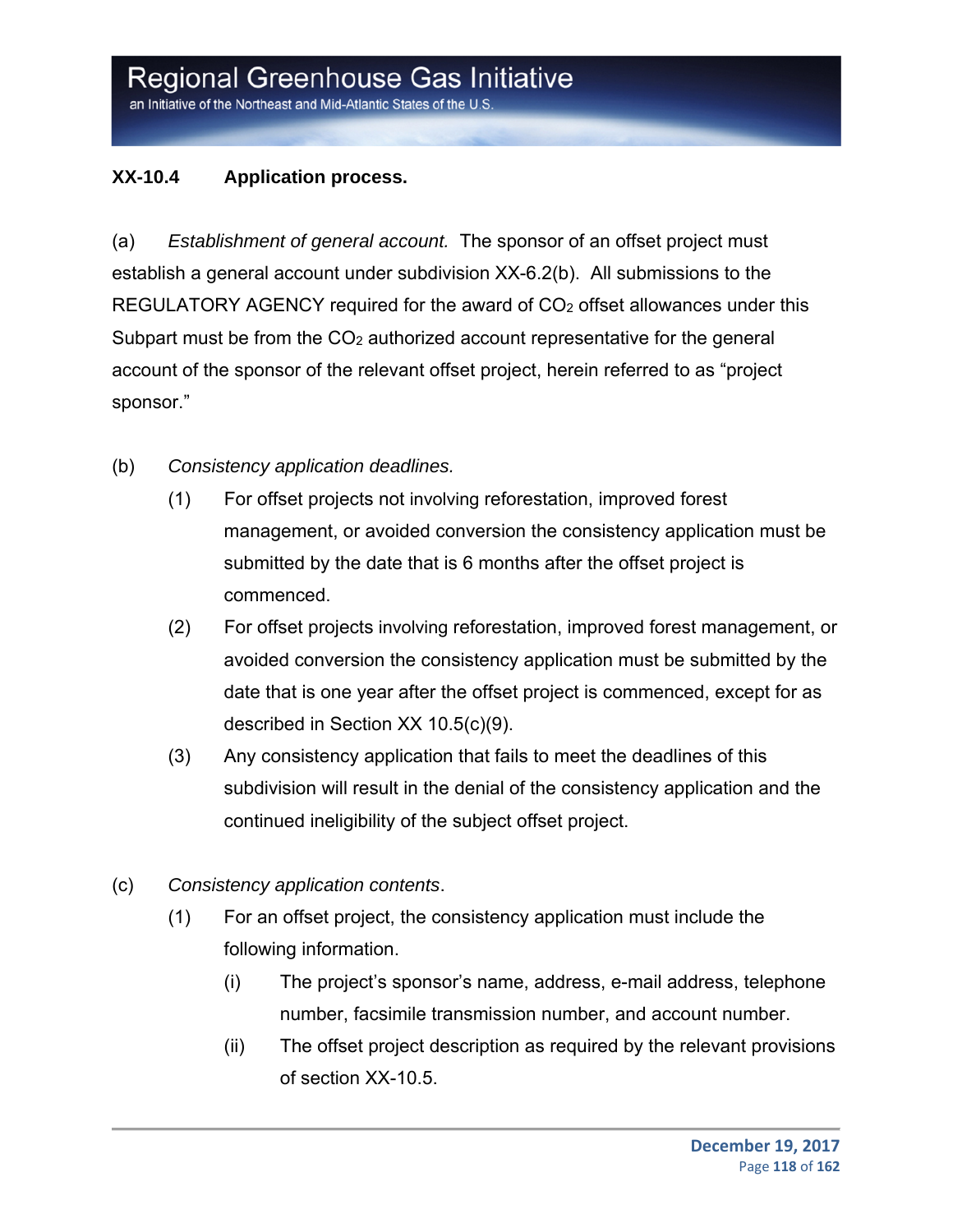an Initiative of the Northeast and Mid-Atlantic States of the U.S.

- (iii) A demonstration that the offset project meets all applicable requirements set forth in this Subpart.
- (iv) The emissions baseline determination as required by the relevant provisions of section XX-10.5.
- (v) An explanation of how the projected reduction or avoidance of atmospheric loading of CO2 or CO2 equivalent or the sequestration of carbon is to be quantified, monitored, and verified as required by the relevant provisions of section XX-10.5.
- (vi) A completed consistency application agreement that reads as follows:

"The undersigned project sponsor recognizes and accepts that the application for, and the receipt of,  $CO<sub>2</sub>$  offset allowances under the  $CO<sub>2</sub>$ Budget Trading Program is predicated on the project sponsor following all the requirements of Subpart XX-10. The undersigned project sponsor holds the legal rights to the offset project, or has been granted the right to act on behalf of a party that holds the legal rights to the offset project. I understand that eligibility for the award of  $CO<sub>2</sub>$  offset allowances under Subpart XX-10 is contingent on meeting the requirements of Subpart XX-10. I authorize the REGULATORY AGENCY or its agent to audit this offset project for purposes of verifying that the offset project, including the monitoring and verification plan, has been implemented as described in this application. I understand that this right to audit shall include the right to enter the physical location of the offset project. I submit to the legal jurisdiction of [RGGI PARTICIPATING STATE]."

(vii) A statement and certification report signed by the offset project sponsor certifying that all offset projects for which the sponsor has received CO2 offset allowances under this Subpart (or similar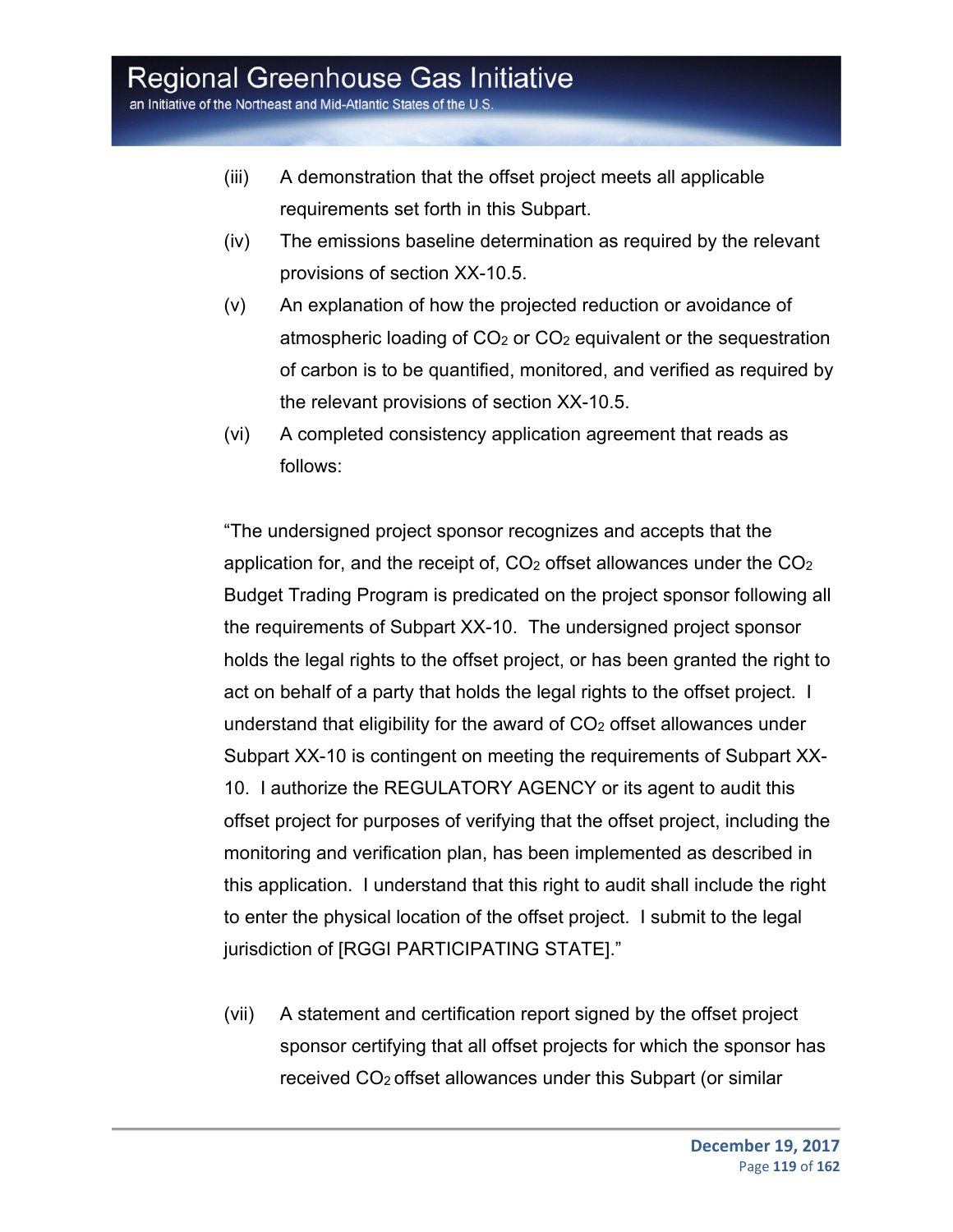provisions in the rules of other participating states), under the sponsor's ownership or control (or under the ownership or control of any entity which controls, is controlled by, or has common control with the sponsor) are in compliance with all applicable requirements of the CO2 Budget Trading Program in all participating states.

- (vii) A verification report and certification statement signed by an independent verifier accredited pursuant to section XX-10.6 that expresses that the independent verifier has reviewed the entire application and evaluated the following in relation to the applicable requirements at sections XX-10.3 and XX-10.5, and any applicable guidance issued by the REGULATORY AGENCY.
	- *(a)* The adequacy and validity of information supplied by the project sponsor to demonstrate that the offset project meets the applicable eligibility requirements of sections XX-10.3 and XX-10.5.
	- *(b)* The adequacy and validity of information supplied by the project sponsor to demonstrate baseline emissions pursuant to the applicable requirements at section XX-10.5.
	- *(c)* The adequacy of the monitoring and verification plan submitted pursuant to the applicable requirements at section XX-10.5.
	- *(d)* Such other evaluations and statements as may be required by the REGULATORY AGENCY.
- (ix) Disclosure of any voluntary or mandatory programs, other than the CO2 Budget Trading Program, to which greenhouse gas emissions data related to the offset project has been, or will be reported.
- (x) For offset projects located in a state or United States jurisdiction that is not a participating state, a demonstration that the project sponsor has complied with all requirements of the cooperating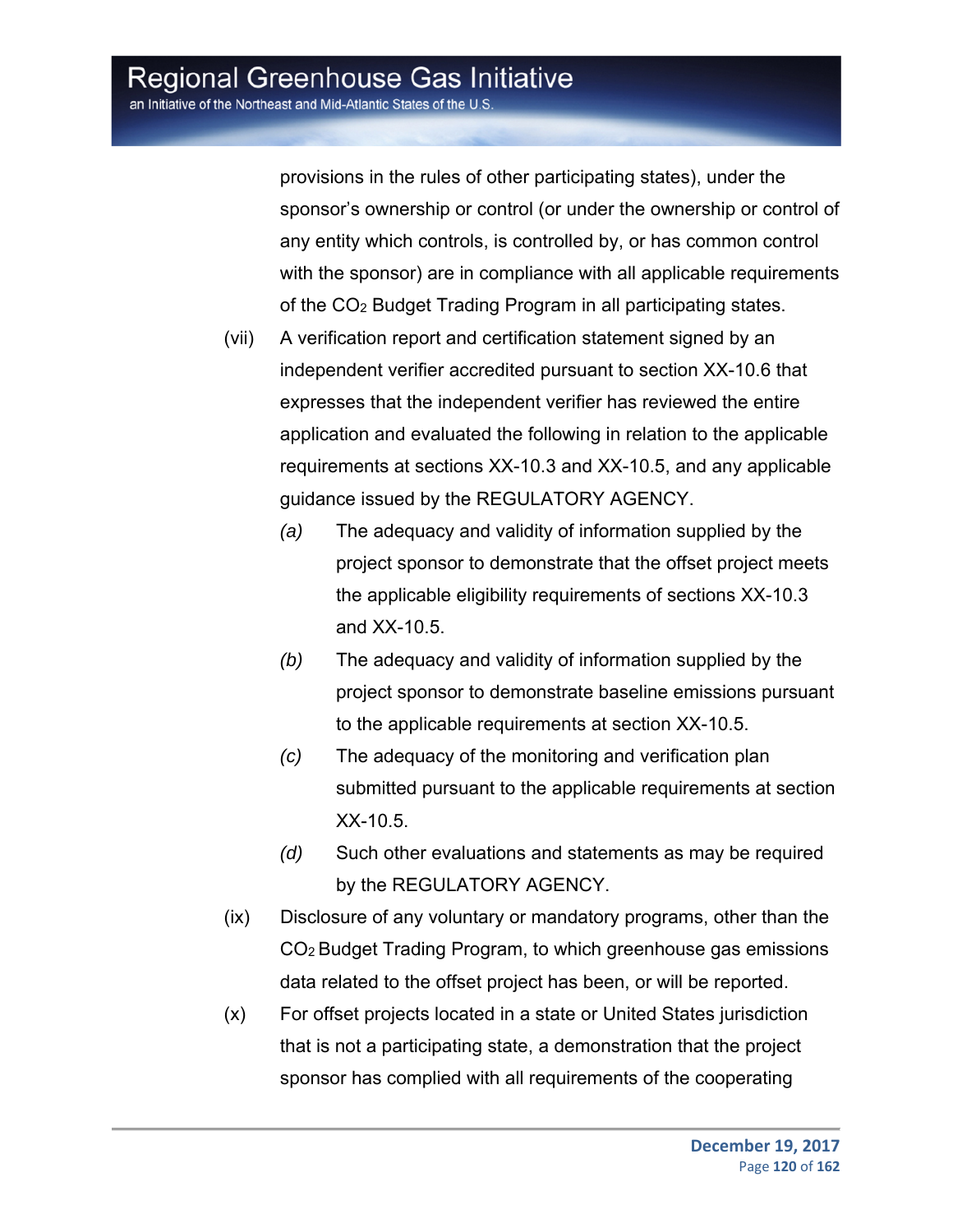regulatory agency in the state or United States jurisdiction where the offset project is located.

*(2)* Consistency applications shall be submitted in a format approved by the REGULATORY AGENCY.

(d) Consistency applications may not be submitted to [REGULATORY AGENCY] if a consistency application has already been submitted for the same project, or any portion of the same project, in another participating state, unless the consistency application was rejected by another participating state solely because more of the CO<sub>2</sub> equivalent emissions reduction or carbon sequestration due to the offset project is projected to occur in [STATE] than in any other participating state.

- (e) *REGULATORY AGENCY action on consistency applications.*
	- (1) *Completeness determination*. Within 30 days following receipt of the consistency application filed pursuant to subdivision (b) of this section, the REGULATORY AGENCY will notify the project sponsor whether the consistency application is complete. A complete consistency application is one that is in an approved form and is determined by the REGULATORY AGENCY to be complete for the purpose of commencing review of the consistency application. In no event shall a completeness determination prevent the REGULATORY AGENCY from requesting additional information in order to enable the REGULATORY AGENCY to make a consistency determination under paragraph (2) of this subdivision.
	- (2) *Consistency determination*. Within 90 days of making the completeness determination under paragraph (1) of this subdivision, the REGULATORY AGENCY will issue a determination as to whether the offset project is consistent with the requirements of sections XX-10.3 and XX-10.4 and the requirements of the applicable offset project standard of section XX-10.5. For any offset project found to lack consistency with these requirements,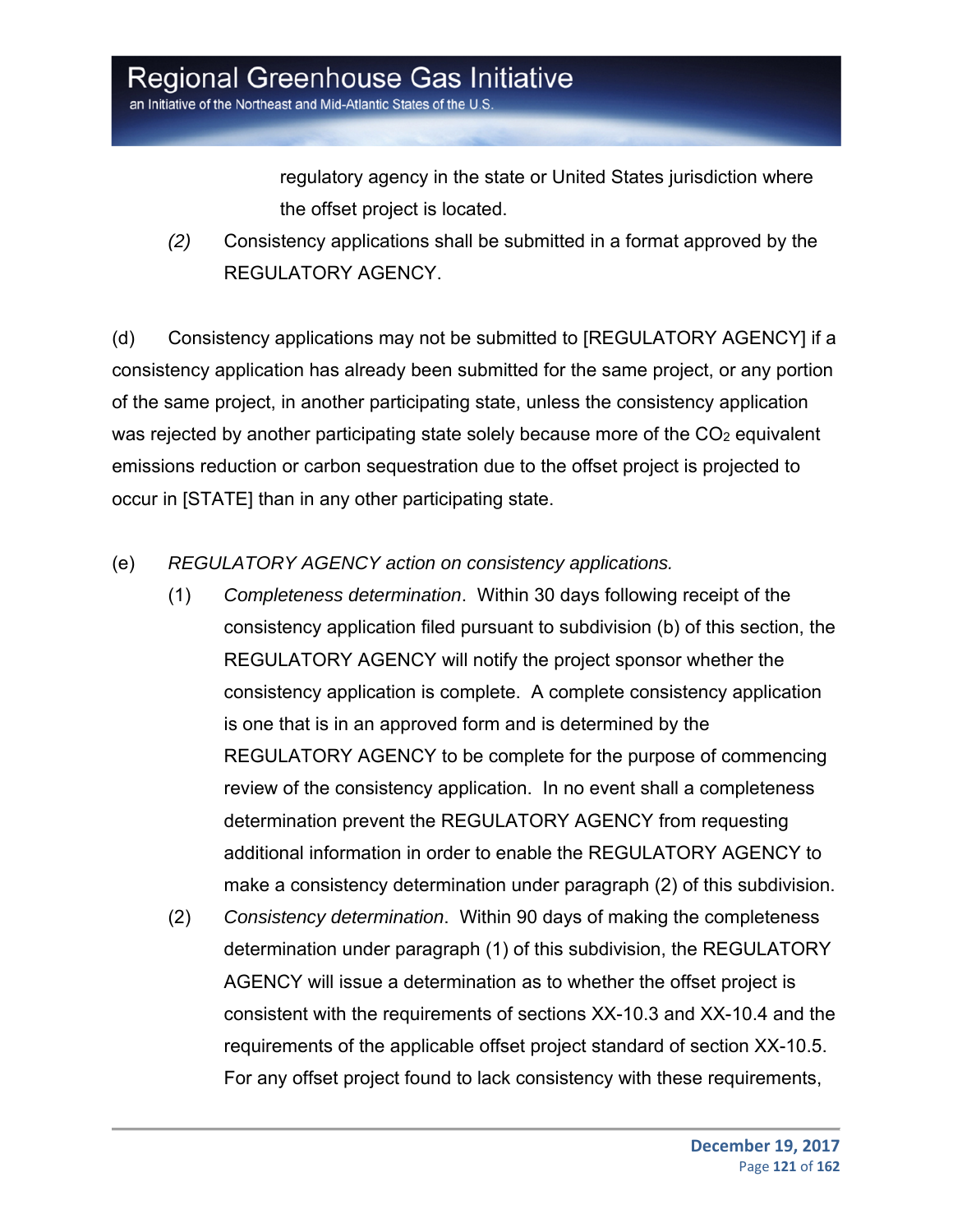the REGULATORY AGENCY will inform the project sponsor of the offset project's deficiencies.

### **XX-10.5 CO2 emissions offset project standards.**

(a) *Landfill methane capture and destruction.* To qualify for the award of CO2 offset allowances under XX-10, offset projects that capture and destroy methane from landfills shall meet the requirements of XX-10.5(a) and all other applicable requirements of XX-10.

- (1) *Eligibility.* Eligible offset projects shall occur at landfills that are not subject to the New Source Performance Standards (NSPS) for municipal solid waste landfills, 40 CFR Part 60, Subpart Cc and Subpart WWW.
- (2) *Offset project description*. The offset project sponsor shall provide a detailed narrative of the offset project actions to be taken, including documentation that the offset project meets the eligibility requirements of paragraph (1) of this subdivision.

The project narrative shall include the following information.

- (i) Owner and operator of the offset project;
- (ii) Location and specifications of the landfill where the offset project will occur, including waste in place;
- (iii) Owner and operator of the landfill where the offset project will occur; and
- (iv) Specifications of the equipment to be installed and a technical schematic of the offset project.
- (3) *Emissions baseline determination*. The emissions baseline shall represent the potential fugitive landfill emissions of  $CH_4$  (in tons of  $CO_2e$ ), as represented by the CH4 collected and metered for thermal destruction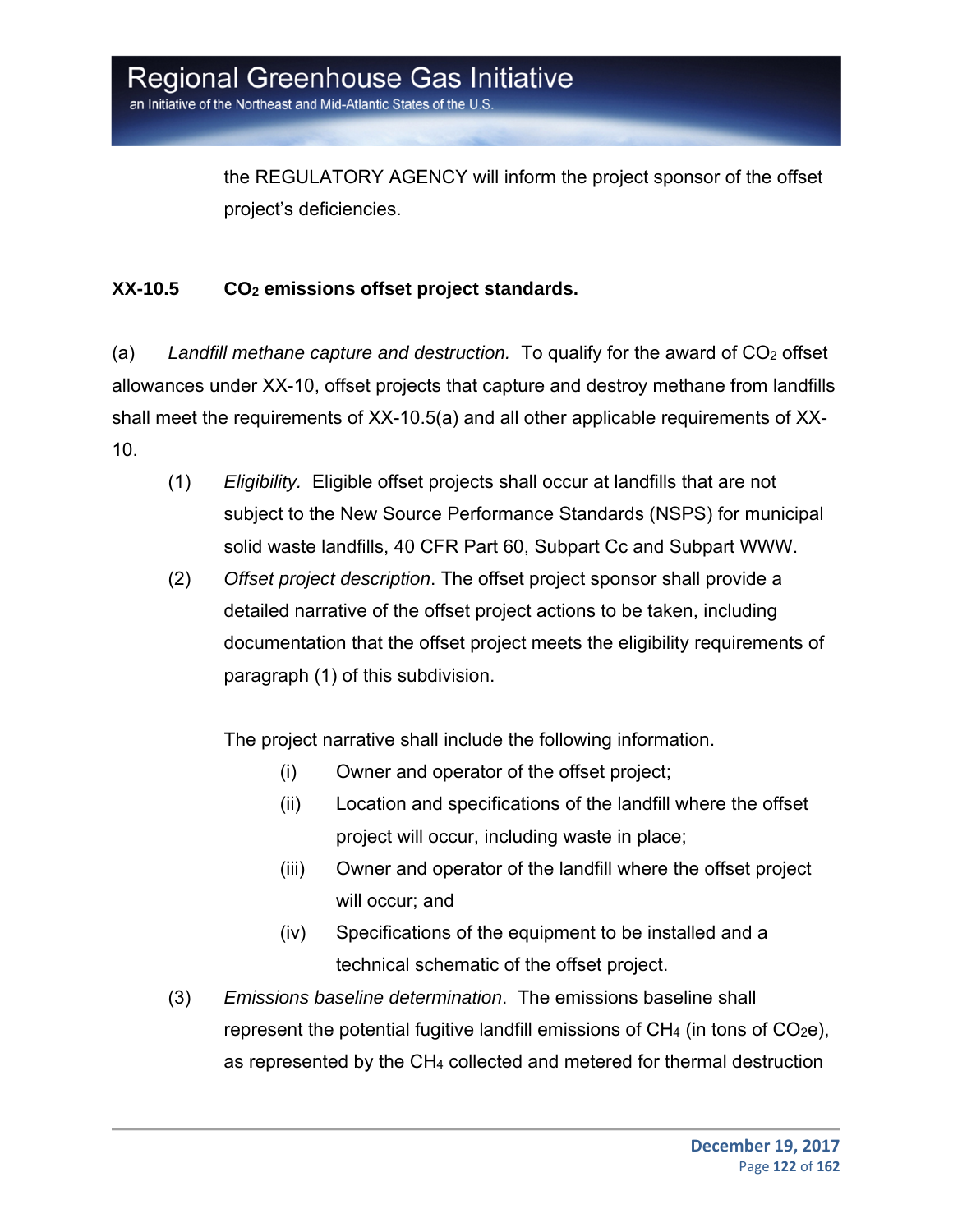as part of the offset project, and calculated in accordance with this paragraph.

Emissions (tons  $CO<sub>2</sub>e$ ) = (V x M x (1-OX) x GWP)/2000

where:

V = volume of  $CH_4$  collected (ft<sup>3</sup>);

M = Mass of CH<sub>4</sub> per cubic foot (0.04246 lbs/ft<sup>3</sup> default value at 1 atmosphere,  $20^{\circ}$  C);

OX = Oxidation factor (0.10), representing estimated portion of collected CH4 that would have eventually oxidized to CO2 if not collected; and

 $GWP = CO<sub>2</sub>e global warming potential of CH<sub>4</sub> (25-28).$ 

(4) *Calculating emissions reductions*. Emissions reductions shall be determined based on potential fugitive CH4 emissions that would have occurred at the landfill if metered CH4 collected from the landfill for thermal destruction as part of the offset project was not collected and destroyed. CO2e emissions reductions shall be calculated as follows:

Emissions Reductions (tons  $CO<sub>2</sub>e$ ) = (V x M x (1 - OX) x  $C<sub>ef</sub>$  x GWP)/2000

where:

 $V =$  Volume of CH<sub>4</sub> collected (ft<sub>3</sub>);

- $M =$  Mass of CH<sub>4</sub> per cubic foot (0.04246 lbs/ft<sup>3</sup> default value at 1 atmosphere and  $20^{\circ}$  C);
- OX = Oxidation factor (0.10), representing estimated portion of collected CH4 that would have eventually oxidized to CO2 if not collected;
- $C_{\text{ef}}$  = Combustion efficiency of methane control technology (0.98); and

GWP =  $CO<sub>2</sub>e$  global warming potential of  $CH<sub>4</sub>$  (25-28).

(5) *Monitoring and verification requirements*. Offset projects shall employ a landfill gas collection system that provides continuous metering and data computation of landfill gas volumetric flow rate and CH4 concentration. Annual monitoring and verification reports shall include monthly volumetric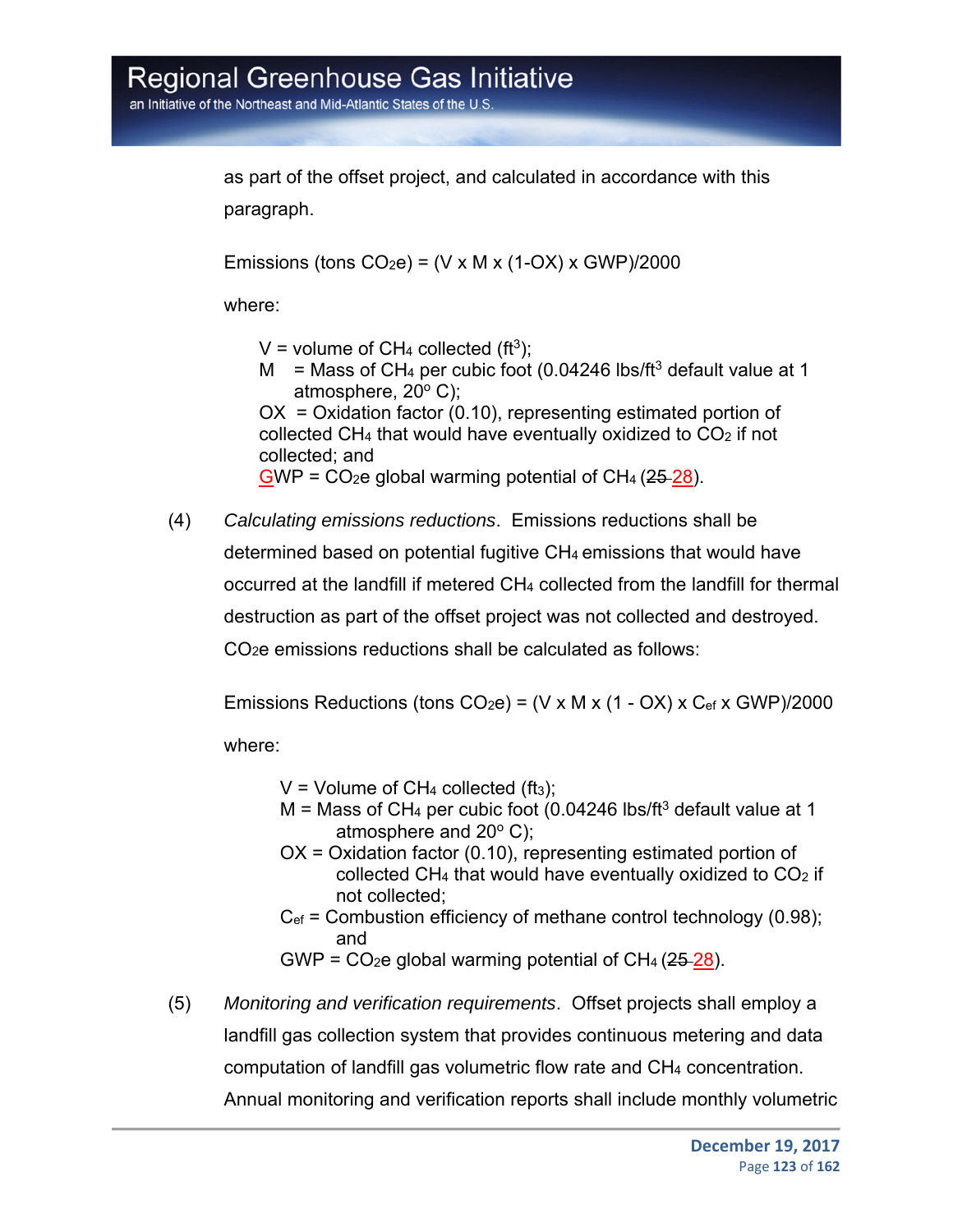flow rate and CH4 concentration data, including documentation that the CH4 was actually supplied to the combustion source. Monitoring and verification is also subject to the following requirements.

- (i) The project sponsor shall submit a monitoring and verification plan as part of the consistency application that includes a quality assurance and quality control program associated with equipment used to determine landfill gas volumetric flow rate and CH4 composition. The monitoring and verification plan shall also include provisions for ensuring that measuring and monitoring equipment is maintained, operated, and calibrated based on manufacturer recommendations, as well as provisions for the retention of maintenance records for audit purposes. The monitoring and verification plan shall be certified by an independent verifier accredited pursuant to section XX-10.6.
- (ii) The project sponsor shall annually verify landfill gas CH4 composition through landfill gas sampling and independent laboratory analysis using applicable U.S. Environmental Protection Agency laboratory test methods.

*(b) Reduction in emissions of sulfur hexafluoride (SF6).* To qualify for the award of CO2 offset allowances under XX-10, offset projects that prevent emissions of sulfur hexafluoride to the atmosphere from equipment in the electricity transmission and distribution sector, through capture and storage, recycling, or destruction, shall meet the requirements of XX-10.5(b) and all other applicable requirements of XX-10.

*(1) Eligibility.*

<sup>(</sup>i) Eligible offset projects shall consist of incremental actions beyond those taken during the baseline year to achieve a reduction in  $SF<sub>6</sub>$ emissions relative to the baseline year. Eligible actions may include an expansion of existing actions. The identified actions to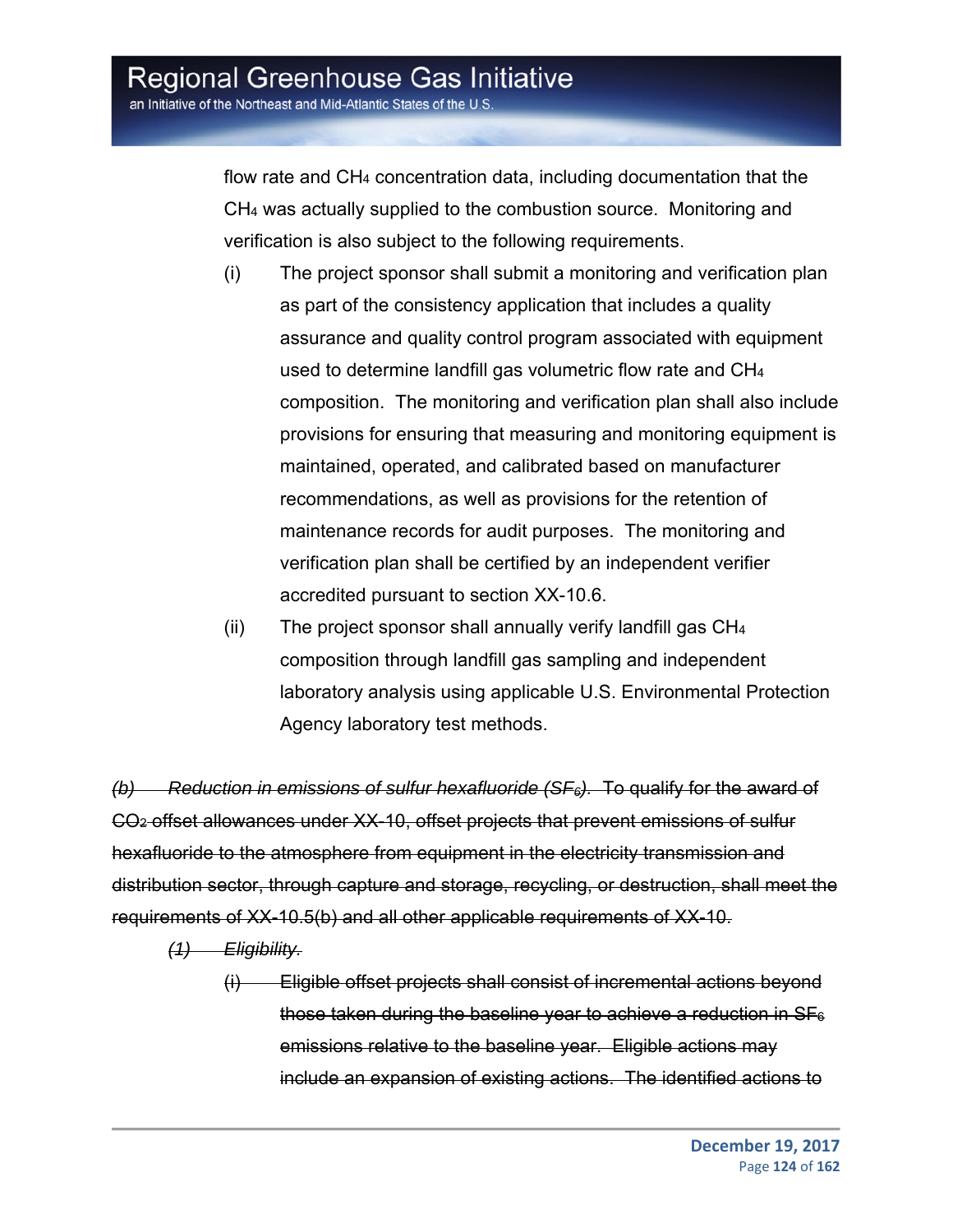be taken shall be consistent with the guidance provided in Highvoltage switchgear and control gear - Part 303: Use and handling of sulfur hexafluoride (SF<sub>6</sub>) (IEC/TR 62271-303 ed1.), and Electric Power Research Institute (EPRI), "SF6 Management for Substations (1020014 2010).

(ii) Except as provided in subparagraph (1)(iii) of this subdivision, eligible offset projects shall have an SF<sub>6</sub> entity-wide emissions rate for the baseline year that is less than the applicable emissions rate in Table 1. The entity-wide  $SF<sub>6</sub>$  emissions rate shall be calculated as follows:

 $SF<sub>6</sub>$  Emissions Rate (%) = (Total SF $<sub>6</sub>$  Emissions for Reporting</sub> Year)/ (Total SF<sub>6</sub> Nameplate Capacity at End of Reporting Year)

where:

 $\overline{a}$ 

*SF6 Nameplate Capacity* refers to all SF6-containing equipment owned and/or Operated by the entity, at full and proper SF<sub>6</sub> charge of the equipment rather than the actual charge of the equipment (which may reflect leakage).

#### **Table 1: SF6 Emissions Rate Performance Standards**

| Region A               | Region B              | Region C                | Region D<br>Region E             |            |  |
|------------------------|-----------------------|-------------------------|----------------------------------|------------|--|
| <del>Connecticut</del> | Alabama               | Colorado                | Alaska<br>Arkansas               |            |  |
| <b>Delaware</b>        | District of           | <b>Illinois</b>         | <del>lowa</del>                  | Arizona    |  |
|                        | <b>Columbia</b>       |                         |                                  |            |  |
| <b>Maine</b>           | <b>Florida</b>        | Indiana                 | California<br><b>Kansas</b>      |            |  |
| Massachusetts          | Georgia               | Michigan                | Louisiana                        | Hawaii     |  |
| New Jersey             | Kentucky              | Minnesota               | <b>Idaho</b><br>Missouri         |            |  |
| New York               | Maryland              | Montana                 | <b>Nebraska</b><br><b>Nevada</b> |            |  |
| <b>New</b>             | Mississippi           | <b>North Dakota</b>     | <b>New Mexico</b>                | Oregon     |  |
| <b>Hampshire</b>       |                       |                         |                                  |            |  |
| <u>Pennsylvania</u>    | <b>North Carolina</b> | Ohio                    | Oklahoma                         | Washington |  |
| Rhode Island           | South Carolina        | <del>South Dakota</del> | <b>Texas</b>                     |            |  |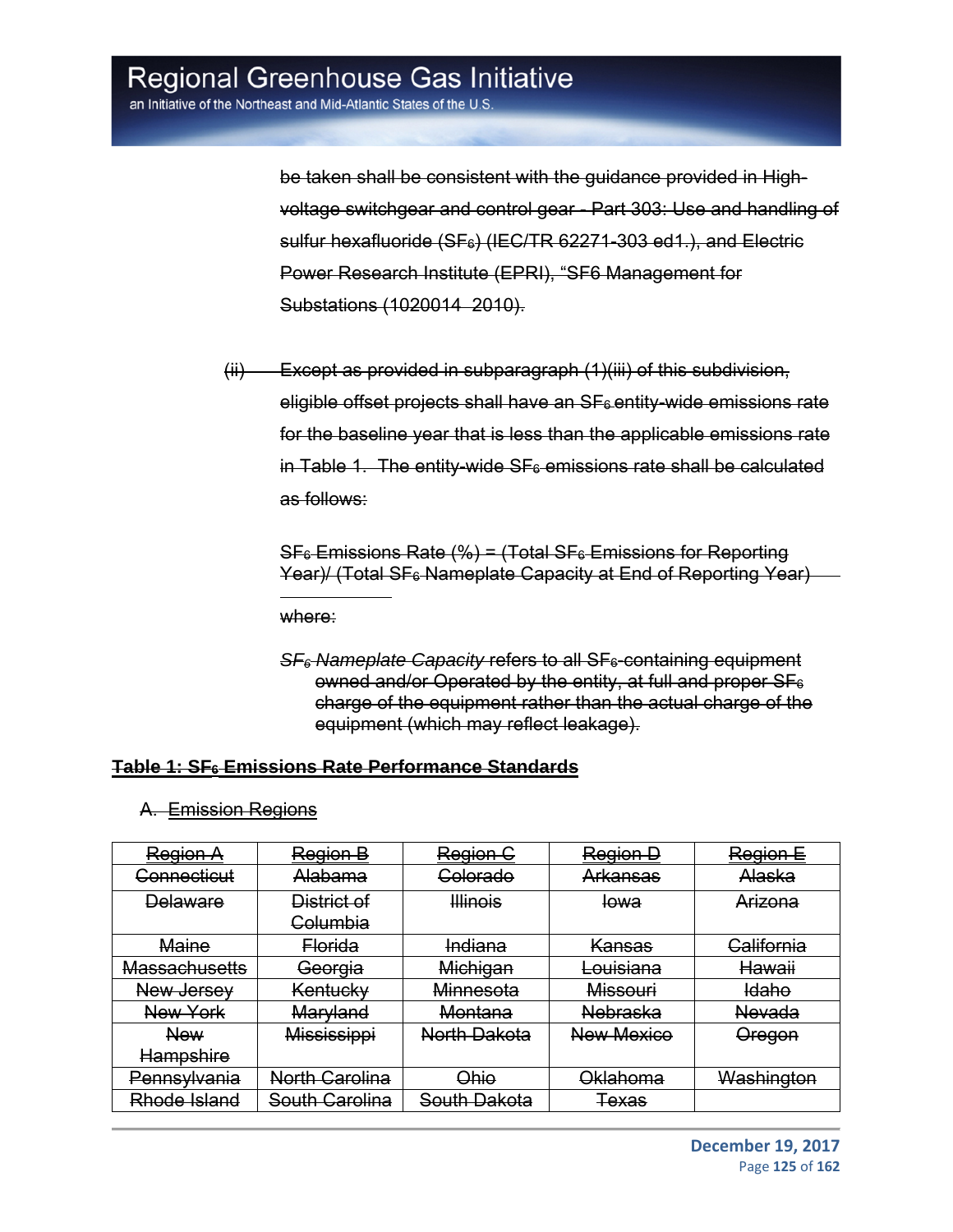an Initiative of the Northeast and Mid-Atlantic States of the U.S

| Vermont | <del>Tennessee</del>                            | Utah                          |  |
|---------|-------------------------------------------------|-------------------------------|--|
|         | Virginia                                        | Wisconsin                     |  |
|         | <i>Maet Virginia</i><br><del>wcət virgima</del> | Wyoming<br><del>vvvonmu</del> |  |

#### B. Emissions Rate Performance Standards

| Region          | Emission Rate <sup>a</sup> |  |
|-----------------|----------------------------|--|
| <b>Region A</b> | 9.68%                      |  |
| Region B        | 5.22%                      |  |
| Region C        | 9.68%                      |  |
| <b>Region D</b> | 5.77%                      |  |
| Region E        | 3.65%                      |  |
| (National)      |                            |  |

a Based on weighted average 2004 emissions rates for U.S. EPA SF<sub>6</sub> Partnership utilities in each region. If the weighted average emissions rate in a region is higher than the national weighted average, the default performance standard is the national weighted average emissions rate.

- $(iii)$  An SF<sub>6</sub> offset project shall be eligible even if the SF<sub>6</sub> entity-wide emissions rate in the baseline year exceeds the applicable rate in subparagraph (b)(1)(ii) of this subdivision, provided that the project sponsor demonstrates and the REGULATORY AGENCY determines that the project is being implemented at a transmission and/or distribution entity serving a predominantly urban service territory and that at least two of the following factors prevent optimal management of SF<sub>6</sub>.
	- (a) The entity is comprised of older than average installed transmission and distribution equipment in relation to the national average age of equipment.
	- (b) A majority of the entity's electricity load is served by equipment that is located underground, and poor accessibility of such underground equipment precludes  $m$ anagement of  $SF<sub>6</sub>$  emissions through regular ongoing maintenance.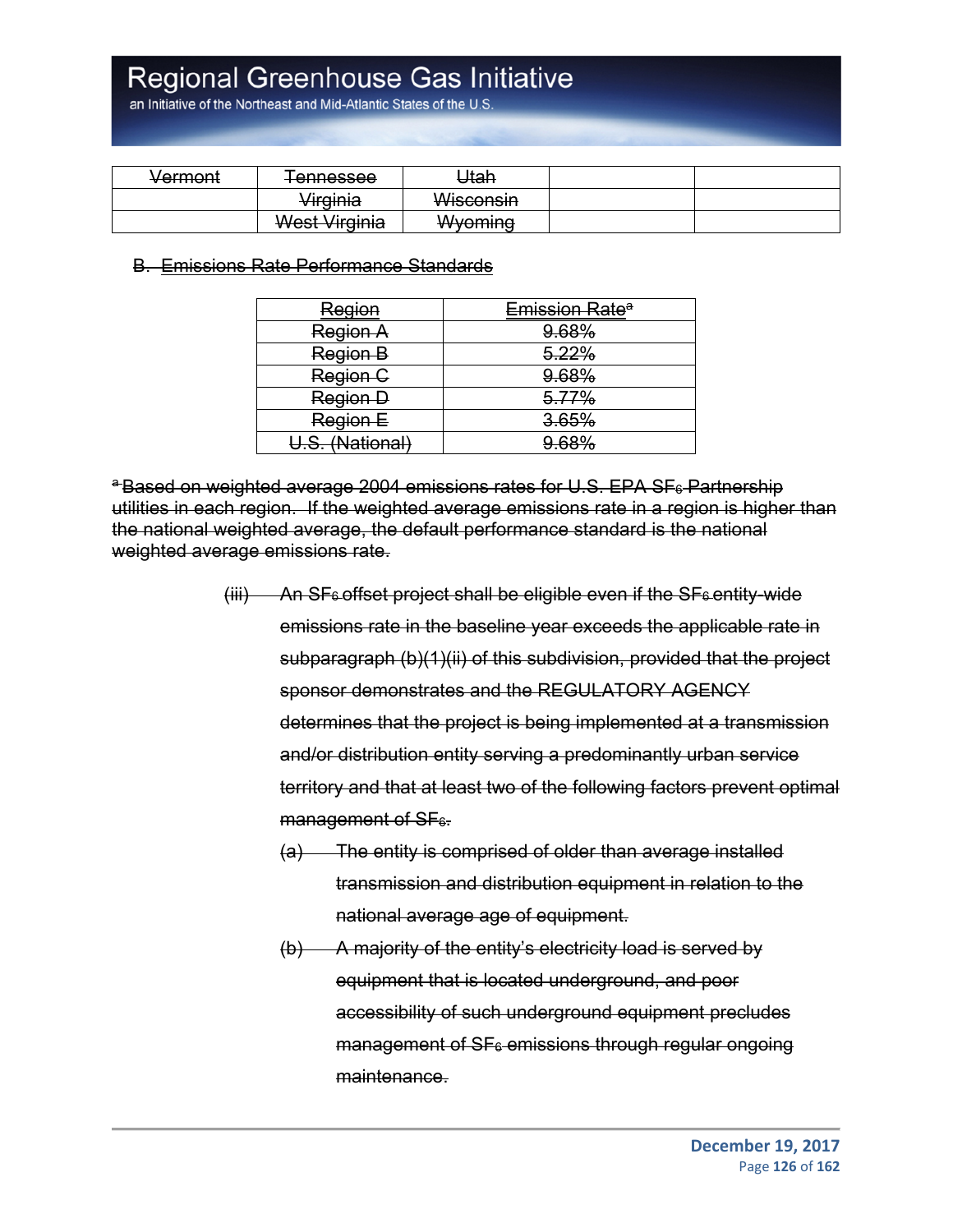an Initiative of the Northeast and Mid-Atlantic States of the U.S

- (c) The inability to take a substantial portion of equipment out of service, as such activity would impair system reliability.
- (d) Required equipment purpose or design for a substantial portion of entity transmission and distribution equipment results in inherently leak-prone equipment.
- *(2) Offset project description*. The offset project sponsor shall provide a detailed narrative of the offset project actions to be taken, including documentation that the offset project meets the eligibility requirements of paragraph (1) of this subdivision. The offset project narrative shall include the following information.
	- (i) Description of the transmission and/or distribution entity suitable in detail to specify the service territory served by the entity.
	- (ii) Owner and operator of the transmission and/or distribution entity.
- *(3) Emissions baseline determination*. If the consistency application is filed on or after January 1, 2009, baseline SF<sub>6</sub> emissions shall be determined based on annual entity-wide reporting of  $SF<sub>6</sub>$  emissions for the calendar year immediately preceding the calendar year in which the consistency application is filed (designated the baseline year). The reporting entity shall systematically track and account for all entity-wide uses of  $SF<sub>6</sub>$  in order to determine entity-wide emissions of  $SF<sub>6</sub>$ . The scope of such tracking and accounting shall include all electric transmission and distribution assets and all SF<sub>6</sub>-containing and SF<sub>6</sub>-handling equipment owned and/or operated by the reporting entity.
	- (i) Emissions shall be determined based on the following mass balance method: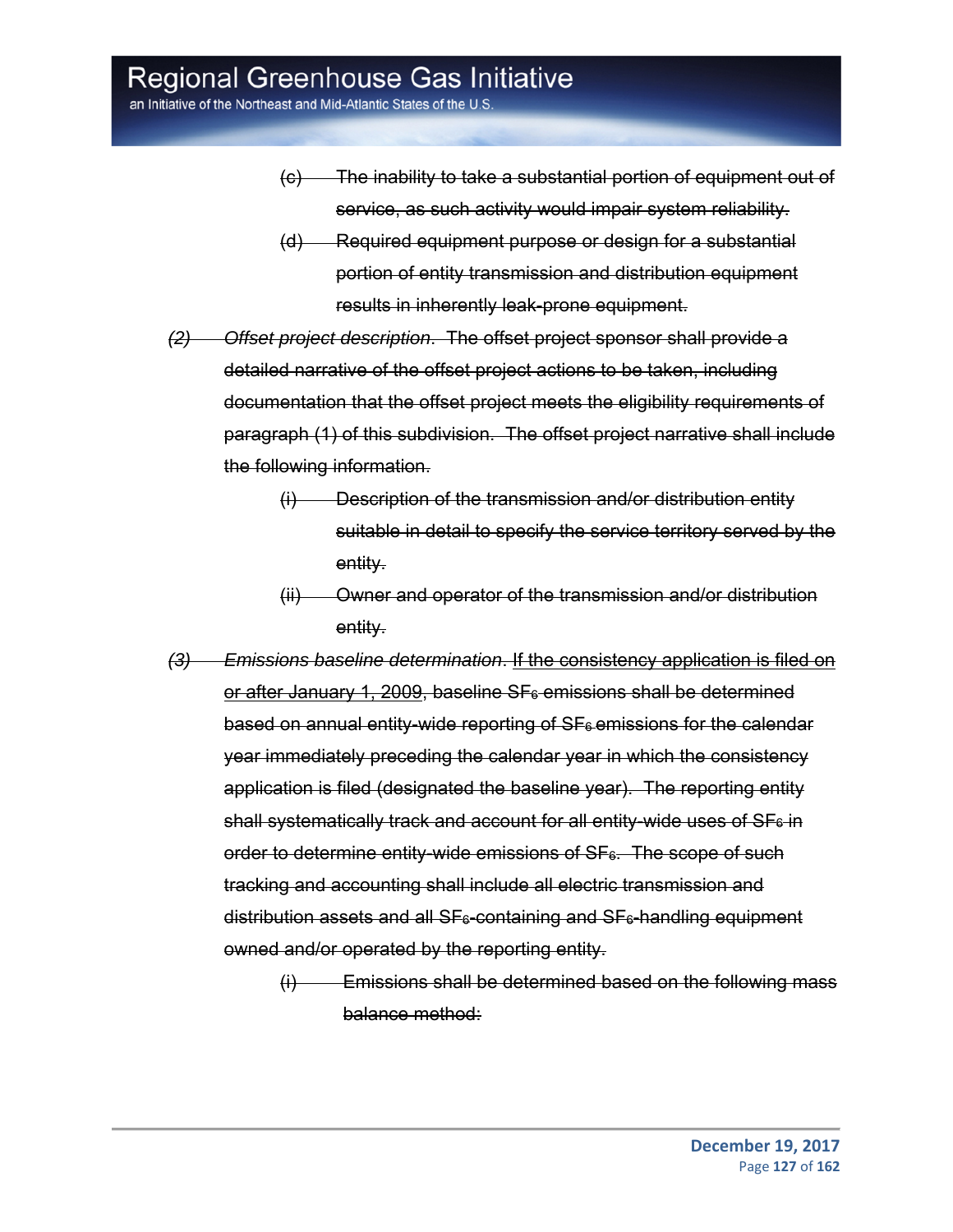$SF<sub>6</sub>$  Emissions (lbs.) = (SF<sub>6</sub> Change in Inventory) + (SF<sub>6</sub> Purchases and Acquisitions) – (SF $6$  Sales and Disbursements) – (Change in Total SF<sub>6</sub> Nameplate Capacity of Equipment)

where:

- *Change in Inventory* is the difference between the quantity of SF<sub>6</sub> gas in storage at the beginning of the reporting year and the quantity in storage at the end of the reporting year. The term "quantity in storage" includes all SF6 gas contained in cylinders (such as 115-pound storage cylinders), gas carts, and other storage containers. It does not refer to  $SF<sub>6</sub>$  gas held in SF<sub>6</sub>-using operating equipment. The change in inventory will be negative if the quantity of  $SF<sub>6</sub>$  gas in storage increases over the course of the year;
- *Purchases and Acquisitions of SF<sub>6</sub> is the sum of all the SF<sub>6</sub> gas* acquired from other parties during the reporting year, as  $contained$  in storage containers or  $SF<sub>6</sub>$ -using operating equipment;
- **Sales and disbursements of SF**<sub>6</sub> is the sum of all the SF<sub>6</sub> gas sold or otherwise disbursed to other parties during the reporting  $year, as contained in storage containers and SF<sub>6</sub>-using$ operating equipment; and
- *Change in Total SF6 Nameplate Capacity of Equipment* is the net change in the total volume of  $SF<sub>6</sub>$ -containing operating equipment during the reporting year. The net change in nameplate capacity is equal to new equipment nameplate capacity, minus retired equipment nameplate capacity. This quantity will be negative if the retired equipment has a total nameplate capacity larger than the total nameplate capacity of the new equipment. "Total nameplate capacity" refers to the full and proper  $SF<sub>6</sub>$  charge of the equipment rather than to the actual charge, which may reflect leakage.
- (ii) Emissions shall be calculated as follows:

Emissions (tons  $CO_2e$ ) =  $[(V_{\text{iby}} - V_{\text{iey}}) + (PA_{\text{psd}} + PA_{\text{e}} + PA_{\text{rre}}) (SD<sub>00</sub> + SD<sub>15</sub> + SD<sub>44</sub> + SD<sub>001</sub>) - (CNP<sub>102</sub> - CNP<sub>rse</sub>) + V GWP/2000$ 

where  $(all SF<sub>6</sub>$  values in lbs.):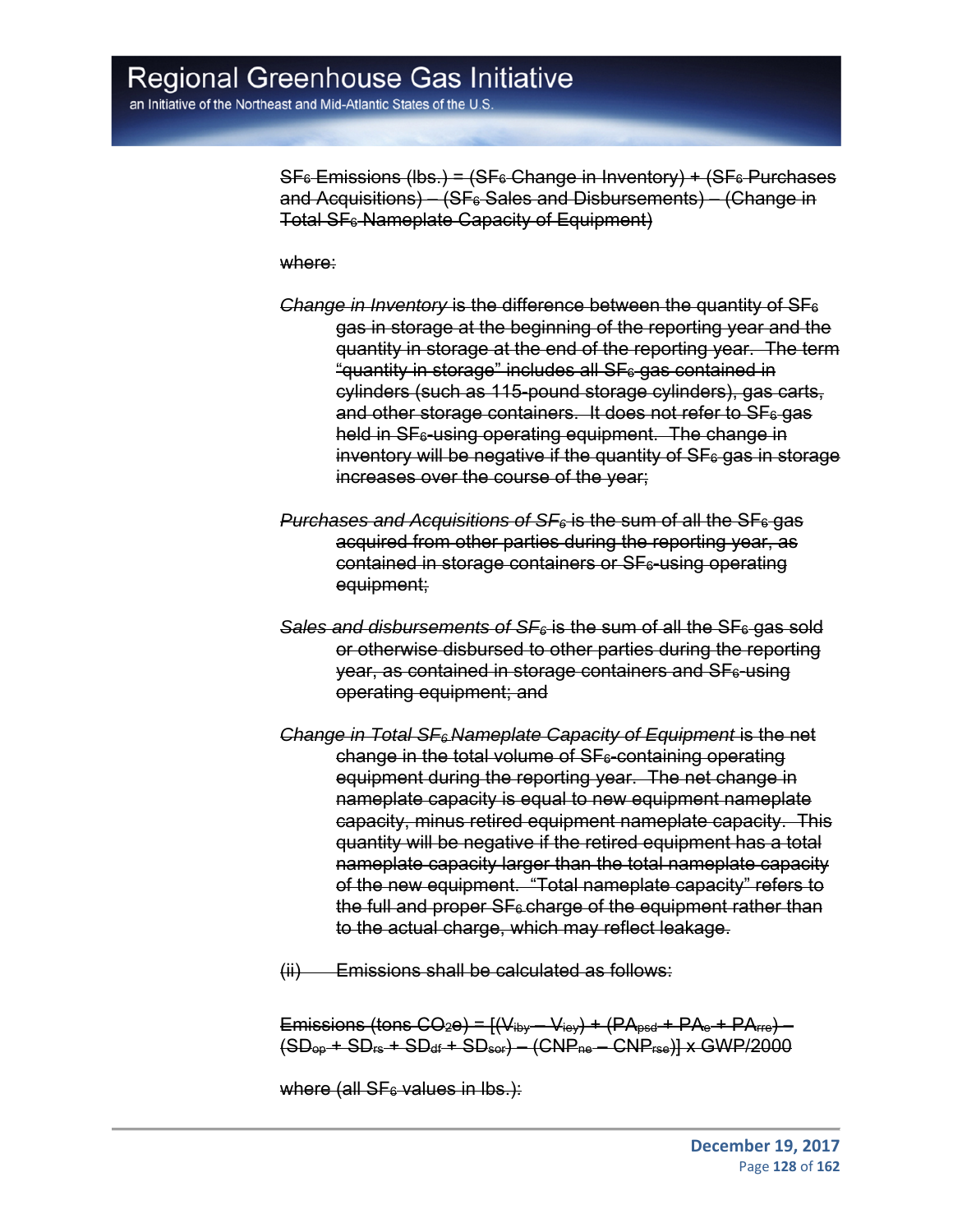an Initiative of the Northeast and Mid-Atlantic States of the U.S.

- $V_{\text{iby}}$  = SF $_{6}$  inventory in cylinders, gas carts, and other storage containers (not SF6-containing operating equipment) at the beginning of the reporting year;
- $V_{\text{lev}}$  = SF<sub>6</sub> inventory in cylinders, gas carts, and other storage  $contains$  (not  $SF<sub>6</sub>-containing operating equipment$ ) at the end of the reporting year;
- $PA<sub>psd</sub> = SF<sub>6</sub>$  purchased from suppliers or distributors in cylinders;
- $PA_e = SF_e$  provided by equipment manufacturers with or inside  $SF_e$ containing operating equipment;
- $PA<sub>rec</sub> = SF<sub>6</sub>$  returned to the reporting entity after off-site recycling;
- $SD<sub>op</sub>$  = Sales of SF $<sub>6</sub>$  to other parties, including gas left in SF $<sub>6</sub>$ -</sub></sub> containing operating equipment that is sold;
- $SD_{fs}$  = Returns of SF $_{6}$  to supplier (producer or distributor);
- $SD_{df} = SF<sub>6</sub>$  sent to destruction facilities;
- $SD<sub>ser</sub> = SF<sub>6</sub> sent off-site for recycling;$
- $CNP<sub>ne</sub>$  = Total SF<sub>6</sub> nameplate capacity of new SF<sub>6</sub>-containing operating equipment at proper full charge;
- $CNP<sub>rse</sub>$  = Total SF<sub>6</sub> nameplate capacity of retired or sold SF<sub>6</sub>containing operating equipment at proper full charge; and  $GWP = CO<sub>2</sub>e$  global warming potential of  $SF<sub>6</sub> (22,800)$ .
- (iii) As part of the consistency application required pursuant to subdivisions XX-10.4(b) and (c) and in annual monitoring and verification reports required pursuant to subdivisions XX-10.7(b) and (c), the project sponsor shall provide the documentation required at subparagraphs (5)(i) through (iii) of this subdivision to support emissions calculations.
- *(4) Calculating emissions reductions*. Emissions reductions shall represent the annual entity-wide emissions reductions of SF<sub>6</sub> for the reporting entity, relative to emissions in the baseline year. Emissions reductions shall be determined as follows, using the quantification method outlined in subparagraph (3)(ii) of this subdivision to determine emissions in both the baseline year and reporting year(s):

Emissions Reduction (tons  $CO<sub>2</sub>e$ ) = (Total Pounds of SF $<sub>6</sub>$  Emissions in</sub> Baseline Reporting Year) – (Total Pounds of  $SF<sub>6</sub>$  Emissions in Reporting Year) x GWP/2000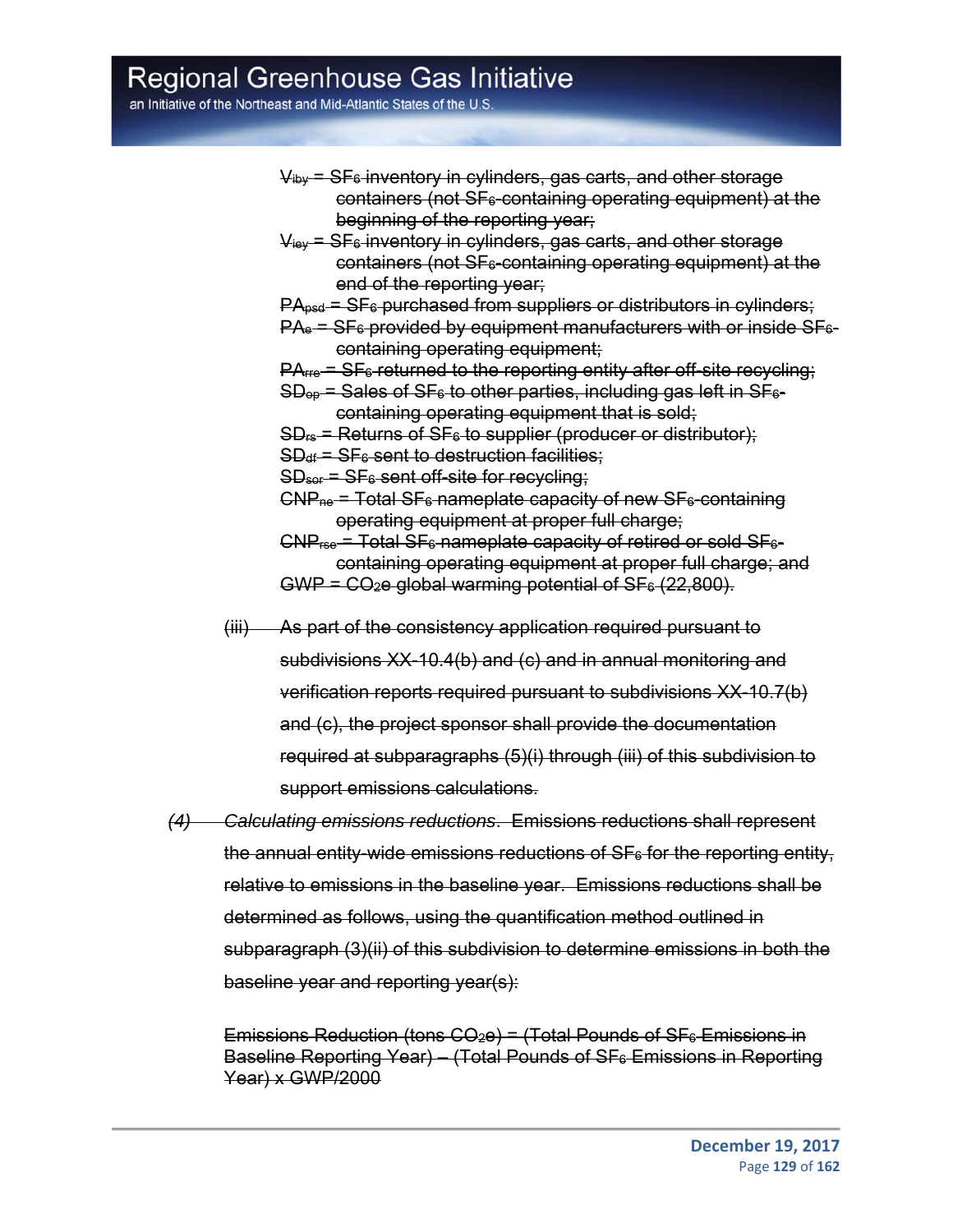an Initiative of the Northeast and Mid-Atlantic States of the U.S

where:

 $GWP = CO<sub>2</sub>e$  global warming potential of  $SF<sub>6</sub> (22,800)$ 

- *(5) Monitoring and verification requirements*. The annual monitoring and verification report shall include supporting material detailing the  $calations$  and data used to determine  $SF<sub>6</sub>$  emissions reductions, and shall also provide the following documentation.
	- (i) The project sponsor shall identify a facility(ies) managed by the entity from which all  $SF<sub>6</sub>$  gas is procured and disbursed and maintain an entity-wide log of all  $SF<sub>6</sub>$  gas procurements and disbursals. The entity-wide log shall include the weight of each cylinder transported before shipment from the facility(ies) and the weight of each cylinder after return to the facility (ies). A specific cylinder log shall also be maintained for each cylinder that is used to fill equipment with  $SF<sub>6</sub>$  or reclaim  $SF<sub>6</sub>$  from equipment. The cylinder log shall be retained with the cylinder and indicate the location and specific identifying information of the equipment being filled, or from which  $SF<sub>6</sub>$  is reclaimed, and the weight of the cylinder before and after this activity. The cylinder log shall be returned with the cylinder to the facility when the activity is complete or the cylinder is empty.
	- $(i)$  A current entity-wide inventory of all SF $_{6}$ -containing operating equipment and all other  $SF<sub>6</sub>-related items, including cylinders, gas$ carts, and other storage containers used by the entity. The inventory shall be certified by an independent verifier accredited pursuant to section XX-10.6.
	- (iii) The project sponsor shall provide a monitoring and verification plan as part of the consistency application, which shall include an  $SF<sub>6</sub>$ inventory management and auditing protocol and a process for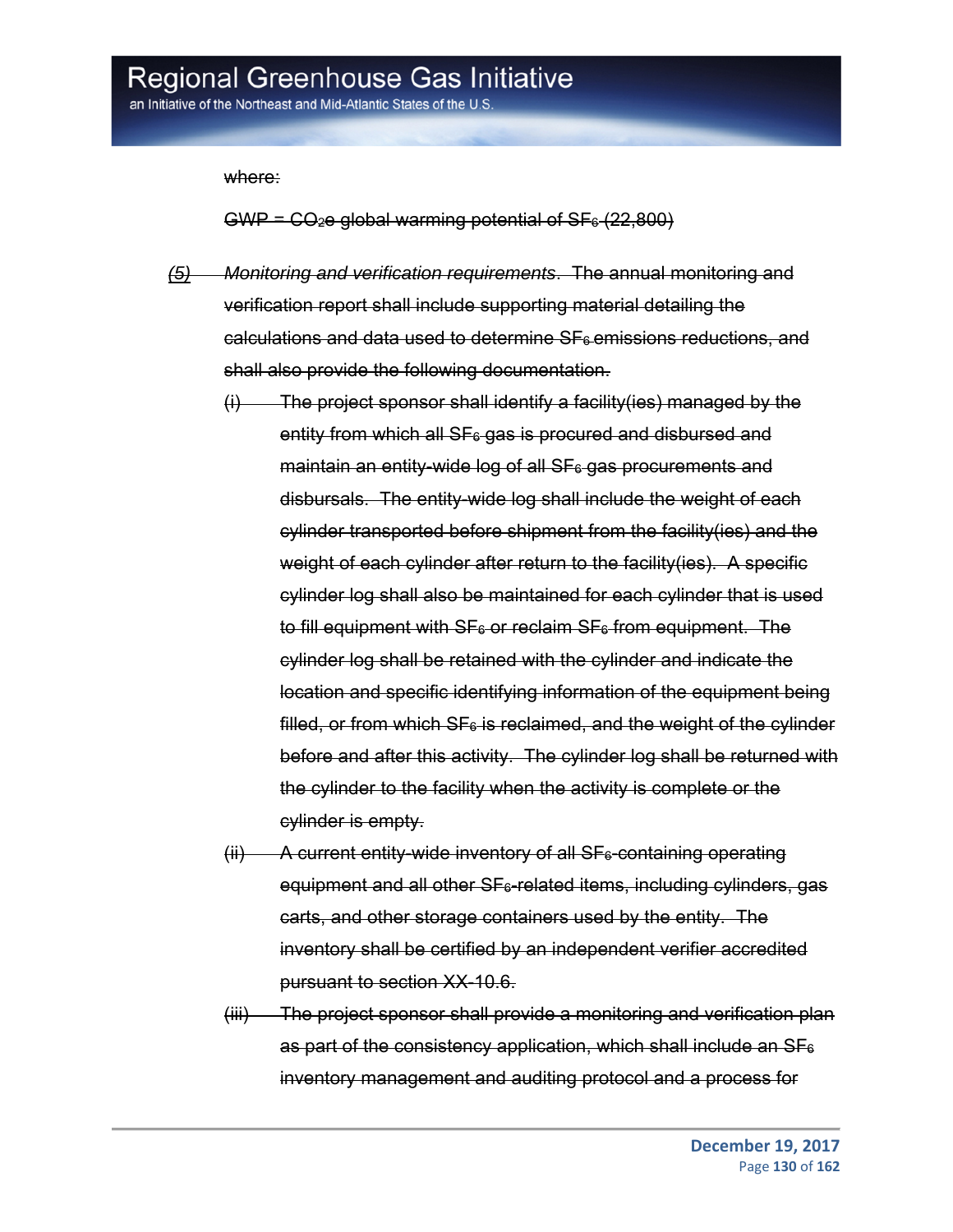quality assurance and quality control of inventory data. The monitoring and verification plan shall be certified by an independent verifier accredited pursuant to section XX-10.6.

*(c*)(b) *Sequestration of carbon due to reforestation, improved forest management, or*  avoided conversion. To qualify for the award of CO<sub>2</sub> offset allowances under XX-10, offset projects that involve reforestation, improved forest management, or avoided conversion shall meet all requirements of XX-10.5(c) and the forest offset protocol, and all other applicable requirements of XX-10.

- (1) *Eligibility*. Eligible forest offset projects shall satisfy all eligibility requirements of the forest offset protocol and this Subpart.
- (2) *Offset project description*. The offset project sponsor shall provide a detailed narrative of the offset project actions to be taken, including documentation that the offset project meets the eligibility requirements of paragraph (1) of this subdivision. The offset project description must include all information identified in sections 8.1 and 9.1 of the forest offset protocol, and any other information deemed necessary by the REGULATORY AGENCY.
- (3) *Carbon sequestration baseline determination*. Baseline onsite carbon stocks shall be determined as required by sections 6.1.1, 6.1.2, 6.2.1, 6.2.2, 6.2.3, 6.3.1, and 6.3.2 of the forest offset protocol, as applicable.
- (4) *Calculating carbon sequestered*. Net GHG reductions and GHG removal enhancements shall be calculated as required by section 6 of the forest offset protocol. The project's risk reversal rating shall be calculated as required by Appendix D of the forest offset protocol using the forest offset protocol Determination of a Forest Project's Reversal Risk Rating assessment worksheet.
- (5) *Monitoring and verification requirements*. Monitoring and verification is subject to the following requirements.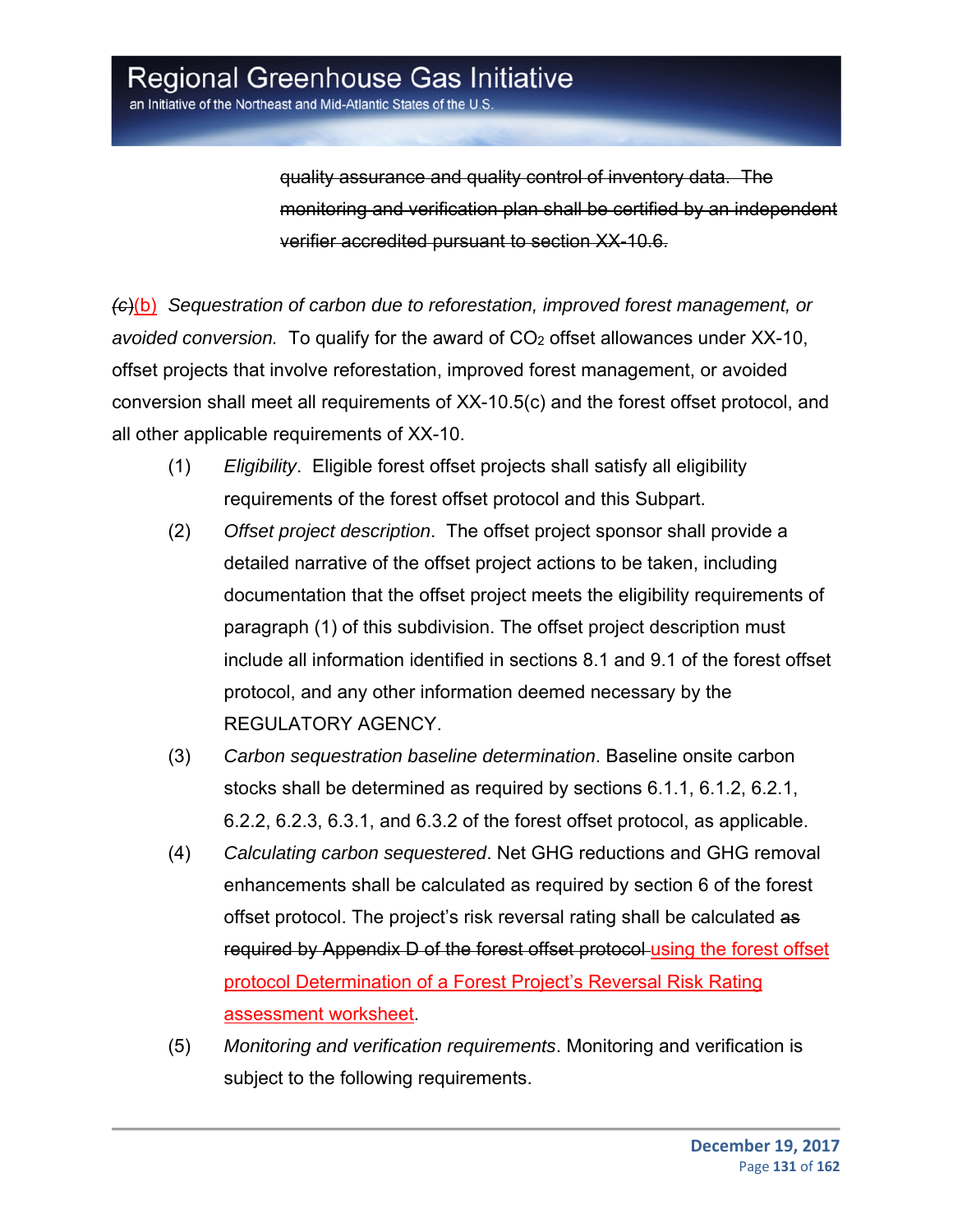an Initiative of the Northeast and Mid-Atlantic States of the U.S.

- (i) Monitoring and verification reports shall include all forest offset project data reports submitted to the REGULATORY AGENCY, including any additional data required by section 9.2.2 of the forest offset protocol.
- (ii) The consistency application shall include a monitoring and verification plan certified by an independent verifier accredited pursuant to section XX-10.6. The monitoring and verification plan shall consist of a forest carbon inventory program, as required by section 8.1 of the forest offset protocol.
- (iii) Monitoring and verification reports shall be submitted not less than every six years, except that the first monitoring and verification report for reforestation projects must be submitted within twelve years of project commencement
- (6) *Forest Offset Project Data Reports*. A project sponsor shall submit a forest offset Project data report to the REGULATORY AGENCY for each reporting period. Each forest offset project data report must cover a single reporting period. Reporting periods must be contiguous; there must be no gaps in reporting once the first reporting period has commenced.
- $(7)$  Prior to the award of CO<sub>2</sub> offset allowances pursuant to XX-10.7, or to any surrender of allowances pursuant to XX-10.5(c)(8), any quantity expressed in metric tons, or metric tons of CO<sub>2</sub> equivalent, shall be converted to tons using the conversion factor specified in XX-1.2(bt).
- (8) *Carbon sequestration permanence*. The offset project shall meet the following requirements to address reversals of sequestered carbon.
	- (i) *Unintentional reversals.* Requirements for unintentional reversals are as follows:
		- *(a)* The project sponsor must notify the REGULATORY AGENCY of the reversal and provide an explanation for the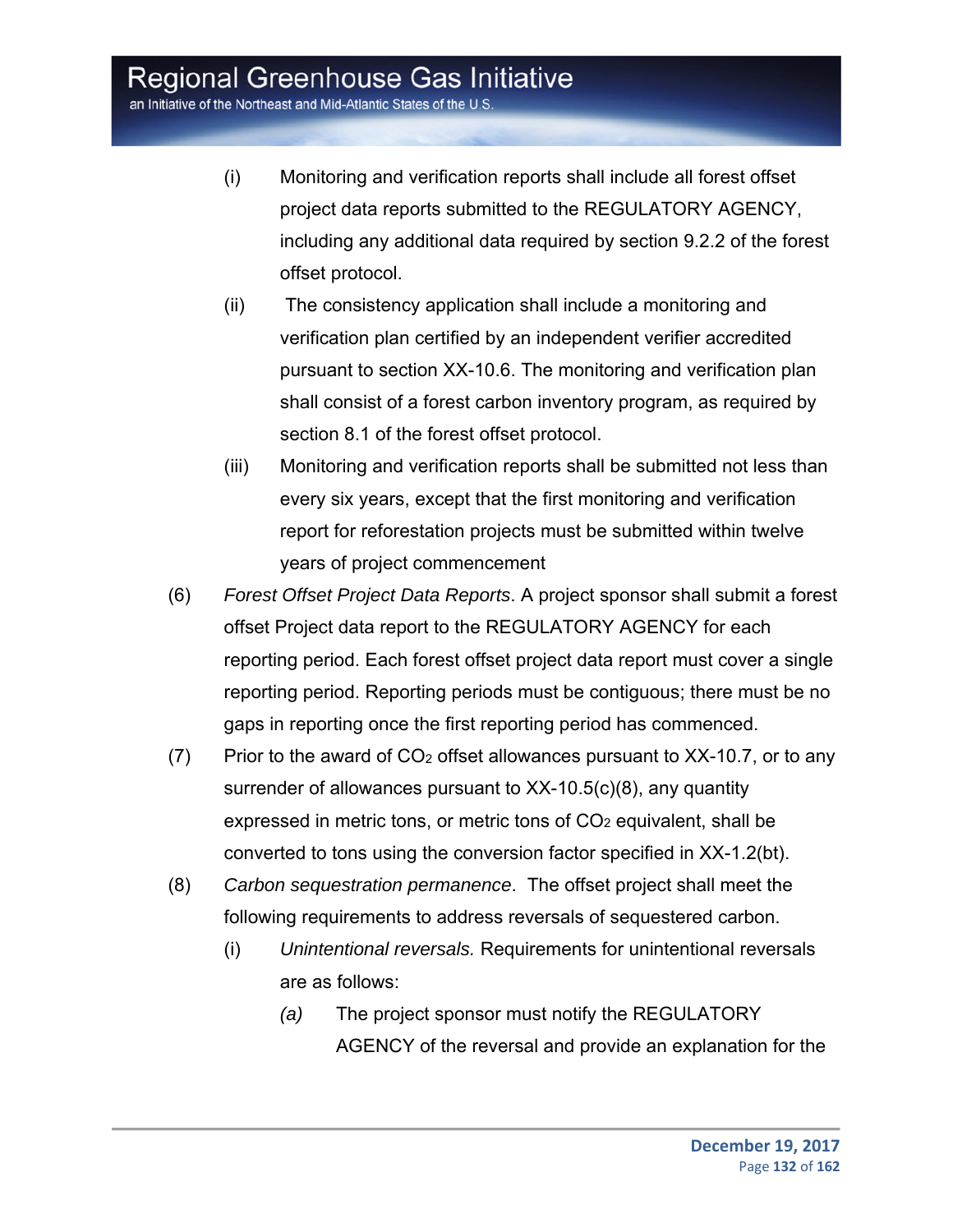an Initiative of the Northeast and Mid-Atlantic States of the U.S

nature of the unintentional reversal within 30 calendar days of its discovery; and

- *(b)* The project sponsor must submit to the REGULATORY AGENCY a verified estimate of current carbon stocks within the offset project boundary within one year of the discovery of the unintentional reversal.
- (ii) *Intentional Reversals.* Requirements for intentional reversals are as follows:
	- *(a)* If an intentional reversal occurs, the project sponsor shall, within 30 calendar days of the intentional reversal:
		- *(1)* Provide notice, in writing, to the REGULATORY AGENCY of the intentional reversal; and
		- (2) Provide a written description and explanation of the intentional reversal to the REGULATORY AGENCY.
	- *(b)* Within one year of the occurrence of an intentional reversal, the project sponsor shall submit to the REGULATORY AGENCY a verified estimate of current carbon stocks within the offset project boundary.
	- *(c)* If an intentional reversal occurs, and CO2 offset allowances have been awarded to the offset project, the forest owner must surrender to the REGULATORY AGENCY or its agent for retirement a quantity of  $CO<sub>2</sub>$  allowances corresponding to the quantity of  $CO<sub>2</sub>$  equivalent tons reversed within six months of notification by the REGULATORY AGENCY.
		- *(1)* Notification by the REGULATORY AGENCY will occur after the verified estimate of carbon stocks has been submitted to the REGULATORY AGENCY, or after one year has elapsed since the occurrence of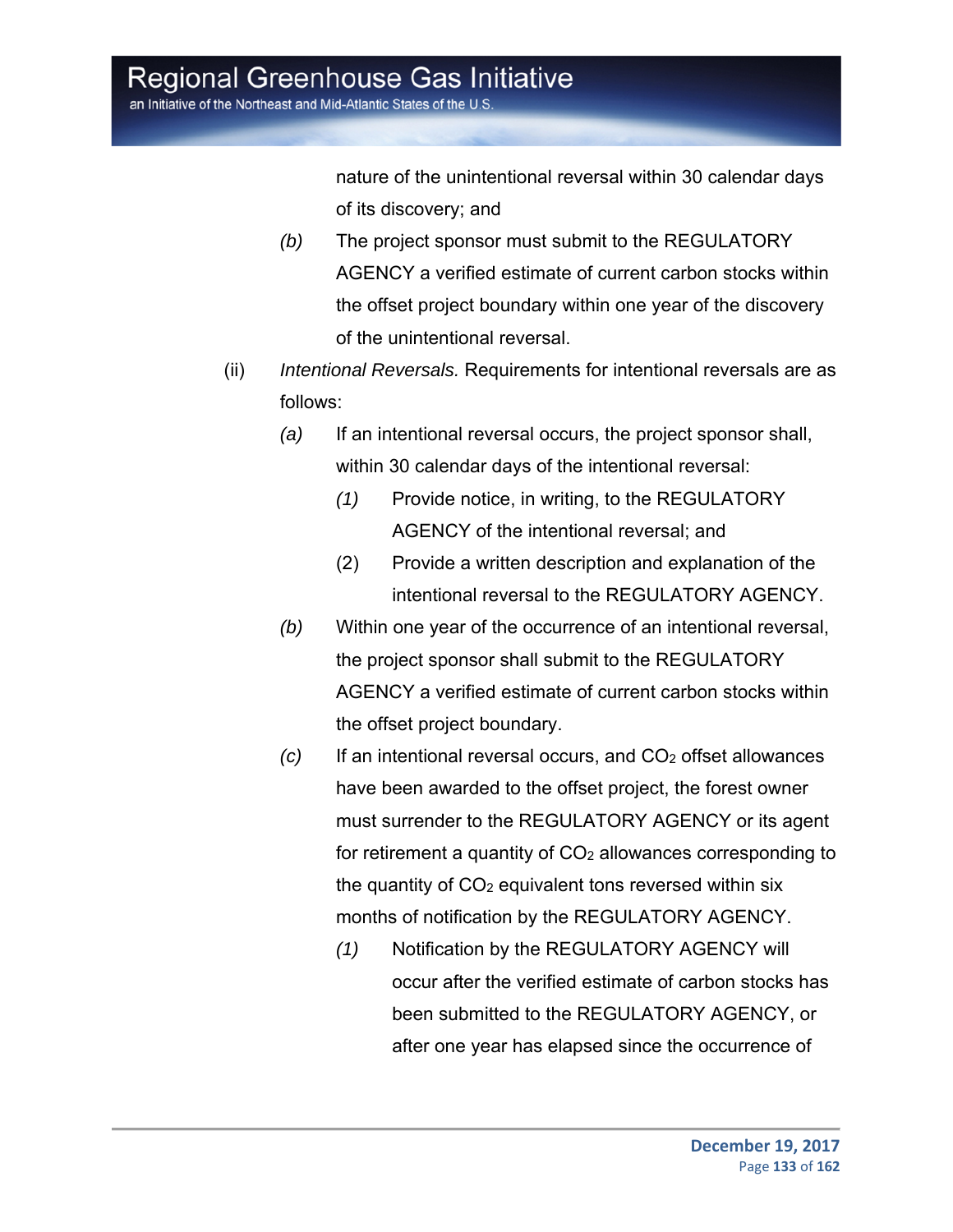an Initiative of the Northeast and Mid-Atlantic States of the U.S

the reversal if the project sponsor fails to submit the verified estimate of carbon stocks.

- $(2)$  If the forest owner does not surrender valid  $CO<sub>2</sub>$ allowances to the REGULATORY AGENCY within six months of notification by the REGULATORY AGENCY, the forest owner will be subject to enforcement action and each  $CO<sub>2</sub>$  equivalent ton of carbon sequestration reversed will constitute a separate violation of this Part and applicable state law.
- *(d) Project Termination.* Requirements for project termination are as follows:
	- *(1)* The project sponsor must surrender to the REGULATORY AGENCY or its agent for retirement a quantity of CO2 Allowances in the amount calculated pursuant to project termination provisions in the forest offset protocol within six months of project termination.
	- *(2)* If the project sponsor does not surrender to the REGULATORY AGENCY or its agent a quantity of  $CO<sub>2</sub>$ Allowances in the amount calculated pursuant to project termination provisions in the forest offset protocol within six months of project termination, they will be subject to enforcement action and each  $CO<sub>2</sub>$  offset allowance not surrendered will constitute a separate violation of this Part and applicable state law
- (iv)(iii) *Disposition of Forest Sequestration Projects After a Reversal.* If a reversal lowers the forest offset project's actual standing live carbon stocks below its project baseline standing live carbon stocks, the forest offset project will be terminated by the REGULATORY AGENCY.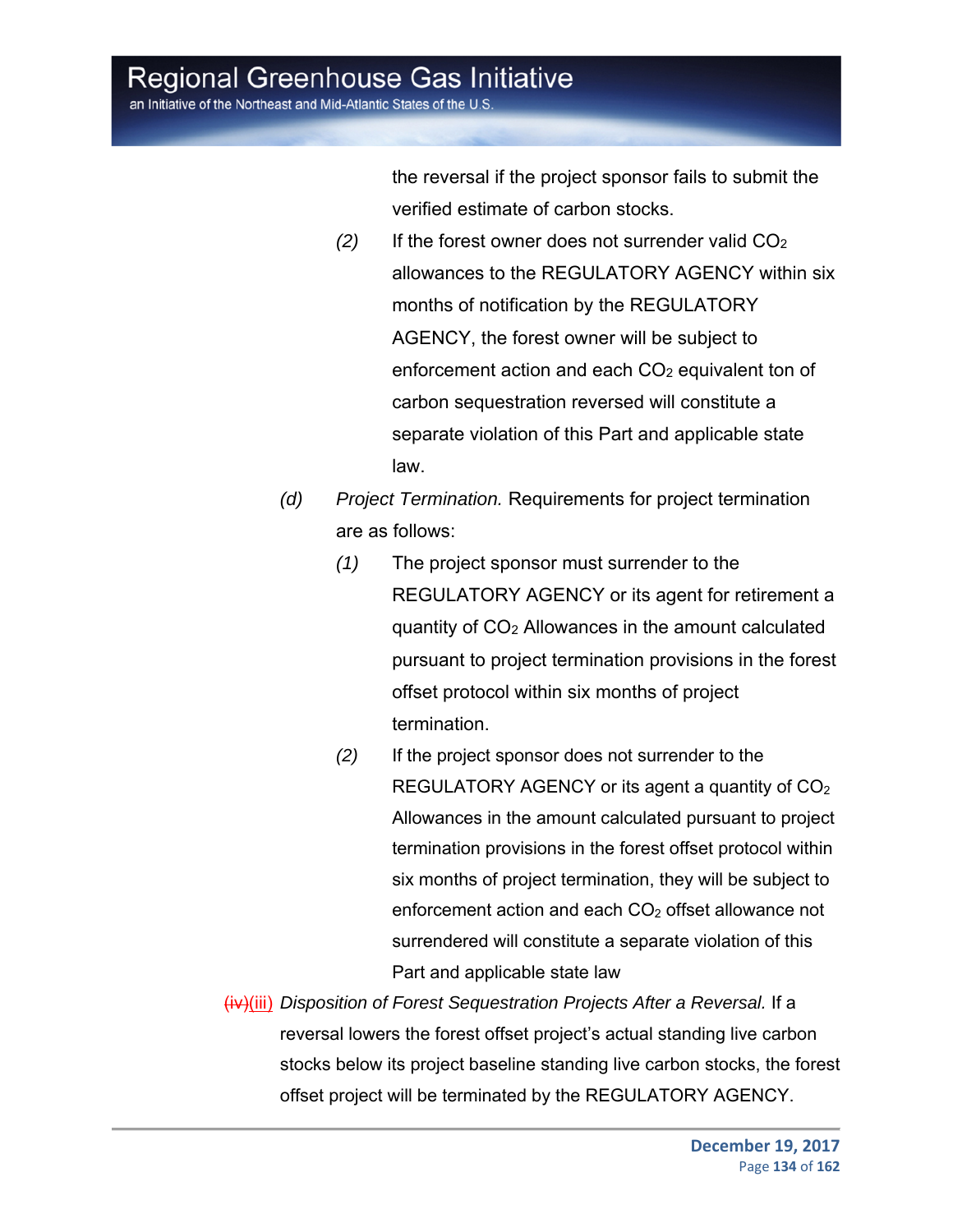an Initiative of the Northeast and Mid-Atlantic States of the U.S.

- (9) *Timing of forest offset projects.* The REGULATORY AGENCY may award CO2 offset allowances under section XX-10.7 only for forest offset projects that are initially commenced on or after January 1, 2014.
- (10) *Projects that Have Been Awarded Credits by a Voluntary Greenhouse Gas Reduction Program*. The provisions of paragraphs XX-10.3(c)(4) and XX-10.4(b)(2) shall not apply to forest projects that have been awarded credits under a voluntary greenhouse gas reduction program provided that the following conditions are satisfied. For such projects, the number of CO2 Offset Allowances will be calculated pursuant to the requirements of XX-10.5(c), without regard to quantity of credits that were awarded to the project under the voluntary program.
	- (i) The project satisfies all other general requirements of XX-10, including all specific requirements of XX-10.5(c), for all reporting periods for which the project has been awarded credits under a voluntary greenhouse gas program and also intends to be awarded CO2 offset allowances pursuant to XX-10.7.
	- (ii) At the time of submittal of the consistency application for the project, the project submits forest offset data reports and a monitoring and verification report covering all reporting periods for which the project has been awarded credits under a voluntary greenhouse gas program and also intends to be awarded CO2 offset allowances pursuant to XX-10.7. Forest offset data reports and monitoring and verification reports must meet all requirements of XX-10.5(c)(5) and (6).
	- (iii) The consistency application includes information sufficient to allow the Department to make the following determinations, and the voluntary greenhouse gas program has published information on its website to allow the Department to verify the information included in the consistency application.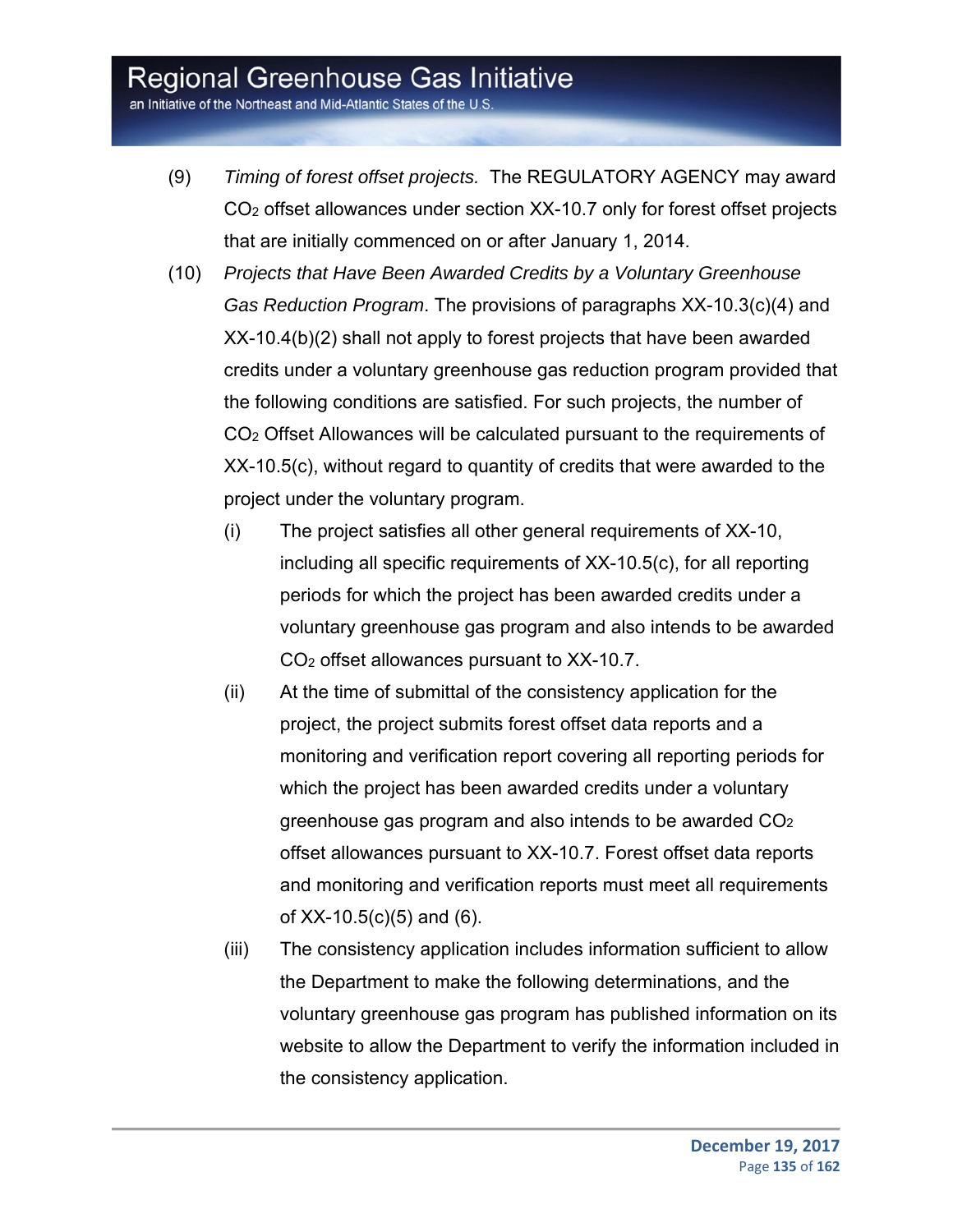an Initiative of the Northeast and Mid-Atlantic States of the U.S

- *(a)* The offset project has met all legal and contractual requirements to allow it to terminate its relationship with the voluntary greenhouse gas program, and such termination has been completed.
- *(b)* The project sponsor or voluntary greenhouse gas program has cancelled or retired all credits that were awarded for carbon sequestration that occurred during the time periods for which the project intends to be awarded  $CO<sub>2</sub>$  offset allowances pursuant to XX-10.7, and such credits were cancelled or required for the sole purpose of allowing the project to be awarded CO2 offset allowances pursuant to XX-10.7.

*(d) Reduction or avoidance of CO2 emissions from natural gas, oil, or propane enduse combustion due to end-use energy efficiency*. To qualify for the award of CO2 offset allowances under XX-10, offset projects that reduce CO<sub>2</sub> emissions by reducing on-site combustion of natural gas, oil, or propane for end-use in an existing or new commercial or residential building by improving the energy efficiency of fuel usage and/or the energy-efficient delivery of energy services shall meet the requirements of XX-10.5(d) and all other applicable requirements of XX-10. Eligible new buildings are limited to new buildings that are designed to replace an existing building on the offset project site, or new buildings designed to be zero net energy buildings.

 *(1) Eligibility.*

(i) Eligible offset projects shall reduce CO2 emissions through one or more of the following energy conservation measures (ECMs):

(a) Improvements in the energy efficiency of combustion equipment that provide space heating and hot water, including a reduction in fossil fuel consumption through the use of solar and geothermal energy;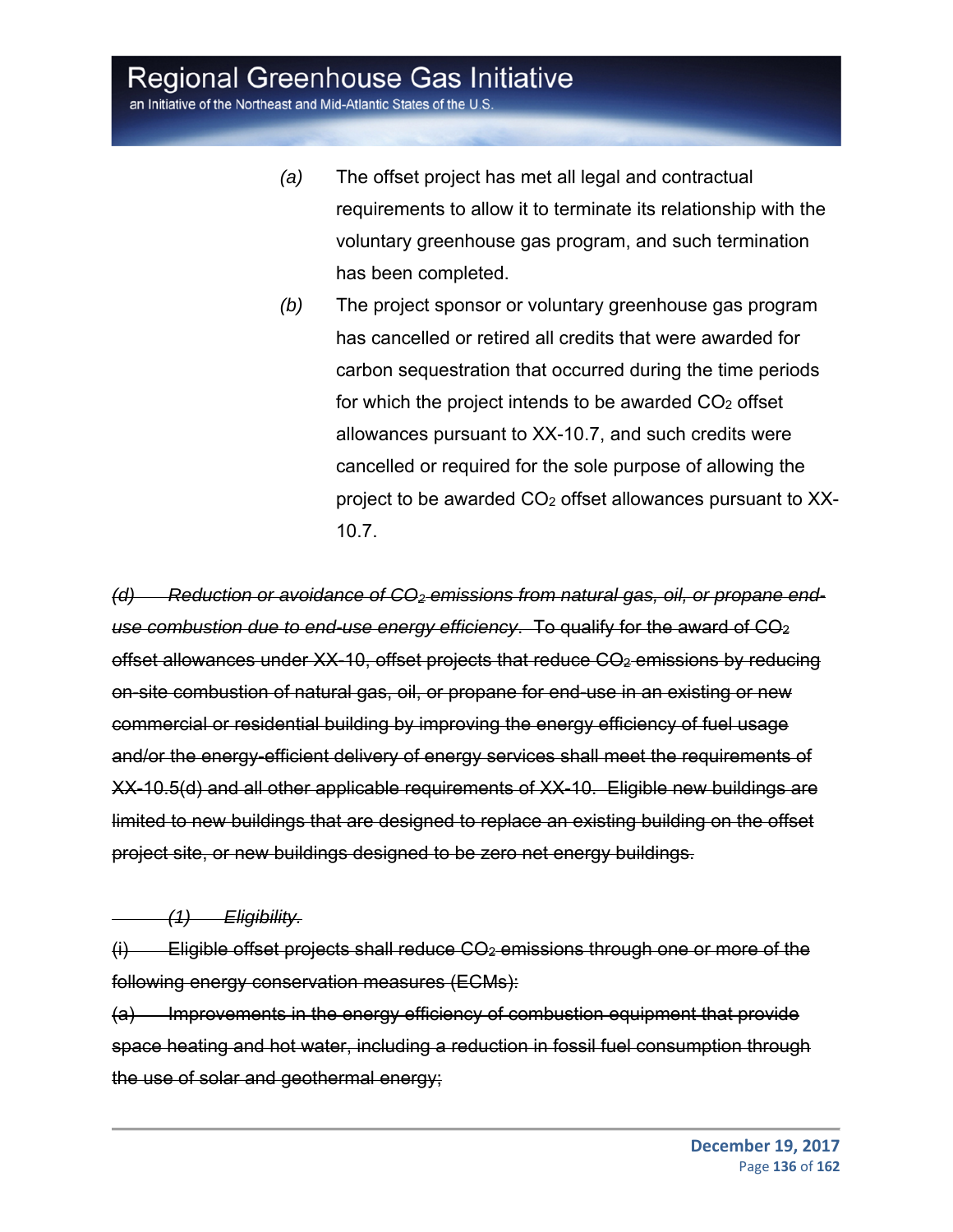an Initiative of the Northeast and Mid-Atlantic States of the U.S

(b) Improvements in the efficiency of heating distribution systems, including proper sizing and commissioning of heating systems;

(c) Installation or improvement of energy management systems;

(d) Improvement in the efficiency of hot water distribution systems and reduction in demand for hot water;

(e) Measures that improve the thermal performance of the building envelope and/or reduce building envelope air leakage;

(f) Measures that improve the passive solar performance of buildings and utilization of active heating systems using renewable energy; and

 $(g)$  Fuel switching to a less carbon-intensive fuel for use in combustion systems, including the use of liquid or gaseous eligible biomass, provided that conversions to electricity are not eligible.

*(ii) Performance standards.*

*(a) All end-use energy efficiency offset projects.* All offset projects under this subdivision shall meet the applicable performance criteria set forth in this clause. *(1) Installation best practice*. Any combustion equipment and related air handling equipment (HVAC systems) installed as part of an offset project shall be sized and installed in accordance with the applicable requirements and specifications outlined in this sub clause.

(i) Commercial HVAC systems shall meet the applicable sizing and installation requirements of ANSI/ASHRAE/IESNA Standard 90.1 (SI Edition)-2010: Energy Standard for Buildings Except Low-Rise Residential Buildings and ANSI/ASHRAE Standard 62.2-2010: Ventilation for Acceptable Indoor Air Quality.

(ii) Residential HVAC systems shall meet the applicable sizing specifications of Air Conditioner Contractors of America (ACCA) Manual J: Residential Load Calculation (Eight Edition- Full), and the applicable installation specifications ANSI/ACCA 5 QI – 2007 "HVAC Quality Installation Specification" .

*(2) Whole-building energy performance*. Eligible new buildings or whole-building retrofits that are part of an offset project shall meet the requirements of this sub-clause.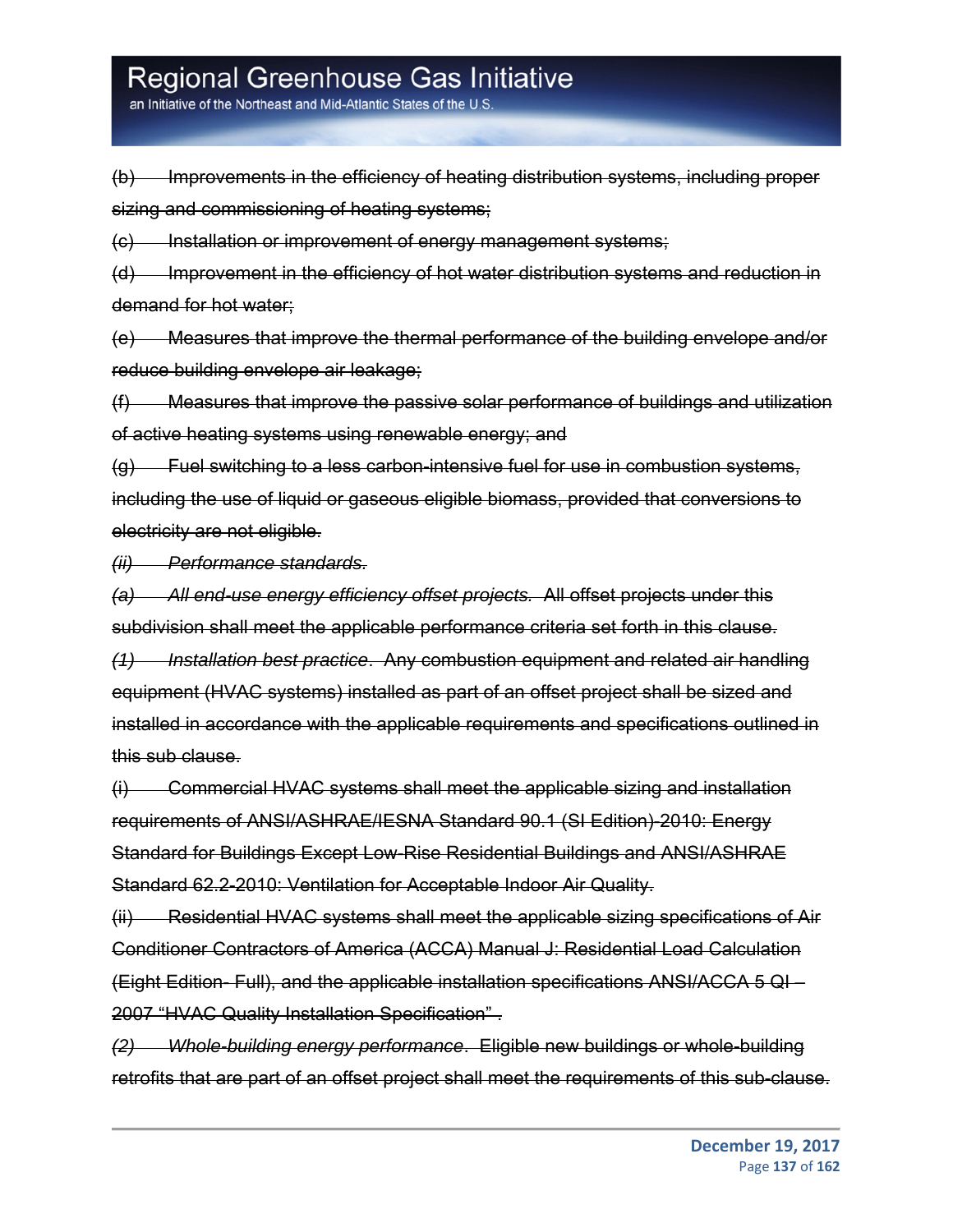an Initiative of the Northeast and Mid-Atlantic States of the U.S

(i) Commercial buildings shall exceed the energy performance requirements of ANSI/ASHRAE/IESNA Standard 90.1 (SI Edition)-2010: Energy Standard for Buildings Except Low-Rise Residential Buildings by 30%, with the exception of multi-family residential buildings classified as commercial by ANSI/ASHRAE/IESNA Standard 90.1 (SI Edition)-2010, which shall exceed these energy performance requirements by 20%. (ii) Residential buildings shall exceed the energy performance requirements of the 2012 International Energy Conservation Code Supplement by 30%.

*(b) Maximum market penetration rate for offset projects commenced on or after January 1, 2009.* For offset projects initiated on or after January 1, 2009, the project sponsor shall demonstrate, to the satisfaction of the REGULATORY AGENCY, that the energy conservation measures implemented as part of the offset project have a market penetration rate of less than 5%.

*(2) Offset project description*. The offset project sponsor shall provide a detailed narrative of the offset project actions to be taken, including documentation that the offset project meets the eligibility requirements of paragraph (1) of this subdivision. The offset project narrative shall include the following information.

(i) Location and specifications of the building(s) where the offset project actions will occur;

- $(iii)$  Owner and operator of the building(s);
- (iii) The parties implementing the offset project, including lead contractor(s), subcontractors, and consulting firms;
- (iv) Specifications of equipment and materials to be installed as part of the offset project; and
- (v) Building plans and offset project technical schematics, as applicable.
- *(3) Emissions baseline determination*. The emissions baseline shall be determined in accordance with the requirements of this paragraph, based on energy usage (MMBtu) by fuel type for each energy conservation measure, derived using historic fuel use data from the most recent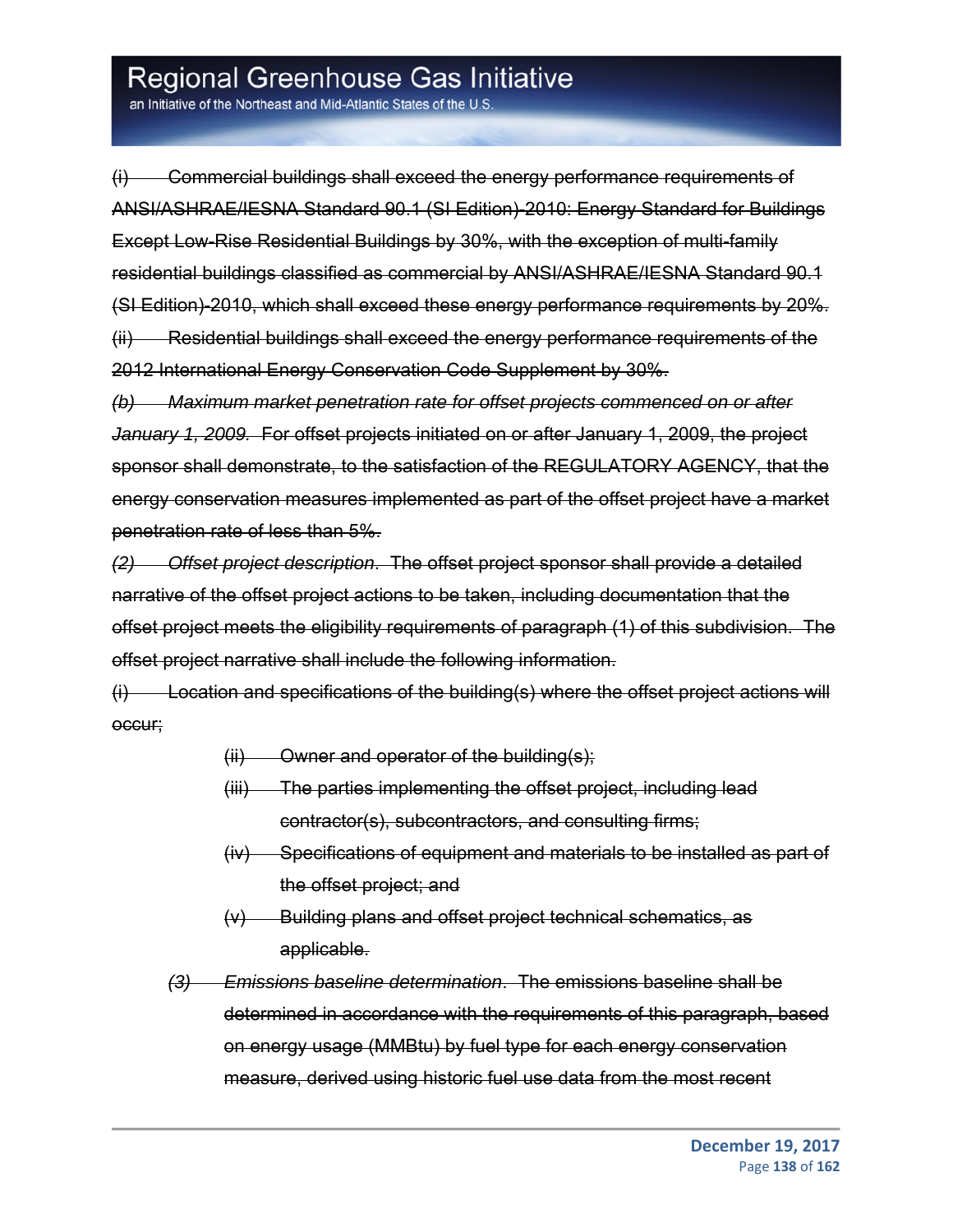calendar year for which data is available, and multiplied by an emissions factor and oxidation factor for each respective fuel in Table 42 below.

#### **Table 2: Emissions and Oxidation Factors**

| <u>Fuel</u>         | <del>Emissions Factor</del><br>(lbs. CO2/MMBtu) | Oxidation Factor |
|---------------------|-------------------------------------------------|------------------|
| <b>Natural Gas</b>  | 116.98                                          | 0.995            |
| Propane             | <del>139.04</del>                               | 0.995            |
| Distillate Fuel Oil | 161.27                                          | 0.99             |
| Kerosene            | <del>159.41</del>                               | 0.99             |

- *(i) Isolation of applicable energy conservation measure baseline*. The baseline energy usage of the application to be targeted by the energy conservation measure shall be isolated in a manner consistent with the guidance at paragraph (5) of this subdivision.
- (ii) Annual baseline energy usage shall be determined as follows:

Energy Usage (MMBtu) = BEUAECM x A

where:

BEUAECM = Annual pre-installation baseline energy use by fuel type (MMBtu) attributable to the application(s) to be targeted by the energy conservation measure(s). If applicable building codes or equipment standards require that equipment or materials installed as part of the offset project meet certain minimum energy performance requirements, baseline energy usage for the application shall assume that equipment or materials are installed that meet such minimum requirements. For offset projects that replace existing combustion equipment, the assumed minimum energy performance required by applicable building codes or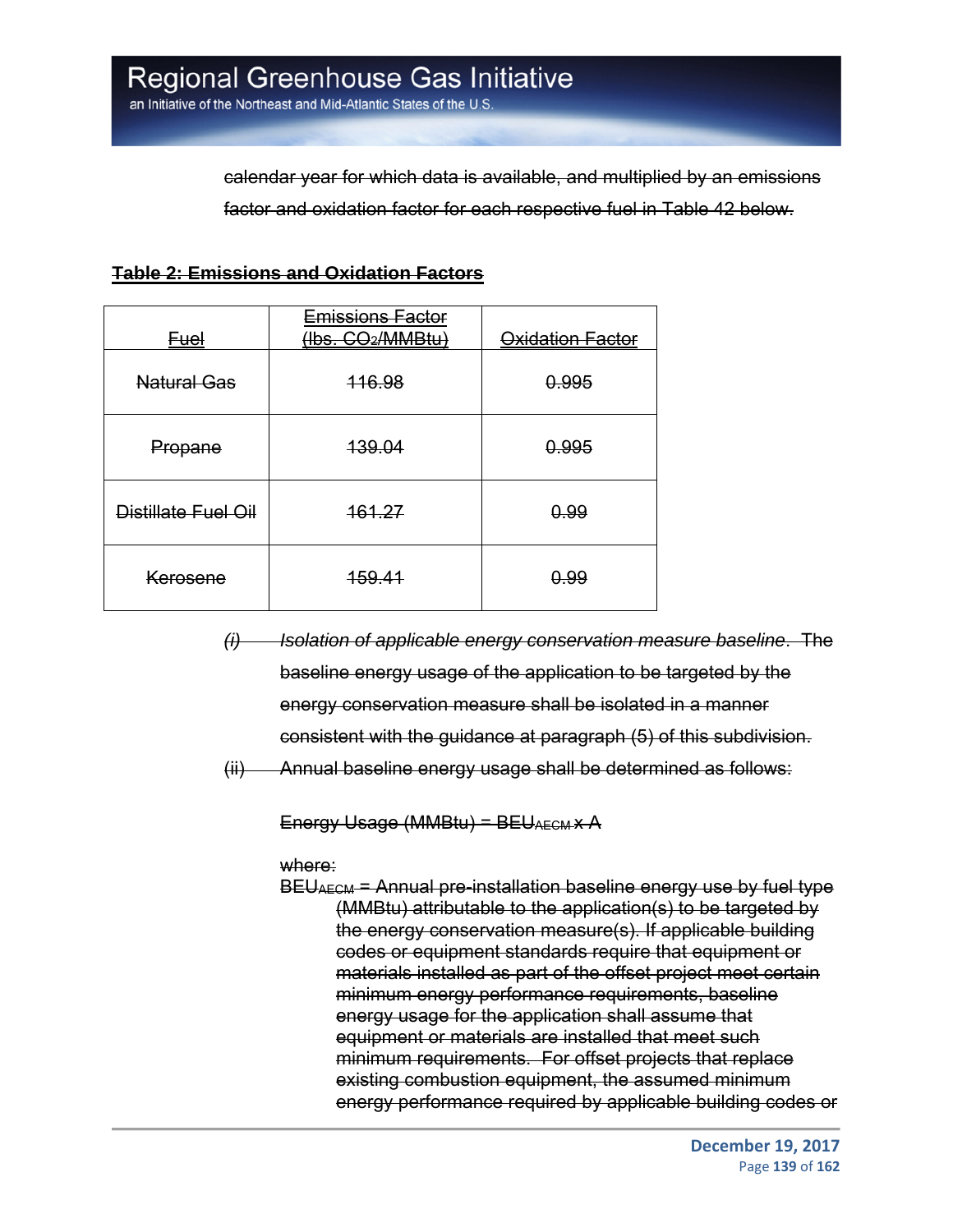an Initiative of the Northeast and Mid-Atlantic States of the U.S

equipment standards shall be that which applies to new equipment that uses the same fuel type as the equipment being replaced. Baseline energy usage shall be determined in accordance with the applicable requirements at paragraph (5) of this subdivision; and

A = Adjustments to account for differing conditions during the two time periods (pre-installation and post-installation), such as weather, building occupancy, and changes in building use or function. Adjustments shall be determined in accordance with the applicable requirements at paragraph (5) of this subdivision.

(iii) Annual baseline emissions shall be determined as follows:

<u>na amin'ny fivondronan-kaominin'i Amerika ao amin'ny fivondronan-kaominin'i A</u> Emissions (lbs.  $CO<sub>2</sub>$ ) =  $\sum$  BEU<sub>i</sub> x EF<sub>i</sub> x OF<sub>i</sub> *I* = 1

where:

 $BEU_i$  = Annual baseline energy usage for fuel type  $I$ (MMBtu) demonstrated pursuant to the requirements at subparagraphs (5)(i) through (iv) of this subdivision;  $EF_i$  = Emissions factor (lbs.  $CO_2$ /MMBtu) for fuel type I listed at paragraph (3), Table 2 of this subdivision; and  $OF_i$  = Oxidation factor for fuel type I listed at paragraph (3), Table 2 of this subdivision.

*(4) Calculating emissions reductions.* Emissions reductions shall be determined based upon annual energy savings by fuel type (MMBtu) for each energy conservation measure, multiplied by the emissions factor and oxidation factor for the respective fuel type at paragraph (3), Table 2 of this subdivision.

( ) Annual energy savings shall be determined as follows:

Energy Savings (MMBtu) = (BEUAECM x A) - (PIEUECM x A)

where:

 $\overline{a}$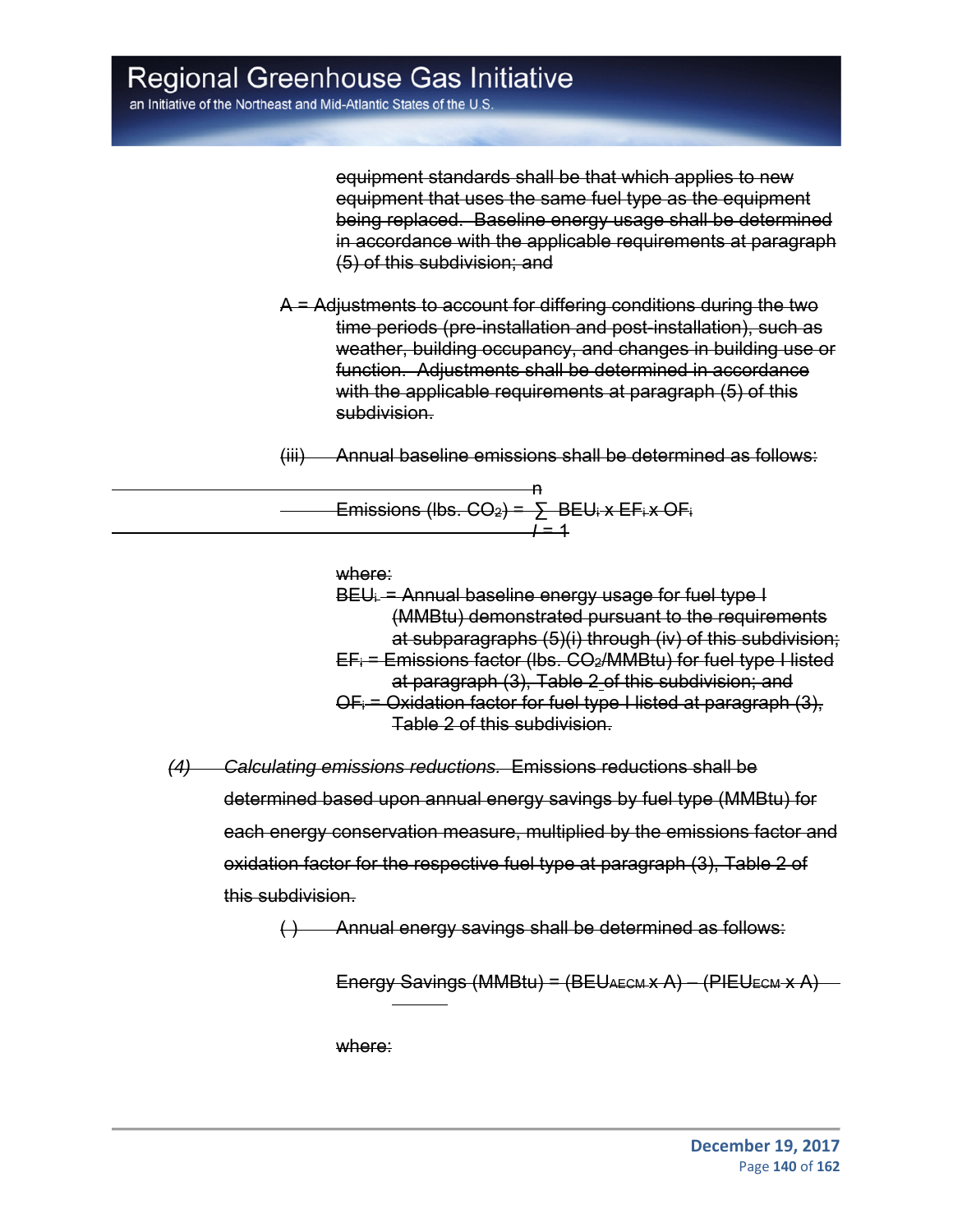an Initiative of the Northeast and Mid-Atlantic States of the U.S

| BEUAECM = Annual pre-installation baseline energy use by               |
|------------------------------------------------------------------------|
| fuel type (MMBtu) calculated pursuant to                               |
| subparagraphs (5)(i) through (iv) of this subdivision;                 |
| PIEU <sub>ECM</sub> = Annual post-installation energy use by fuel type |
| (MMBtu) attributable to the energy conservation                        |

- measure. Post-installation energy usage shall be determined in accordance with the applicable requirements at subparagraphs (5)(i) through (iv) of this subdivision; and
- A = Adjustments to account for any differing conditions during the two time periods (pre-installation and postinstallation), such as weather, building occupancy, and changes in building use or function. Adjustments shall be determined in accordance with the applicable requirements at paragraph (5) of this subdivision.

(i) Annual emissions reductions shall be determined as follows:

Emissions Reduction (lbs.  $CO<sub>2</sub>$ ) =  $\Sigma$  ES<sub>i</sub> x EF<sub>i</sub> x OF<sub>i</sub> I = 1

#### where:

- ESi = Energy savings for fuel type I (MMBtu) demonstrated pursuant to the requirements at paragraph (5) of this subdivision;
- $EF_i$  = Emissions factor (lbs.  $CO_2$ /MMBtu) for fuel type I listed at paragraph (3), Table 2 of this subdivision; and
- $OF_i$  = Oxidation factor for fuel type I listed at paragraph (3), Table 2 of this subdivision.

*(5) Monitoring and verification requirements*. As part of the consistency application, the project sponsor shall provide a monitoring and verification plan certified by an independent verifier accredited pursuant to section XX-10.6. Annual monitoring and verification reports shall be certified by an independent verifier accredited pursuant to section XX-10.6. Independent verifiers must conduct a site audit when reviewing the first monitoring and verification report submitted by the project sponsor, except for offset projects that save less than 1,500 MMBtu per year. For offset projects that save less than 1,500 MMBtu per year, the project sponsor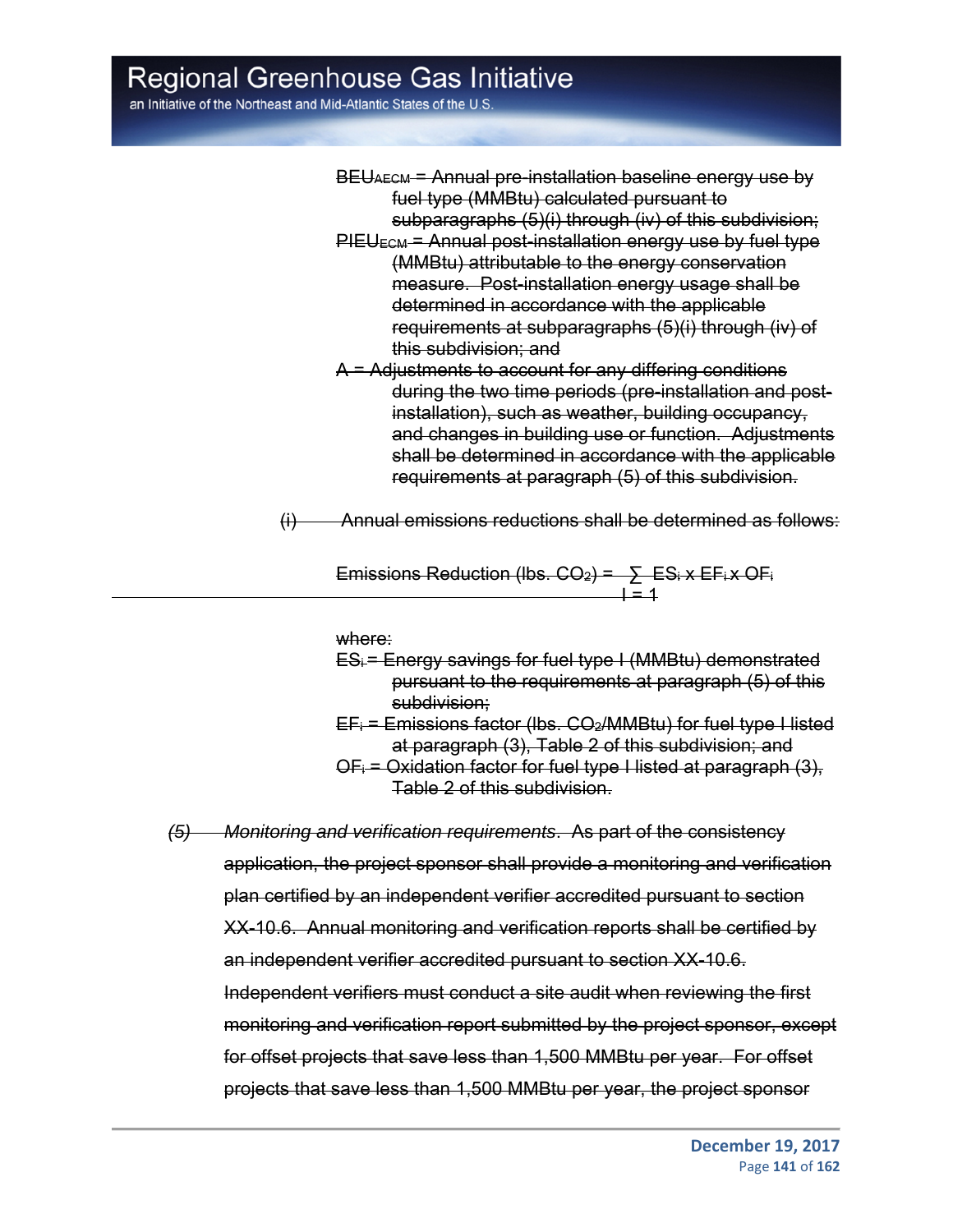must provide the independent verifier with equipment specifications and copies of equipment invoices and other relevant offset project-related invoices. All offset project documentation, including the consistency application and monitoring and verification reports, shall be signed by a Professional Engineer, identified by license number. Monitoring and verification shall also meet the following requirements.

- *(i) General energy measurement and verification requirements*. Monitoring and verification of energy usage shall be demonstrated through a documented process consistent with the following protocols and procedures, as applicable.
	- (a) For existing commercial buildings, determination of baseline energy usage shall be consistent with the International Performance Measurement & Verification Protocol, Volume I: Concepts and Options for Determining Energy and Water Savings (IPMVP), "Option B. Retrofit Isolation" and "Option D. Calibrated Simulation." If a building project involves only energy conservation measures implemented as part of a CO2 emissions offset project, a process consistent with IPMVP "Option C. Whole Facility" may be used, as applicable. Application of the IPMVP general guidance shall be consistent with the applicable detailed specifications in ASHRAE Guideline 14-2002, Measurement of Energy and Demand Savings.
	- (b) For new commercial buildings, determination of baseline energy usage shall be consistent with the International Performance Measurement & Verification Protocol, Volume III: Concepts and Options for Determining Energy Savings in New Construction (IPMVP), "Option D. Calibrated Simulation." Application of the IPMVP general guidance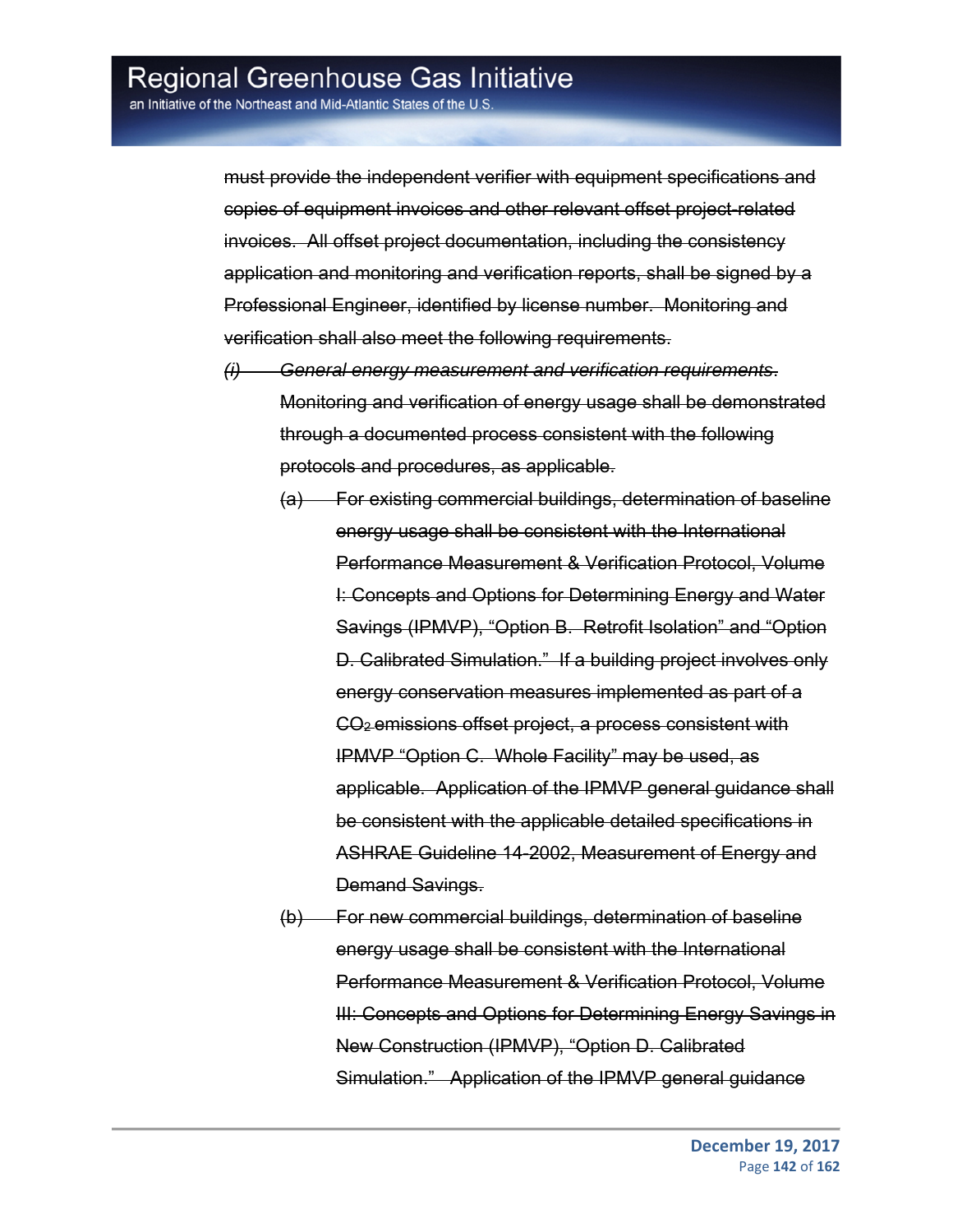shall be consistent with the applicable detailed specifications in ASHRAE Guideline 14-2002, Measurement of Energy and Demand Savings.

- (c) For existing and new residential buildings, determination of baseline energy usage shall be consistent with the requirements of the RESNET National Energy Rating Technical Standards and National Home Energy Rating Technical Guidelines, 2013 (Chapter 3 and Appendix A of 2013 Mortgage Industry National Home Energy Rating System Standards).
- *(ii) Isolation of applicable energy conservation measure*. In calculating both baseline energy usage and energy savings, the applicant shall isolate the impact of each eligible energy conservation measure (ECM), either through direct metering or energy simulation modeling. For offset projects with multiple ECMs, and where individual ECMs can affect the performance of others, the sum of energy savings due to individual ECMs shall be adjusted to account for the interaction of ECMs. For commercial buildings, this process shall be consistent with the requirements of ASHRAE Guideline 14- 2002, Measurement of Energy and Demand Savings, and ANSI/ASHRAE/IESNA Standard 90.1 (SI Edition)-2010: Energy Standard for Buildings Except Low-Rise Residential Buildings. For residential buildings, this process shall be consistent with the requirements of RESNET National Home Energy Rating Technical Guidelines, 2006 (Chapter 3 and Appendix A of 2006 Mortgage Industry National Home Energy Rating System Standards) and adopted enhancements dated 2007-2012.
	- (*a)* Reductions in energy usage due to the energy conservation measure shall be based upon actual energy usage data.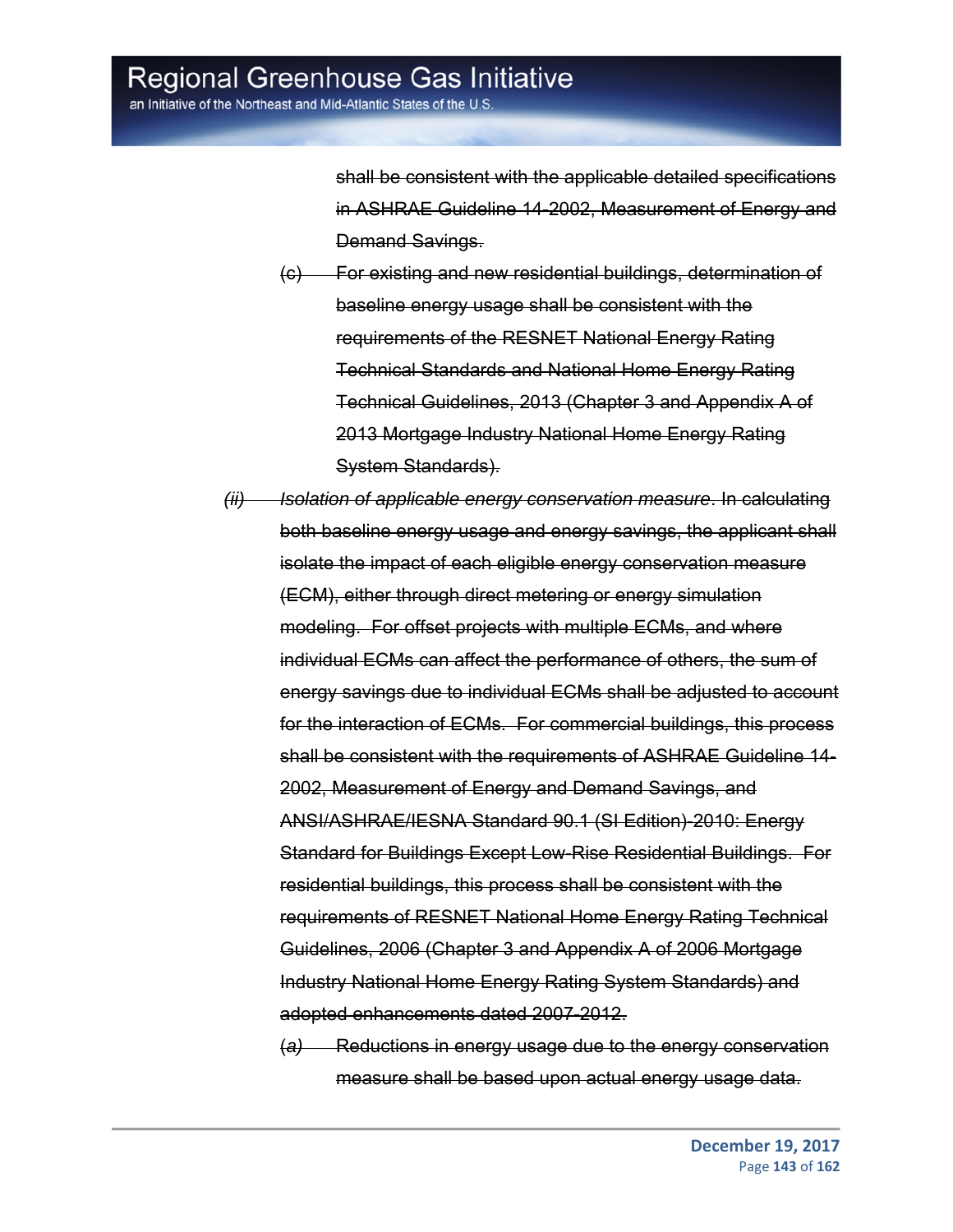Energy simulation modeling shall only be used to determine the relative percentage contribution to total fuel usage (for each respective fuel type) of the application targeted by the energy conservation measure.

*(iii) Calculation of energy savings*. Annual energy savings are to be determined based on the following:

Energy Savings (MMBtu) =  $(BEU_{AECMX}A) - (PIEU_{ECM}XA)$ 

#### where:

 $\overline{a}$ 

 $BEU<sub>AECM</sub>$  = Annual pre-installation baseline energy use by fuel type (MMBtu) attributable to the application(s) to be targeted by the energy conservation measure(s), based upon annual fuel usage data for the most recent calendar year for which data is available. For new buildings, baseline energy use for a reference building equivalent in basic configuration, orientation, and location to the building in which the eligible energy conservation measure(s) is implemented shall be determined according to ASHRAE Guideline 14-2002, Measurement of Energy and Demand Savings and ANSI/ASHRAE/IESNA Standard 90.1 (SI Edition)-2010, Section 11 and Appendix G. Where energy simulation modeling is used to evaluate an existing building, modeling shall be conducted in accordance with ASHRAE Guideline 14-2002, Measurement of Energy and Demand Savings, and ANSI/ASHRAE/IESNA Standard 90.1 (SI Edition)-2010, Section 11 and Appendix G. For existing and new residential buildings, energy simulation modeling shall be conducted in accordance with the requirements of RESNET National Home Energy Rating Technical Guidelines, 2006 (Chapter 3 and Appendix A of 2006 Mortgage Industry National Home Energy Rating System Standards) and adopted enhancements dated 2007-2012;

 $PIEU_{ECM}$  = Annual post-installation energy use by fuel type (MMBtu) attributable to the energy conservation measure, to be verified based on annual energy usage after installation of the energy conservation measure(s), consistent with the requirements of ASHRAE Guideline 14-2002, Measurement of Energy and Demand Savings. Where energy simulation modeling is used to evaluate a new or existing building,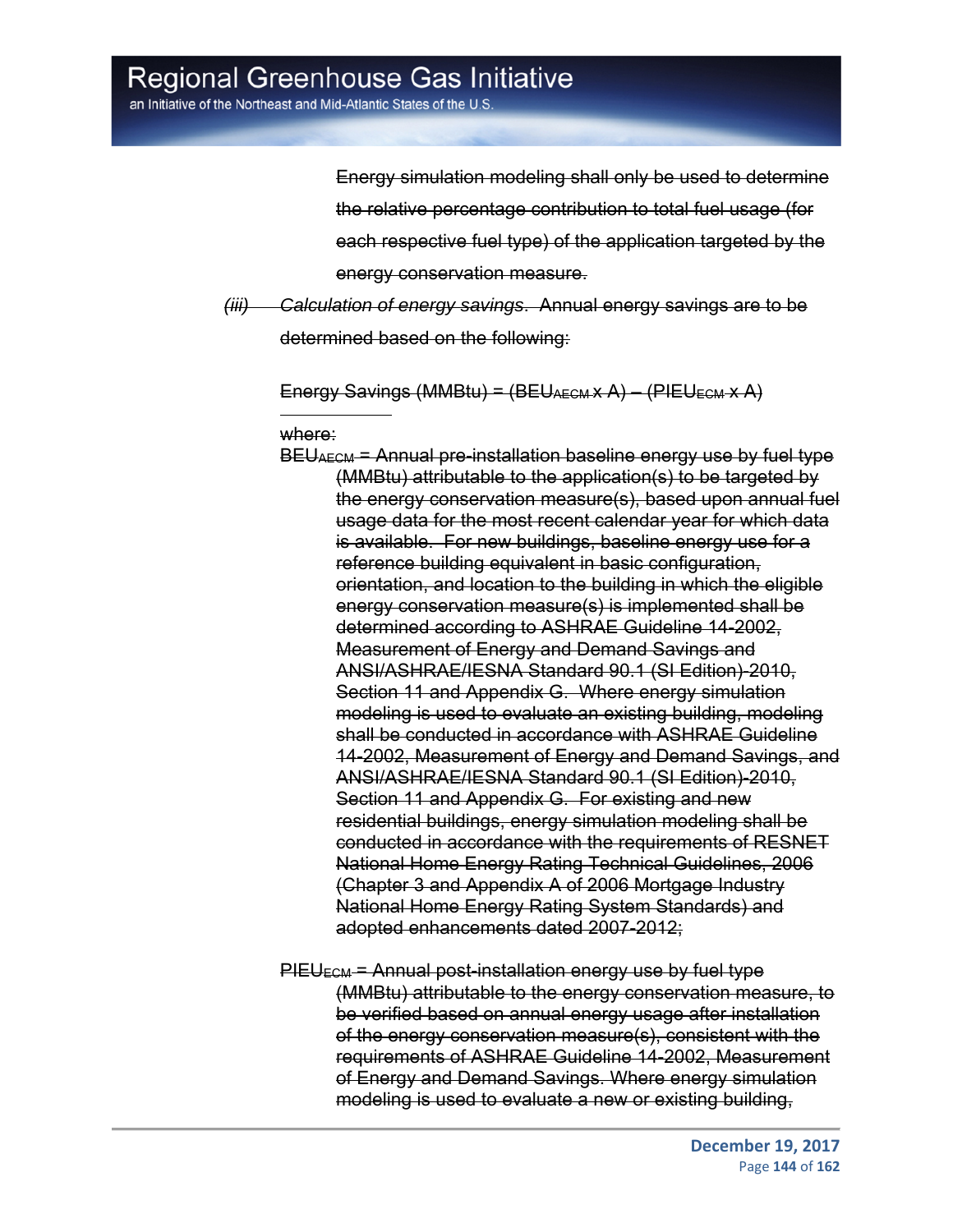modeling shall be conducted in accordance with ASHRAE Guideline 14-2002, Measurement of Energy and Demand Savings, and ANSI/ASHRAE/IESNA Standard 90.1 (SI Edition)-2010, Section 11 and Appendix G. For existing and new residential buildings, energy simulation modeling shall be consistent with the requirements of RESNET National Home Energy Rating Technical Guidelines, 2006 (Chapter 3 and Appendix A of 2006 Mortgage Industry National Home Energy Rating System Standards) and adopted enhancements dated 2007-2012; and

A = Adjustments to account for any differing conditions during the two time periods (pre-installation and postinstallation), such as weather (weather normalized energy usage based on heating and cooling degree days), building occupancy, and changes in building use or function. For commercial buildings, adjustments shall be consistent with the specifications of ASHRAE Guideline 14-2002, Measurement of Energy and Demand Savings, and ANSI/ASHRAE/IESNA Standard 90.1 (SI Edition)-2010, Section 11 and Appendix G. For residential buildings, adjustments shall be consistent with the specifications of RESNET National Home Energy Rating Technical Guidelines, 2006 (Chapter 3 and Appendix A of 2006 Mortgage Industry National Home Energy Rating System Standards) and adopted enhancements dated 2007-2012.

*(iv) Provision for sampling of multiple like offset projects in residential buildings*. Offset projects that implement similar measures in multiple residential buildings may employ representative sampling of buildings to determine aggregate baseline energy usage and energy savings. Sampling protocols shall employ sound statistical methods such that there is 95% confidence that the reported value is within 10% of the true mean. Any sampling plan shall be certified by an independent verifier, accredited pursuant to section XX-10.6.

*(e*)(c) *Avoided methane emissions from agricultural manure management operations*. To qualify for the award of CO2 offset allowances under XX-10, offset projects that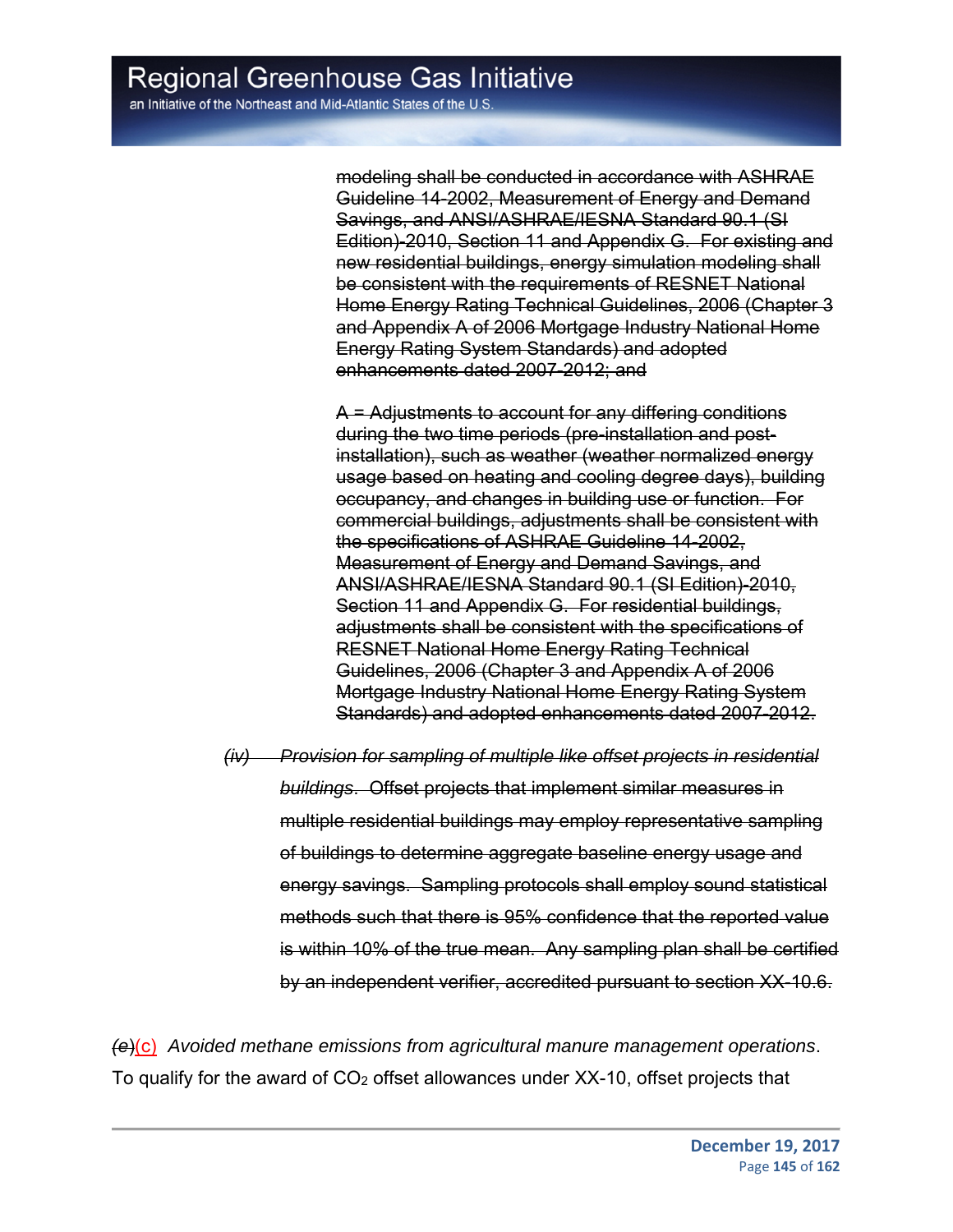an Initiative of the Northeast and Mid-Atlantic States of the U.S.

capture and destroy methane from animal manure and organic food waste using anaerobic digesters shall meet the requirements of XX-10.5(e) and all other applicable requirements of XX-10.

- (1) *Eligibility*.
	- (i) Eligible offset projects shall consist of the destruction of that portion of methane generated by an anaerobic digester that would have been generated in the absence of the offset project through the uncontrolled anaerobic storage of manure or organic food waste.
	- (ii) Eligible offset projects shall employ only manure-based anaerobic digester systems using livestock manure as the majority of digester feedstock, defined as more than 50% of the mass input into the digester on an annual basis. Organic food waste used by an anaerobic digester shall only be that which would have been stored in anaerobic conditions in the absence of the offset project.
	- (iii) The provisions of paragraphs  $XX-10.3(c)(2)$  and (3) shall not apply to agricultural manure management offset projects provided either of the following requirements are met.
		- (a) The offset project is located in a state that has a market penetration rate for anaerobic digester projects of 5% or less. The market penetration determination shall utilize the most recent market data available at the time of submission of the consistency application pursuant to section XX-10.4 and shall be determined as follows:

 $MP$  (%) =  $MG_{AD}$  /  $MG_{STATE}$ 

#### where:

MGAD = Average annual manure generation for the number of dairy cows and swine serving all anaerobic digester projects in the applicable state at the time of submission of a consistency application pursuant to section XX-10.4.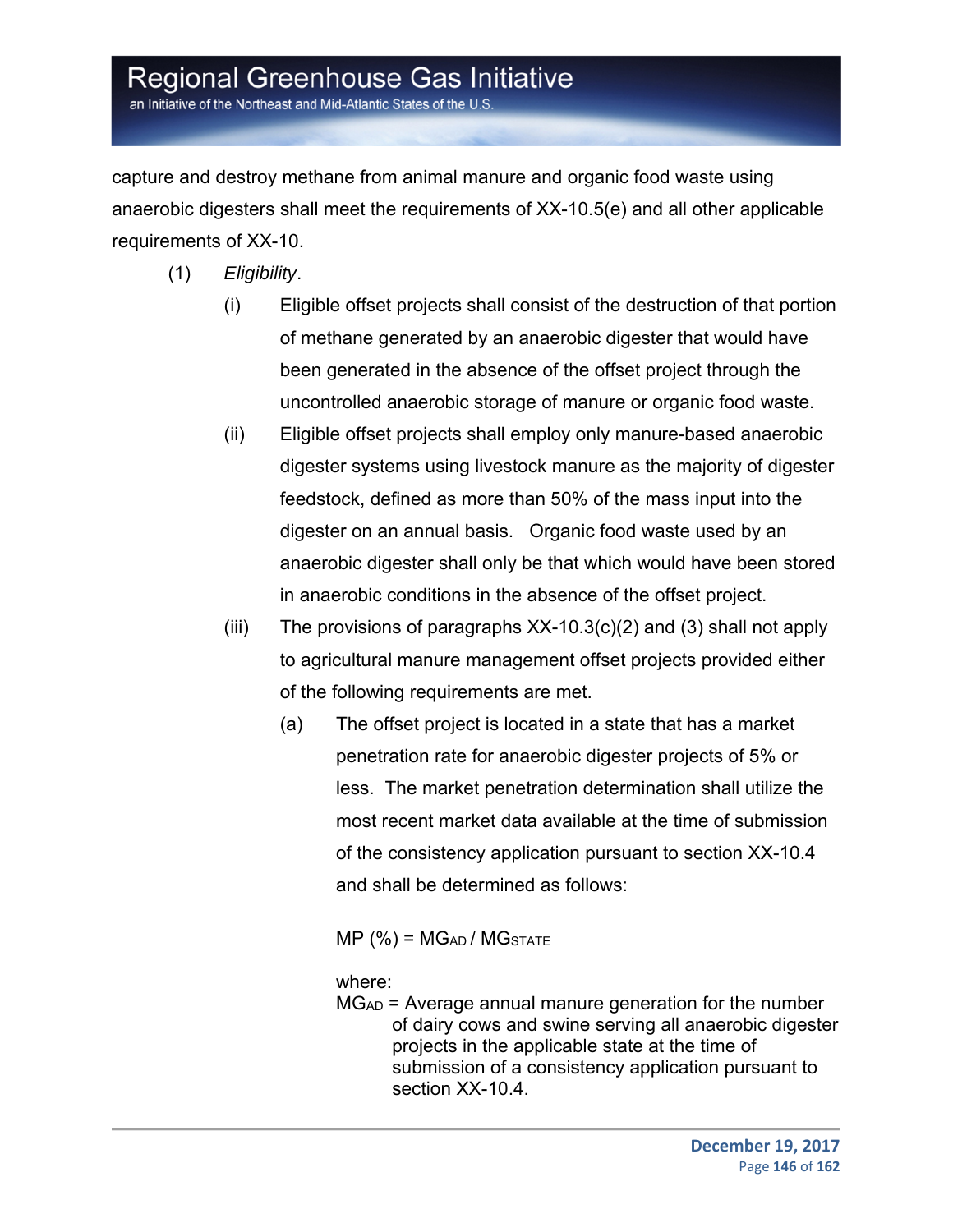$MG_{STATE}$  = average annual manure production of all dairy cows and swine in the state at the time of submission of a consistency application pursuant to section XX-10.4.

- (b) The offset project is located at a farm with 4,000 or less head of dairy cows, or a farm with equivalent animal units, assuming an average live weight for dairy cows (lbs./cow) of 1,400 lbs., or, if the project is a regional-type digester, total annual manure input to the digester is designed to be less than the average annual manure produced by a farm with 4,000 or less head of dairy cows, or a farm with equivalent animal units, assuming an average live weight for dairy cows (lbs./cow) of 1,400 lbs.
- (2) *Offset project description.* The offset project sponsor shall provide a detailed narrative of the offset project actions to be taken, including documentation that the offset project meets the eligibility requirements of paragraph (1) of this subdivision. The offset project narrative shall include the following information:
	- (i) Owner and operator of the offset project;
	- (ii) Location and specifications of the facility where the offset project will occur;
	- (iii) Owner and operator of the facility where the offset project will occur;
	- (iv) Specifications of the equipment to be installed and a technical schematic of the offset project; and
	- (v) Location and specifications of the facilities from which anaerobic digester influent will be received, if different from the facility where the offset project will occur.
- (3) *Emissions baseline determination.* The emissions baseline shall represent the potential emissions of the CH4 that would have been produced in a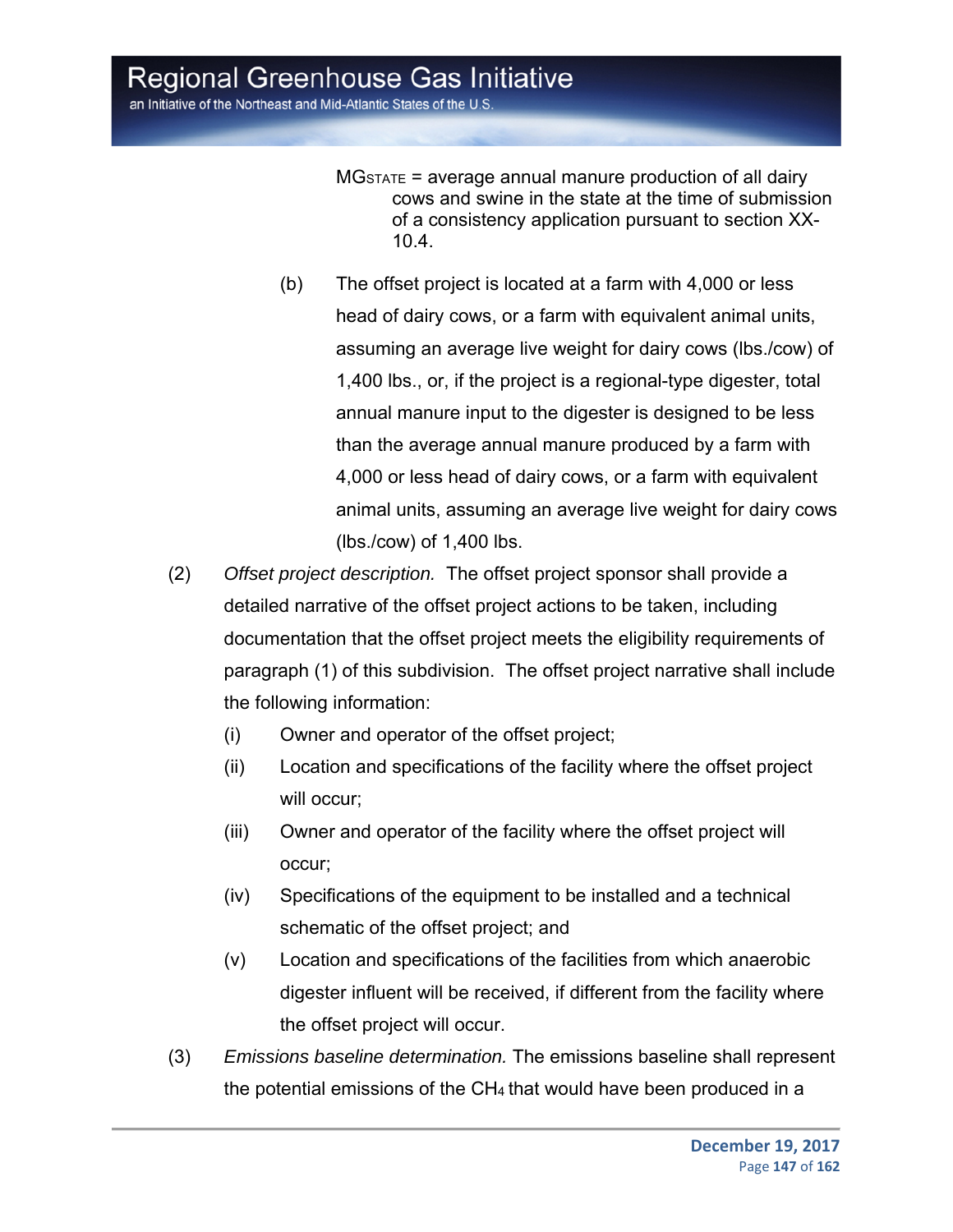an Initiative of the Northeast and Mid-Atlantic States of the U.S.

baseline scenario under uncontrolled anaerobic storage conditions and released directly to the atmosphere in the absence of the offset project.

(i) Baseline CH4 emissions shall be calculated as follows**:**

 $CO<sub>2</sub>e$  (tons) $E<sub>b</sub> = (V<sub>m</sub> x M)/2000 x GWP$ 

where:

- $CO<sub>2</sub>ec<sub>b</sub>$  = Potential CO<sub>2</sub>e emissions due to calculated CH<sub>4</sub> production under site-specific anaerobic storage and weather conditions (tons);
- $V_m$  = Volume of CH<sub>4</sub> produced each month from degradation decomposition of volatile solids in a baseline uncontrolled anaerobic storage scenario under site-specific storage and weather conditions for the facility at which the manure or organic food waste is generated  $(f<sup>3</sup>)$ ;
- $M =$  Mass of CH<sub>4</sub> per cubic foot (0.04246 lb/ft<sup>3</sup> default value at one atmosphere and 20°C); and

GWP = Global warming potential of  $CH_4$  ( $2528$ ).

(ii) The estimated amount of volatile solids degraded decomposed each month under the uncontrolled anaerobic storage baseline scenario (kg) shall be calculated as follows:

 $VS_{\text{decg}} = VS_{\text{avail}}$  x f

where:

VS = volatile solids as determined from the equation:

 $VS = M_m \times TS$ %  $X VS$ 

where:

- $M_m$  = mass of manure or organic food waste produced per month (kg)
- TS% = concentration (percent) of total solids in manure or organic food waste as determined through EPA 160.3 testing method (U.S.EPA Method Number 160.3, Methods for the Chemical Analysis of Water and Wastes (MCAWW) (EPA/600/4-79/020));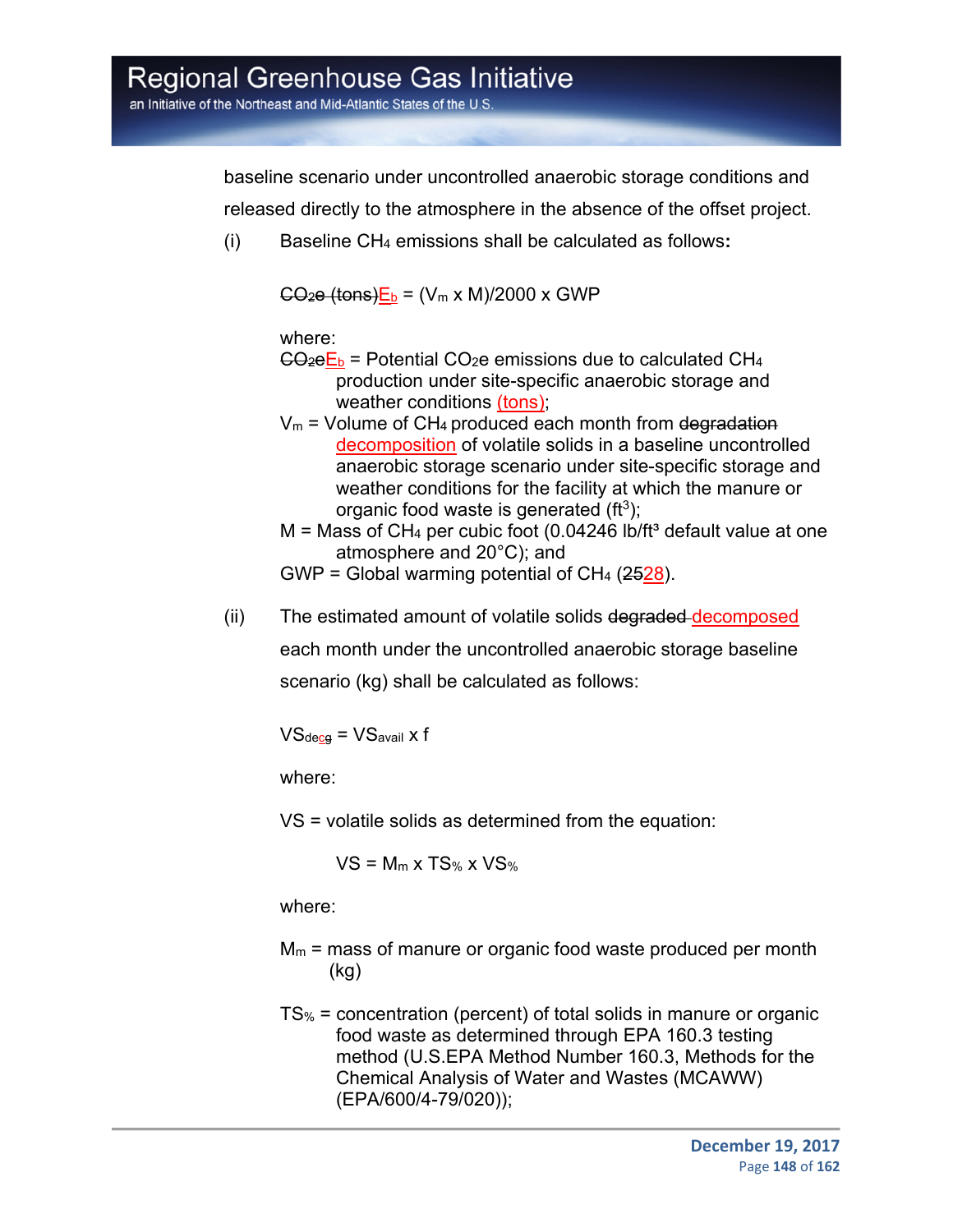an Initiative of the Northeast and Mid-Atlantic States of the U.S.

- VS% = concentration (percent) of volatile solids in total solids as determined through EPA 160.4 testing method (U.S.EPA Method Number 160.4, Methods for the Chemical Analysis of Water and Wastes (MCAWW) (EPA/600/4-79/020)); and
- VSavail = volatile solids available for degradation decomposition in manure or organic food waste storage each month as determined from the equation:

 $VS_{\text{avail}} = VS_p + \frac{1}{2}VS_{\text{in}} - VS_{\text{out}}$ 

where:

- $VS_p$  = volatile solids present in manure or organic food waste storage at beginning of month (left over from previous month) (kg);
- VSin = volatile solids added to manure or organic food waste storage during the course of the month (kg). The factor of ½ is multiplied by this number to represent the average mass of volatile solids available for degradation decomposition for the entire duration of the month;
- VSout = volatile solids removed from the manure or organic food waste storage for land application or export (assumed value based on standard farm practice); and
- f = van't Hoff-Arrhenius factor for the specific month as determined using the equation below. Using a base temperature of  $30^{\circ}$  C, the equation is as follows:

 $f = \exp{ [ [E(T_2 - T_1)] / [(GC \times T_1 \times T_2)] ] }$ 

where:

- $f =$  conversion efficiency of VS to  $CH<sub>4</sub>$  per month;
- $E =$  activation energy constant (15,175 cal/mol);
- $T_2$  = average monthly ambient temperature for facility where manure or organic food waste is generated (converted from <sup>o</sup> Celsius to  $\circ$  Kelvin) as determined from the nearest National Weather Service certified weather station (if reported temperature  $\degree$  C > 5 $\degree$  C; if reported temperature  $\degree$ C < 5 $\degree$  C, then  $F = 0.104$ ;
- T<sub>1</sub> = 303.15 (30 $\degree$  C converted to  $\degree$ K); and
- GC = ideal gas constant (1.987 cal/K mol)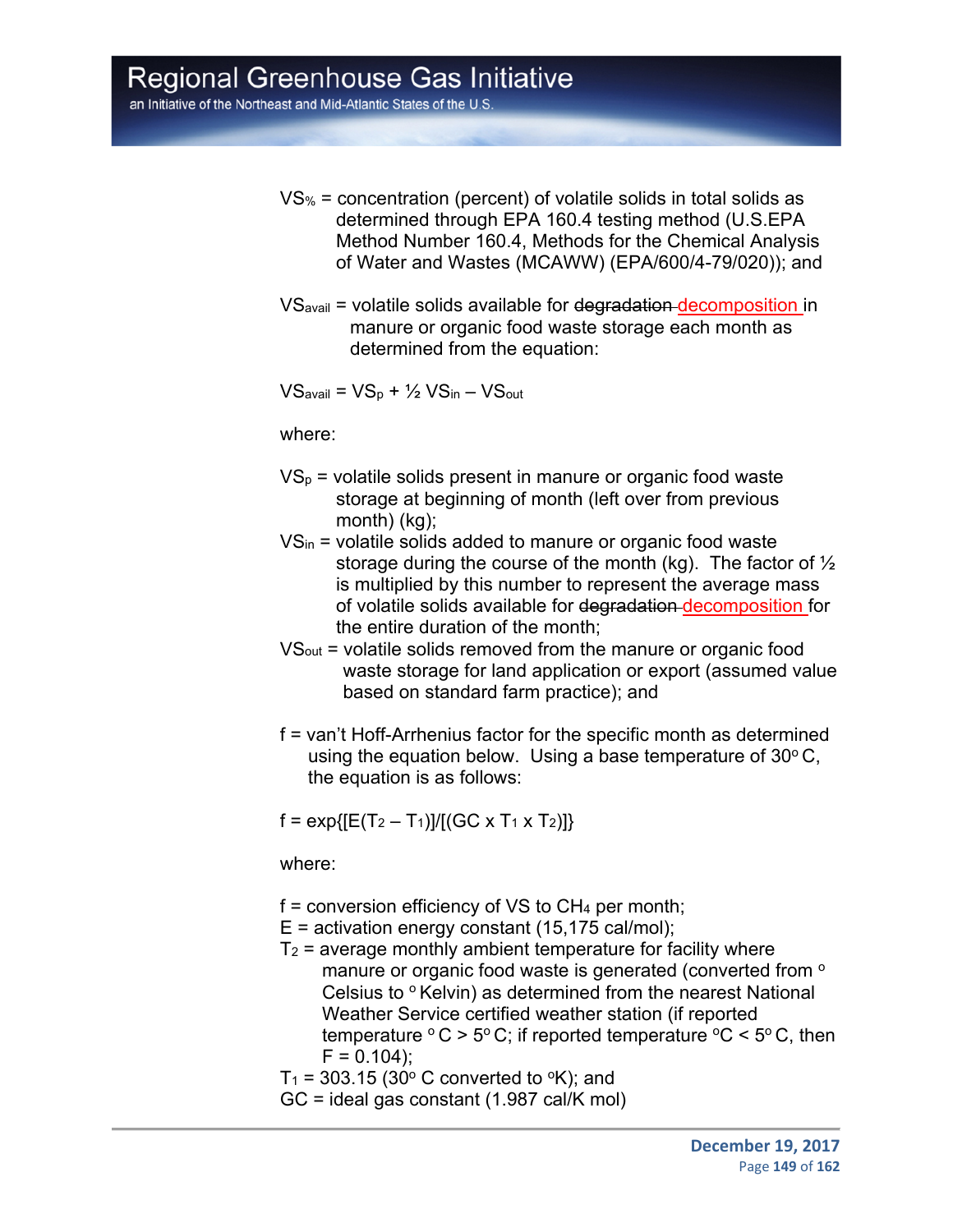an Initiative of the Northeast and Mid-Atlantic States of the U.S.

(iii)  $\quad$  VThe volume of CH<sub>4</sub> produced (ft<sup>3</sup>) from degradation decomposition of volatile solids shall be calculated as follows:

 $V_m = (V \cdot S_{\text{deq}} V S_{\text{dec}} \times B_o) \times 35.3147$ 

where:

 $V_m$  = volume of CH<sub>4</sub> (ft<sup>3</sup>)  $VS_{\text{dece}}$  = volatile solids degraded decomposed (kg)

- $B<sub>o</sub>$  = manure or organic food waste type-specific maximum methane generation constant  $(m^3 CH_4/kg)$  VS degraded decomposed). For dairy cow manure,  $B_0 = 0.24$  m<sup>3</sup> CH<sub>4</sub>/kg VS degraded decomposed. The methane generation constant for other types of manure shall be those cited at U.S. EPA, Inventory of U.S. Greenhouse Gas Emissions and Sinks: 1990-2010, Annex 3, Table A-162 180 (U.S. EPA, April 2012 February 2017) , unless the project sponsor proposes an alternate methane generation constant and that alternate is approved by the REGULATORY AGENCY. If the project sponsor proposes to use a methane generation constant other than the ones found in the above-cited reference, the project sponsor must provide justification and documentation to the REGULATORY AGENCY.
- (4) *Calculating emissions reductions.* Emissions reductions shall be determined based on the potential emissions (in tons of CO2e) of the CH4 that would have been produced in the absence of the offset project under a baseline scenario that represents uncontrolled anaerobic storage conditions, as calculated pursuant to subparagraphs (3)(i) through (iii) of this subdivision, and released directly to the atmosphere calculated as follows:

 $ER_t = E_b - E_p$ 

where:

 $ER<sub>t</sub> = CO<sub>2</sub>e$  emissions reductions due to project activities (tons);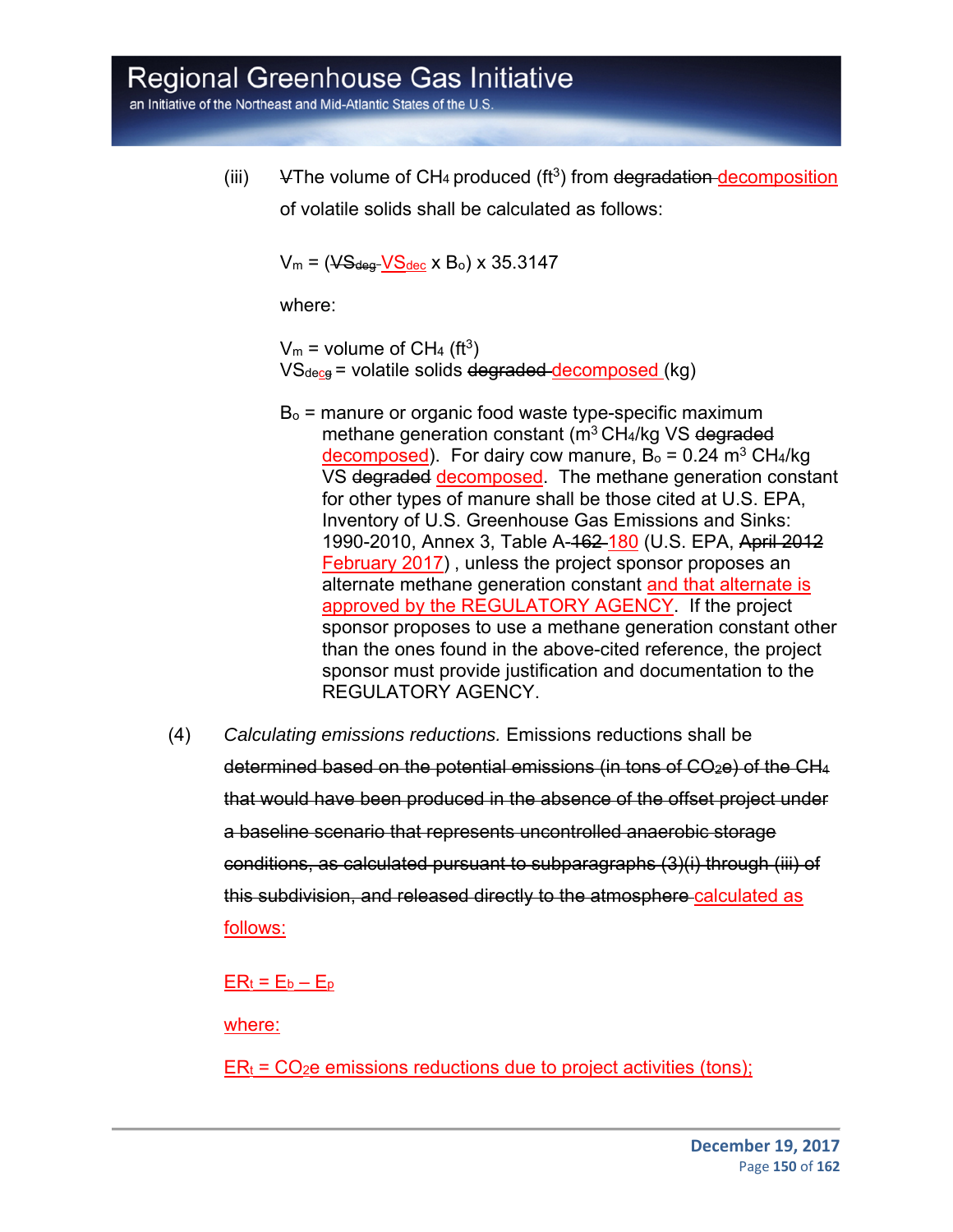- $E_b$  = Potential CO<sub>2</sub>e emissions due to calculated CH<sub>4</sub> production under site-specific anaerobic storage and weather conditions (tons);
- $E_p$  =  $CO_2e$  emissions due to project activities additional to baseline (tons), including, but not limited to, manure transportation, flaring, venting, and effluent management.

Emissions reductions may not exceed the potential emissions of the anaerobic digester, as represented by the annual volume of  $CH<sub>4</sub>$  produced by the anaerobic digester, as monitored pursuant to paragraph (5) of this subdivision. If the project is a regional-type digester,  $CO<sub>2</sub>$  emissions due to transportation of manure and organic food waste from the site where the manure and organic food waste was generated to the anaerobic digester shall be subtracted from the emissions reduction calculated pursuant to subparagraphs (3)(i) through (iii) of this subdivision. Transport CO2 emissions shall be determined through one of the following methods:

- (i) Documentation of transport fuel use for all shipments of manure and organic food waste from off-site to the anaerobic digester during each reporting year and a log of transport miles for each shipment. Off-site is defined as a location that is not contiguous with the property where the anaerobic digester is located. CO<sub>2</sub> emissions shall be determined through the application of an emissions factor for the fuel type used. If this option is chosen, the following emissions factors shall be applied as appropriate.
	- *(a)* Diesel fuel: 22.912 lbs. CO<sub>2</sub>/gallon.
	- *(b)* Gasoline: 19.878 lbs. CO2/gallon.
	- *(c)* Other fuel: submitted emissions factor approved by the REGULATORY AGENCY.
- (ii) Documentation of total tons of manure and organic food waste transported from off-site for input into the anaerobic digester during each reporting year, as monitored pursuant to subparagraph (5)(i)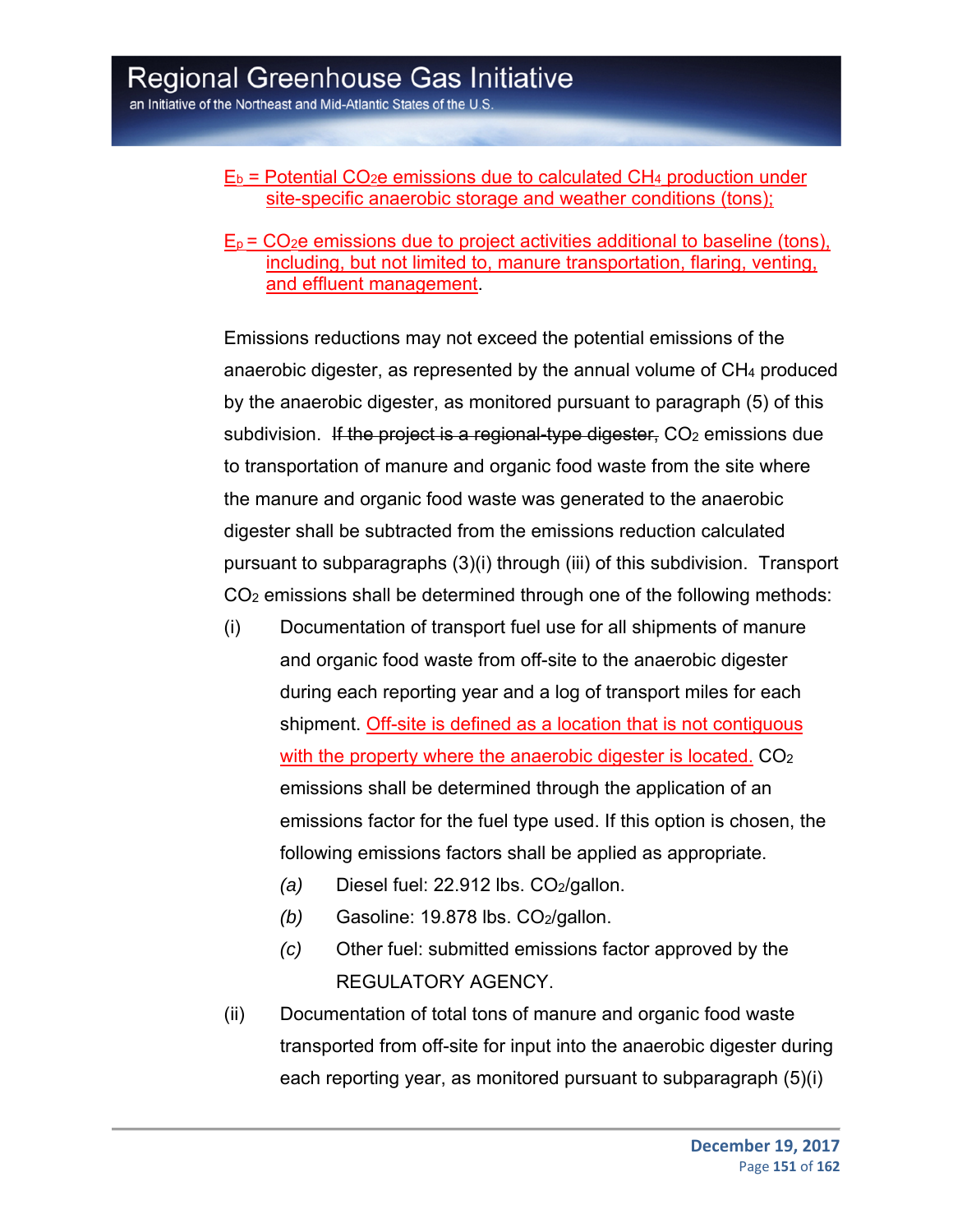of this subdivision, and a log of transport miles and fuel type used for each shipment.  $CO<sub>2</sub>$  emissions shall be determined through the application of a ton-mile transport emission factor for the fuel type used. If this option is chosen, the following emissions factors shall be applied as appropriate for each ton of manure delivered, and multiplied by the number of miles transported.

- *(a)* Diesel fuel: 0.131 lbs. CO<sub>2</sub> per ton-mile.
- *(b)* Gasoline: 0.133 lbs. CO<sub>2</sub> per ton-mile.
- *(c)* Other fuel: submitted emissions factor approved by the REGULATORY AGENCY.
- (5) *Monitoring and verification requirements.* Offset projects shall employ a system that provides metering of biogas volumetric flow rate and determination of CH4 concentration. Annual monitoring and verification reports shall include monthly biogas volumetric flow rate and CH4 concentration determination. Monitoring and verification shall also meet the following requirements.
	- (i) If the offset project is a regional-type digester, manure and organic food waste from each distinct source supplying to the anaerobic digester shall be sampled monthly to determine the amount of volatile solids present. Any emissions reduction will be calculated according to mass of manure and organic food waste (kg) being digested and percentage of volatile solids present before digestion, consistent with the requirements at paragraph (3) and subparagraph (5)(iii) of this subdivision, and apportioned accordingly among sources. The project sponsor shall provide supporting material and receipts tracking the monthly receipt of manure and organic food waste (kg) used to supply the anaerobic digester from each supplier.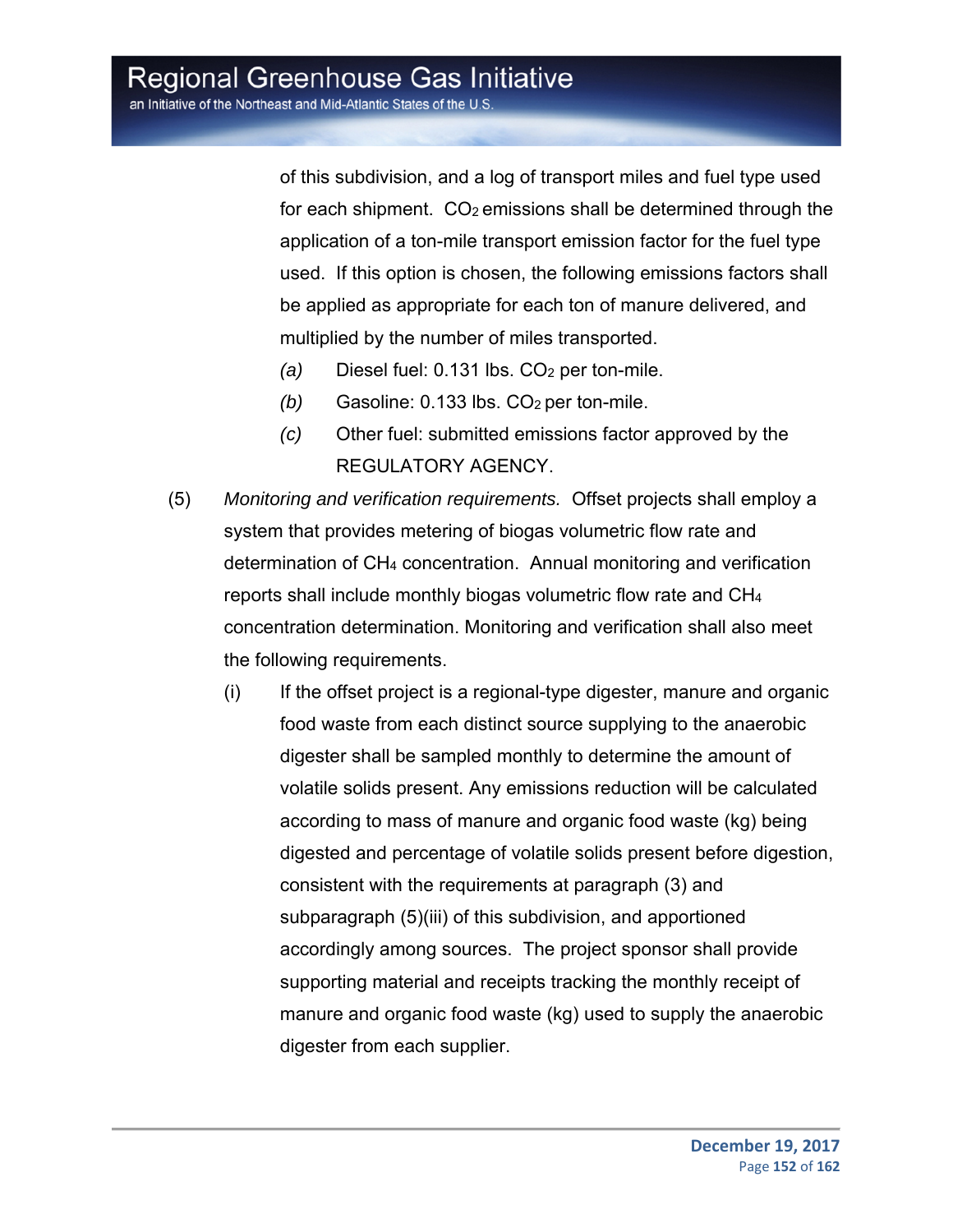an Initiative of the Northeast and Mid-Atlantic States of the U.S.

- (ii) If the offset project includes the digestion of organic food waste eligible pursuant to subparagraph (1)(ii) of this subdivision, organic food waste shall be sampled monthly to determine the amount of volatile solids present before digestion, consistent with the requirements at paragraph (3) and subparagraph (5)(iii) of this subdivision, and apportioned accordingly.
- (iii) The project sponsor shall submit a monitoring and verification plan as part of the consistency application that includes a quality assurance and quality control program associated with equipment used to determine biogas volumetric flow rate and CH4 composition. The monitoring and verification plan shall be specified in accordance with the applicable monitoring requirements listed in Table 48 below. The monitoring and verification plan shall also include provisions for ensuring that measuring and monitoring equipment is maintained, operated, and calibrated based on manufacturer's recommendations, as well as provisions for the retention of maintenance records for audit purposes. The monitoring and verification plan shall be certified by an independent verifier accredited pursuant to section XX-10.6.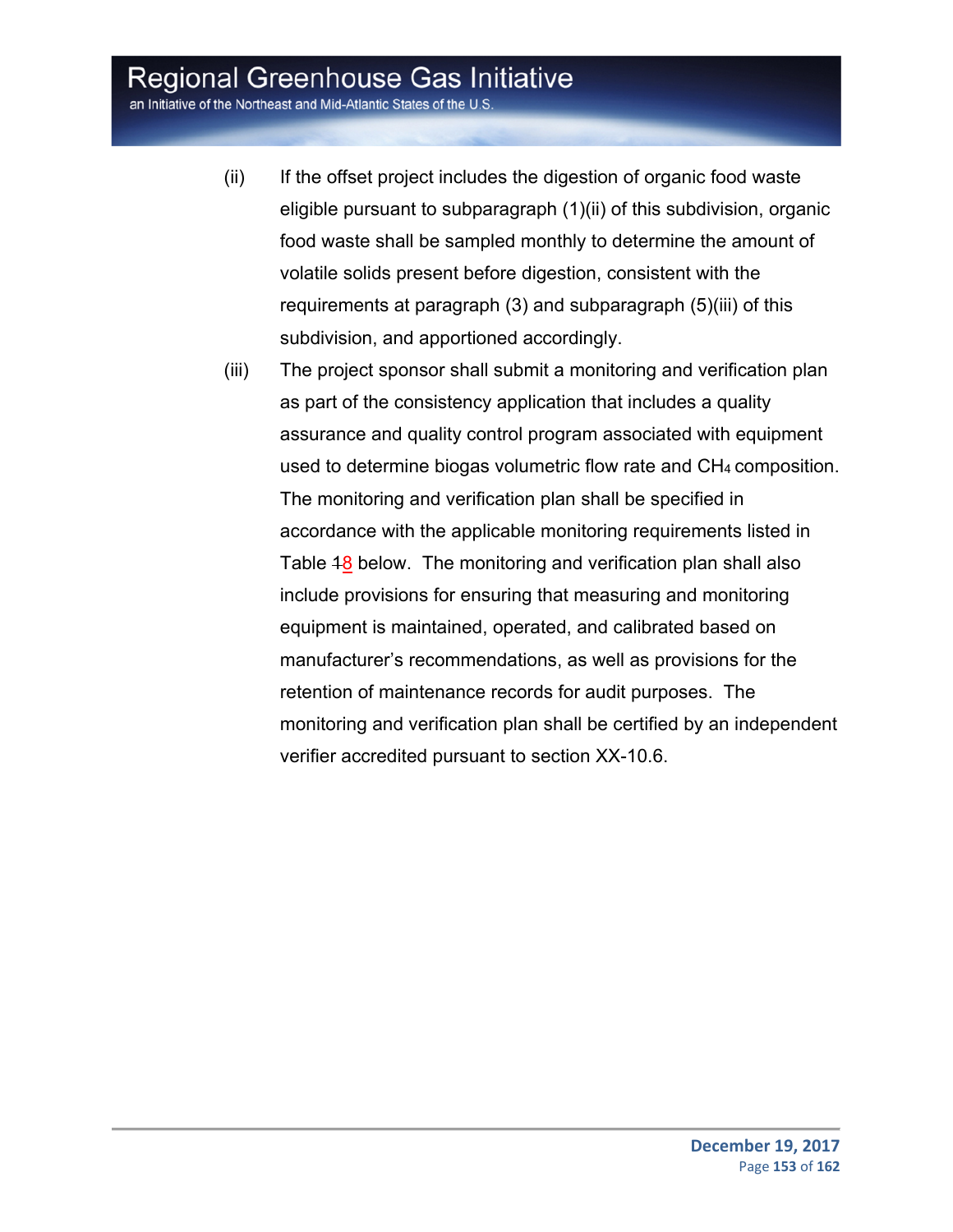| <b>Table 38: Input Monitoring Requirements</b>  |                                                  |                                                      |                                                                                                                                                                                                                                                |  |  |
|-------------------------------------------------|--------------------------------------------------|------------------------------------------------------|------------------------------------------------------------------------------------------------------------------------------------------------------------------------------------------------------------------------------------------------|--|--|
| <b>Input Parameter</b>                          | <b>Measurement Unit</b>                          | <b>Frequency of</b><br>Sampling                      | <b>Sampling Method(s)</b>                                                                                                                                                                                                                      |  |  |
| Influent flow (mass)<br>into the digester       | Kilograms (kg) per<br>month (wet weight<br>mass) | Monthly total into<br>the digester                   | a) Recorded weight<br>mass<br>b) Digester influent<br>pump flow<br>c) Livestock population<br>and application of<br>American Society of<br>Agricultural and<br><b>Biological Engineers</b><br>(ASABE) standard<br>(ASAE D384.2, March<br>2005) |  |  |
| Influent total solids<br>concentration (TS)     | Percent (of sample)                              | Monthly,<br>depending upon<br>recorded<br>variations | U.S. EPA Method<br>Number 160.3,<br>Methods for the<br><b>Chemical Analysis of</b><br><b>Water and Wastes</b><br>(MCAWW) (EPA/600/4-<br>79/020)                                                                                                |  |  |
| Influent volatile solids<br>(VS) concentration  | Percent (of TS)                                  | Monthly,<br>depending upon<br>recorded<br>variations | <b>USEPA Method</b><br>Number 160.4,<br>Methods for the<br><b>Chemical Analysis of</b><br><b>Water and Wastes</b><br>(MCAWW) (EPA/600/4-<br>79/020)                                                                                            |  |  |
| Average monthly<br>ambient temperature          | Temperature °C                                   | Monthly (based<br>on farm<br>averages)               | <b>Closest National</b><br><b>Weather Service-</b><br>certified weather station                                                                                                                                                                |  |  |
| <b>Volume of biogas</b><br>produced by digester | <b>Standard cubic feet</b><br>(scf)              | Continuous,<br>totalized monthly                     | <b>Flow meter</b>                                                                                                                                                                                                                              |  |  |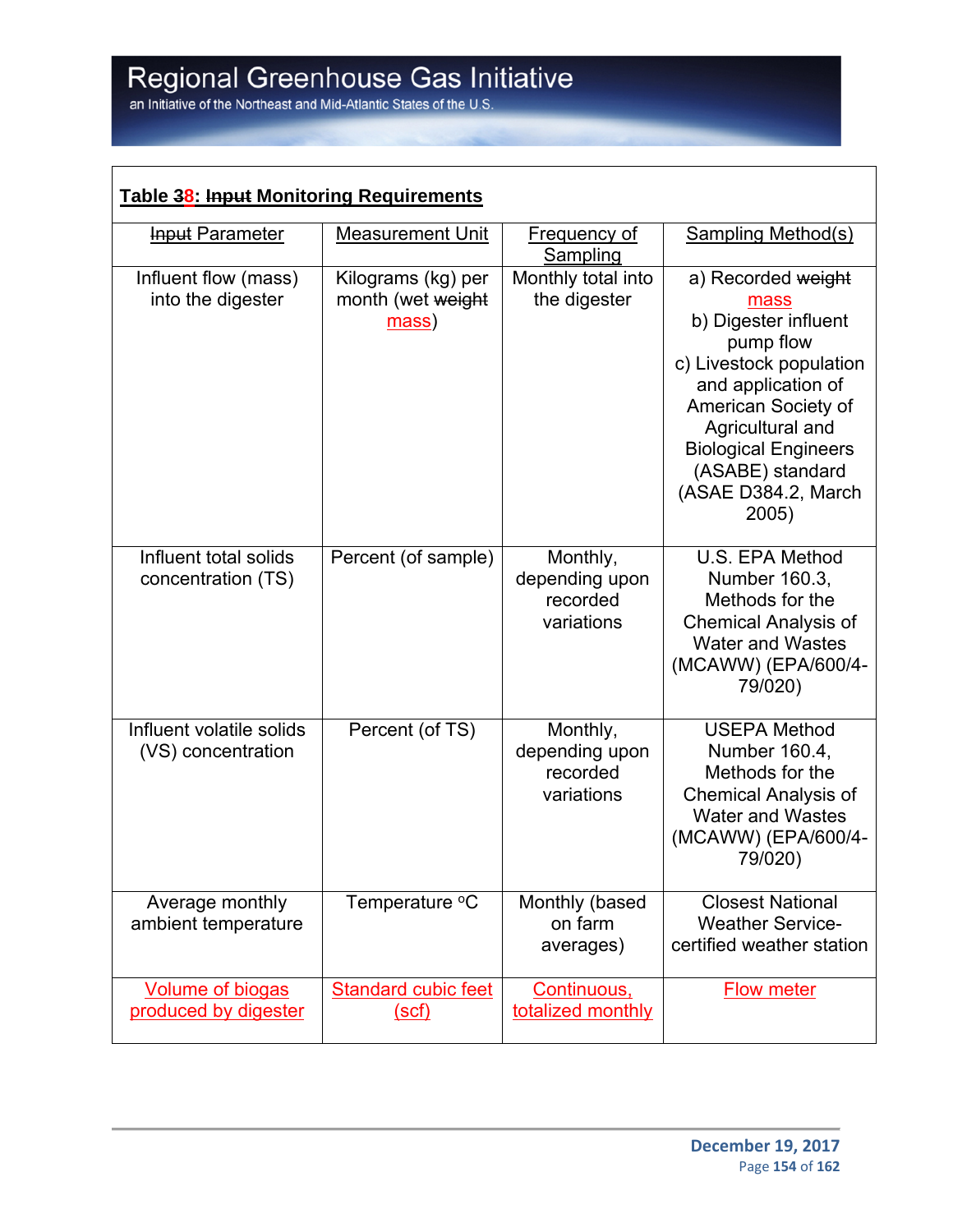| Table 38: Input Monitoring Requirements                  |                         |                                 |                                                                                                     |  |  |
|----------------------------------------------------------|-------------------------|---------------------------------|-----------------------------------------------------------------------------------------------------|--|--|
| <b>Input Parameter</b>                                   | <b>Measurement Unit</b> | <b>Frequency of</b><br>Sampling | <b>Sampling Method(s)</b>                                                                           |  |  |
| Methane composition<br>of biogas produced by<br>digester | Percent (of sample)     | Quarterly                       | Bag sampling and third<br>party laboratory<br>analysis using<br>applicable U.S. EPA<br>test methods |  |  |

(iv) The project sponsor shall verify biogas CH4 composition quarterly through gas sampling and third party laboratory analysis using applicable U.S. EPA test methods.

#### **XX-10.6 Accreditation of independent verifiers.**

(a) *Standards for accreditation*. Independent verifiers may be accredited by the REGULATORY AGENCY to provide verification services as required of project sponsors under this Subpart, provided that independent verifiers meet all of the requirements of this section.

- (1) *Verifier minimum requirements*. Each accredited independent verifier shall demonstrate knowledge of the following topics:
	- (i) Utilizing engineering principles;
	- (ii) Quantifying greenhouse gas emissions;
	- (iii) Developing and evaluating air emissions inventories;
	- (iv) Auditing and accounting principles;
	- (v) Knowledge of information management systems;
	- (vi) Knowledge of the requirements of this Subpart and other applicable requirements of this Part; and

(iv)(vii)Such other qualifications as may be required by the REGULATORY AGENCY to provide competent verification services as required for individual offset categories specified at section XX-10.5.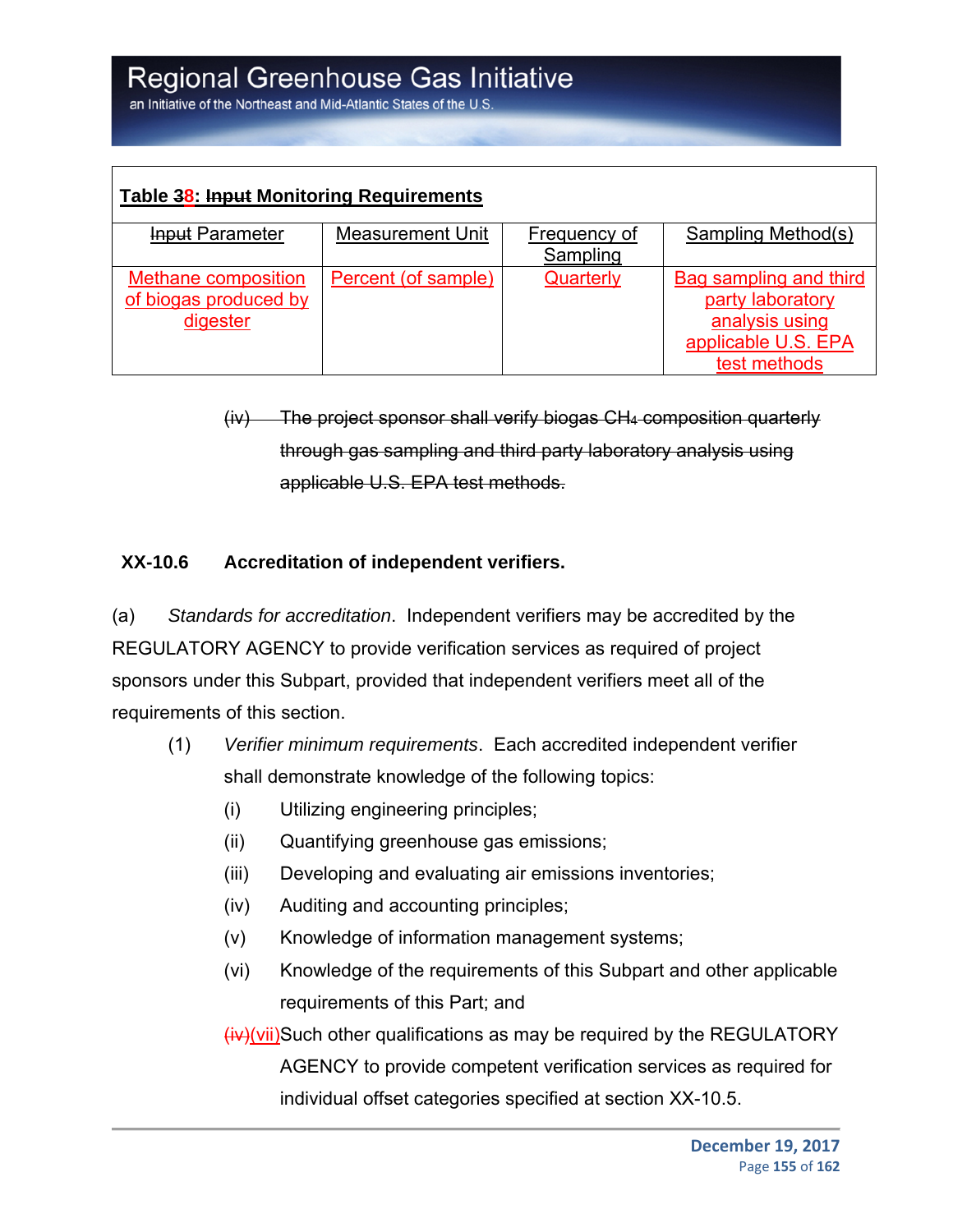an Initiative of the Northeast and Mid-Atlantic States of the U.S

- (2) *Organizational qualifications*. Accredited independent verifiers shall demonstrate that they meet the following requirements:
	- (i) Verifiers shall have no direct or indirect financial relationship, beyond a contract for provision of verification services, with any offset project developer or project sponsor;
	- (ii) Verifiers shall employ staff with professional licenses, knowledge, and experience appropriate to the specific category(ies) of offset projects at section XX-10.5 that they seek to verify.
	- (iii) Verifiers shall hold a minimum of one million U.S. dollars of professional liability insurance. If the insurance is in the name of a related entity, the verifier shall disclose the financial relationship between the verifier and the related entity, and provide documentation supporting the description of the relationship; and
	- (iv) Verifiers shall demonstrate that they have implemented an adequate management protocol to identify potential conflicts of interest with regard to an offset project, offset project developer, or project sponsor, or any other party with a direct or indirect financial interest in an offset project that is seeking or has been granted approval of a consistency application pursuant to subdivision XX-10.4(e), and remedy any such conflicts of interest prior to providing verification services.
- (3) *Pre-qualification of verifiers*. The REGULATORY AGENCY may require prospective verifiers to successfully complete a training course, workshop, or test developed by the REGULATORY AGENCY or its agent, prior to submitting an application for accreditation.

(b) *Application for accreditation*. An application for accreditation shall not contain any proprietary information, and shall include the following: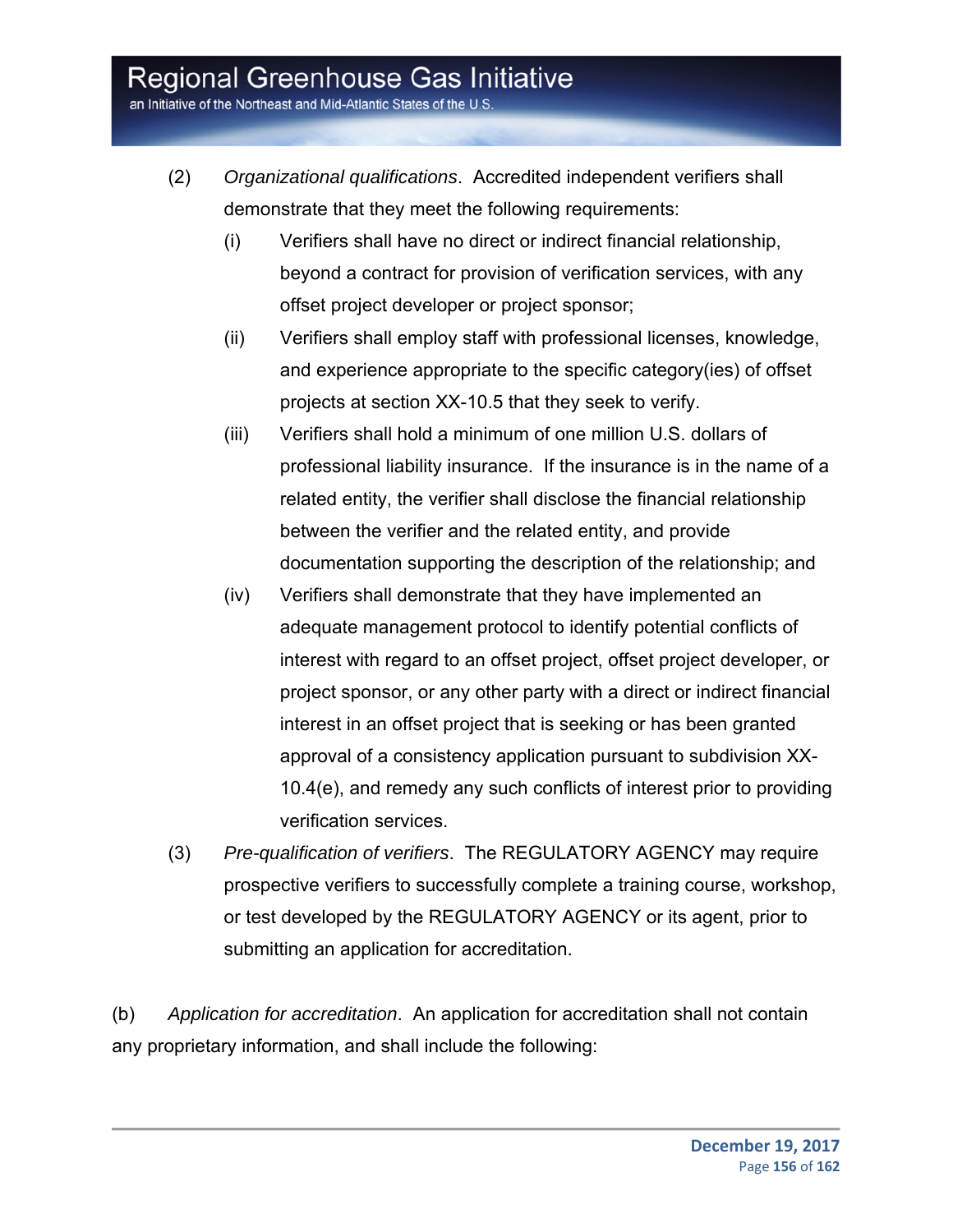an Initiative of the Northeast and Mid-Atlantic States of the U.S.

- (1) The applicant's name, address, e-mail address, telephone number, and facsimile transmission number;
- (2) Documentation that the applicant has at least two years of experience in each of the knowledge areas specified at subparagraphs (a)(1)(i) through (v) of this section, and as may be required pursuant to subparagraph (a)(1)(vii) of this section;
- (3) Documentation that the applicant has successfully completed the requirements at paragraph (a)(3) of this section, as applicable;
- (4) A sample of at least one work product that provides supporting evidence that the applicant meets the requirements at paragraphs (a)(1) and (2) of this section. The work product shall have been produced, in whole or part, by the applicant and shall consist of a final report or other material provided to a client under contract in previous work. For a work product that was jointly produced by the applicant and another entity, the role of the applicant in the work product shall be clearly explained;
- (5) Documentation that the applicant holds professional liability insurance as required pursuant to subparagraph (a)(2)(iii) of this section; and
- (6) Documentation that the applicant has implemented an adequate management protocol to address and remedy any conflict of interest issues that may arise, as required pursuant to subparagraph (a)(2)(iv) of this section.
- (c) *REGULATORY AGENCY action on applications for accreditation*. The REGULATORY AGENCY shall approve or deny a complete application for accreditation within 45 days after submission. Upon approval of an application for accreditation, the independent verifier shall be accredited for a period of three years from the date of application approval.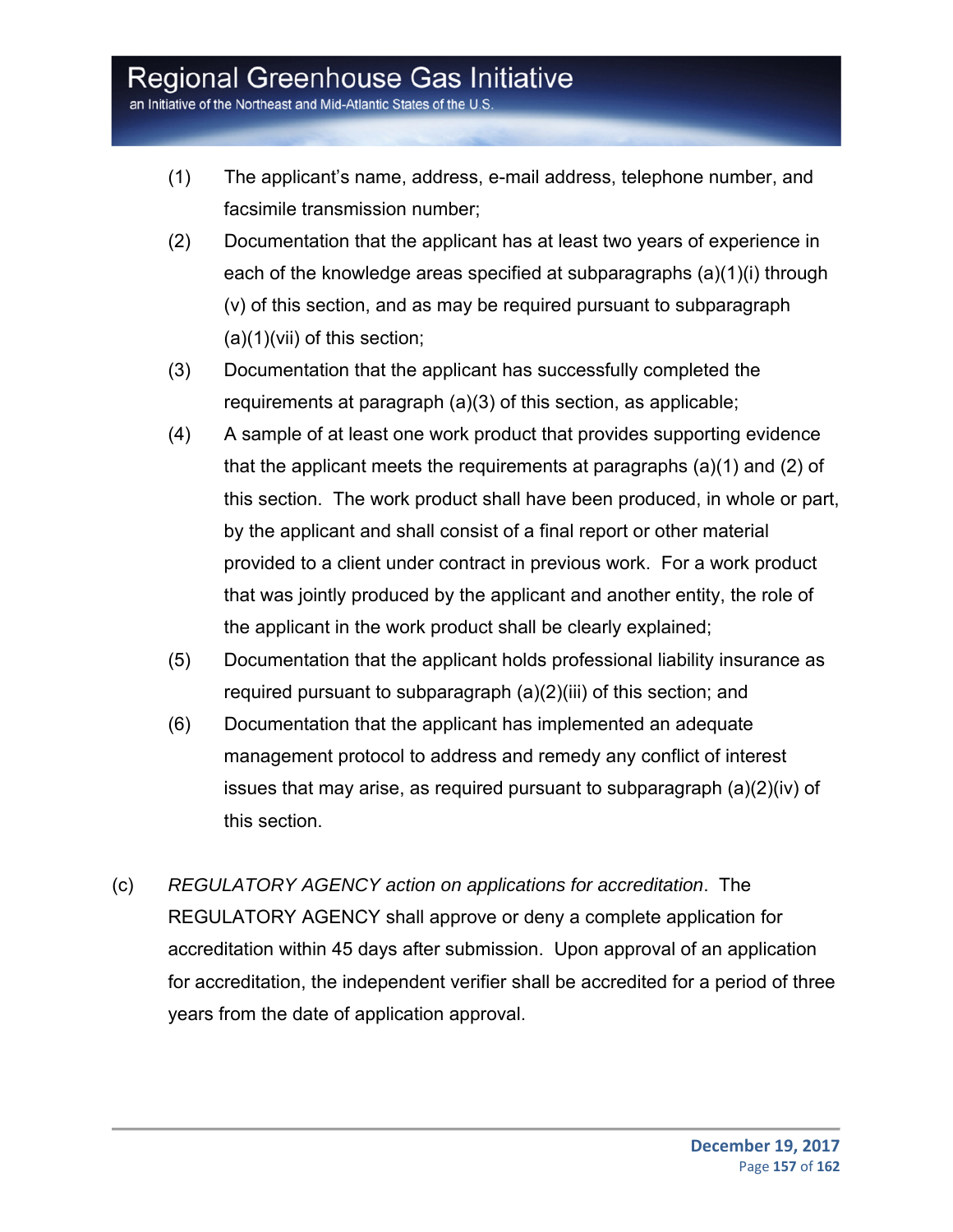an Initiative of the Northeast and Mid-Atlantic States of the U.S

- (d) *Reciprocity*. Independent verifiers accredited in other participating states may be deemed to be accredited in [INSERT NAME OF RGGI STATE], at the discretion of the REGULATORY AGENCY.
- (e) *Conduct of accredited verifiers.*
	- (1) Prior to engaging in verification services for an offset project sponsor, the accredited verifier shall disclose all relevant information to the REGULATORY AGENCY to allow for an evaluation of potential conflict of interest with respect to an offset project, offset project developer, or project sponsor. The accredited verifier shall disclose information concerning its ownership, past and current clients, related entities, as well as any other facts or circumstances that have the potential to create a conflict of interest.
	- (2) Accredited verifiers shall have an ongoing obligation to disclose to the REGULATORY AGENCY any facts or circumstances that may give rise to a conflict of interest with respect to an offset project, offset project developer, or project sponsor.
	- (3) The REGULATORY AGENCY may reject a verification report and certification statement from an accredited verifier, submitted as part of a consistency application required pursuant to subdivision XX-10.4(b) or submitted as part of a monitoring and verification report submitted pursuant to subdivision XX-10.7(b), if the REGULATORY AGENCY determines that the accredited verifier has a conflict of interest related to the offset project, offset project developer, or project sponsor.
	- (4) The REGULATORY AGENCY may revoke the accreditation of a verifier at any time given cause, for the following:
		- (i) Failure to fully disclose any issues that may lead to a conflict of interest situation with respect to an offset project, offset project developer, or project sponsor;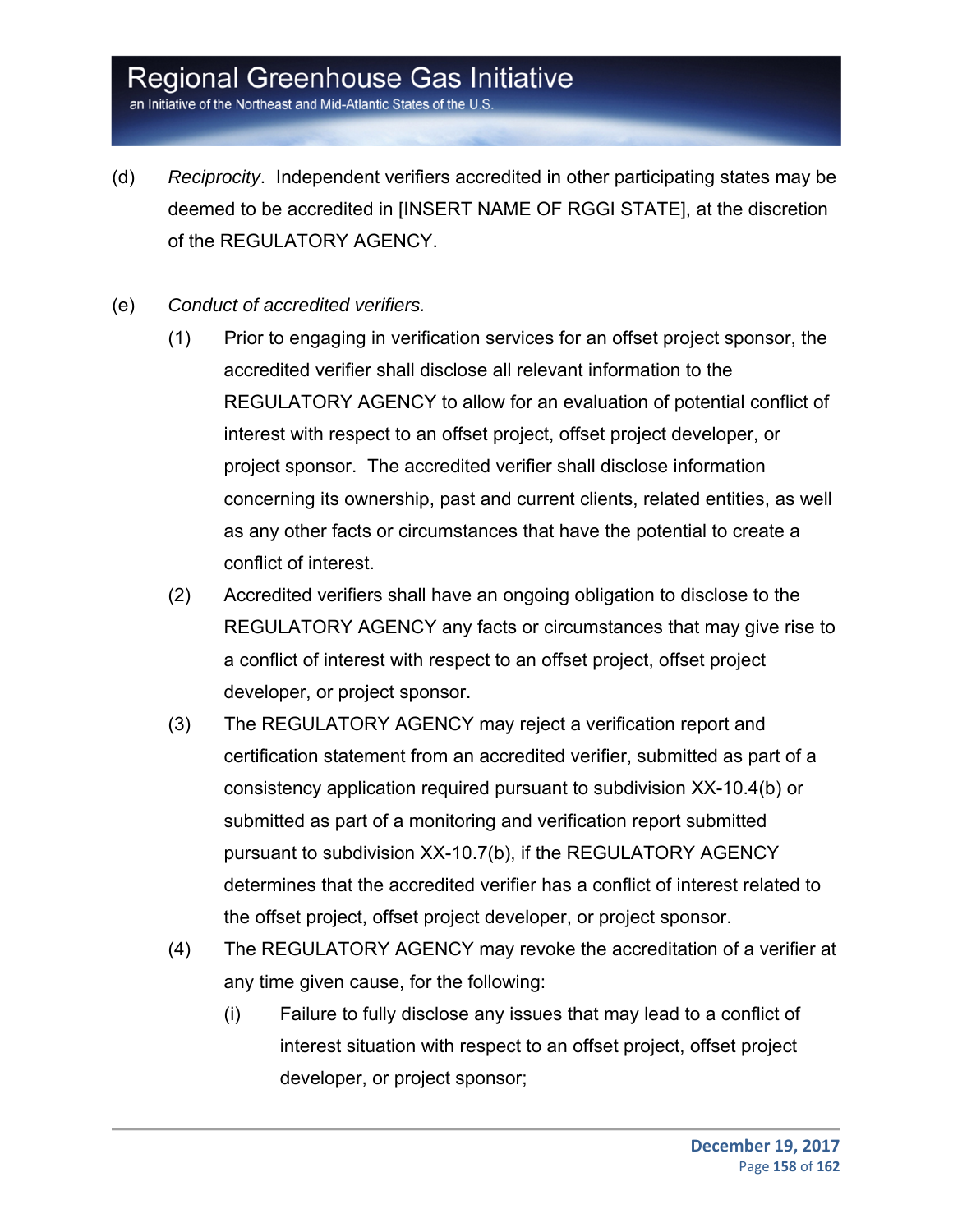an Initiative of the Northeast and Mid-Atlantic States of the U.S

- (ii) The verifier is no longer qualified due to changes in staffing or other criteria;
- (iii) Negligence or neglect of responsibilities pursuant to the requirements of this Subpart; and
- (iv) Intentional misrepresentation of data or other intentional fraud.

#### **XX-10.7 Award and Recordation of CO2 offset allowances.**

- (a) *Quantities of CO2 offset allowances awarded, and subsequently recorded*.
	- (1) *Award of CO2 offset allowances.* 
		- (i) *CO2 emissions offset projects*. Following the issuance of a consistency determination under paragraph XX-10.4(e)(2) and the approval of a monitoring and verification report under the provisions of subdivision (e) of this section, the REGULATORY AGENCY will award one CO<sub>2</sub> offset allowance for each ton of demonstrated reduction in  $CO<sub>2</sub>$  or  $CO<sub>2</sub>$  equivalent emissions or sequestration of  $CO<sub>2</sub>$
	- (2) *Recordation of CO2 offset allowances.* After CO2 offset allowances are awarded under XX-10.7(a)(1), the [REGULATORY AGENCY] shall record such CO<sub>2</sub> offset allowances in the project sponsor's general account.
- (b) *Deadlines for submittal of monitoring and verification reports.*
	- (1) For CO2 emissions offset projects undertaken prior to January 1, 2009, the project sponsor must submit the monitoring and verification report covering the pre-2009 period by June 30, 2009.
	- (2) For CO2 emissions offset projects undertaken on or after January 1, 2009, the monitoring and verification report must be submitted within 6 months following the completion of the last calendar year during which the offset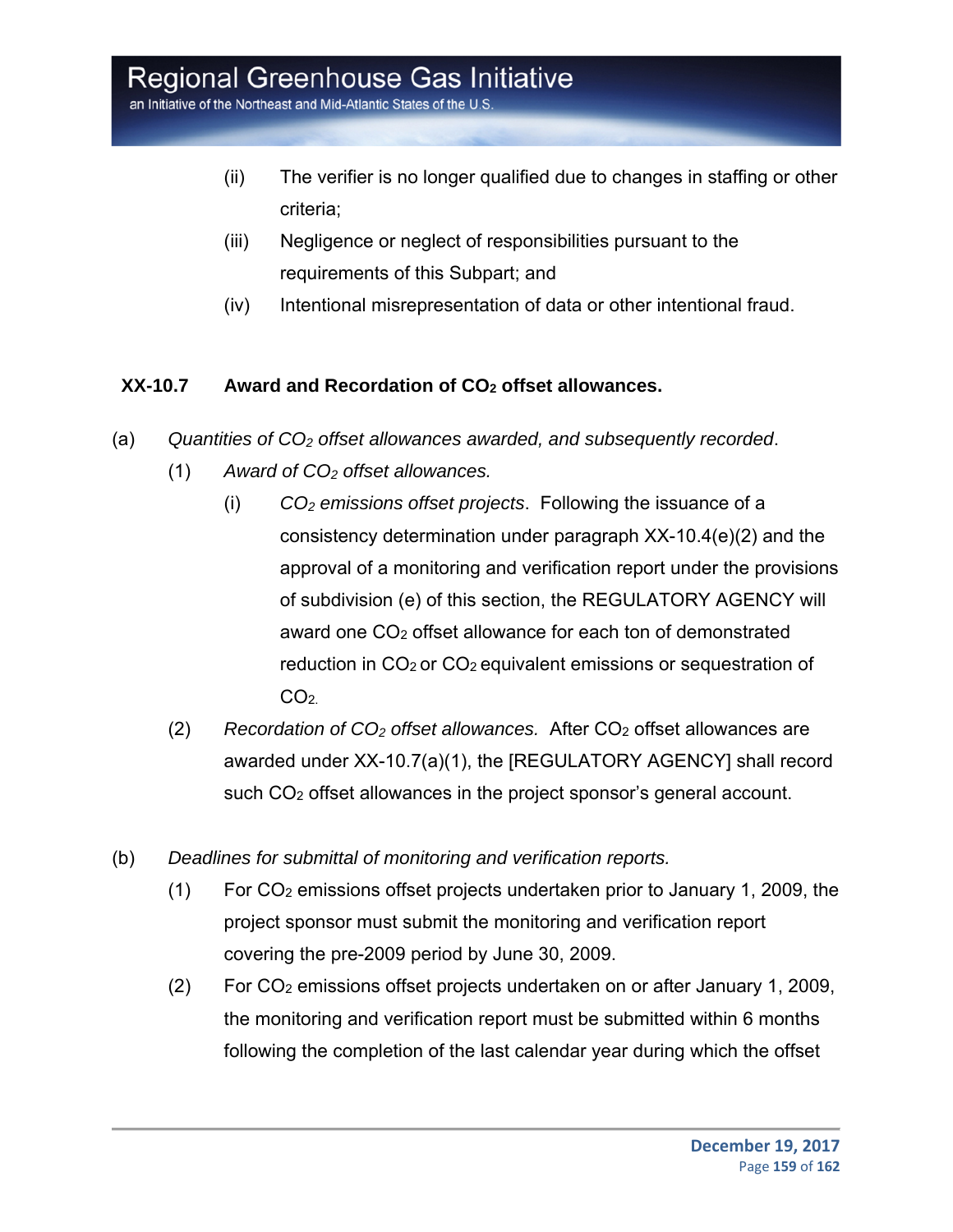project achieved  $CO<sub>2</sub>$  equivalent reductions or sequestration of  $CO<sub>2</sub>$  for which the project sponsor seeks the award of  $CO<sub>2</sub>$  offset allowances.

(c) *Contents of monitoring and verification reports.* For an offset project, the monitoring and verification report must include the following information.

- (1) The project's sponsor's name, address, e-mail address, telephone number, facsimile transmission number, and account number;
- (2) The  $CO<sub>2</sub>$  emissions reduction or  $CO<sub>2</sub>$  sequestration determination as required by the relevant provisions of section XX-10.5, including a demonstration that the project sponsor complied with the required quantification, monitoring, and verification procedures under section XX-10.5, as well as those outlined in the consistency application approved pursuant to paragraph XX-10.4(e)(2).
- (3) A signed statement that reads "The undersigned project sponsor hereby confirms and attests that the offset project upon which this monitoring and verification report is based is in full compliance with all of the requirements of Subpart XX-10. The project sponsor holds the legal rights to the offset project, or has been granted the right to act on behalf of a party that holds the legal rights to the offset project. I understand that eligibility for the award of CO2 offset allowances under Subpart XX-10 is contingent on meeting the requirements of Subpart XX-10. I authorize the REGULATORY AGENCY or its agent to audit this offset project for purposes of verifying that the offset project, including the monitoring and verification plan, has been implemented as described in the consistency application that was the subject of a consistency determination by the REGULATORY AGENCY. I understand that this right to audit shall include the right to enter the physical location of the offset project and to make available to the REGULATORY AGENCY or its agent any and all documentation relating to the offset project at the REGULATORY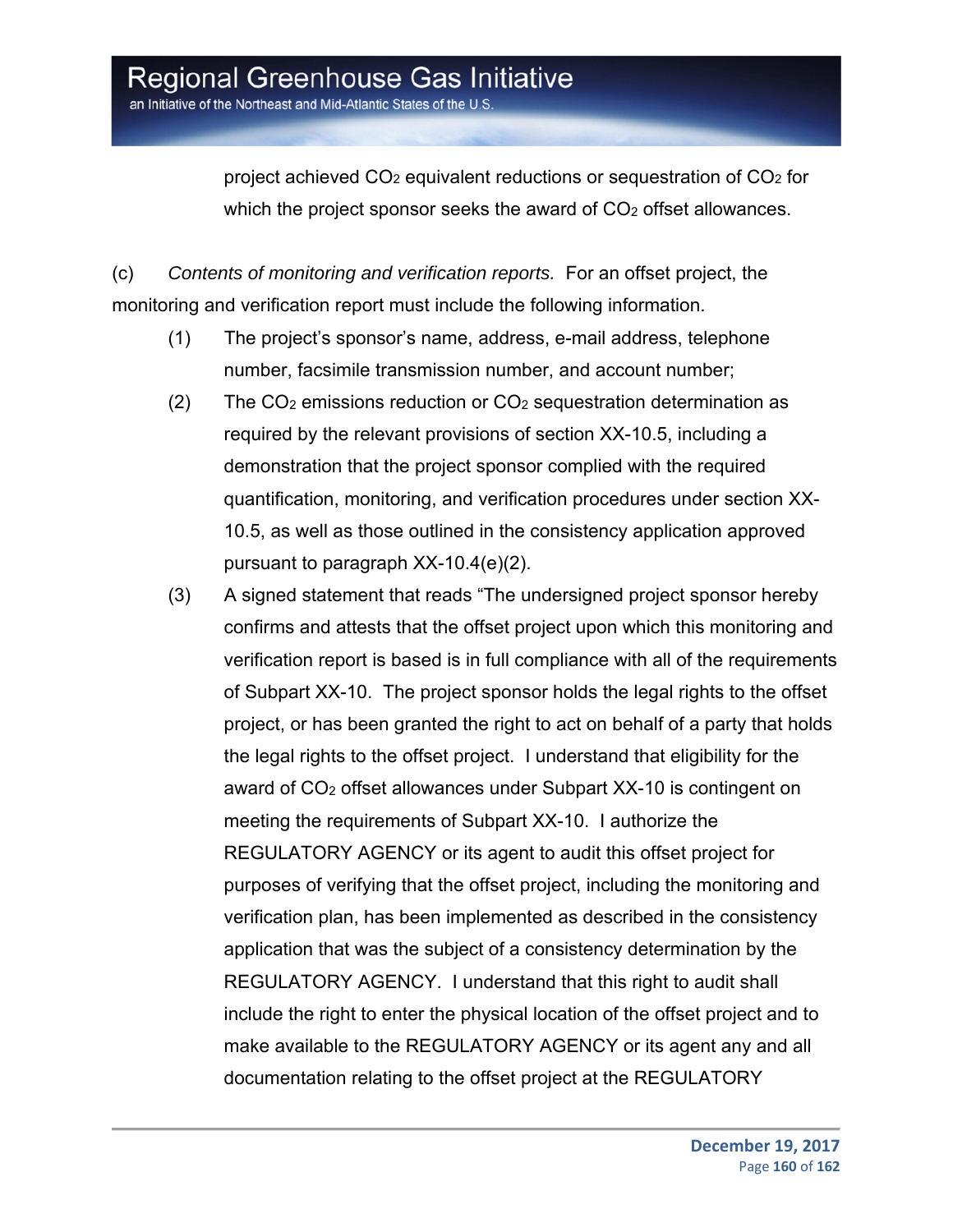an Initiative of the Northeast and Mid-Atlantic States of the U.S

AGENCY's request. I submit to the legal jurisdiction of [RGGI PARTICIPATING STATE]."

- (4) A certification signed by the offset project sponsor certifying that all offset projects for which the sponsor has received offset allowances under this Subpart (or similar provisions in the rules of other participating states), under the sponsor's ownership or control (or under the ownership or control of any entity which controls, is controlled by, or has common control with the sponsor) are in compliance with all applicable requirements of the CO2 Budget Trading Program in all participating states.
- (5) A verification report and certification statement signed by an independent verifier accredited pursuant to section XX-10.6 that documents that the independent verifier has reviewed the monitoring and verification report and evaluated the following in relation to the applicable requirements at section XX-10.5, and any applicable guidance issued by the REGULATORY AGENCY.
	- (i) The adequacy and validity of information supplied by the project sponsor to determine  $CO<sub>2</sub>$  emissions reductions or  $CO<sub>2</sub>$ sequestration pursuant to the applicable requirements at section XX-10.5.
	- (ii) The adequacy and consistency of methods used to quantify, monitor, and verify  $CO<sub>2</sub>$  emissions reductions and  $CO<sub>2</sub>$ sequestration in accordance with the applicable requirements at section XX-10.5 and as outlined in the consistency application approved pursuant to paragraph XX-10.4(e)(2).
	- (iii) Such other evaluations and verification reviews as may be required by the REGULATORY AGENCY. The adequacy and validity of information supplied by the project sponsor to demonstrate that the